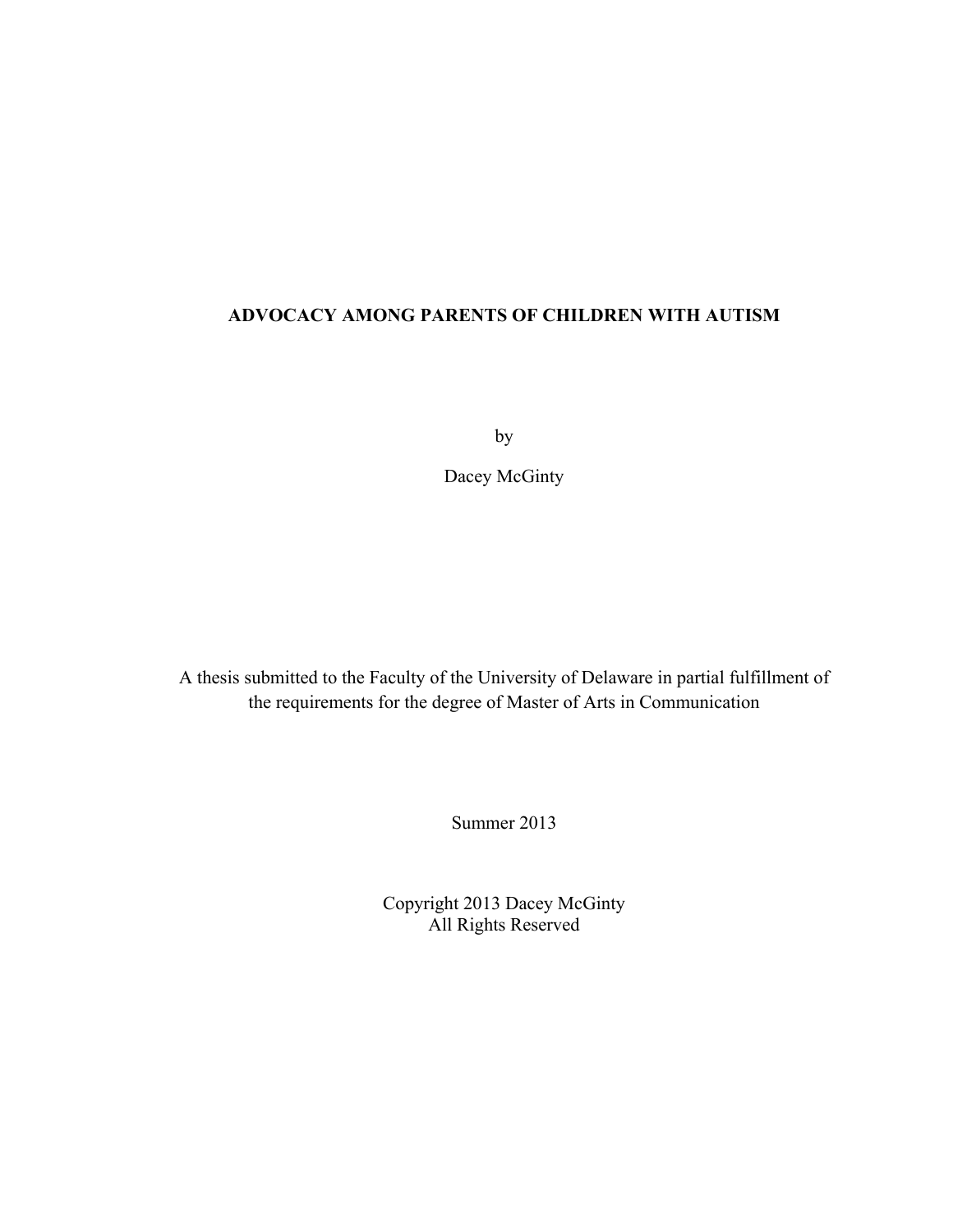### **ADVOCACY AMONG PARENTS OF CHILDREN WITH AUTISM**

by

Dacey McGinty

Approved:

John Courtright, Ph.D. Professor in charge of thesis on behalf of the Advisory Committee

Approved:

Elizabeth M. Perse, Ph.D. Chairperson of the Department of Communication

Approved: \_\_\_\_\_\_\_\_\_\_\_\_\_\_\_\_\_\_\_\_\_\_\_\_\_\_\_\_\_\_\_\_\_\_\_\_\_\_\_\_\_\_\_\_\_\_\_\_\_\_\_\_\_\_\_\_\_\_\_\_\_\_

George H. Watson, Ph.D. Dean of the College of Arts and Sciences

Approved:

James G. Richards, Ph.D. Vice Provost for Graduate and Professional Education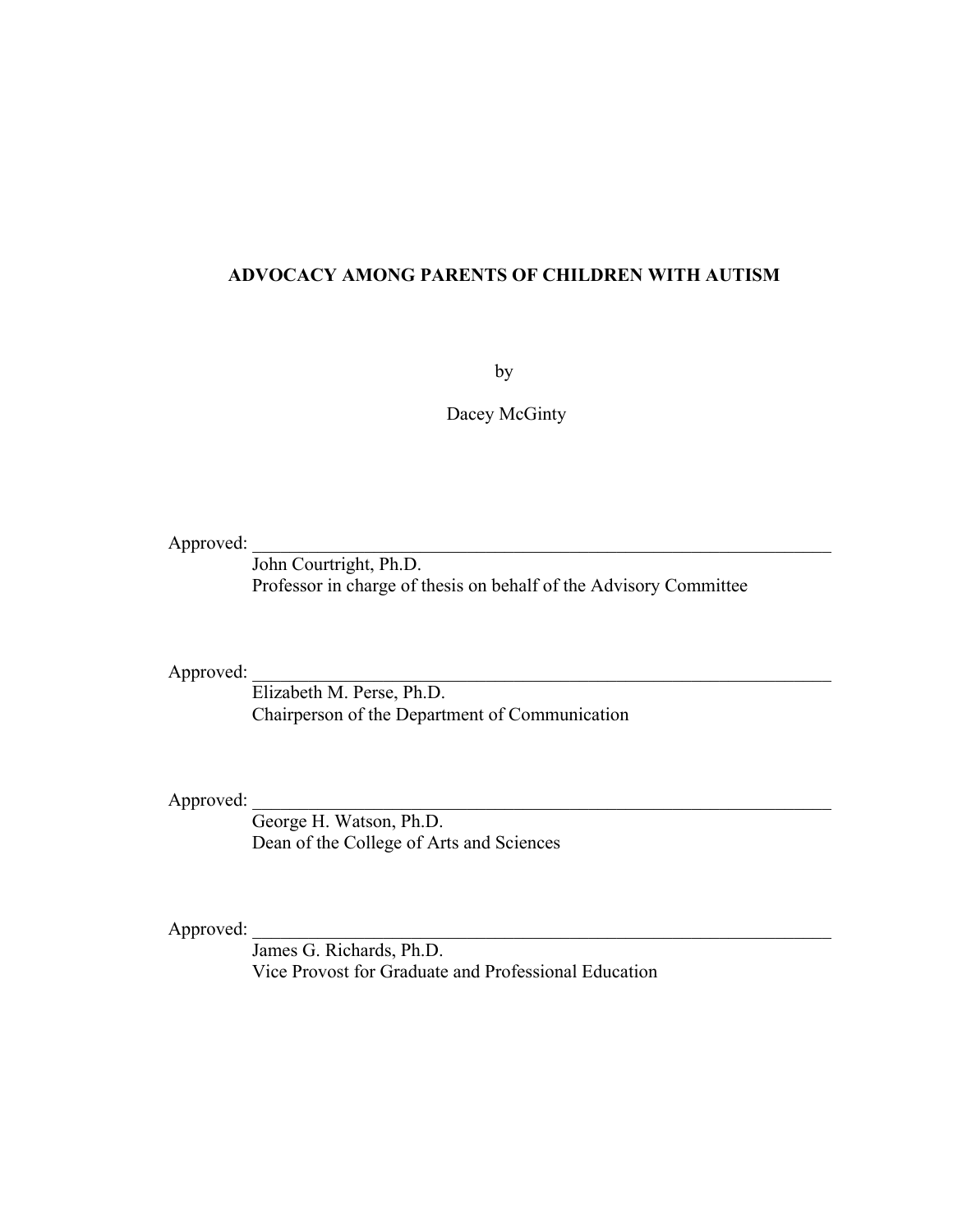#### **ACKNOWLEDGEMENTS**

I would like to extend my sincerest appreciation to my advisor, Dr. John Courtright, for the endless contributions he made to this project: cultivating my love for the theory of planned behavior, fine-tuning my APA formatting, and everything in between. Thank you for supporting me in pursuing a project that I cared so deeply about, even if it wasn't the easiest road.

To my committee, Dr. Scott Caplan and Dr. Paul Brewer, thank you for your seamless transitions between patience and haste throughout the course of this project. I truly appreciate your unique perspectives and continued support.

I owe many thanks to the Delaware Autism Program, especially James Osgood and The Brennen School, for going above and beyond to make sure that I could see this project through to the end. Of course, I would be remiss not to formally thank the parents and guardians who participated in this study. I sincerely hope that this research will eventually make a tangible and positive difference for you and your children.

To my cohort, thank you for making me laugh so hard for the past two years that I forgot to cry. I could not have handpicked a more weirdly perfect support group. A special thank you to my roommates, Amanda and Chrissy, for dealing with a dining room full of papers and for offering to take my survey 100 times if no one else did. (Don't worry; it didn't come to that).

iii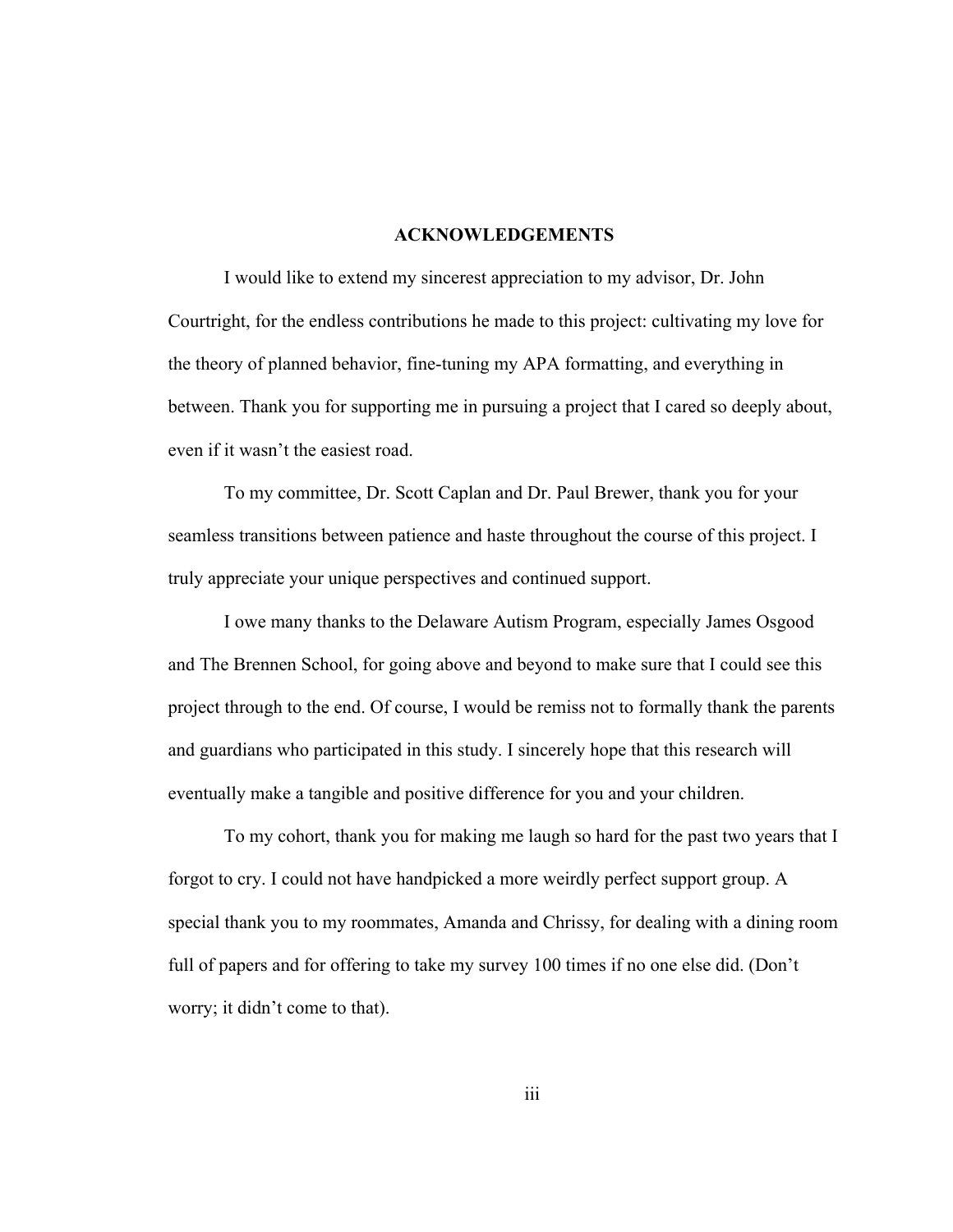Finally, a very special "thank you" to my family, who is always my biggest source of support. John, the family I chose for myself, thank you for your constant positivity. Even when I say I don't want to hear about the silver lining, I really do. Kelli, my sister and my rock, thank you for being a daily source of support, even from 300 miles away. And to my dad, Jimmy, to whom I promised my first book dedication... how's this?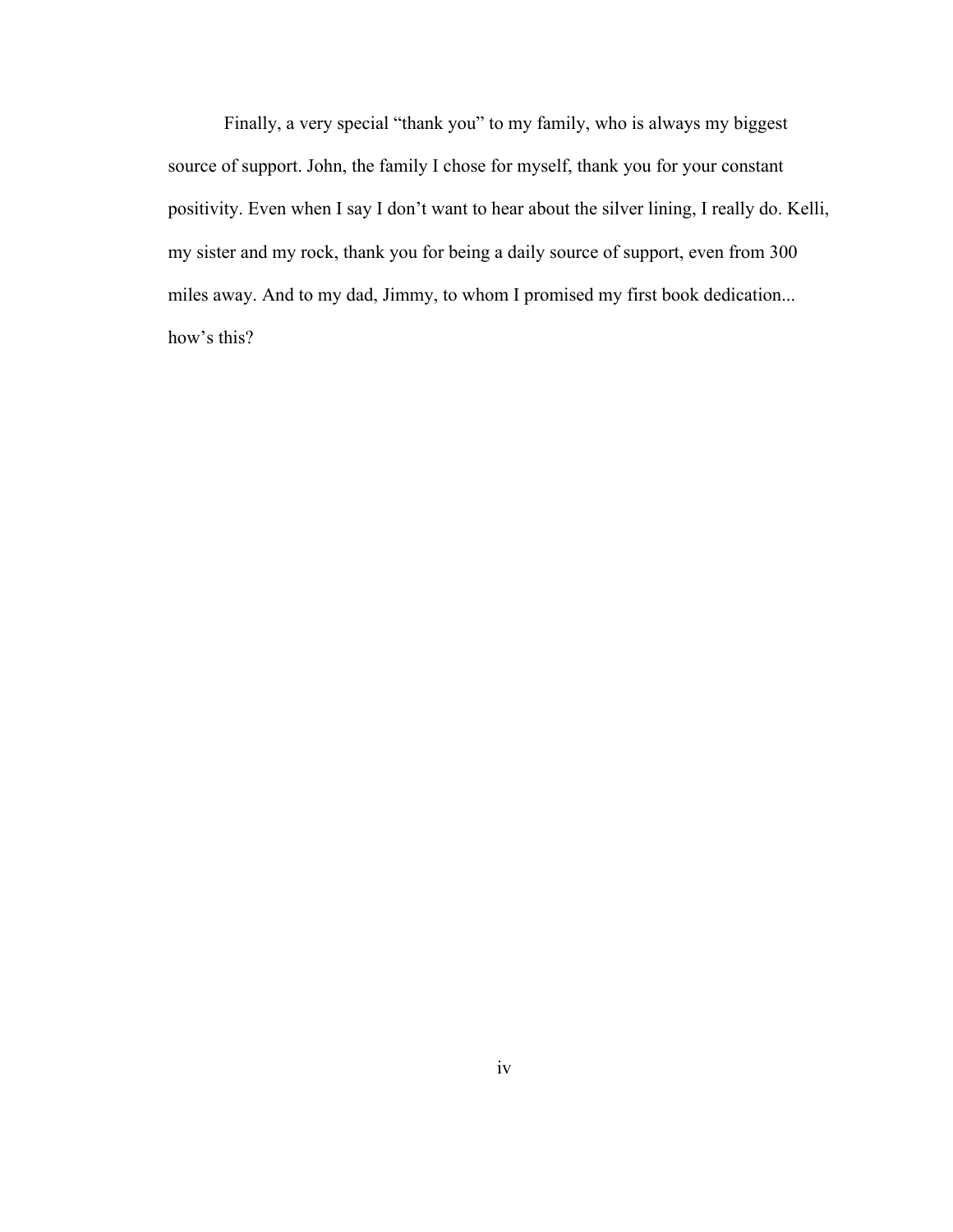## **TABLE OF CONTENTS**

| <b>ABSTRACT</b> |  |
|-----------------|--|

# Chapter

## Appendix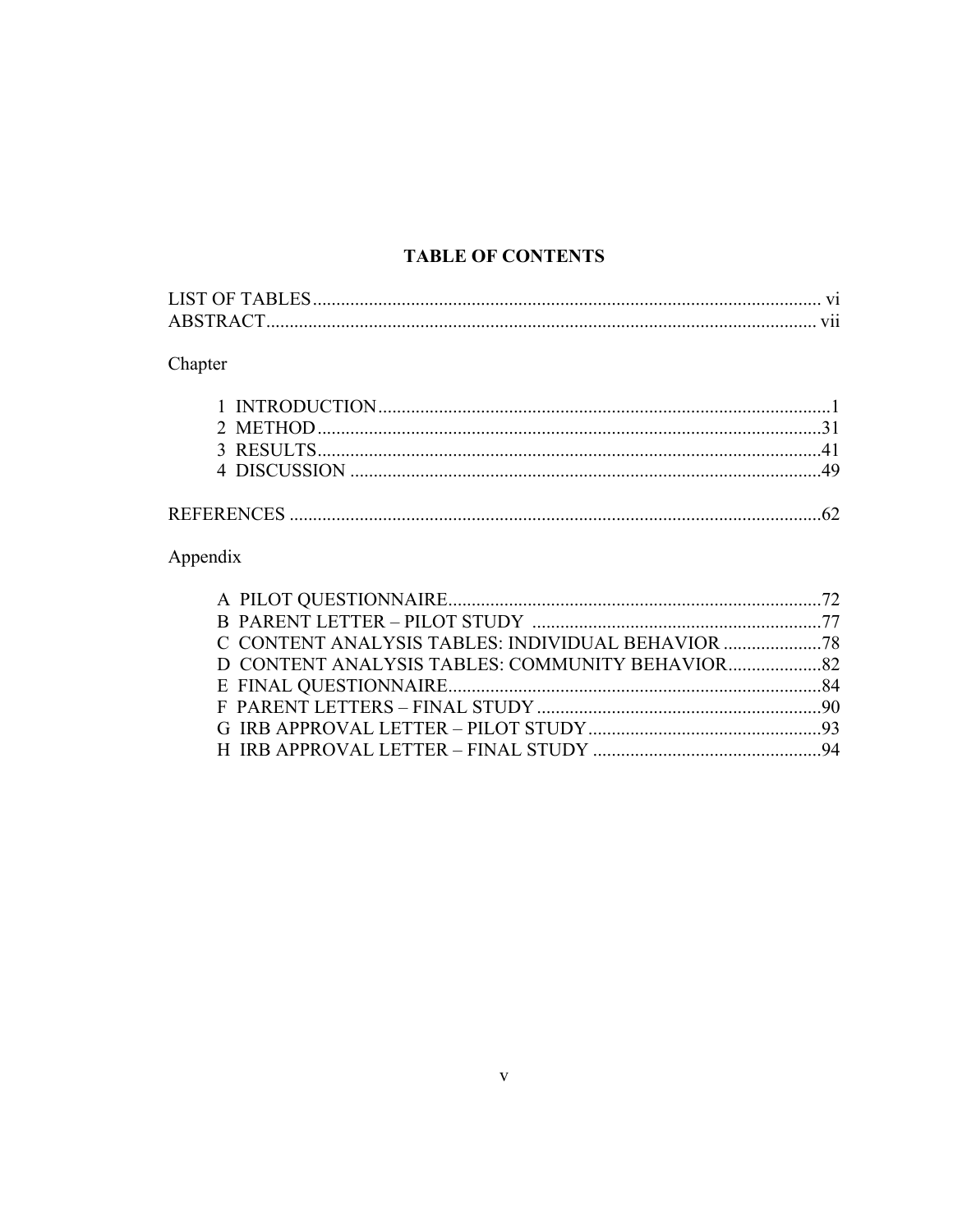## **LIST OF TABLES**

| Table 1. Means and Standard Deviations for Pilot Study Measures36 |  |
|-------------------------------------------------------------------|--|
| Table 2. Means and Standard Deviations for                        |  |
|                                                                   |  |
|                                                                   |  |
| Table 4. Multiple Regression of Intention to Communicate          |  |
|                                                                   |  |
| Table 6. Multiple Regression of Intention to Attend an Event      |  |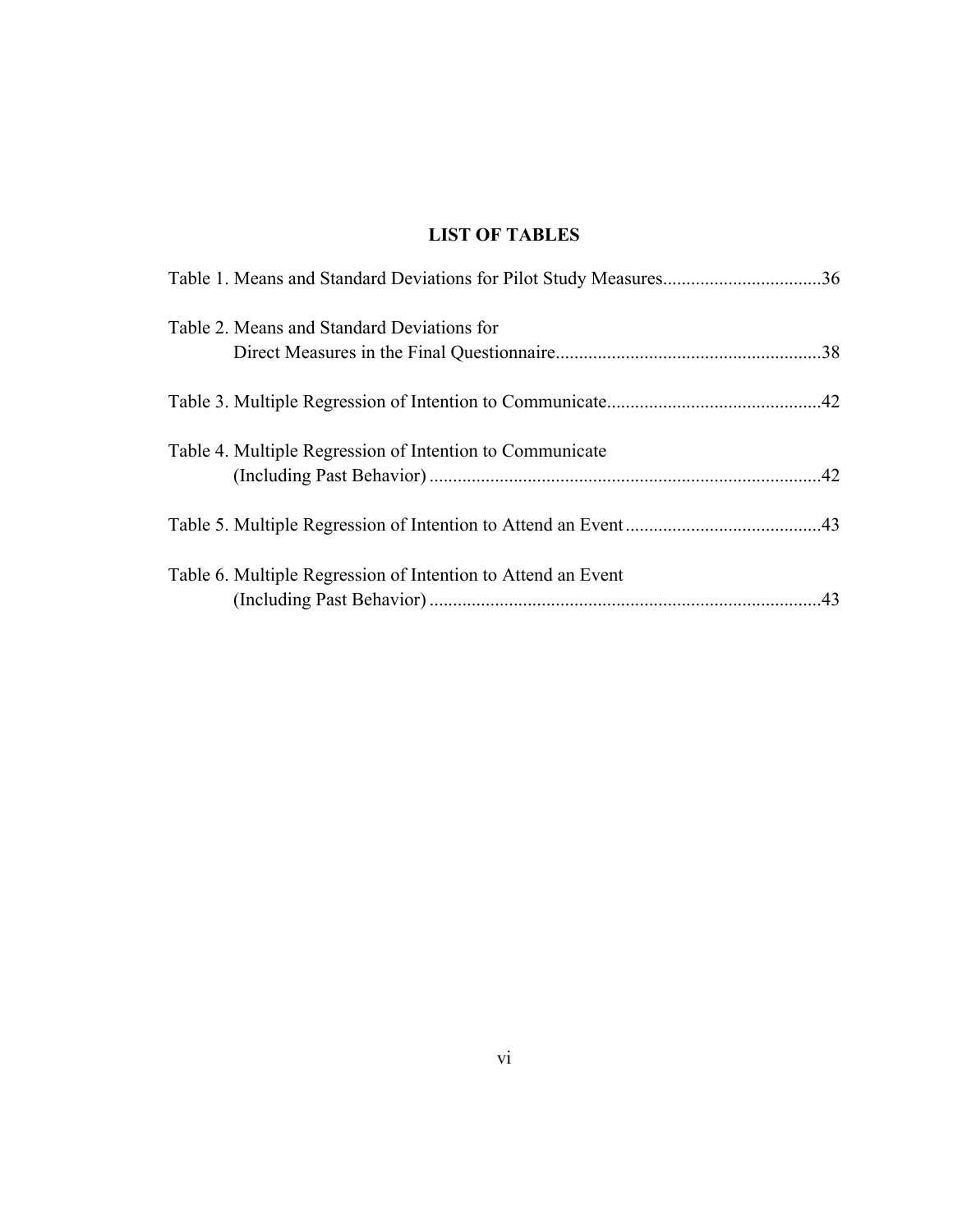#### **ABSTRACT**

The purpose of this study was to examine the determinants of advocacy among parents of children with autism. Existing research related to parental involvement in the autism community has been largely qualitative and/or without a theoretical basis. This study utilized the Theory of Planned Behavior (TPB) to predict and explain parents' intentions to communicate with school staff and to attend autism advocacy event based on their attitudes, social norms, and perceived behavioral control. Respondents included 86 parents of children enrolled in the Delaware Autism Program (DAP), a highly specialized program dedicated exclusively to educating those on the autism spectrum. The survey was available between March 25, 2013 and June 1, 2013; 19 parents returned paper surveys while 67 completed an online version. A multiple regression analysis revealed that past behavior, subjective norms and perceived behavioral control predicted communication and attendance intentions. Attitude was an additional predictor of intention to attend an event. A paired t-test revealed that parents are more likely to communicate about their child than they are to attend an event to benefit the larger autism community. Pearson correlations revealed additional relationships, including a relationship between past advocacy experience and current attitudes toward advocacy. This study adds to autism research, advocacy research, and research expanding applications of the TPB.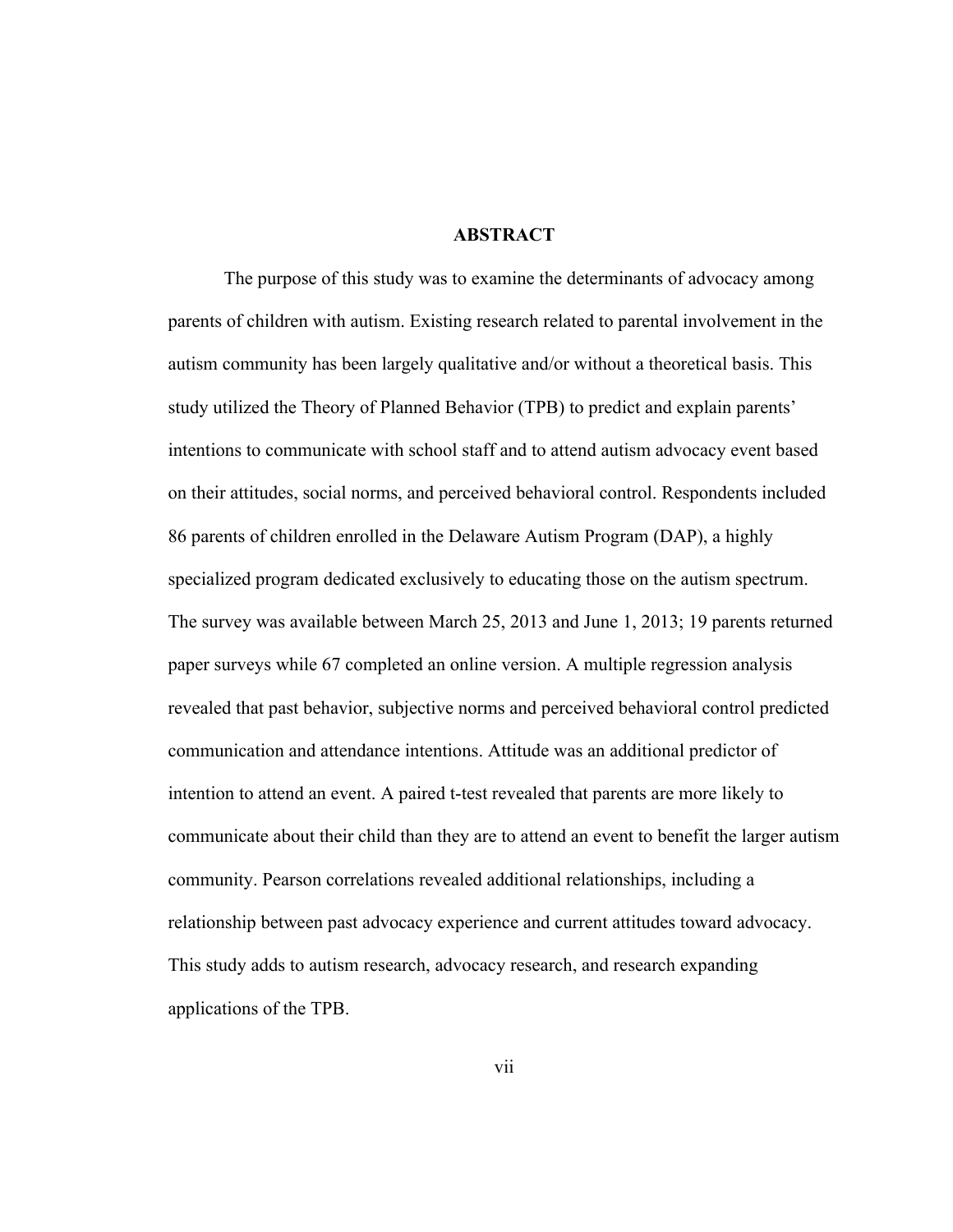#### Chapter 1

#### **INTRODUCTION**

#### **Purpose**

Parental advocacy is a critical issue within the autism community. On the individual level, research has consistently identified parental advocacy in the education process as imperative to the success of children with autism. On the more traditional community level, advocacy can increase awareness and funding for autism, which influences the available resources for children with autism and their parents. This study will examine behaviors on both levels.

Despite evidence that demonstrates the importance of parental advocacy, involvement on both levels is unpredictable among parents of children with autism (Fish, 2000; Spann, Kohler, & Soenksen, 2003; Stoner, et al., 2005). A substantial amount of research has assessed the advocacy process, but a systematic examination of the factors that determine whether a parent chooses to advocate does not exist. Furthermore, the studies that do attempt to investigate these factors do so qualitatively or in the absence of a guiding theory or model.

This study will examine what factors determine whether a parent of a child with autism advocates for his or her child within the autism community. The study will use the theory of planned behavior (TPB; Ajzen, 1991), which posits that individuals' behavioral, normative, and control beliefs predict their intention to behave and – ultimately – their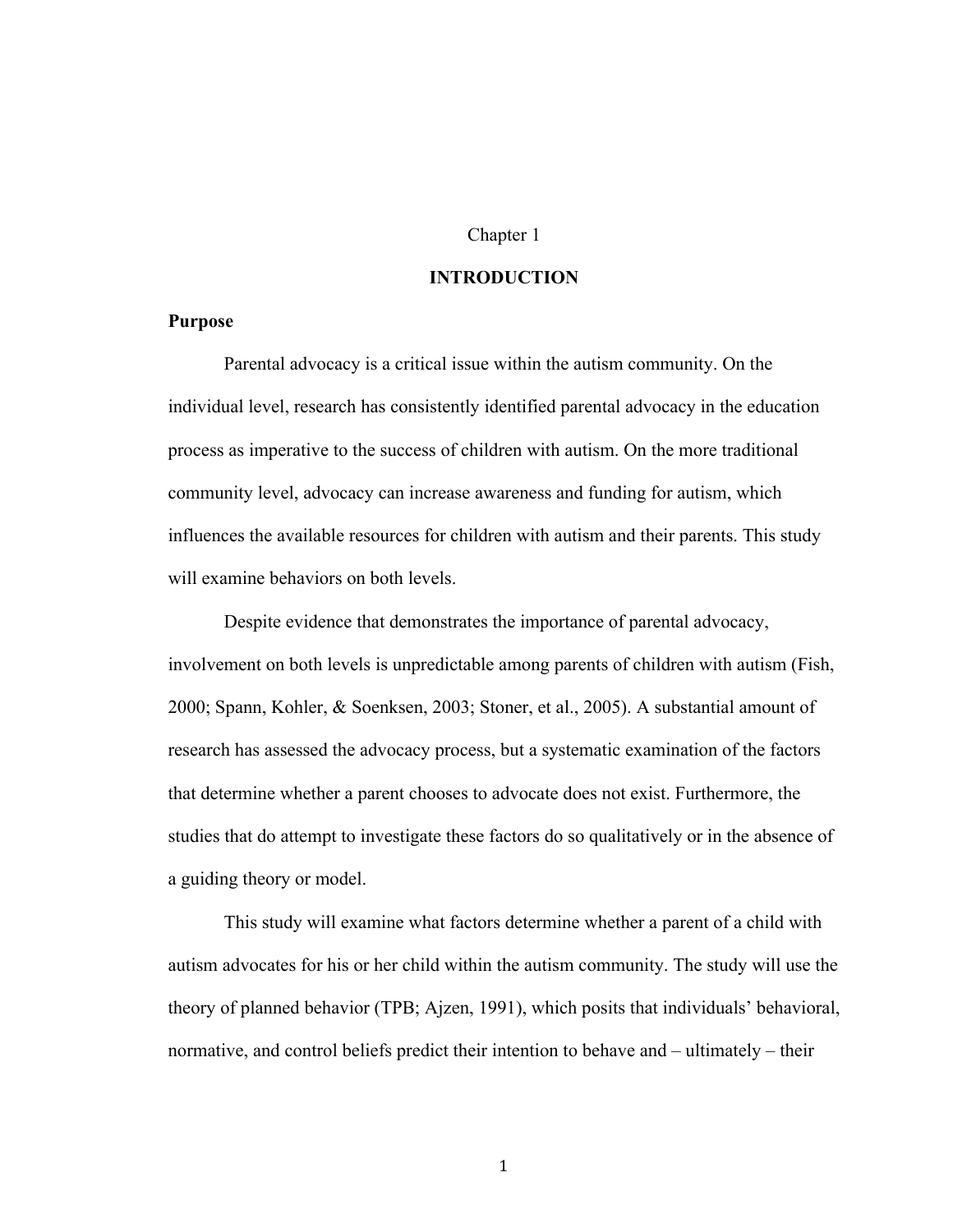behavior. The purpose of this study is to understand what predicts parental advocacy within the autism community as a means of collecting valuable information for *that*  community as well as for the academic community.

By clarifying what deters a parent from advocating for his or her child, we have the potential to eliminate that barrier. For example, in response to an increasing amount of litigation between parents of children with autism and school districts, legal strategy training emerged within the autism community (e.g., The Elizabeth Birt Center for Autism Law & Advocacy). A better understanding of parental concerns may enhance existing resources or guide the development of additional provisions for addressing unmet needs.

Additionally, this study would add significantly to existing academic research. Thus far, there is no theoretically grounded research that examines the advocacy behaviors of parents with children on the autism spectrum. In fact, individual behaviors relating to any type of advocacy are largely absent from the literature. This study also serves to extend the applicability of the TPB itself, which traditionally focuses on health behaviors related to the "self" and not an "other."

Finally, this study informs communication research in several ways. First, the study is grounded in the TPB, which can serve as formative research for and guide communication campaigns designed to change behavior (Rutter, 2000; Armitage and Conner, 2002; Hardeman et al., 2002). Many studies have utilized the TPB to assess the effectiveness of existing interventions, while others have used it to guide the development of new campaigns (Stead, 2005).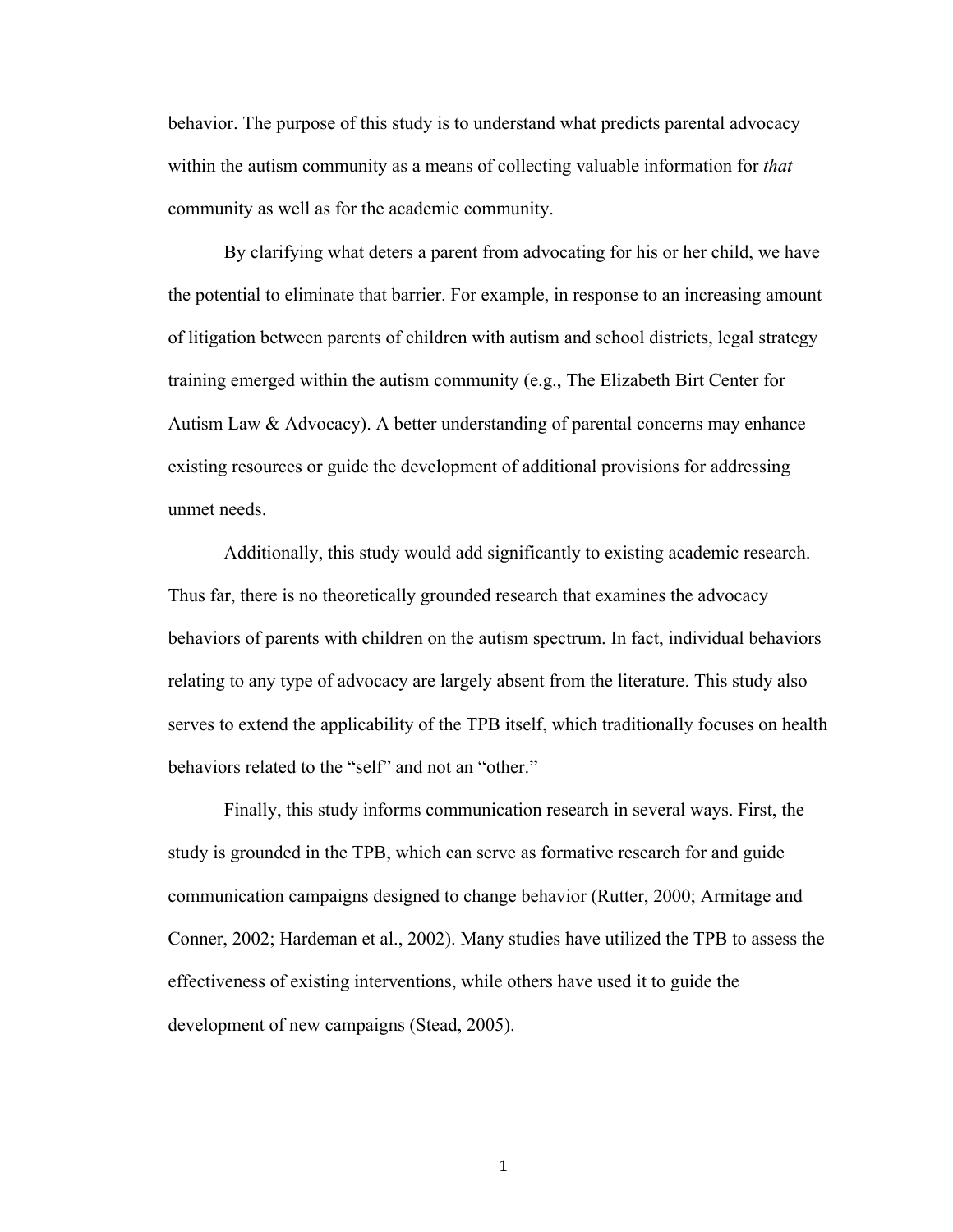The present study also addresses communication in terms of the target behavior. Although the community-level advocacy behavior reflects parental involvement in the autism community more generally, the individual advocacy behavior specifically addresses communication between parents and educators. Because autism is a pervasive communication disorder, this line of communication is especially important (Stoner, et al., 2005). The significance of communication effectiveness between home and school is echoed throughout the literature (e.g., Kohler, 1999; Lake & Billingsley, 2000; Boutot, 2007), and this study will add to that body of research.

### **Rationale**

Why autism? According to the National Institute of Health, autism is a very active area of research because it involves many unanswered questions, including what causes it and how many people are actually affected. Autism Spectrum Disorder (ASD) is a cluster of lifelong neurodevelopmental disorders evidenced by "persistent deficits in social communication and social interaction across contexts" and "restricted, repetitive patterns of behavior, interests, or activities" (Autism Spectrum Disorder, 2011). The Centers for Disease Control (2012) estimate that 1 in 88 children are on the autism spectrum, a 20 percent rise in diagnoses over a two-year period.

Although the most recent statistics showed a sharp increase in diagnoses, the number has been on the rise for more than a decade. The rise in diagnoses has been met with more fervent lobbying for effective treatment, including increased parental advocacy and involvement (Mulick & Butter, 2002). Children with autism have very extensive and unique needs—needs that the literature suggests are often unmet on multiple levels,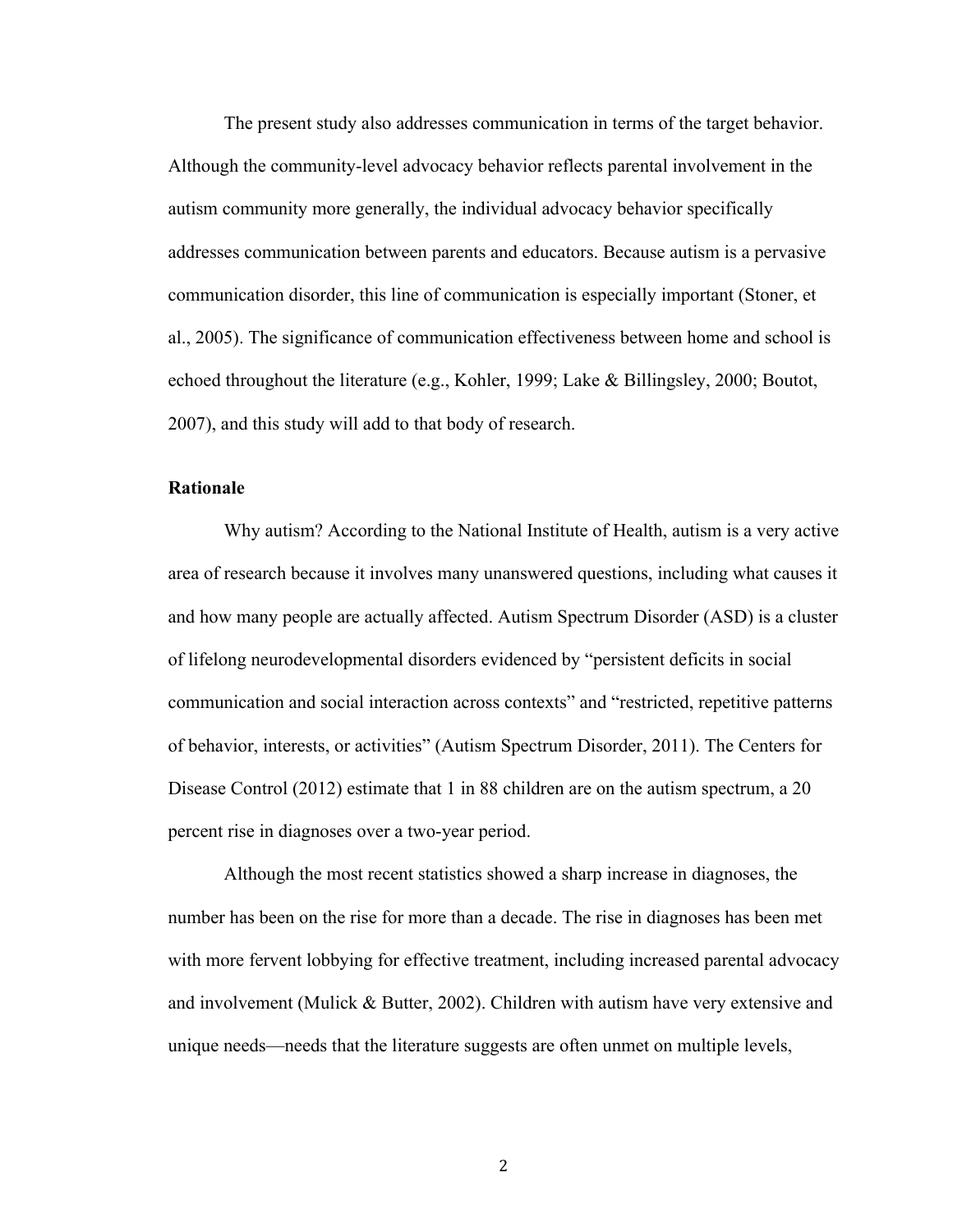ranging from initial screening to continued access to appropriate health care and education (Mulick & Butter, 2002; Kasari & Rotheram-Fuller, 2005; Hillman, 2006; Kogan, et al., 2008).

Before understanding the more specific individual and community advocacy needs within the autism community, we must understand the conceptualization of advocacy within this study. As discussed, this study will focus on advocacy in two contexts. The first is individual advocacy, which focuses on a parent representing the specific needs of his or her child, particularly in an educational context. The specific behavior addressed in this study is: "Communicating with your child's teacher(s) and/or service team within the next week." The second is community advocacy, which reflects a parent's involvement in the larger autism community. This definition reflects a variety of specific behaviors typical of involvement in a cause (e.g., donating money, participating in an event, signing a petition). The specific behavior will be: "Attending an event sponsored by an advocacy organization (e.g., Autism Delaware) within the next three months." These behaviors are meant to represent a moderate level of advocacy on the individual and community level.

The inclusion of these particular behaviors is not unfounded. On an individual level, the literature overwhelmingly demonstrates the importance and inconsistency of the involvement of parents in the education process. According to Stoner and Angell (2006, p. 178), "the interaction between parents of children with autism spectrum disorder (ASD) and education professionals is a critical issue." Despite its importance, this type of advocacy is inconstant among parents. Some literature addresses why this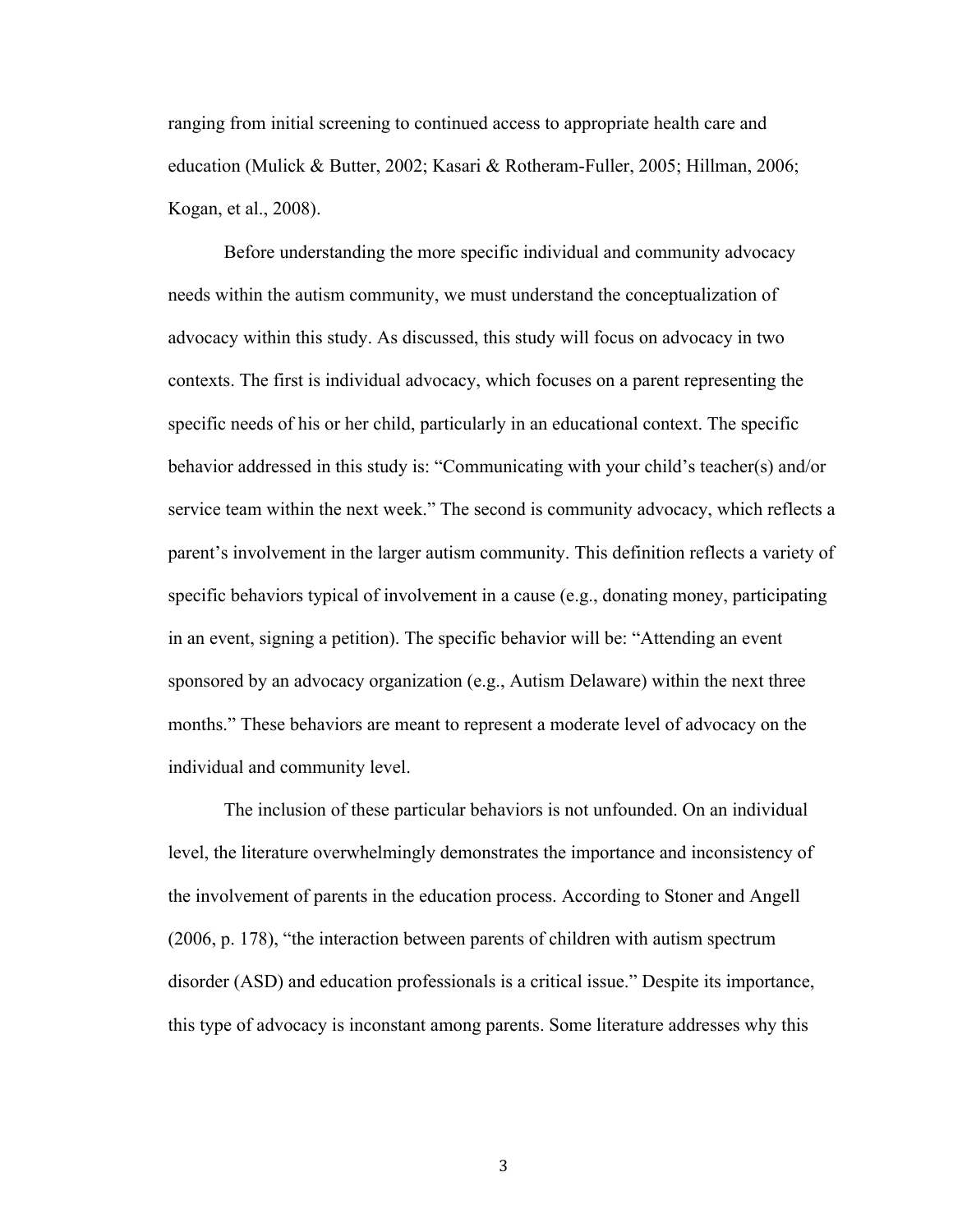might be the case (e.g., Fish, 2000; Spann, et al., 2003; Stoner, et al., 2005), but none has used a theoretical framework. Much of the extant research is qualitative, which is extremely useful in terms of highlighting important themes. However, a systematic analysis of factors that have emerged through this research will add a great deal to the literature.

In terms of community advocacy, Autism Speaks (2012) reported that these kinds of efforts have aided in making autism screening more accessible, among other successes. According to their website, Autism Speaks is "the nation's largest autism science and advocacy organization" ("Autism Speaks," 2012). The autism community is concerned with a wide variety of issues that require the support of individuals. For example, the site has links for individuals to donate money, participate in events, and become politically involved. Advocacy issues include health insurance, education opportunities, treatment, and a wide variety of research that could benefit individuals with autism and their families. Despite the important implications of this type of involvement, there is virtually no research that specifically examines community advocacy in support of autism.

Furthermore, extant literature suggests that children with autism and their families face exceptional issues that make parental advocacy, at once, more necessary and more difficult (Landau, 1996; Dunlap & Fox, 1999; National Research Council, 2001; Allik, Larsson, & Smedge, 2006; Schieve, et al., 2007; Schaaf, et al., 2011). For example, Kogan and his colleagues reported that, "Children with special health care needs with autism spectrum disorder are significantly more likely to have problems regarding access to care and unmet needs, and their families have greater financial, employment, and time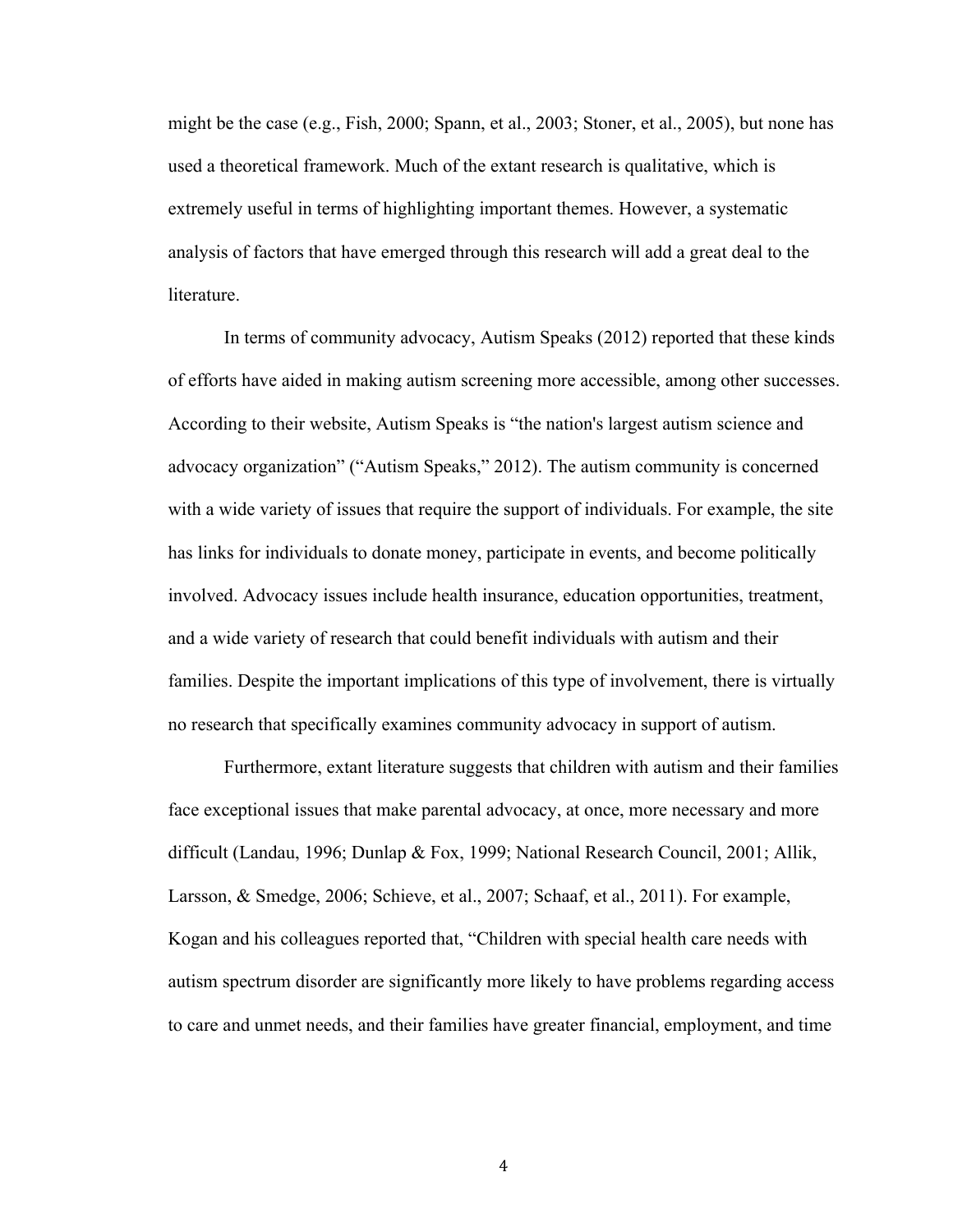burdens compared with other children with special health care needs" (2008, p. 1149). Although existing research alludes to these stressors as potential barriers to parental involvement (Bennett, 2012), none has explicitly examined this relationship.

As such, the importance of what specific factors might determine whether a parent chooses to take on the additional responsibility of advocating for his or her child cannot be overstated. Although research has acknowledged that explicit determinants may impact if and in what ways a caregiver is involved in the autism community (Mandell & Salzer, 2007), this body of literature is largely unexplored. The TPB is designed to predict and explain human behavior in terms of specific, determinant factors, which makes it the most appropriate theoretical framework for the current study.

Generally, TPB offers several notable advantages to this type of research that other theoretical frameworks do not. Most importantly, TPB is a belief-based model, which allows researchers to understand the underlying perceptions of those who do and do not intend to perform a certain advocacy behavior. The TPB posits that an individual's intention to behave predicts behavior. This intention is a function of attitude toward the behavior, subjective norms surrounding performance of the behavior, and the individual's perceived behavioral control (i.e., the individual's perceived ability to perform the behavior).

The TPB is an extension of the theory of reasoned action (TRA; Fishbein & Ajzen, 1975), which only included the first two components. Recent meta-analyses have revealed that the components of TPB account for almost half of the variance in intentions to behave, and for only slightly less variance in behavior (e.g., Armitage & Conner,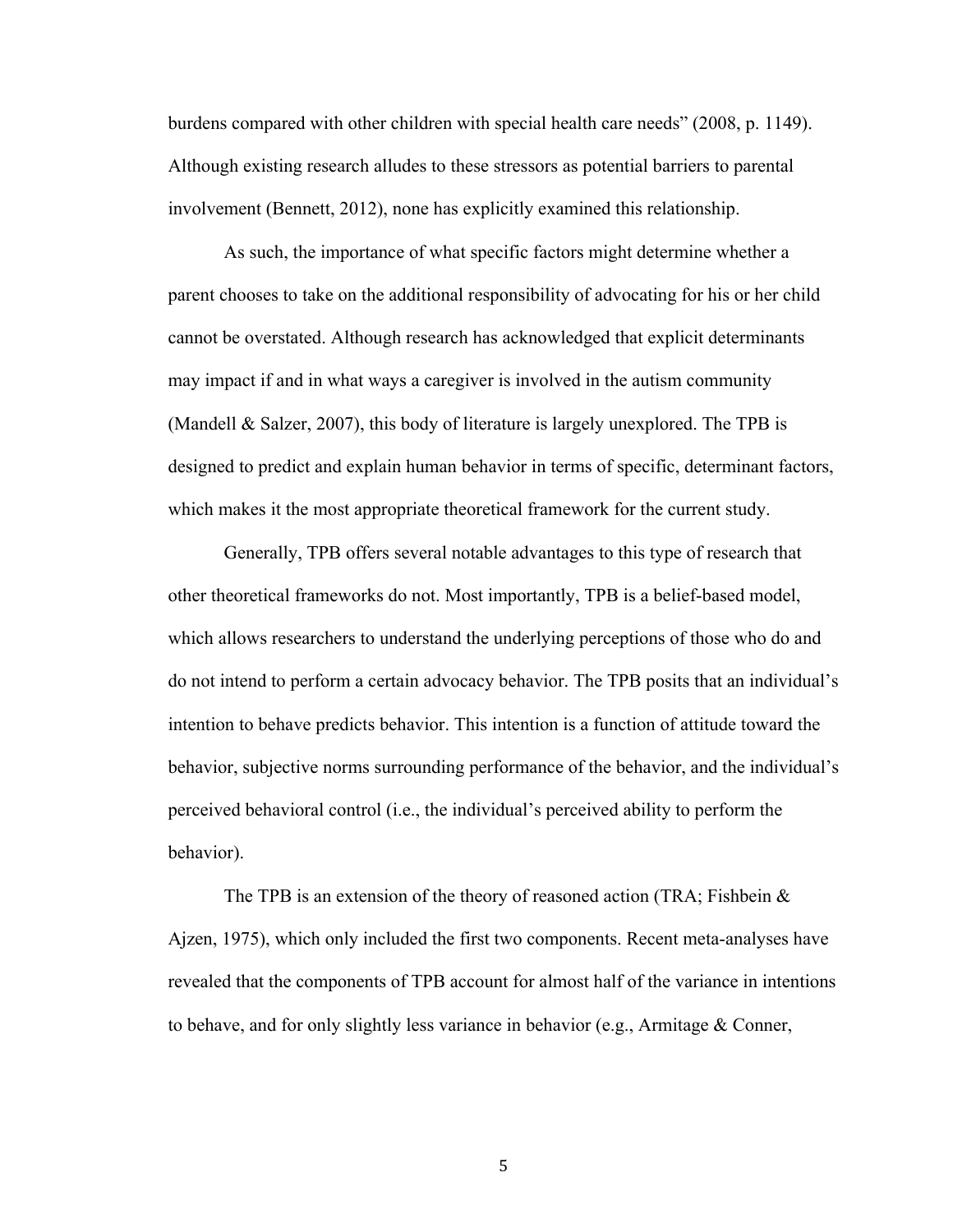2001). Research pertaining to health communication has been successful in utilizing TRA and TPB models to promote and influence healthy behaviors, such as eating well, exercising, using sunscreen, getting regular mammograms, etc. According to both theories, each component is a product of relative beliefs. According to Ajzen (1991, p. 189), "People can hold a great many beliefs about any given behavior, but they can attend to only a relatively small number at any given moment." These *salient beliefs* are considered to be the prevailing determinants of a person's intentions and actions.

Attitude reflects the totality of a person's salient beliefs that performing a behavior is associated with certain outcomes (i.e., behavioral beliefs) and an evaluation of each of those outcomes. A great deal of literature suggests that many parents hold a surprisingly negative evaluation of the educational advocacy process, particularly its outcomes (e.g., Fish, 2000; Spann, et al., 2003; Stoner, et al., 2005). As such, a parent's attitudes toward advocacy behaviors may play an important part in predicting his or her willingness to advocate.

Subjective norms reflect beliefs about whether important others think the individual should or should not perform advocacy behaviors (i.e., normative beliefs), as well as the motivation to comply with those important others. Such norms may be important in several contexts. For example, some parents believe that educators do not want their input or involvement (Fish, 2000). On the other hand, parents may feel a sense of social pressure to advocate if they believe family or friends perceive it as a desirable behavior.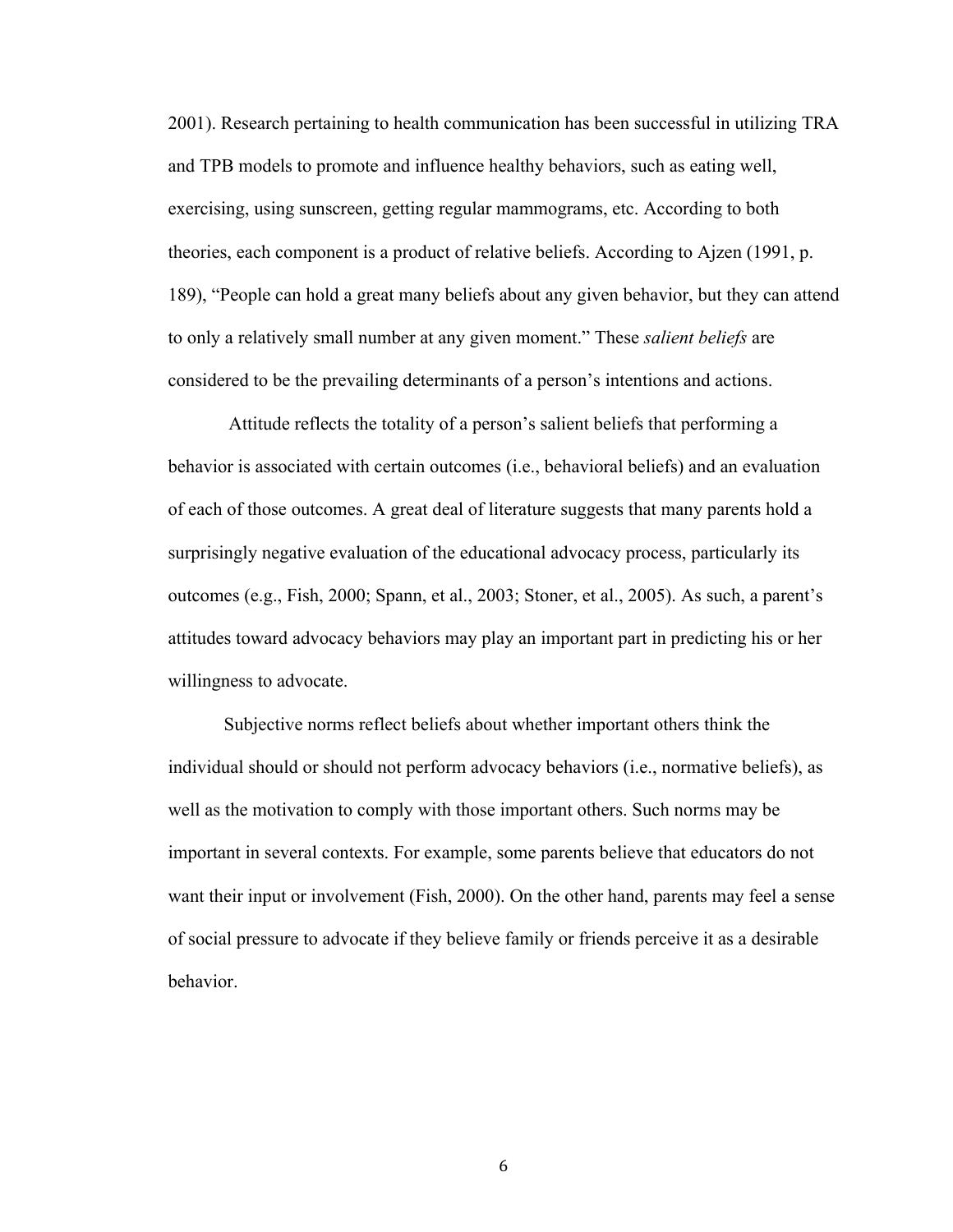Perceived behavioral control (PBC) refers to a person's beliefs about the ability to perform the behavior (i.e., control beliefs). Perceived behavioral control reflects an individual's beliefs that certain factors will be present and the perceived power of those factors to inhibit or facilitate the behavior. According to Ajzen (2002, p. 7), items measuring PBC "are often said to capture the respondent's sense of self-efficacy with respect to performing the behavior." This will likely be an interesting component in examining parental advocacy in the autism community, where resources such as time and money are often an issue (Kogan, et al., 2008). In fact, several studies explicitly examine autism and parental self-efficacy in some sense (Sofronoff & Farbotko, 2002; Hastings & Brown, 2002; Kuhn & Carter, 2006). According to the theory, PBC can predict both intentions to behave and actual behavior (Ajzen, 1991).

### **Literature Review**

#### **Need for Parental Advocacy**

**Individual advocacy.** Because there is no proven cure for autism, "the goal of treatment is to improve the overall functional status of the child by promoting the development of communication, social, adaptive, behavioral, and academic skills as well as lessening maladaptive and repetitive behaviors" (Woodgate, Ateah, & Secco, 2008, p. 1075). Thus, educational services have become the focus for those in the autism community, both in literature and legislation. The importance of parental involvement and the relationship between parents and educators has been the focus of an increasing amount of literature, which will be reviewed in depth later.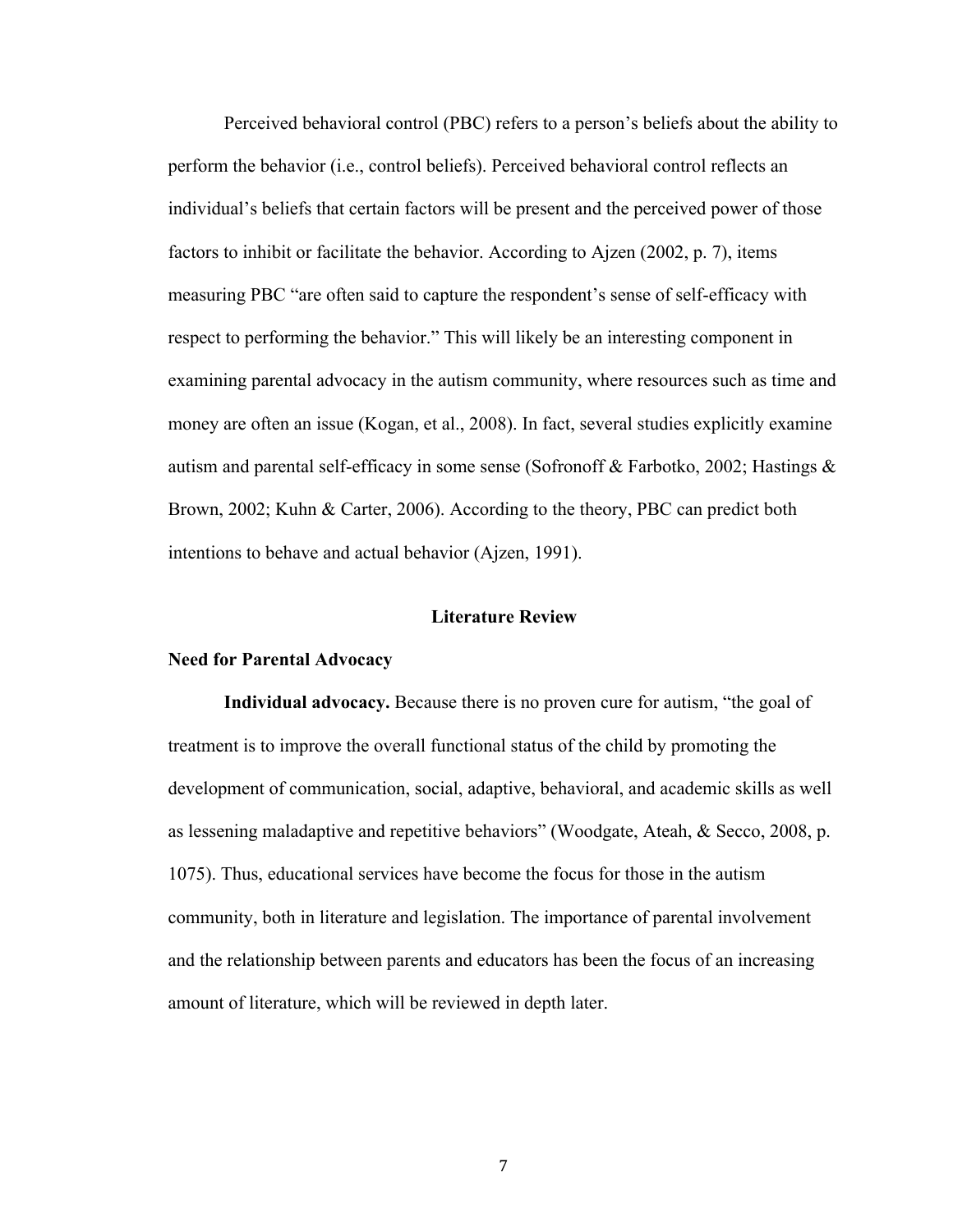The need for parental advocacy in the education of children with autism also sparked legislation. One of the primary focuses of the Individuals with Disabilities Education Act (IDEA) legislation is promoting and facilitating the role of parents in the education process. In fact, the most recent amendments (1997) to IDEA mandate parents' right to involvement in developing their child's individualized education program (IEP). According to the U.S. Department of Education, IDEA "is a law ensuring services to children with disabilities throughout the nation. IDEA governs how states and public agencies provide early intervention, special education and related services to more than 6.5 million eligible infants, toddlers, children and youth with disabilities" (idea.ed.gov).

In general, parental involvement has a positive impact on educational success (Eccles & Harold, 1993; Newmann & Wehlage, 1995; Spann, et al., 2003), particularly in the cases of children with special needs (Koegel, Koegel, & Schreibman, 1991; Spann, et al., 2003). However, despite consistent evidence of its importance, parental involvement remains inconsistent. One example of this is in examinations of parental involvement in IEP meetings.

According to Fish (2000), "Parental roles have not increased in IEP meetings" despite the IDEA mandates (p. 56). Other studies reported that parents who do attend IEP meetings "often have no involvement in developing objectives, interventions, or methods of evaluation" (Spann, et al., 2003, p. 228). For example, Lynch and Stein (1982) reported that, of 400 parents surveyed, 71 percent reported involvement in the meeting, but only 14 percent offered specific opinions. This is concerning because a lack of parental participation in the IEP process has potentially resulted in "legally inappropriate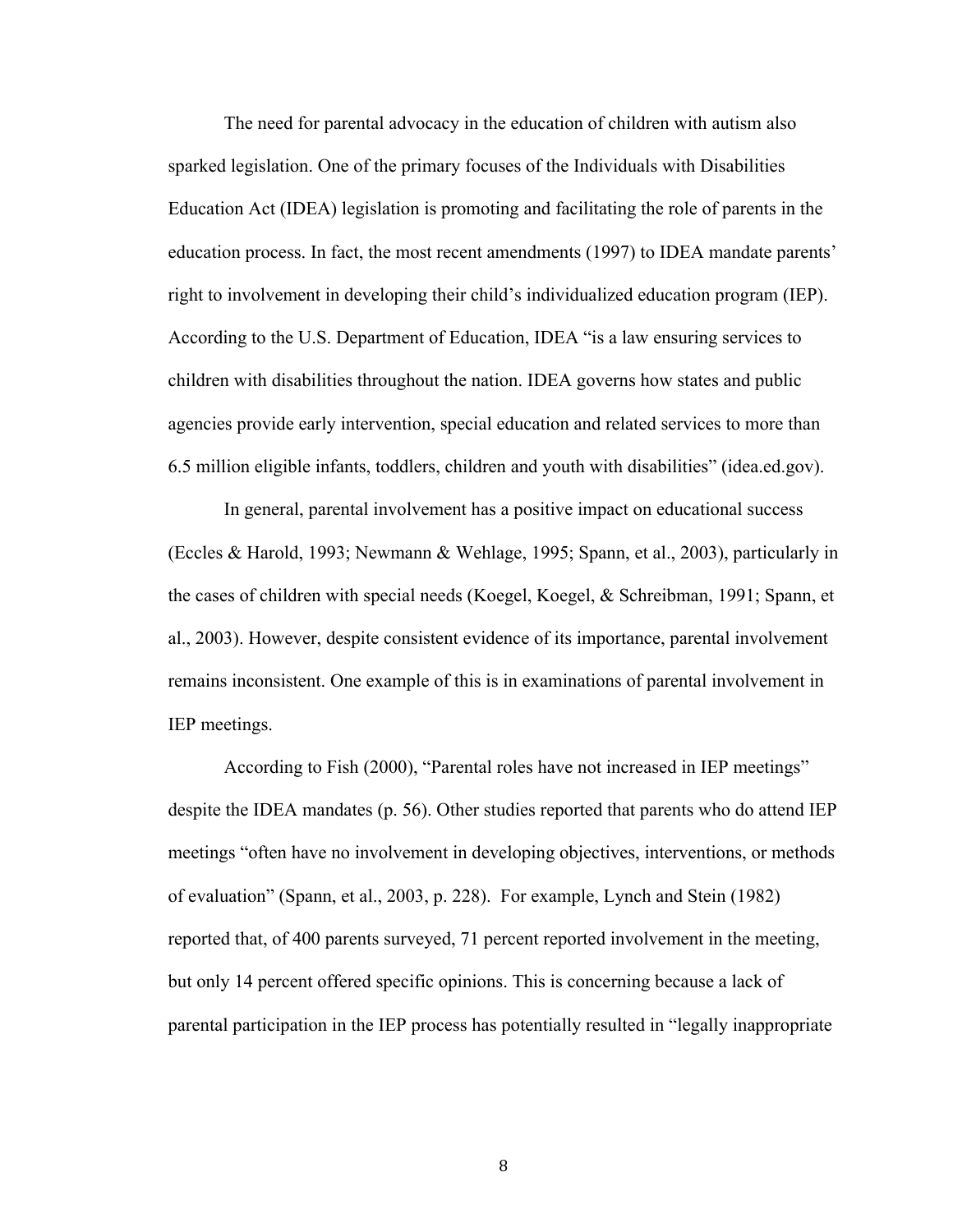and educationally unsound" programs for the children of those parents (Fish, 2000, p. 56).

**Community advocacy.** The literature also demonstrates the need for advocacy on a community level. According to McGuire (2011), *"*Autism advocacy groups have taken on a more prominent and powerful role in North American society and thus have been influential in shaping public understandings of autism through awareness campaigns, fundraising appeals, and so on" (p. 62). Most often, the idea of advocacy is considered on a large scale, such as in Jenkins' (1987) definition: "[Advocacy is] any attempt to influence the decisions of an institutional elite on behalf of a collective interest" (p. 297). Similarly, Wallack, Dorfman, Jernigan, and Themba (1993) suggested that advocacy should focus on public health goals.

However, these macro-level definitions of advocacy fail to address the individual behaviors that contribute to the success of such campaigns (e.g., donating, participating in an event, signing a petition). If we are able to combine and define these individual behaviors as "advocacy," we have the potential to enhance our explanations and predictions of what factors determine individuals' intention to advocate for a cause. Understanding advocacy in this individualistic sense is critical, because the realization of social and political health goals is most often preceded by a movement of activism and advocacy at the individual level.

Koren, Dechillo, and Friesen (1992) cite several levels at which advocacy occurs, including the service system and the community. Service system "primarily involves the parent's actively working . . . to get services that are needed by his or her child" (p. 308),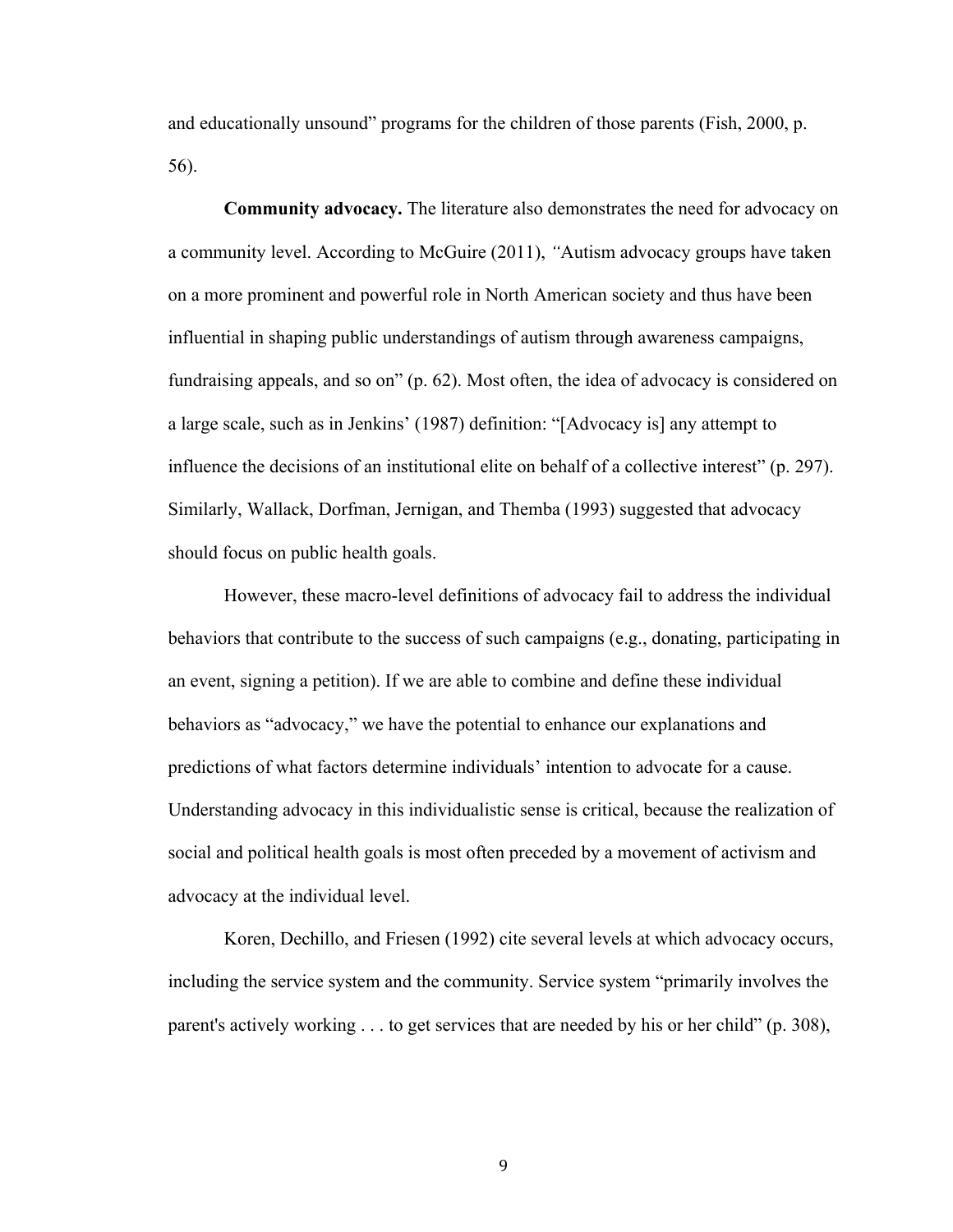which is similar to the individual advocacy discussed earlier. Community or political involvement focuses on "the parent's advocacy for improved services for children in general, rather than specifically for her/his own child" (p. 308). This most closely reflects the community advocacy discussed here.

As in the case of individual advocacy, the literature suggests parental involvement in community advocacy varies. For example, Stoner and Angell (2011) interviewed four couples who had a child with autism and found that "the role of advocate varied among participants," but that "these advocacy efforts did not focus solely on their own children" (p. 185). For example, one parent in the study served on the boards of several autism organizations. One mother volunteered in her son's classroom and two other mothers were involved in an outreach program for parents of newly diagnosed children.

Zaretsky's (2004) results reflected a different perspective of parental advocacy in a study investigating the interaction between the elementary school principals and parent advocates. The results of the interviews reported that "most principals expressed their concern with some parent advocates' solitary focus on the individual needs of the students they were representing without regard for other students' needs in the school" (p. 277). Zaretsky noted that this finding was consistent with previous research (Kalyanpur & Harry, 1999; Vincent, 2000).

In general, the research suggested that, "Once parents were able to achieve desired outcomes for their own children, they were subsequently likely to develop a further interest in supporting other parents with similar struggles in schools" (Zaretsky, 2004, p. 277). However, research in this area is largely underdeveloped. In fact, Stoner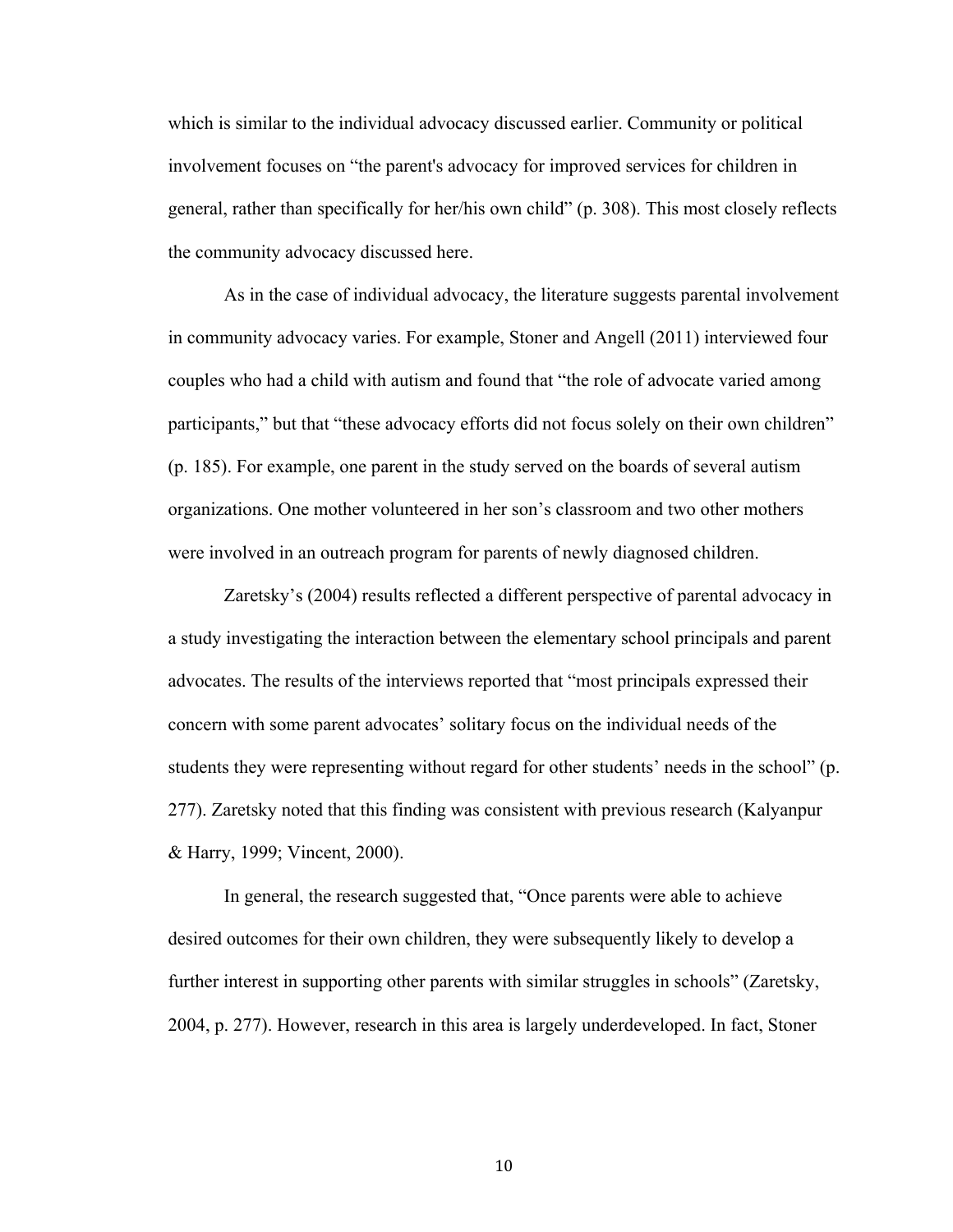and Angell (2011) noted that additional research focused on the role of parents is necessary, particularly in terms of "levels of advocacy among parents of children with all disabilities" (p. 185). The current study adds to such research.

#### **Barriers to Parental Advocacy**

Thus far, the literature presented has established the importance of parental advocacy and the inconsistency of this type of involvement. The following section focuses on the barriers that exist for parents that might discourage participation, as demonstrated in previous research. First is a lack of access to appropriate resources and services. Second is a negative parental perception of the advocacy process, including feelings of confusion and helplessness. The final barrier consists of the wide range of personal and family issues associated with having a child with autism, including higher levels of stress, health issues, and a significant strain on time and money.

**Access to services.** Woodgate, Ateah, and Secco (2008) recruited 21 parents from 16 families from a support group and interviewed them about their experiences as a parent of a child with autism. The authors identified an "inaccessible system," "unsupportive professionals," and "inappropriate resources" as primary concerns of those within in the sample (p. 1079). These concerns are echoed throughout the literature. McWilliam et al. (1995) asked 539 parents about their satisfaction with early intervention services and found that parents had issues accessing services. Additionally, families indicated that they were not given choices and did not receive services that they requested.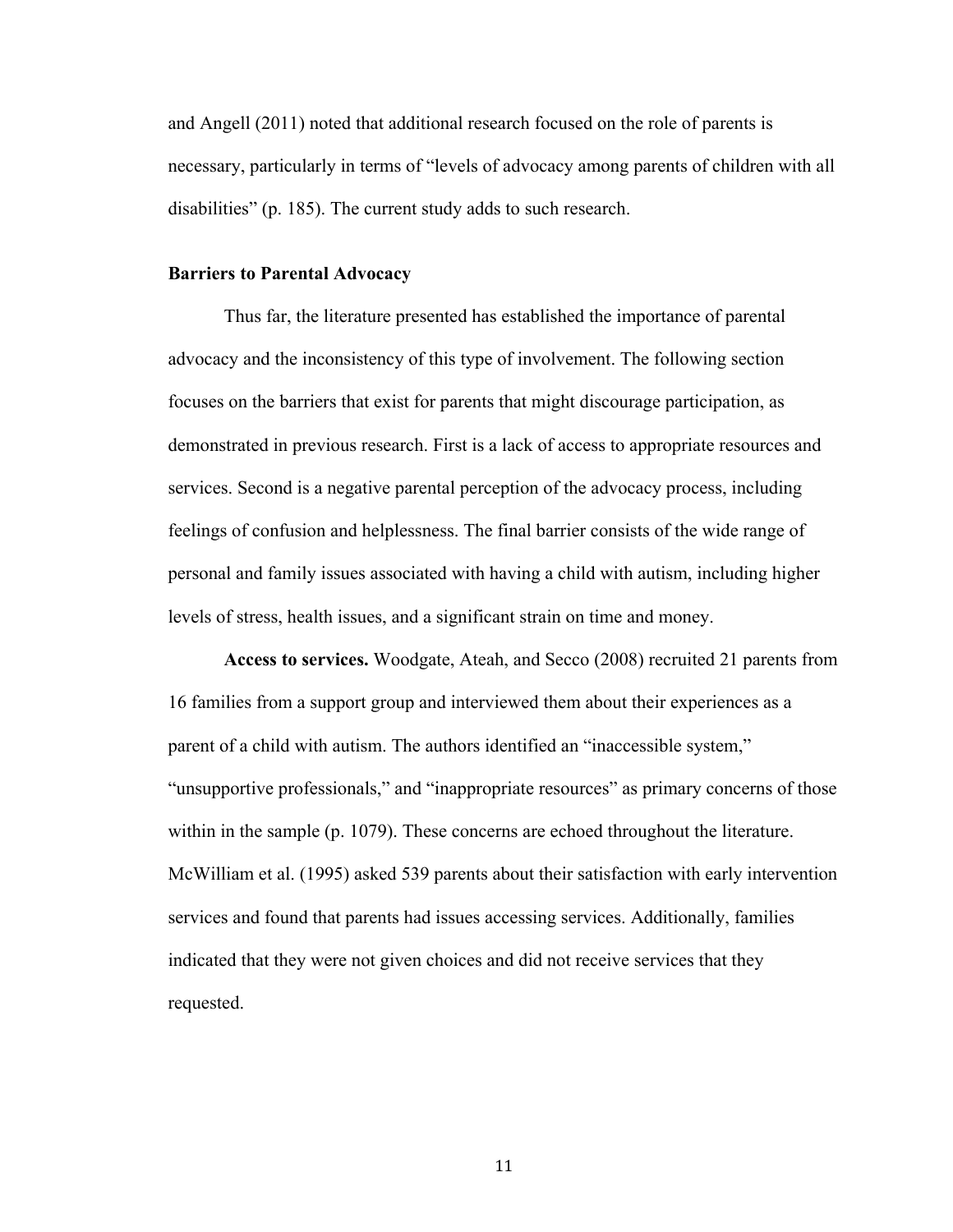Fish (2000) interviewed seven families with a child or children with autism who attended public schools. The goal of the study was to compare "experiences between satisfied and non-satisfied parents towards IEP meetings" (p. 59). All of the participants indicated that their "overall initial IEP experiences had been negative" (p. 61). Five out of seven participants reported disagreeing with educators regarding appropriate services for their children. Parents also indicated that educators perceived them "as being unreasonable due to requesting services that school districts believed to be unnecessary or too expensive" (p. 61). Stoner, Bock, and Thompson (2005) reported similar results. They conducted a collective case study of four sets of married parents who had a child with autism. Parents reported difficulty obtaining necessary services, including proper placement, classroom assistance, and speech and language services.

Kohler (1999) surveyed 25 families recruited from four separate agencies: two private schools for children with autism and two "wrap-around service" providers (p. 151). The survey was based on a review of the literature, but was not grounded in any specific theory. According to Kohler (1999), 40 percent of families reported difficulty in accessing services and 40 percent reported needing "greater allotments of existing services" (p. 155). Sixty percent reported communication problems with agencies. Similarly, Dunlap, Robbins, and Darrow (1994) reported that the majority of the 78 families that they surveyed in their study found that resources for their children with autism were limited and/or not useful.

**Negative perceptions of advocacy.** In addition to accessing appropriate services, parents of children with autism expressed other concerns with the educational advocacy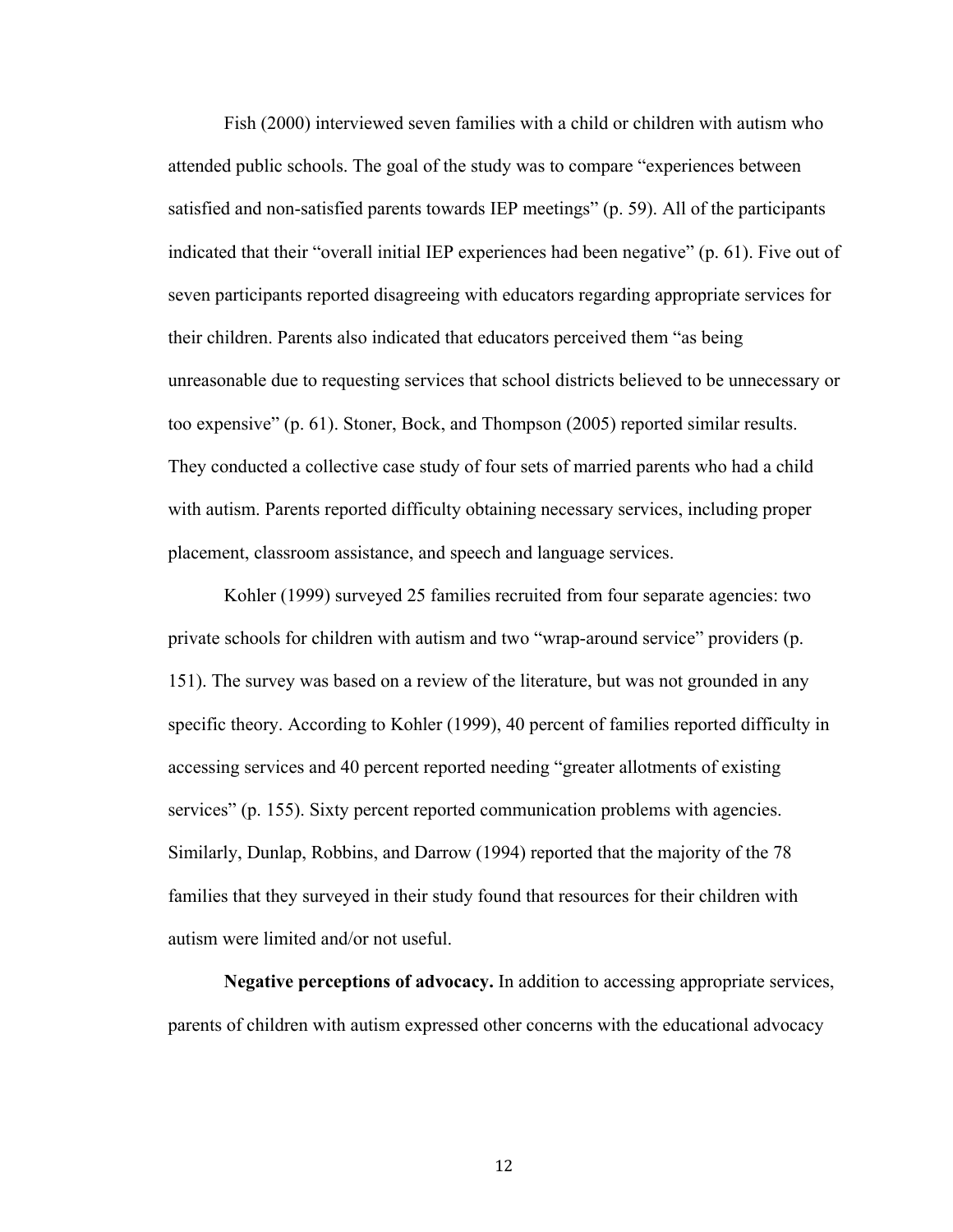experience. One notable concern is the parents' inability to understand the educational advocacy process. This is demonstrated in literature that focuses on parental experiences (e.g., Goldstein, 1993; Lytle & Bordin, 2001; DiGregorio, Hixson, Stoff, & White, 1992; Kalyanpur & Harry, 2004), as well as in the autism community's call for advocacy training. According to Fish (2000, p. 57), "Many parents feel ill-equipped to address the educational needs of their children," which leaves them at a disadvantage. The parents in Fish's study "expressed a need for making special education law and IEP meetings easier to understand" (p. 64). Parents in the study by Stoner, et al., (2005) reported having "traumatic" experiences entering the special education system (p. 44). All of the parents interviewed recalled being confused in initial IEP meetings.

Participants in Fish's (2000) study suggested that school districts could "improve IEP meetings by educating parents about the IEP process," including formal training and workshops (p. 64). Bradford (2010) concluded that parents "may benefit from professional support in identifying and insisting on services from the school" (p. 153). In response to their findings, Stoner, et al., (2005) recommended "providing training to parents that will facilitate an understanding of ASD and special education services" (p. 48). Additionally, many autism organizations, websites, and support groups encourage and/or offer training for parent advocates.

In addition to struggles understanding the overall process, many parents of children with autism have also indicated other negative evaluations of advocacy experiences. One common theme is "tension" or otherwise poor communication between parents and educators (Lake & Billingsley, 2000; Stoner, et al., 2005). This often results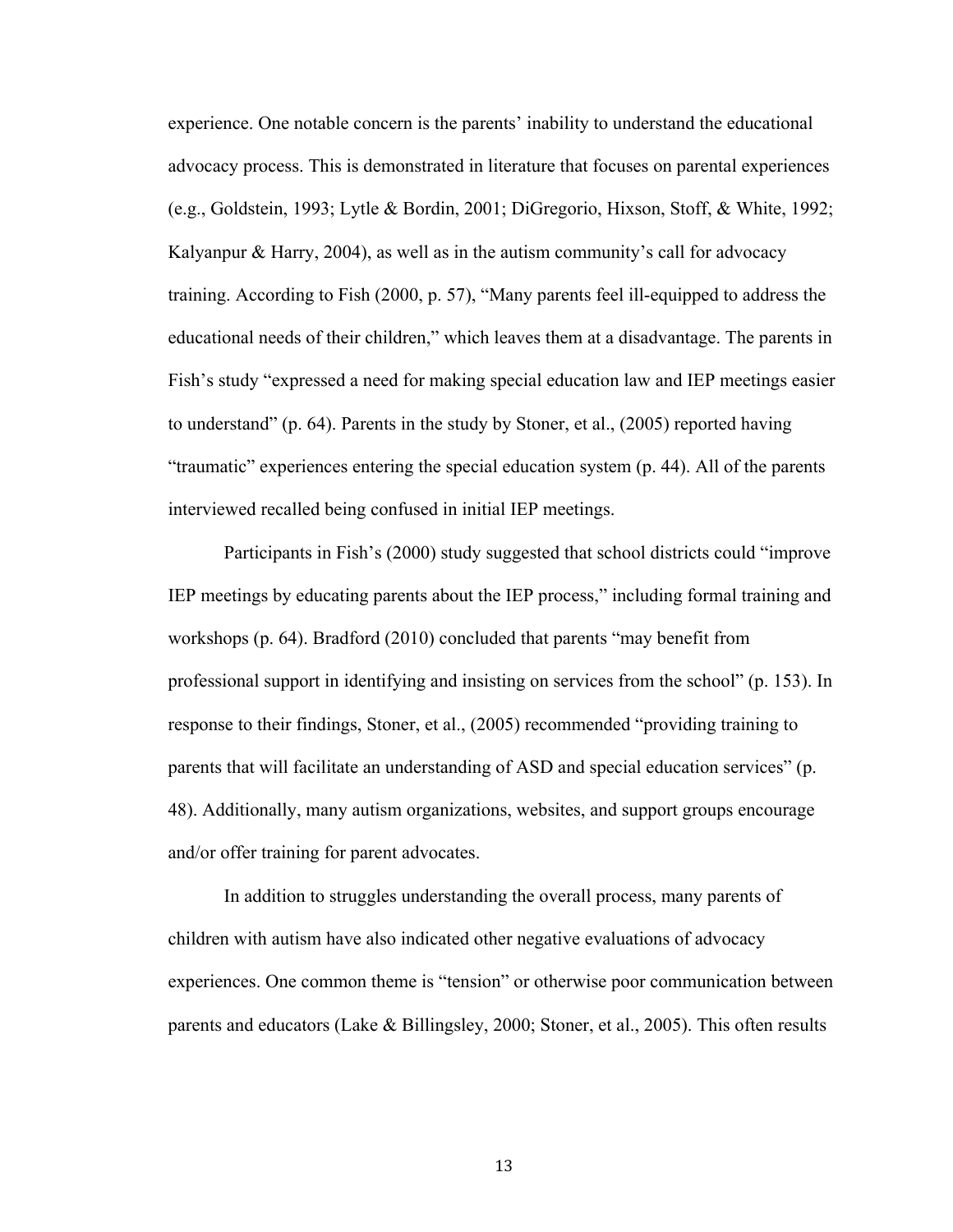in parents feeling that their role is undervalued. According to Fish (2000, p. 58), "Due to parental perception of unequal status, many parents may become discouraged from becoming actively involved in their child's education," while others try to level the field through litigation.

Lake and Billingsley (2000) examined factors that contribute to conflict between parents and schools in special education. This study uniquely involved a diverse sample of parents ( $N = 22$ ), school officials ( $N = 16$ ), and conflict mediators ( $N = 6$ ). Their findings included negative perceptions of communication among parents and school officials as a factor that escalated conflict (p. 246). Ninety percent of participants in the study cited "discrepant views of a child or a child's needs" as a factor in escalating conflict. This primarily referred to parents' frustration with the way school officials spoke about their child (p. 244).

As these studies demonstrate, parents of children with autism or related disabilities reported inadequate services and difficulty in obtaining those services (Dunlap, Robbins, & Darrow, 1994; Kohler, 1999; McWilliam, Young, & Harville, 1995). Research also reflected dissatisfaction with the process and/or outcome of educational advocacy efforts (Mcwilliam, et al., 1995; Covert, 1995; Kohler, 1999; Turnbull and Ruef, 1997). This suggests that parents may hold overall negative attitudes about the advocacy process and/or a lack of perceived behavioral control over their involvement.

**Personal factors.** There is a fair amount of literature that addresses the wellbeing of families with children on the autism spectrum. Many of the common issues that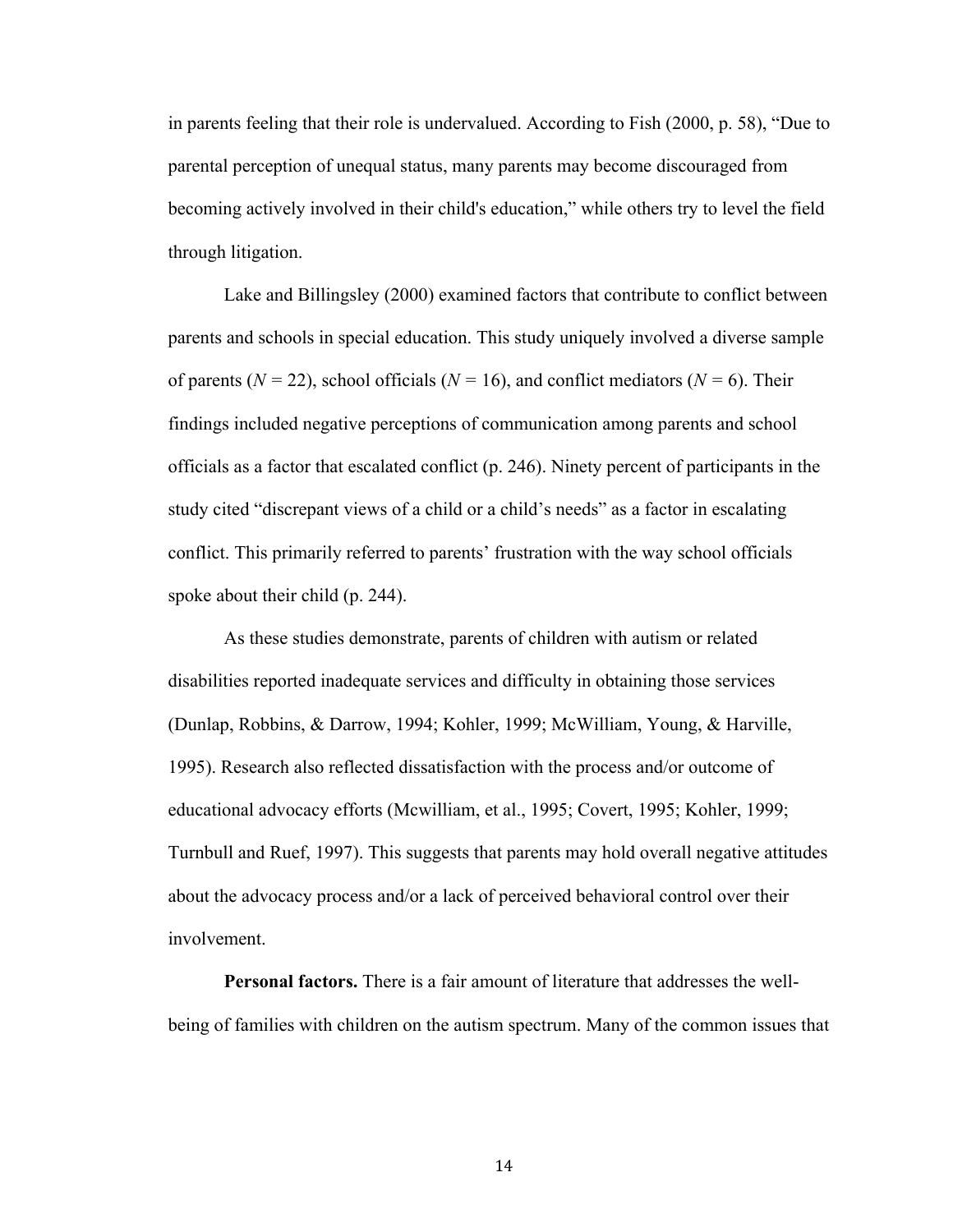parents of children with autism face would be understandable barriers to substantial parental involvement. However, there is a void in research that draws empirical links between family issues and parental advocacy. These factors, reviewed here, would be easily elicited through the TPB model. Namely, many of these issues may impact a parent's perceived behavioral control.

Silos and Kerns (2006) reported that 93% of parents of children with autism (*N =* 56) indicated that they were not receiving adequate financial support for their child's therapies. Although this study was conducted outside of the United States, these concerns are abundant in the literature. Kogan, et al. (2008) used data from the 2005-2006 National Survey of Children with Special Health Care Needs to compare children with autism (*N =* 2088) to children with "other emotional, developmental, or behavioral problems" (*N =* 9534) and other children with special health care needs (*N =* 26,751). Overall, results reported that "the financial and time impacts on the family from ASD seemed to be significantly greater" than impacts on families of children with other disabilities (p. 1151). These results held true after a logistic regression controlling for sociodemographic differences, the child's level of functioning, and health insurance coverage. Financial and time burdens in families of children with autism are consistent throughout the literature (e.g., Sperry, Shaw, & Brame, 1999; Mulick & Butter, 2002; McCabe, 2007; Bennett, 2012; Solomon & Chung, 2012).

Additionally, Gray (1994) reported financial burdens on families that were unique to children with autism. For example, according to interviews, one family designated an area of the house as a "wrecking corner" for their daughter because of her destructive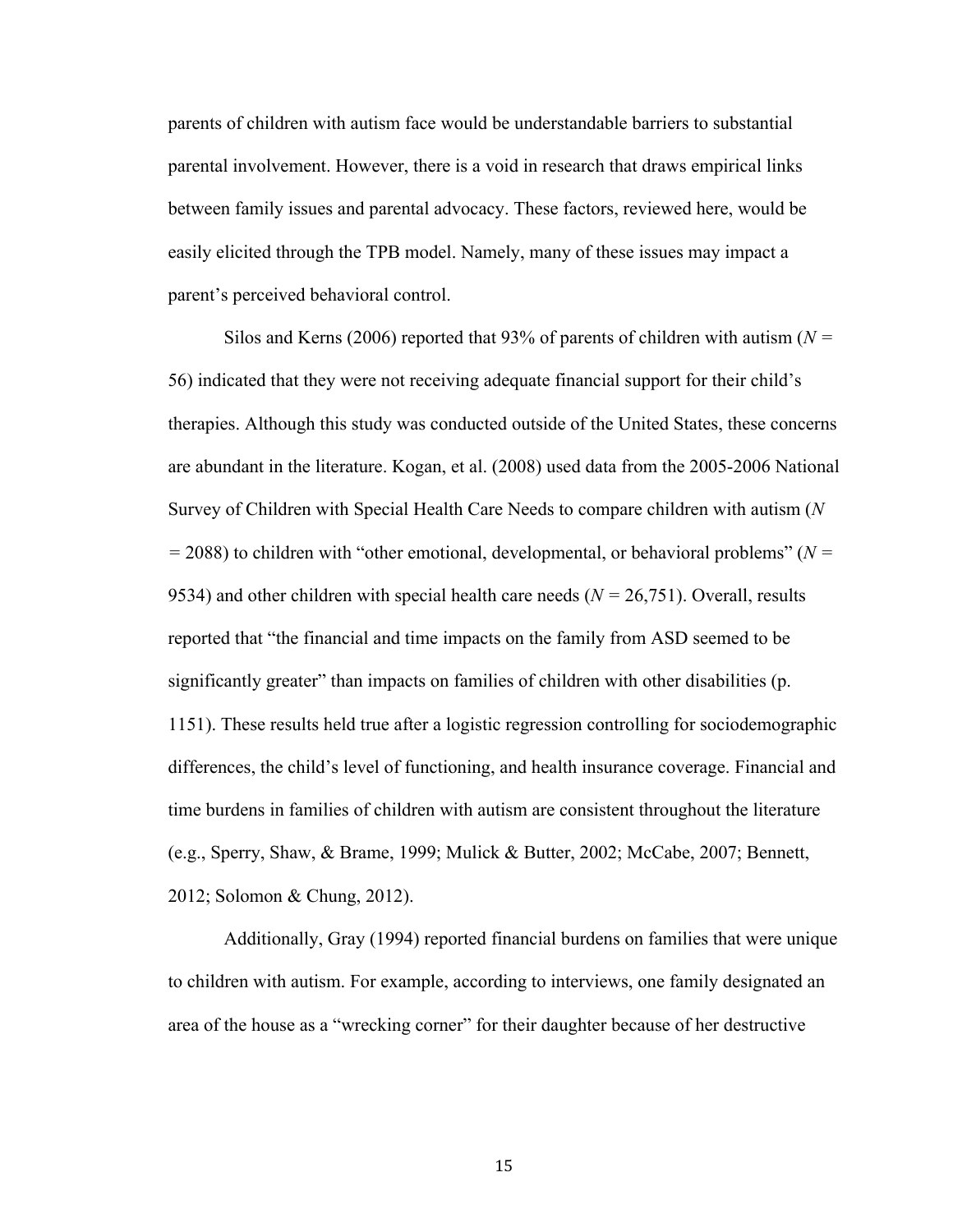tendencies. The mother "wished for a larger house in which her daughter could have a room to damage unchecked, but the family's limited finances made this impossible" (p. 282). Other families reported spending "a substantial amount of their financial resources on obtaining care" (p. 294).

These factors may influence involvement. For example, Mandell and Salzer (2007) surveyed 1,005 caregivers of children with autism to determine what factors were associated with participation in support groups. They found that "support group participants are more likely than non-participants to be middle income and well educated," which might reflect "greater resources and time" for such involvement (pp. 116-117). This may translate to other types of involvement, including increased advocacy. Benson et al. (2008) conducted a study specifically to determine what factors contributed to the early intervention involvement of 95 mothers of children with autism. Some mothers reported they did not have the time or energy to be involved in their child's education at home, which suggests that additional advocacy efforts would be unlikely.

In addition to financial and time constraints, families of children with autism also experience higher levels of stress and burden than parents of children without disabilities (Allik et al., 2006; Woodgate, Ateah, & Secco, 2008; Schaaf, et al., 2011). In fact, a great deal of literature specifically examines stress in parents of children with autism. Many times, this stress is directly related to certain behaviors or symptoms common to autism and the severity of those symptoms (Tomanik, Harris, & Hawkins, 2004; Lee, et al., 2009; Schaaf, Toth-Cohen, Johnson, Outten, & Benevides, 2011). In some cases, parents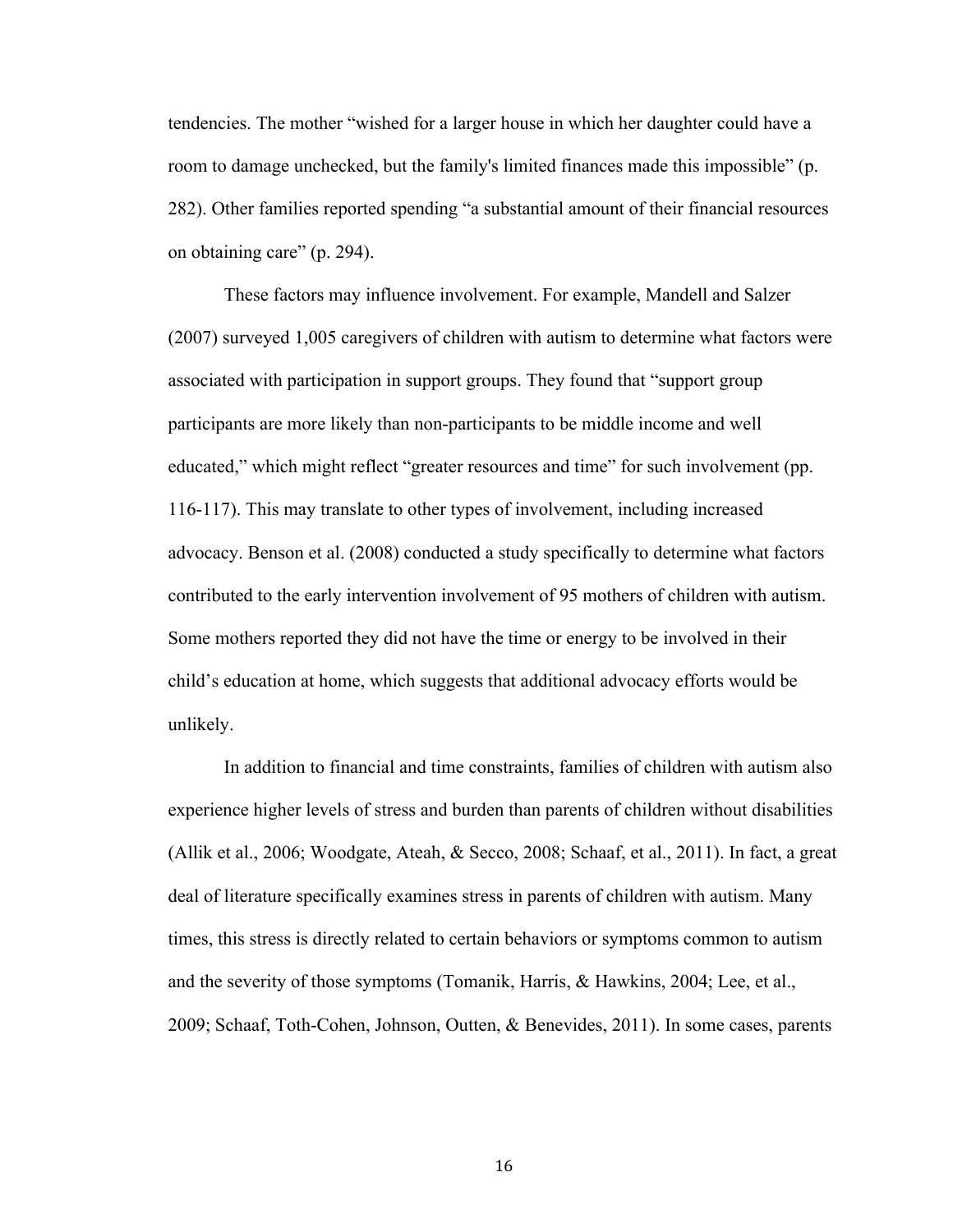of children with autism may even experience negative outcomes to a greater extent than parents of children with other disabilities (Mandell & Salzer, 2007).

In sum, the literature suggests that children with autism and their families face exceptional issues that make parental advocacy simultaneously more necessary and more difficult (Landau, 1996; Dunlap & Fox, 1999; National Research Council, 2001; Allik, Larsson, & Smedge, 2006; Schieve, et al., 2007; Schaaf, et al., 2011). For example, Kogan and his colleagues reported that, "Children with special health care needs with autism spectrum disorder are significantly more likely to have problems regarding access to care and unmet needs, and their families have greater financial, employment, and time burdens compared with other children with special health care needs" (2008, p. 1149).

As a result, the importance of what specific factors might determine whether a parent chooses to take on the additional responsibility of advocating for his or her child cannot be overstated. Although research has acknowledged that explicit determinants may impact if and in what ways a caregiver is involved in the autism community (e.g., Mandell & Salzer, 2007; Bennett, 2012), this body of literature is largely unexplored. In fact, Benson et al. (2008) found no research examining the factors that play a role in how involved parents of children with autism are in the early intervention plan.

Thus, identifying specific factors that determine whether a parent advocates for their child and/or in the autism community is a critical but underdeveloped area of research. The TPB allows for a quantitative examination of the themes that have surfaced in existing literature as potential barriers to parental advocacy. Furthermore, the efficacy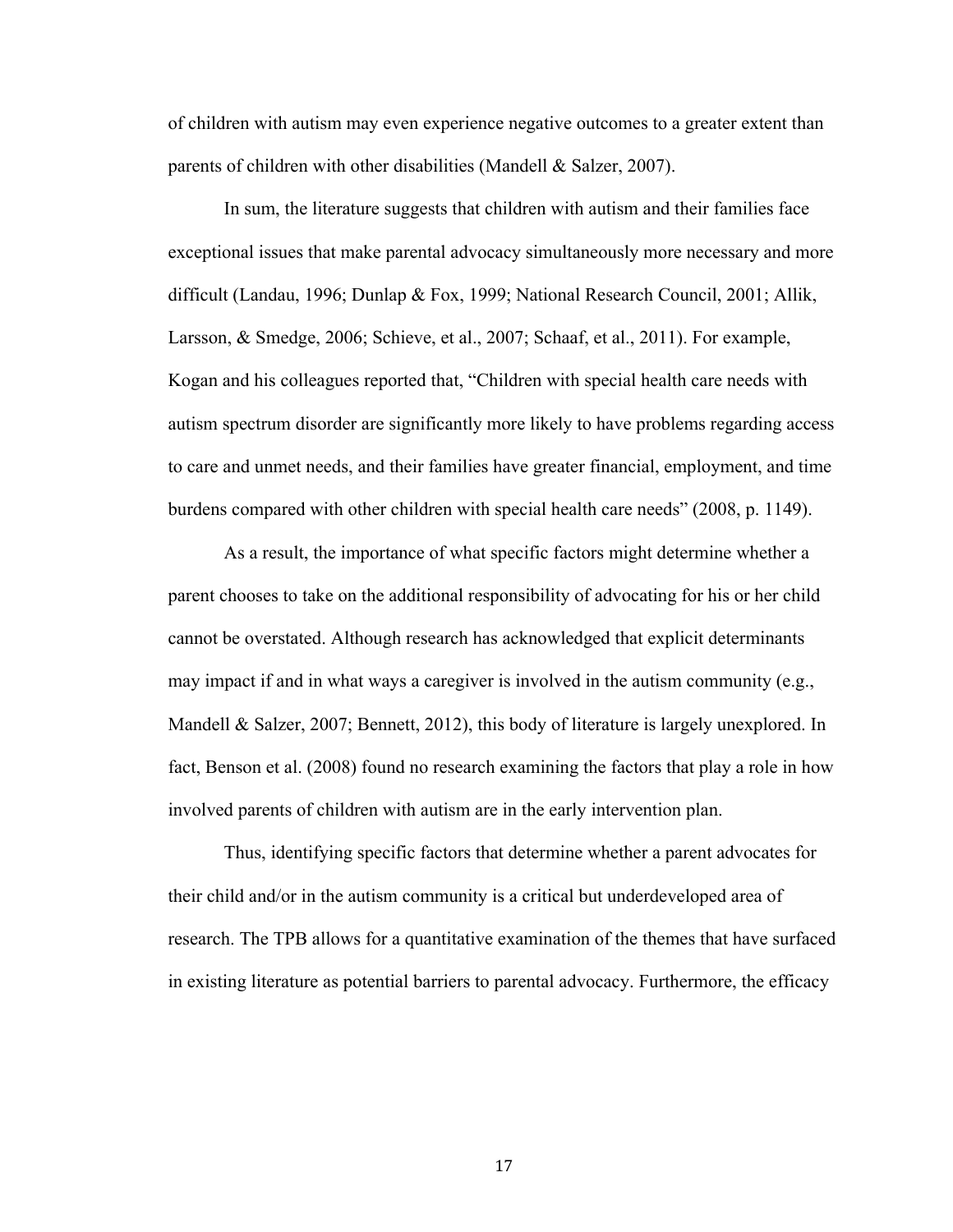of the TPB in guiding interventions holds potential for addressing concerns on a practical level.

#### **Theory of Planned Behavior**

This section will provide an overview of the theory of planned behavior (TPB; Ajzen, 1985; 1991) and its components, as well as a review of literature that has used TPB as a theoretical framework. The theory of reasoned action (TRA; Fishbein & Ajzen, 1975) and theory of planned behavior are thorough, longstanding theories of persuasion which are designed both to predict and causally explain individuals' behaviors in given contexts. Researchers have been applying these theories both academically and practically with success since they were introduced, particularly in the health communication field.

**Overview of the theory.** To understand the role of the TPB in health communication, we need to first examine the general model proposed within the theory. Fishbein and Ajzen (1975) developed the theory of reasoned action amidst research that was failing to find strong correlations between general attitudes and behaviors. Fishbein and Ajzen (1975) suggested that an individual's behavior is best predicted not by attitudes, but by his or her intention to perform that behavior. According to the theory, these intentions can be predicted by an individual's attitude toward the behavior and by the perceived social norms (how relevant, important others would want him or her to behave). The TPB includes perceived behavioral control as an additional predictor of intentions, as well as a direct predictor of actual behavior. In combination, these three components lead to the formation of a behavioral intention.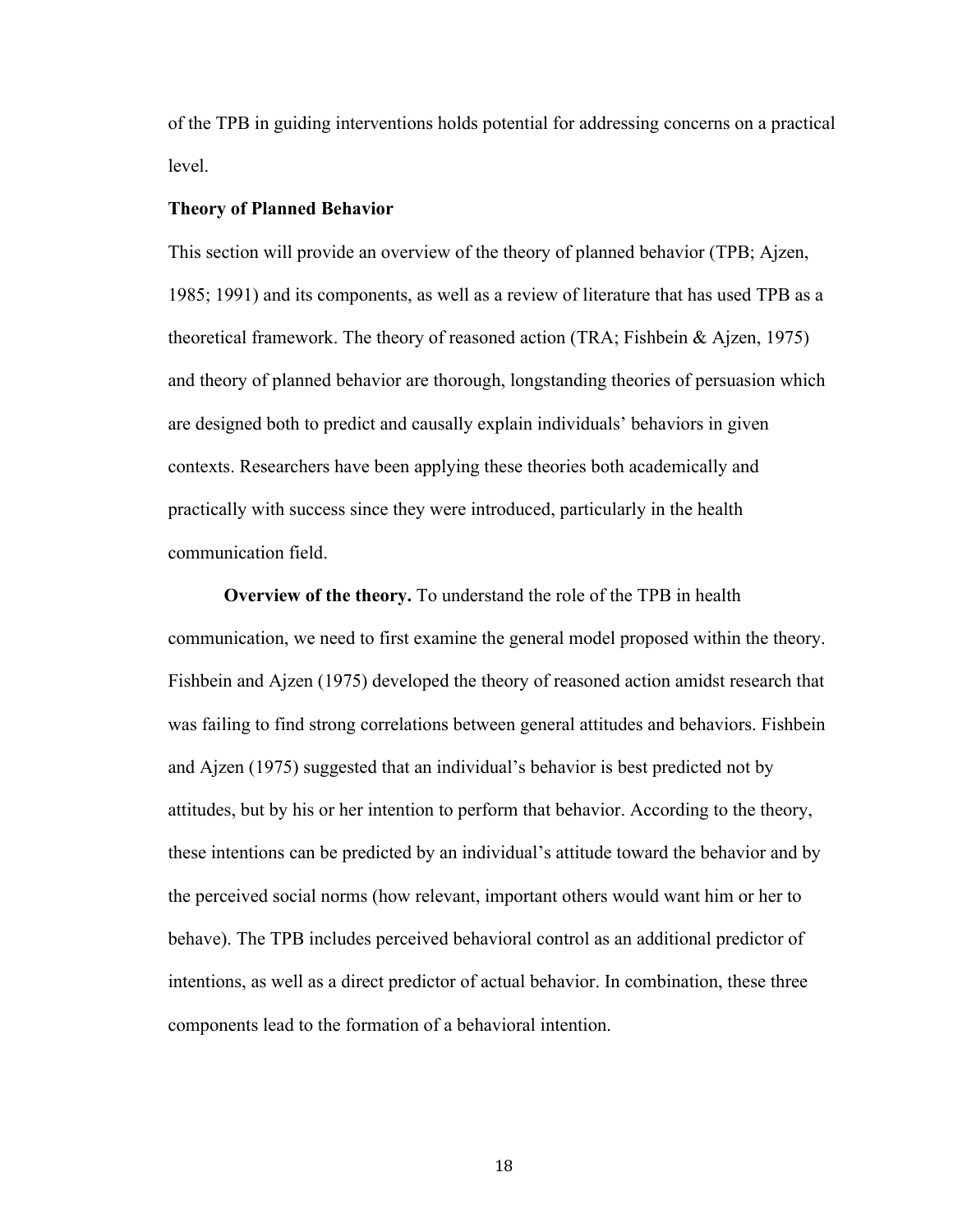Importantly, the TPB accounts for the relative weight of each of these determinants, which allows researchers and practitioners to understand what information is most important in influencing a given population's intentions to perform a certain behavior or set of behaviors. According to Ajzen (1991, p. 188), "The relative importance of attitude, subjective norm, and perceived behavioral control in the prediction of intention is expected to vary across behaviors and situations." The relative importance or weights of each component are calculated using regression analyses. When a multiple regression analysis is conducted, the standardized regression coefficients associated with each predictor reflect the relative importance of each determinant on intention to behave.

Within the TPB, these three components "follow spontaneously and reasonably" from relevant beliefs (Ajzen, 2011, p. 77). Although the components and relevant beliefs were overviewed earlier, they will be discussed in more depth here. Attitude toward the behavior is a function of beliefs about the likelihood of potential outcomes of the behavior and an evaluation (positive or negative) of those outcomes. According to Ajzen (2011), "The positive or negative valence of each outcome contributes to the overall attitude in direct proportion to the subjective probability that the behavior will produce the outcome in question" (p. 76). For example, a parent might believe it unlikely (subjective probability) that requesting additional services for his or her child (the behavior) will enhance the child's educational experience (a positive outcome). The same parent may believe it's extremely likely that requesting those services would result in conflict with the school (a negative outcome). Following from Fishbein and Ajzen's (1975) Expectancy-Value Model, this parent would hold a slightly negative attitude of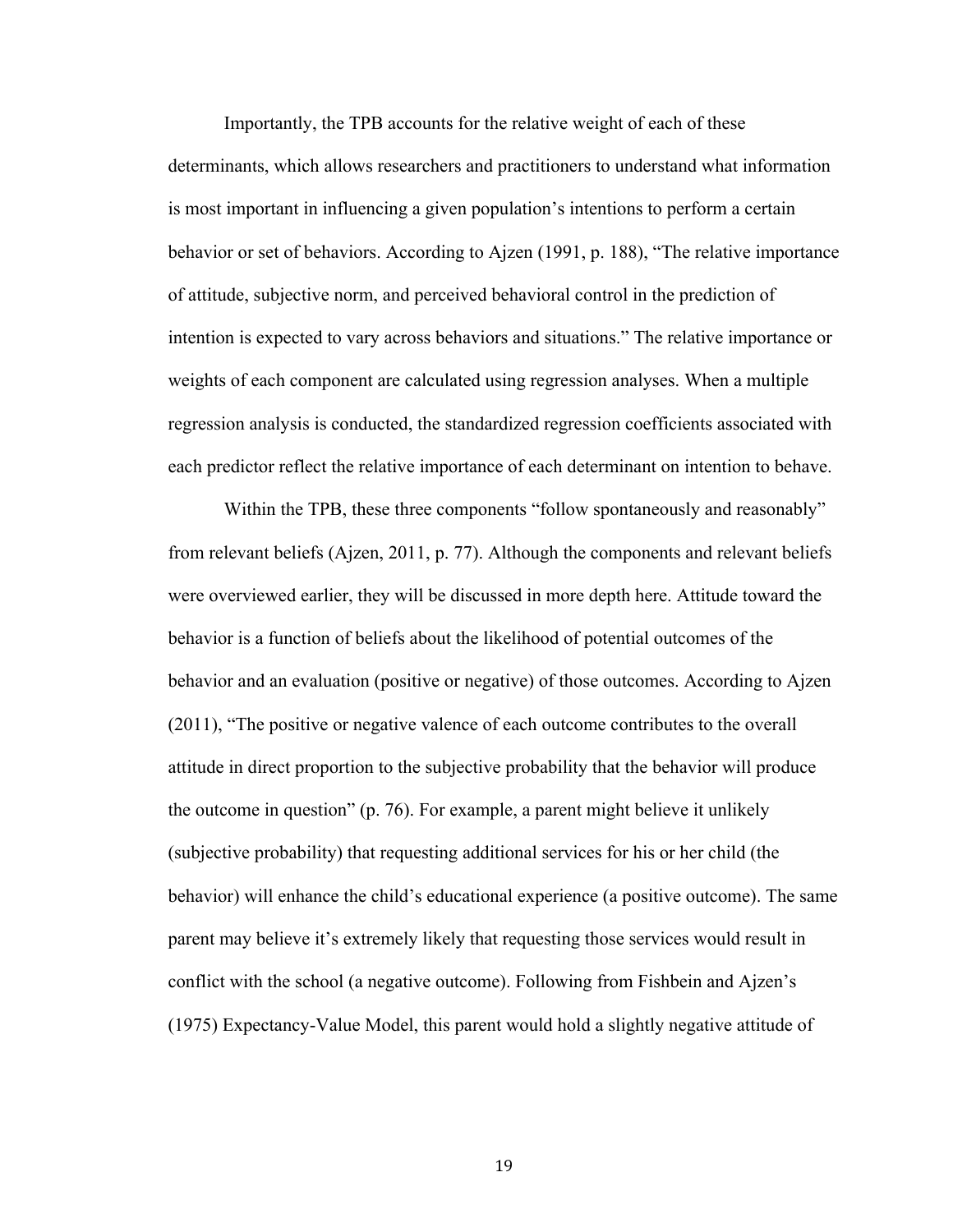requesting services from the school. In brief, the sum of the value of each belief about the behavioral consequences multiplied by the value of its evaluations reflects an individual's overall attitude.

$$
A \propto \sum_{i=1}^{N} b_i e_i
$$

where A is the attitude toward performing the behavior; *b* is the belief that performing the behavior leads to outcome *i; e* is the person's evaluation of outcome *i;* and *N* is the number of beliefs the person holds about performing the behavior.

Subjective norms are quantified in a parallel fashion. Normative beliefs reflect a person's estimation of the likelihood that a certain individual or group would approve or disapprove of performance of the behavior. These beliefs are considered in conjunction with the individual's motivation to comply with a given referent (i.e., how important or unimportant the referent's opinion is to the individual). Thus, if the people with whom a person is motivated to comply evaluate the behavior negatively, the individual in question will likely be less inclined to perform the behavior.

Many researchers have questioned the strength of the normative component (e.g., Armitage and Conner, 2001), and others have adapted the measure (e.g., including moral norms or group norms). This study will measure subjective norms using two types of items: what important people *think* a person should do (*injunctive* norms) or what important people *actually* do *(descriptive* norms). Ajzen (2002) posited that these measures can "offer a 'snap shot' of perceived normative pressures in a given population" (p. 12). In brief, the sum of the value of normative beliefs multiplied by the value of motivation to comply reflects an individual's overall subjective norm.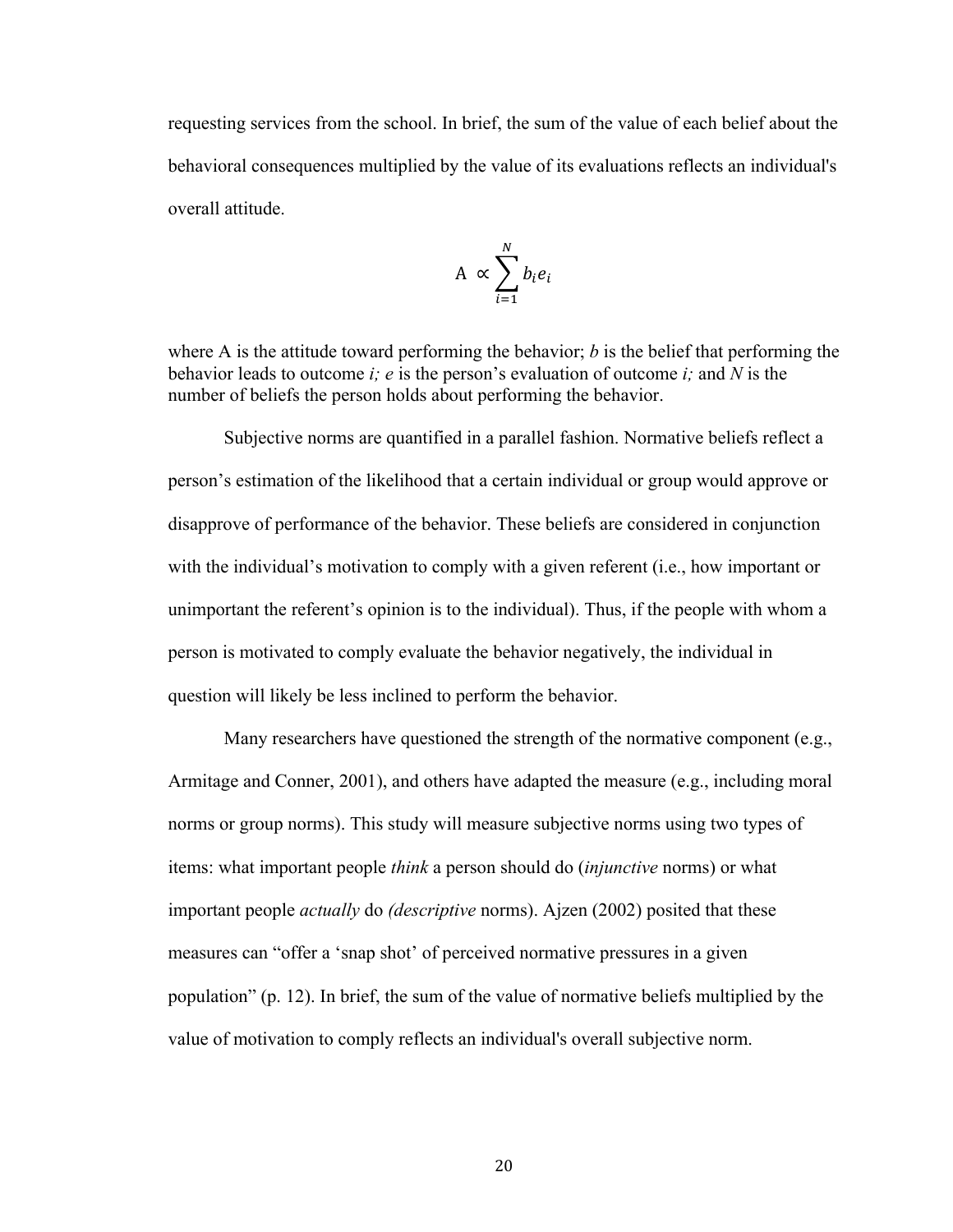$$
SN \propto \sum_{i=1}^{N} n_i m_i
$$

where SN is subjective norms; *n* is the normative belief (i.e., the person's belief that reference group or individual *i* thinks he should or should not perform the behavior); *m* is the motivation to comply with referent *i;* and *N* is the number relevant referents.

Finally, perceived behavioral control is based on control beliefs, which are concerned with factors that can either help or hurt the individual's ability to perform the behavior in question. According to Ajzen (2011), "Control factors include required skills and abilities, availability or lack of time and money, cooperation by other people, and so forth" (p. 77). As the autism literature will demonstrate, these are likely to be especially relevant factors in determining a parent's intention to advocate for his or her child. Control beliefs reflect the perceived likelihood that a factor – either facilitating or inhibiting – will be present. Each belief contributes to perceived behavioral control "in direct proportion to the factor's perceived power to facilitate or impede performance of the behavior" (Ajzen, 2011, p. 78). Further discussion of the quantification of TPB constructs will be included in the discussion of this study's methods. In brief, the sum of the value of each control belief multiplied by the value of its power reflects an individual's overall perceived behavioral control.

$$
\text{PBC} \propto \sum_{i=1}^{N} c_i p_i
$$

where PBC is perceived behavioral control;  $c$  is the belief that control factor  $i$  will be present; *p* is the power of factor *i* to facilitate or impede performance of the behavior; and *N* is the number of control factors.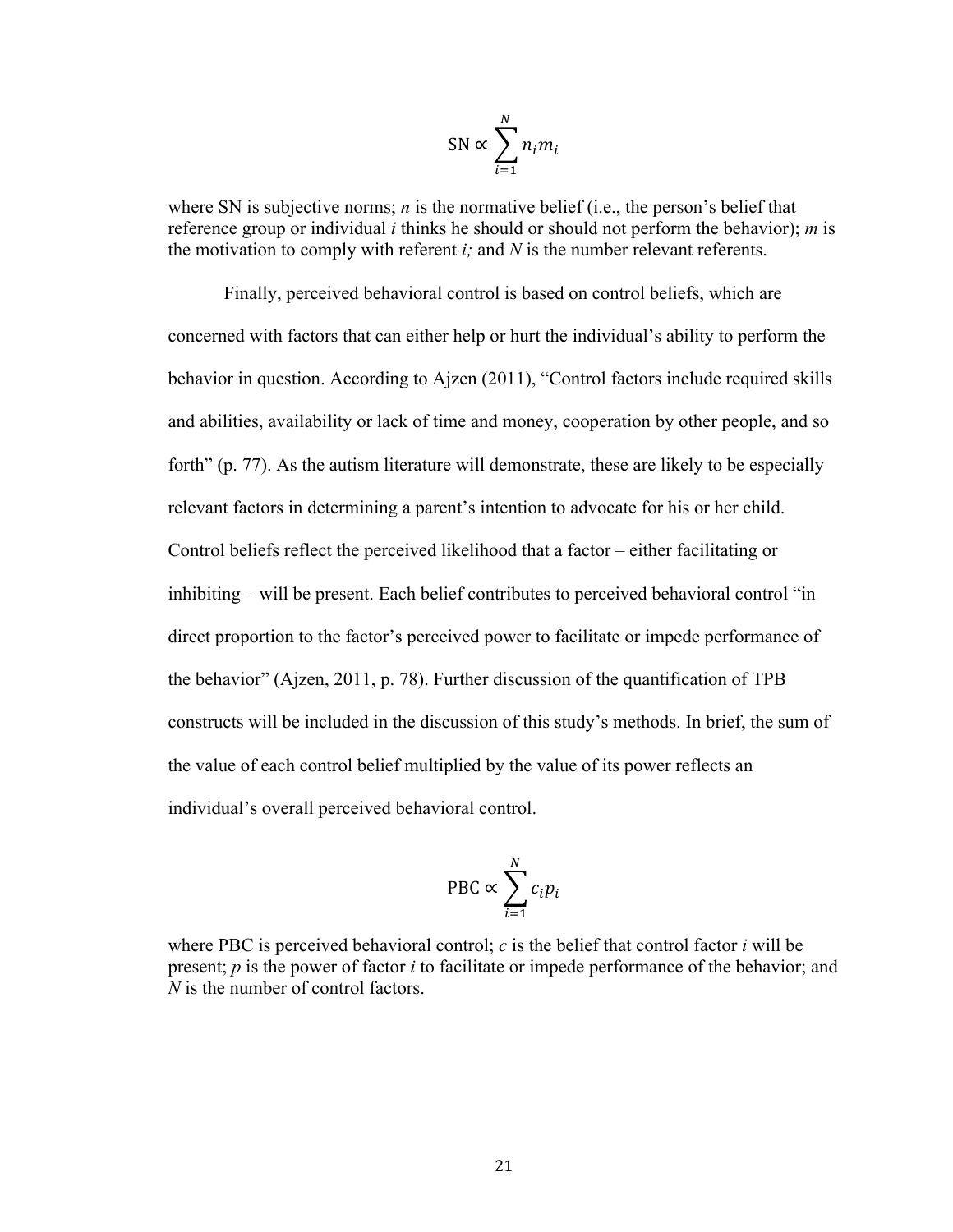**Efficacy of the theory.** There is a great deal of empirical support for the predictive power of the model outlined above. In the most recent meta-analysis of the TPB (McEachan, et al., 2011), the three components of the theory accounted for 44 percent of the variance in intentions within 206 studies (237 tests) included in the analysis. Another recent meta-analysis examined 185 independent studies and found that the TPB accounted for 27 percent of the variance in actual behavior and 39 percent of the variance in intentions (Armitage & Conner, 2001). Other reviews have reported similar results (e.g., Hagger et al., 2002; Rivis & Sheeran, 2003a; Schulze & Whittmann, 2003; Sheeran & Taylor, 1999; Trafimow et al., 2002). Although reviews have addressed various theoretical and methodological concerns of the theory (e.g., self-report measures), the consensus remains that TPB is at least "an adequate predictor of intention and behavior" (McEachan, et al., 2011, p. 98).

Additionally, Armitage and Conner's (2001) analysis demonstrated the strength of the relationship between belief-based measures and their corresponding components. Their analysis reported strong correlations (*r* = .50) between behavioral beliefs and attitudes, between normative beliefs and subjective norms (*r* = .50), and between control beliefs and perceived behavioral control  $(r = .52)$ . According to Cohen (1992), these correlations represent "medium" to "large" effect sizes.

There are several studies that compare subgroups in order to substantiate further the role of beliefs within the overall model. For example, in the second of their two studies, Conner, Sherlock, and Orbell (1998) divided their sample into two groups: those who intended to use ecstasy in the next two months and those who did not. Comparing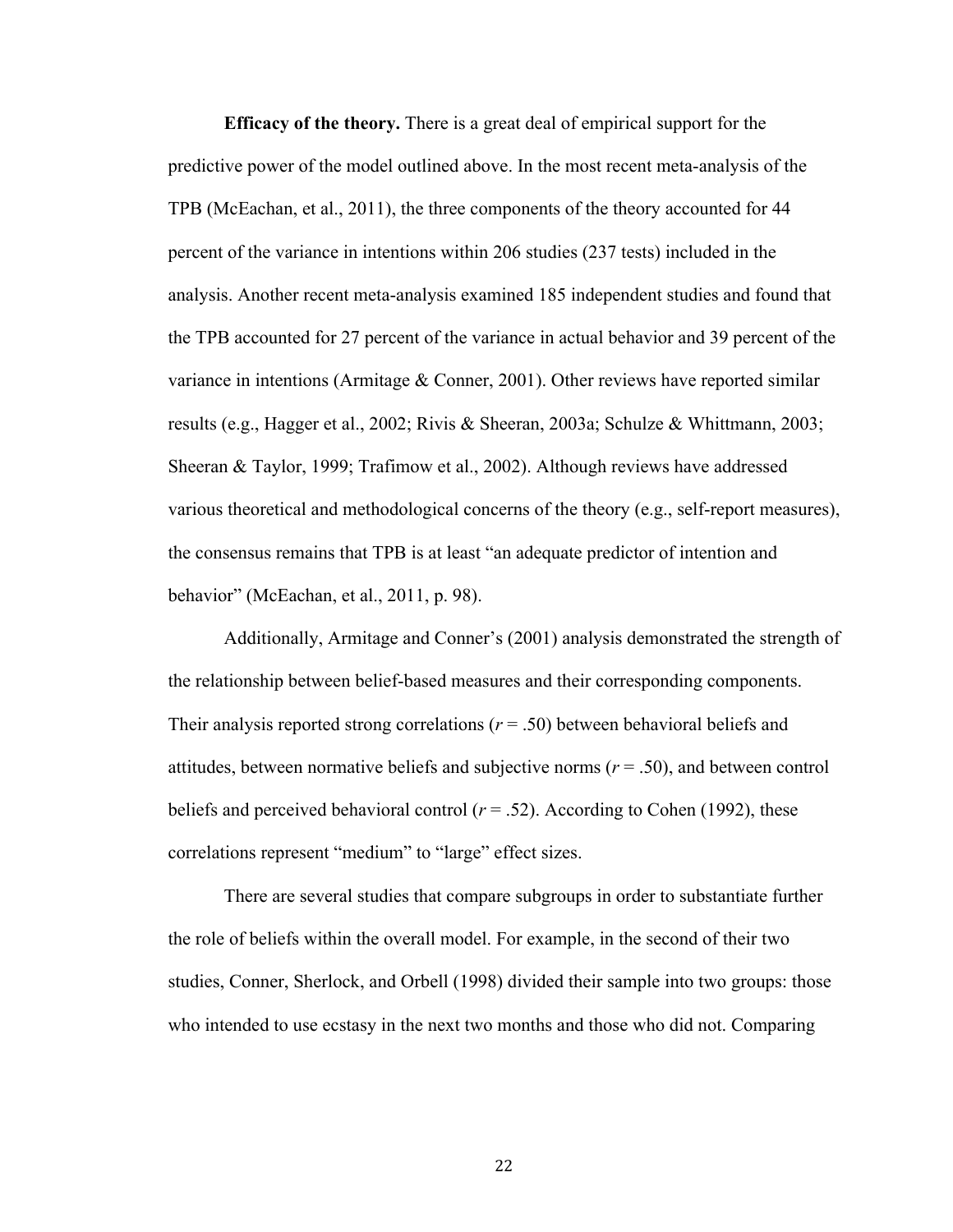the behavioral, normative, and control beliefs of those within the two groups revealed significant differences. Those who intended to use the drug believed that it "would be exciting" and "make them sociable," as opposed to "lead to physical side effects," for example (Ajzen, 2011, p. 83).

Beliefs are important in a practical sense in that behavioral intention can be changed through interventions that "target the beliefs that underlie the component we wish to change" (Fishbein & Ajzen, 2010, p. 332). These beliefs, known as "target" beliefs," should reflect the strongest and most salient beliefs in a population, which can be identified through formative elicitation research (Fishbein & Ajzen, 2010; Middlestadt, Bhattacharyya, Rosenbaum, & Fishbein, 1996). As such, TPB serves as a basis for formative research of a target population, as well as a blueprint for designing interventions.

**Applications of the theory.** The TPB has been applied in some contexts that may be relevant to the current study. For example, some existing research has successfully used TRA or TPB to predict general pro-social behaviors, such as donating time or money to "charities or community organizations" (e.g., Smith & McSweeney, 2007). Sander van der Linden (2011) also successfully examined charitable intent through a TPB framework. Similarly, there are studies that have examined general volunteering behavior through a reasoned action framework (e.g., Warburton  $\&$  Terry, 2000). Hyde and White (2009) used the TPB as the basis for a study predicting individuals' intention to posthumously donate their organs. Recently, several studies have used a TPB framework to examine intentions to donate blood (Robinson, et al., 2008; Masser, et al., 2009; 2012).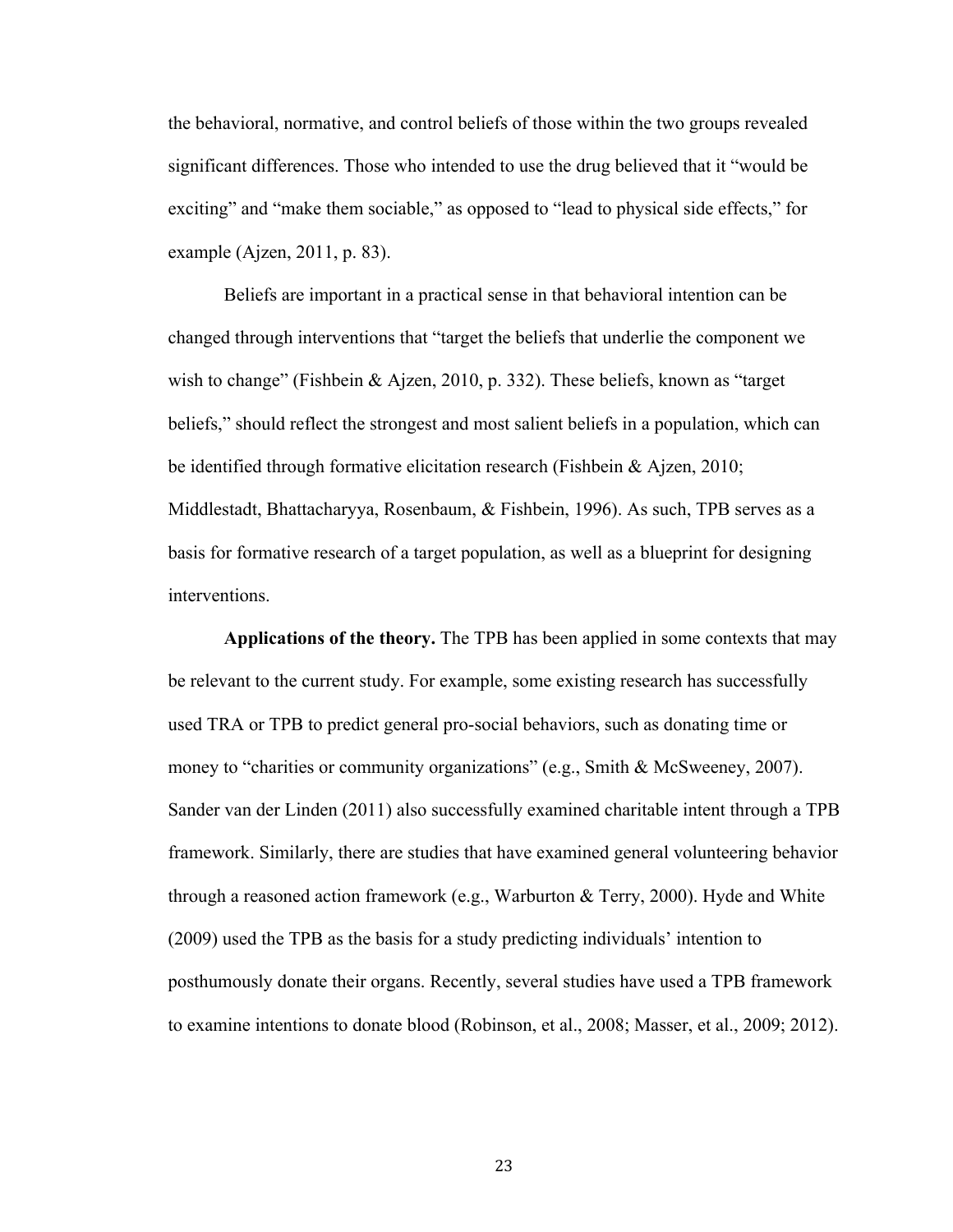This literature is more closely related to the current study than the majority of the healthrelated TPB literature in that it examines behaviors which benefit an "other" as opposed to the self.

Andrews, Silk, and Eneli (2010) tested the components of the TPB in a study examining parents as health promoters for their children. The study included 201 mothers of young children (ages 2-5) who were recruited via flyers at a pediatric health care clinic. The behaviors addressed the intention of the parents to, "provide fruits and vegetables, limit the intake of sweetened drinks, and control their children's eating behavior" (p. 101). Independent of the other variables included (e.g., actual weight of the parent), all three components of the TPB "were substantial predictors of behavioral intention, which was a substantial predictor of behavior" (p. 103). This study suggests that the TPB may be a good fit in determining parents' intentions to behave a certain way on behalf of their children.

Further, the TPB serves as blueprint in creating an intervention designed to change behavior in that it details the process of changing each relevant component. For example, according to Fishbein and Ajzen (1975), "Each belief links the object to some attribute; the person's attitude toward the object is a function of his evaluations of these attributes" (p. 216). Therefore, in order to change attitudes toward a behavior, the message must (a) change the belief strength of those salient beliefs, (b) create new salient beliefs, and/or (c) change the evaluation of the outcomes of that behavior. Similarly detailed processes are explained for changing subjective norms and perceived behavioral control, both of which are also functions of beliefs – normative and control beliefs,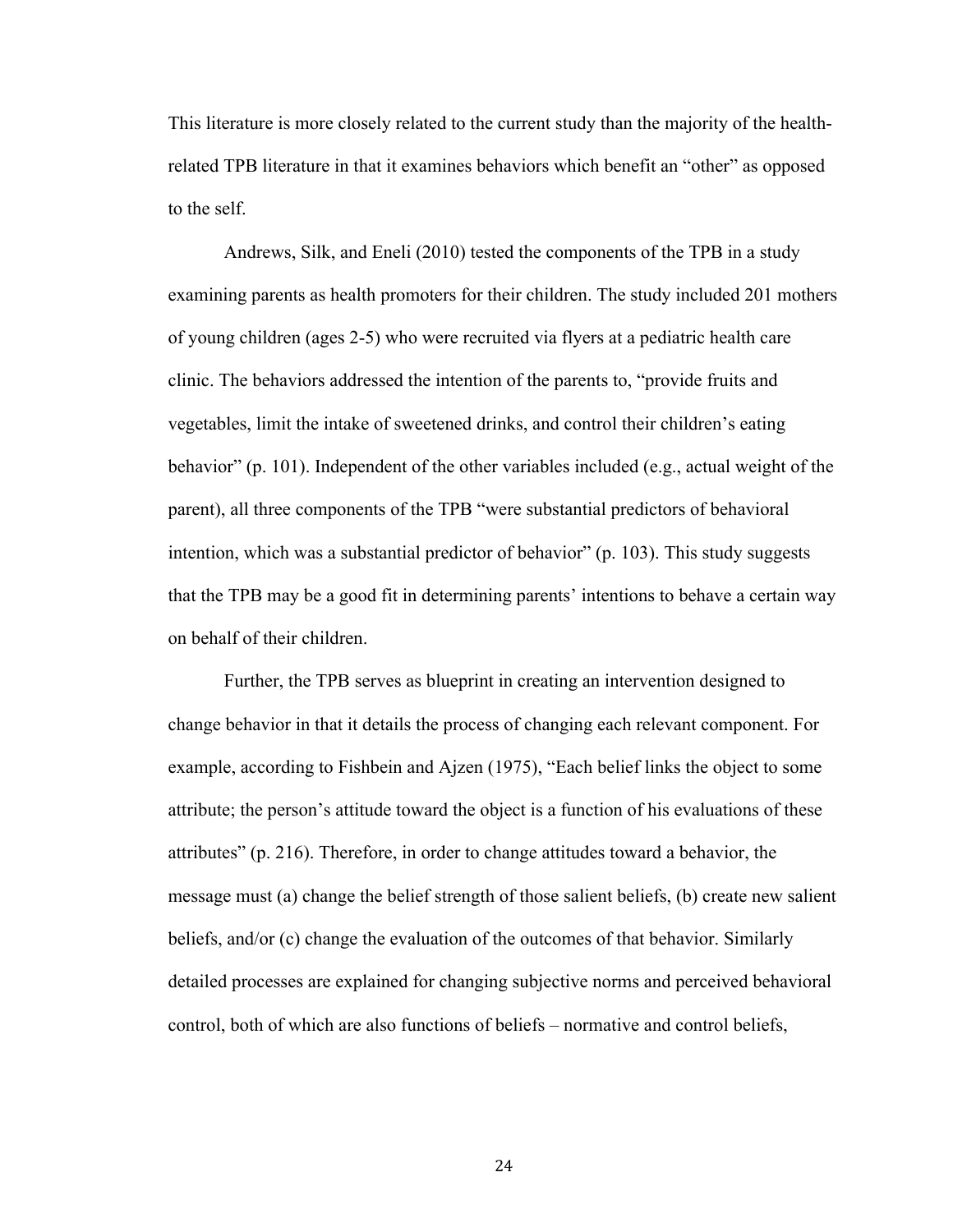respectively. In this way, by understanding what factors serve as barriers to parental advocacy, those in the autism community can design messages to address those concerns in parents.

The TPB (and TRA) has found great empirical success when applied to formative research and intervention design within health communication. Ajzen and Fishbein (1980) tested TRA against the health-belief model in an attempt to change the behavior of alcoholics. Overall, Ajzen and Fishbein found that the negative and positive appeals based on TRA significantly increased the behavior (signing up for the ATU); while the traditional appeal based on the health-belief model significantly reduced this behavior.

Researchers have also applied TPB to more general behaviors or goals. Schifter and Ajzen (1985) applied TPB to predict weight loss – which is an outcome that could include a variety of specific behaviors (e.g., eating less, exercising more, hiring a trainer, taking a dietary supplement). Although this particular study was designed to test additional variables, Schifter and Ajzen found that TPB largely predicted intention to lose weight and moderately predicted actual weight loss.

Although intervention design is a less common application of TPB, it has been done. Researchers have applied the theory in studies involving samples of university students, inner-city adolescents (Jemmot, Jemmott & Fong, 1998), weight-loss candidates (Rodgers & Brawley, 1993), unemployed adults (Caplan, Vinokur, Price, & van Ryn, 1989), drug users (Bowen, 1996), and so on. The targeted behaviors have been equally diverse. Brubaker and Fowler (1990) designed an intervention based on TRA that aimed to persuade male college students to perform testicular self-examination and found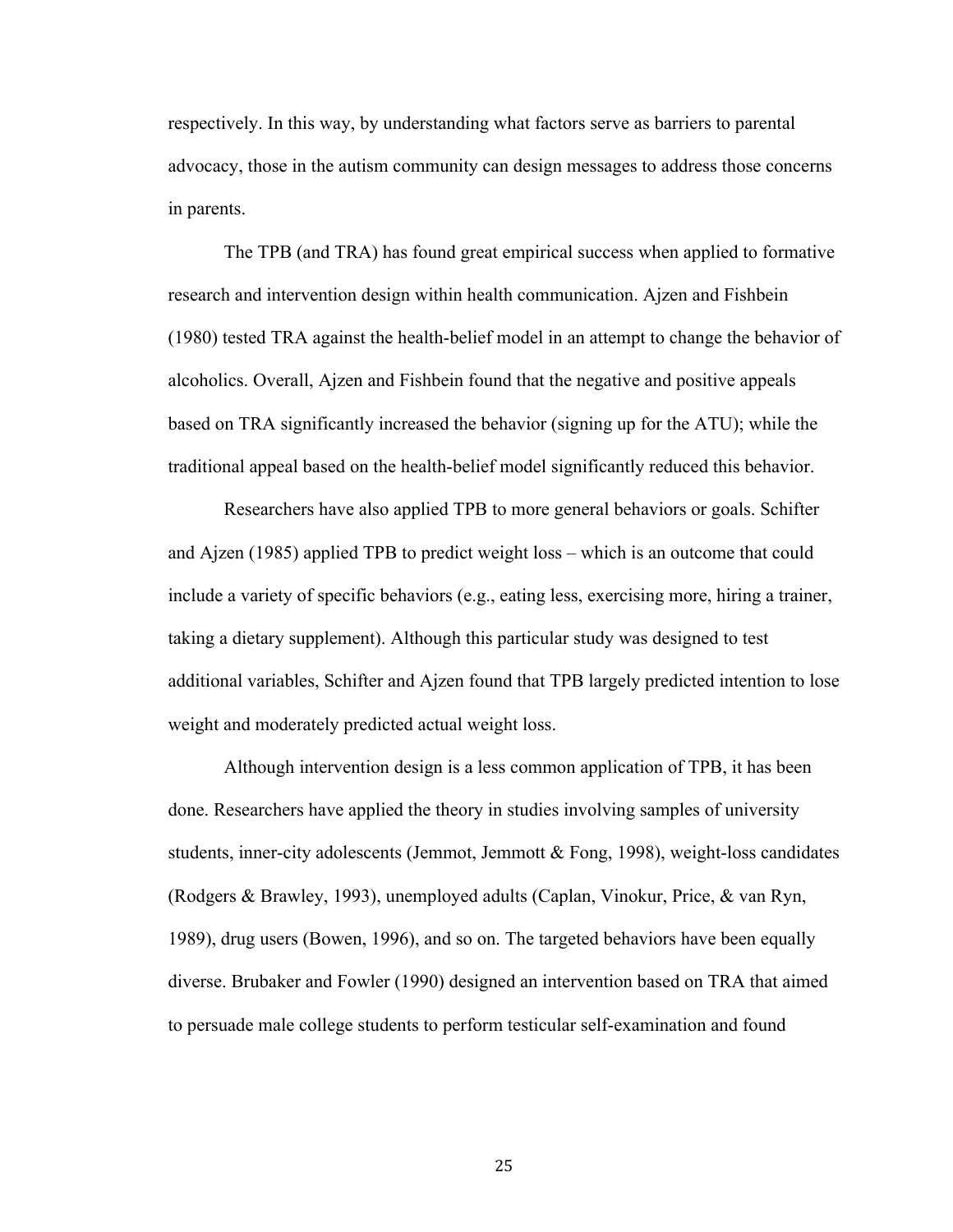positive changes in intention. Murphy and Brubaker (1990) found similar success using a high school population.

#### **Hypotheses and Research Questions**

As discussed, a great deal of literature exists demonstrating the efficacy of the theory of planned behavior in predicting intentions to behave. This includes some literature examining performing behaviors that concern another person. Thus, the following central hypothesis can be advanced:

H1: A parent's attitude toward the behavior, perceived behavioral control, and social norms will be directly related to his or her intention to advocate, both individually and in the community.

The majority of existing research surrounding parental advocacy for children with autism is qualitative in nature. Relevant studies that utilized a quantitative approach developed surveys based on extant autism literature, but in the absence of a guiding theory or model. Although a review of relevant literature suggests that attitudes, perceived behavior control, and social norms are likely to play a part in determining intentions, which component might be most important is not clear. The weighting of the components of the TPB is a strength of the model and has important implications for future research and applications. As such, the following question will be examined:

RQ1: Which component of the theory of planned behavior will be most heavily weighted in predicting a parent's intention to advocate for his or her child with autism?

There is no literature that explicitly examines attitudes, subjective norms, or perceived behavioral control in relation to autism advocacy. However, several studies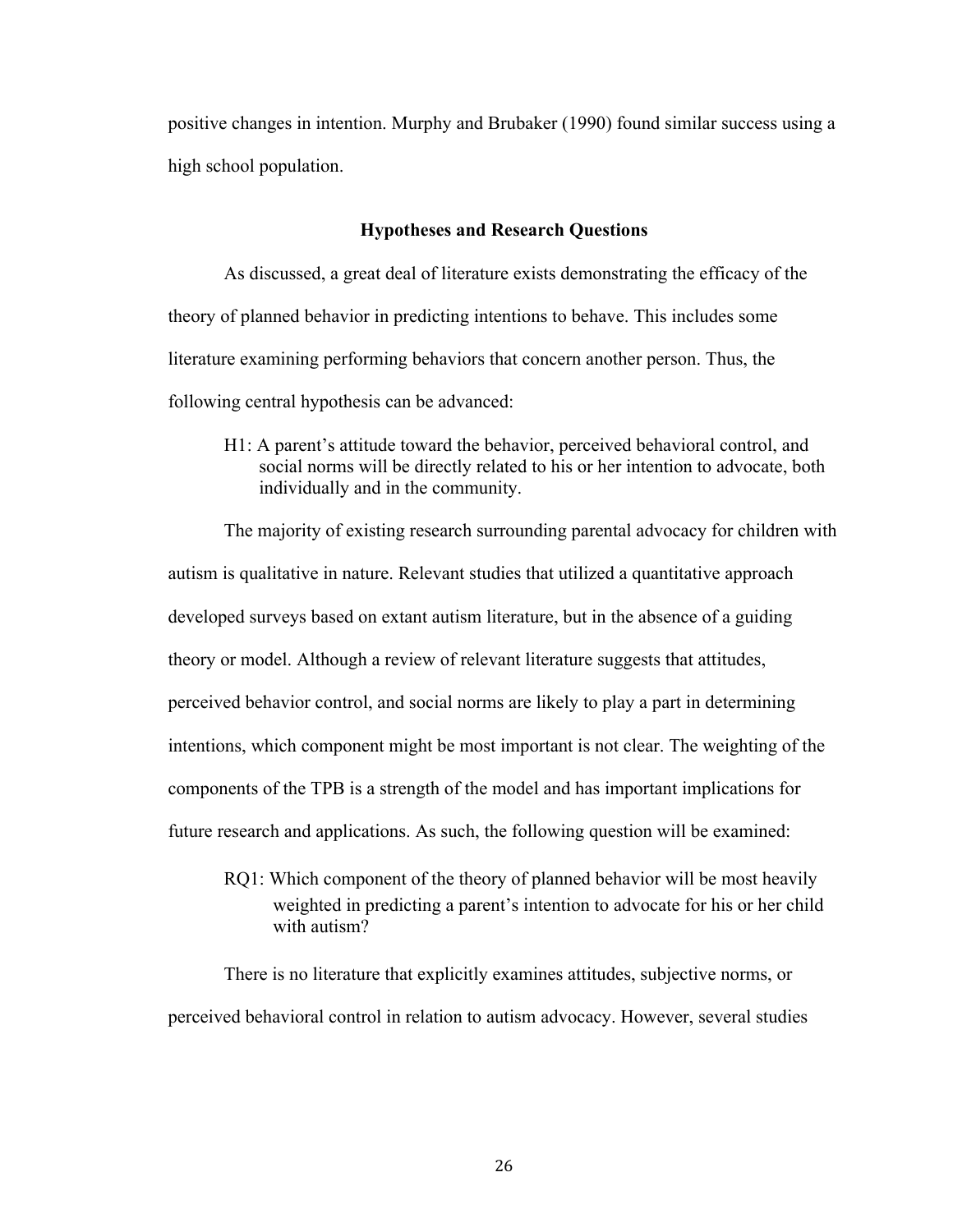have highlighted the importance of self-efficacy, empowerment, and related constructs in parents' advocacy or involvement. According to Ajzen (1991), self-efficacy and perceived behavioral control are interchangeable constructs. Similarly, empowerment is a concept that encompasses "the individual's set of beliefs about their control, selfefficacy, and perceived competence" (Nachsen, 2005, pp. 68-69).

As discussed, several studies explicitly examined autism and parental selfefficacy in some sense (Sofronoff & Farbotko, 2002; Hastings & Brown, 2002; Kuhn & Carter, 2006). More specifically, self-efficacy was consistently found to be negatively related to stress, which is a major issue in parents of children with autism. According to Kohler (1999), the stresses of securing services for their children are magnified for parents of children with autism. This is partially because parents must "interact with multiple providers," including the education team. Kohler further noted that "time demands on the family" and "communication difficulties among agencies, providers, and the family" are magnified in families of children with autism. This is echoed throughout the literature.

Bickman and colleagues (1998) evaluated the effects of an empowerment training program in 250 caregivers of children with mental health issues. The results of this study indicated that empowerment training was effective in increasing parent's sense of selfefficacy in working with mental health services, which reiterates the similarity of the constructs. Furthermore, Koren et al. (1992) found that parents' level of empowerment was related to whether the parent was involved in advocacy-related activities. The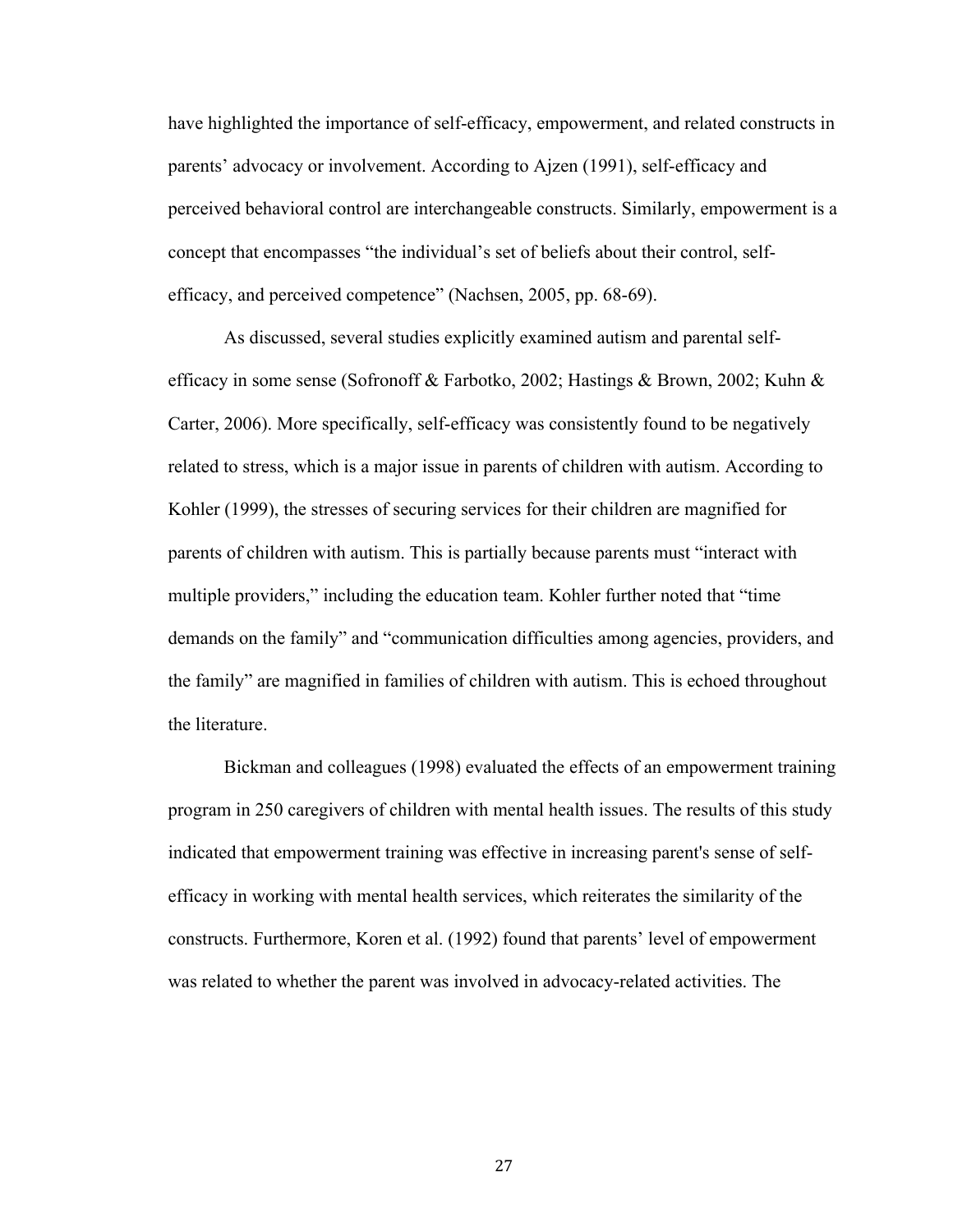presence of these constructs in autism literature suggests that it will likely play an important role in predicting parents' intentions to advocate.

Furthermore, in existing studies using the TPB, resources such as time and money often surfaced as salient control beliefs (e.g., Knowles, Hyde, & White, 2012). The autism literature suggests that these are consistent issues for parents of children with autism. According to Gray (1994, p. 275), "Family members are stressed by the time and resources demanded." Solomon and Chung (2012, p. 255) noted that parents of children with autism struggle with the "precious resources like time and money" in the context of everything from therapy to date nights. According to Bropst, Clopton, and Hendrick (2008, p. 38), "Parents of children with special needs may have to offer not only more time, energy, and resources for their child's well-being."

This is unsurprising considering the lived experience of parenting a child with autism. Autism is often characterized by communication difficulties, rapid mood swings, shrieking or screaming, tantrums, self-stimulatory behaviors, noncompliance, self-injury, and aggression (Benson, 2006). Lee and colleagues (2009) conducted a study addressing the health-related quality of life of 40 parents of children with high-functioning autism. Almost half of the parents reported deteriorated health to "lack of time to recuperate from providing basic and medical care for their children, lack of control over the challenges they faced, and decreased energy" (p. 228). This drain on time and energy is reiterated throughout the literature (e.g., Sperry et al., 1999; Stoner & Angell, 2006; Blackledge & Hayes, 2008). Thus, something that seems rudimentary, such as communicating with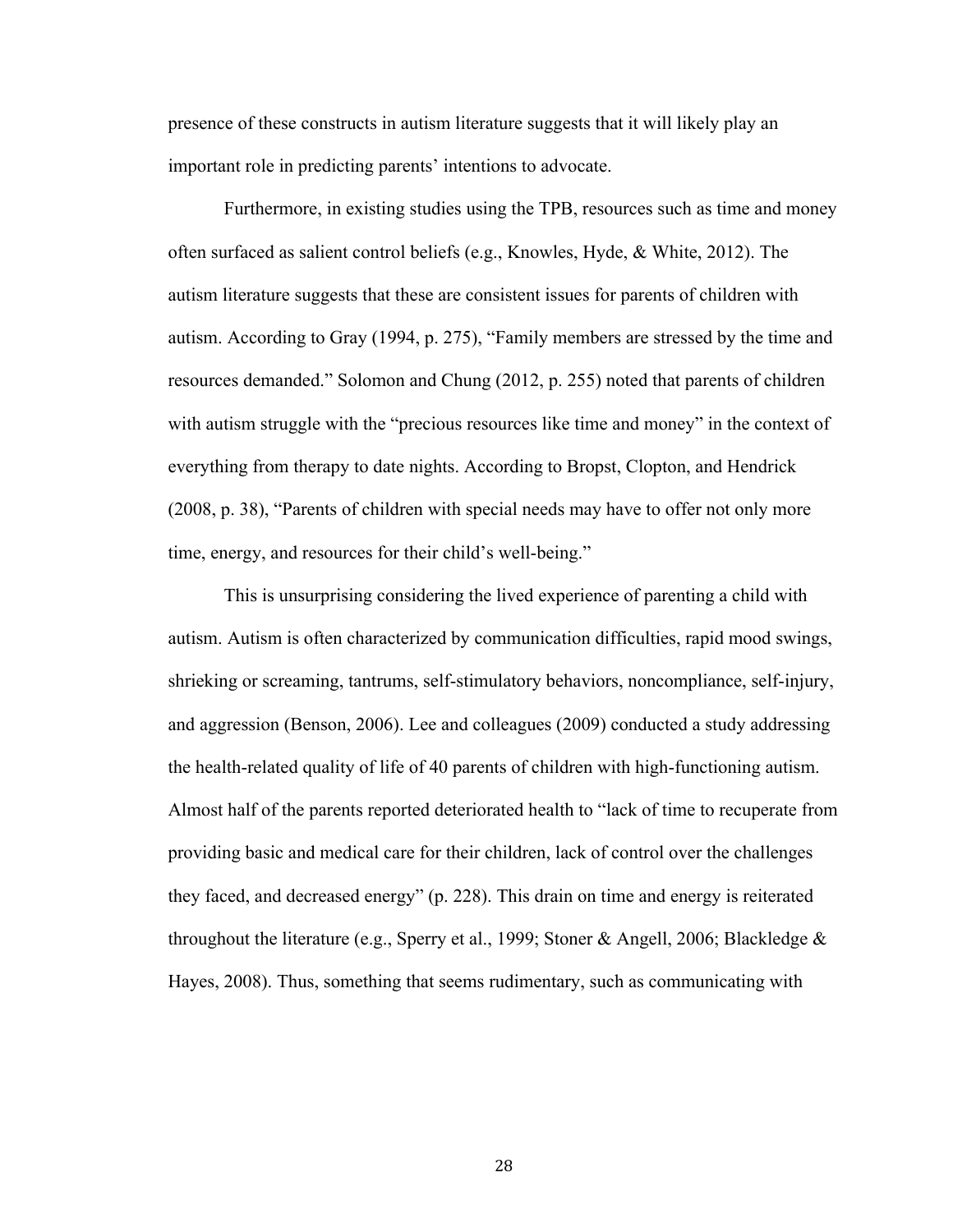your child's teacher or attending an event, can be exceptionally difficult for parents of children with autism. Thus:

H2: A parent's control beliefs about advocating, both at the individual and community

level, will be directly related to his or her intention to advocate at that level.

In addition to direct and belief-based measures about attitudes, perceived behavioral control, and social norms, the TPB questionnaires also elicit basic demographic information, including income and education level. Previous research indicates that these items may play a particularly important role in predicting a parent's intention to advocate for his or her child with autism. More specifically, those of higher socioeconomic status are more likely to have additional resources (i.e., time and money) to aid in advocating for his or her child. This suggests:

- H3: There will be a direct relationship between a person's income and his or her likelihood to advocate for his or her child.
- H4: There will be a direct relationship between a person's level of education and his or her likelihood to advocate for his or her child.

This study includes an individual and a community level advocacy behavior. As noted, the limited literature available suggests that parents are more likely to be concerned with their own children than with the entire school or community (Zaretsky, 2004). More specifically, communicating with teachers and service providers on a weekly basis will likely be easier for parents than attending a scheduled advocacy event. This is because common issues within the autism community (e.g., securing appropriate childcare) are more likely to inhibit the latter behavior. As such: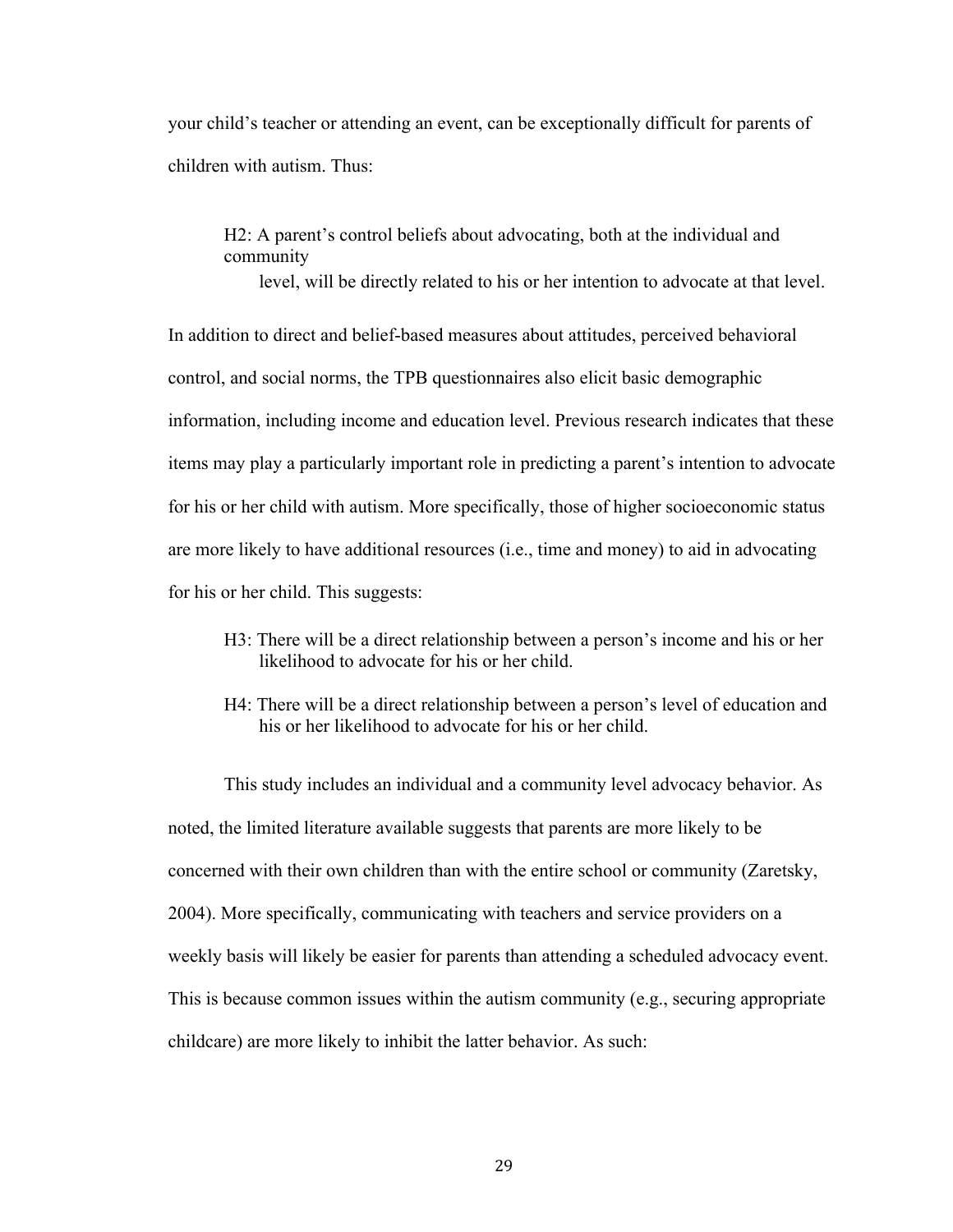H5: Overall, more parents will intend to advocate on the individual level than on the community level.

Finally, the literature suggests additional factors may influence a parent's intention to advocate, and, thus, may serve as moderators. For example, symptom severity was frequently linked with higher parental stress (Tomanik, Harris, & Hawkins, 2004; Lee, et al., 2009; Schaaf, Toth-Cohen, Johnson, Outten, & Benevides, 2011). According to Bennett (2012), "Stress is the main reason for lack of parental involvement alongside a child who is enrolled in an early intervention program" (p. 23). Similarly, Bropst, Clopton, and Hendrick (2008) reported that parental stress was positively related to the intensity of the children's behavioral problems ( $r = .54$ ,  $p < .01$  for mothers;  $r =$ .44,  $p < 0.05$  for fathers) and to the perceived severity of the children's disabilities ( $r = .47$ ) for mothers,  $r = .51$  for fathers;  $ps < .05$  for both). Thus, the severity of a child's autism diagnosis may also indirectly impact a parent's intention to advocate.

Additionally, the literature suggests that many parents have a negative perception of communication with educators (Lake & Billingsley, 2000; Fish, 2000; Stoner, et al., 2005). Usually, this perception is based on a negative past experience. Thus, this study will include a marker variable asking whether a parent has had past experience in advocating for his or her child, as well as whether that experience was positive or negative. This may impact attitude, thereby impacting intentions. However, there is not enough research in these areas to justify hypotheses. Instead, this study will consider the following research question:

RQ2: What additional factors will influence a parent's intention to advocate for his or her child?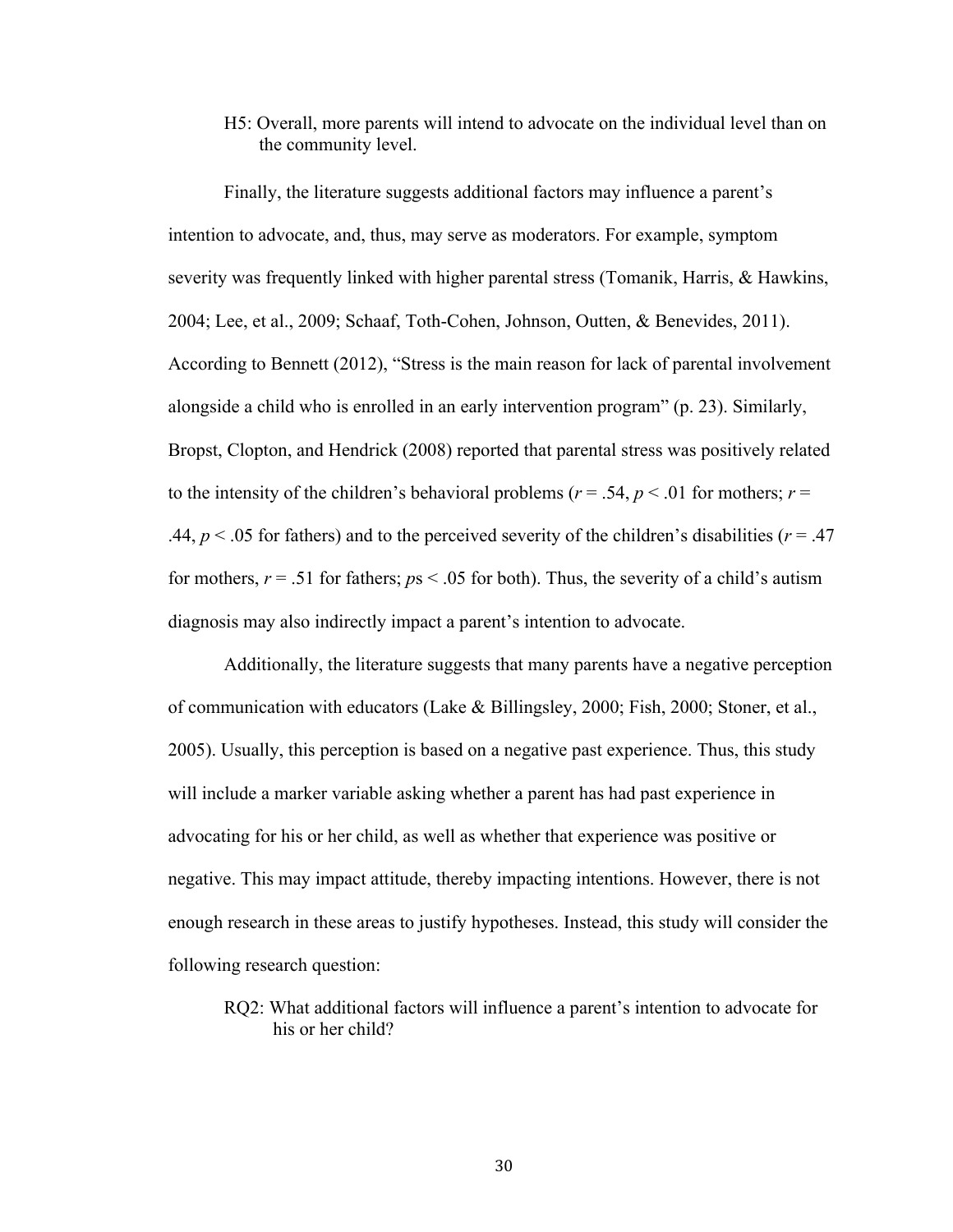### Chapter 2

### **METHOD**

# **Participants**

The research population for this study is parents (or caregivers) of children with autism. As such, the sample for this study was parents or caregivers of children enrolled in the Delaware Autism Program. The Delaware Autism Program has a variety of educational models, ranging from a separate school for those with specific needs (i.e., Brennen School) to full inclusion in mainstream schools (Winterling, 2013). There are approximately 400 total students enrolled in the program, ranging from age two to age 21.

## **Measures**

**Behaviors.** According to Fishbein and Ajzen (1975, 2010), the first step in conducting a study is to define the behavior in question. This study will examine two behaviors. The first is concerned with individual advocacy: "Communicating with your child's teacher(s) and/or service team within the next week." The other is concerned with community advocacy: "Attending an event sponsored by an autism advocacy organization (e.g., Autism Delaware) within the next three months." The TPB requires that a very specific behavior or behaviors be identified by the researcher. After all,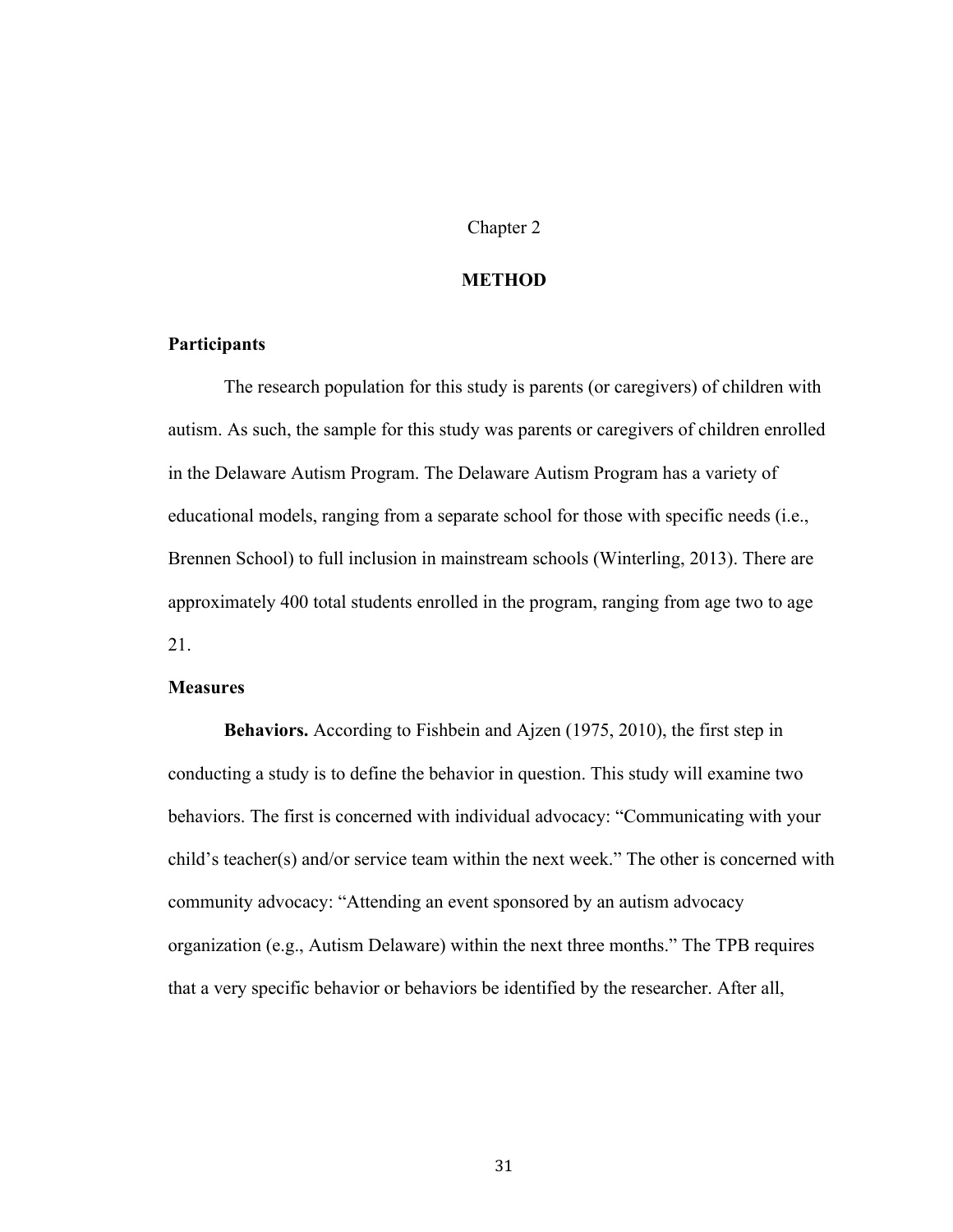parents may feel positively about communicating with teachers, but find it difficult to make time to do so within the next week.

Fishbein & Ajzen (1975, 2010) argue that specificity correspondence is the most important factor that influences that magnitude of the relationship between intention and behavior. They stress that it is imperative that the level of specificity between the intention being measured and the behavior being predicted correspond. For an exaggerated example, I should not ask someone if they intend to go the mall and expect to predict whether that person will meet a friend for lunch at the mall's food court on Saturday afternoon. More generally, persuasive communication is more successful at changing specific behaviors, such as running three days per week, as opposed to a behavioral set like "exercise" (Fishbein & Yzer, 2003). This study defines "advocacy" in specific and consistent terms, guided by the literature, to elicit the most successful results. Intention to perform each behavior acts as a dependent variable.

**Predictor variables.** The theoretical constructs within the TPB are hypothetical variables that must be inferred by participant responses (Ajzen, 2002). All predictors in the theory of planned behavior (i.e., attitude toward the behavior, subjective norm, and perceived behavioral control) can be assessed directly by using bipolar adjective scales, which is discussed in more detail later. In addition, each predictor can also be measured indirectly, on the basis of the corresponding beliefs, which are particularly useful in informing future behavior change communication campaigns. Salient beliefs of the target population were elicited through a pilot questionnaire, which is discussed in the next section.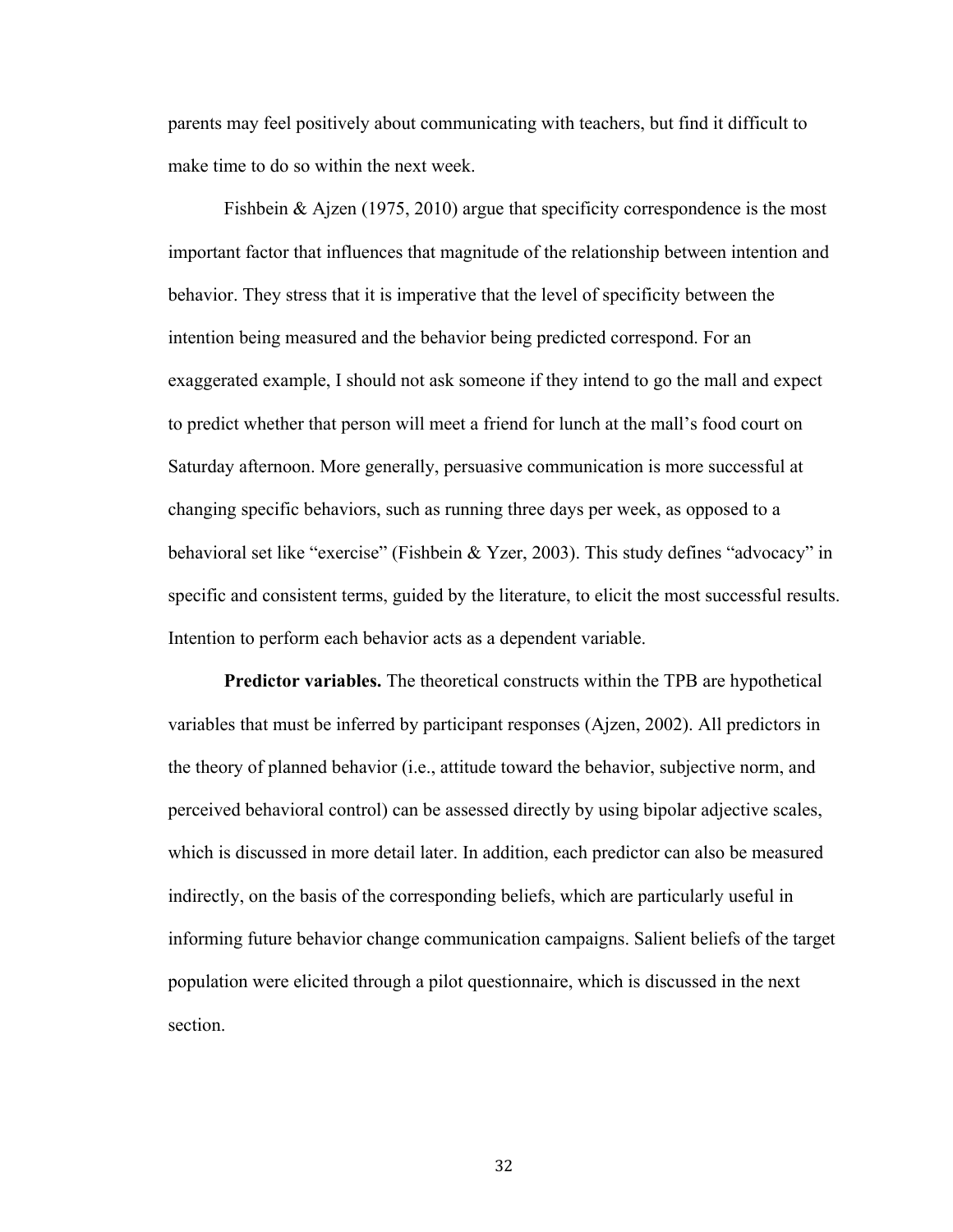# **Procedure**

**Pilot Questionnaire.** First, a pilot survey was used to elicit a representative sample's salient beliefs about the two behaviors. The pilot questionnaire was formatted after one used by Fishbein and Ajzen (2010), who provide specific instructions for designing the survey. The results from this pilot questionnaire were then used to design a standard questionnaire, which was distributed to the total sample of parents and caregivers at Brennen School ( $N = 390$ ).

The pilot questionnaire (see Appendix A) included 18 direct measure items, which are used to "assess each of the major constructs" in the model: attitudes, perceived norms, perceived behavior control, and intention to behave (Fishbein & Ajzen, 2010, p. 449). This portion of the questionnaire also included a direct measure of past behavior. Each of the constructs was assessed using bipolar adjective scales that are compatible with specificity of the defined behavior and are self-directed.

In addition to these direct measure items, the pilot questionnaire included nine free response questions for each of the two behaviors; designed to elicit salient beliefs about the behavior in question, as well as normative and control beliefs. The open-ended questions allowed participants to list as many thoughts that came to mind as possible about each behavior, providing an unlimited range of responses. For example, one free response question eliciting control beliefs read, "Please list any factors or circumstances that might make it easy or enable you to attend an event sponsored by an autism advocacy organization (e.g., Autism Delaware) within the next three months."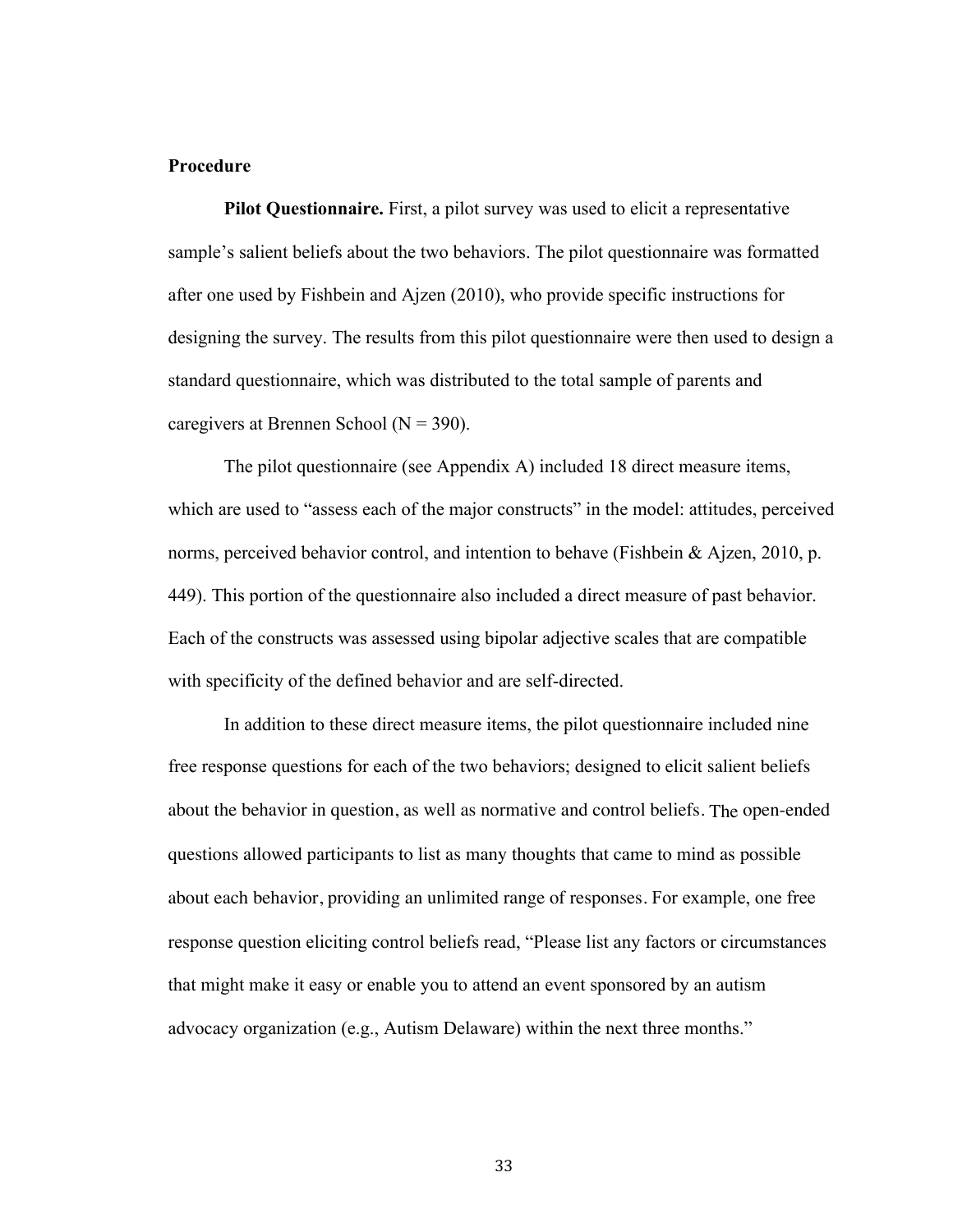The pilot study – along with an introductory letter (see Appendix B) and selfaddressed, stamped return envelope – was sent home with 70 students enrolled in the Delaware Autism Program. A random number generator using the school's comprehensive transportation list chose the families that received the survey. Parents were asked to return the survey within one week of receiving it. After three weeks, only nine questionnaires were returned – eight females and one male. Time constraints did not allow for a follow-up letter or additional surveys to be distributed.

The initial surveys were analyzed for content and frequencies of the responses were tallied by hand. Responses that were very closely related were considered to be one belief category. A summary of the responses and the corresponding categories for the individual behavior is included in Appendix C. Community behavior responses and categories are summarized in Appendix D. A great deal of consistency and overlap between the nine questionnaires suggested the modal salient beliefs were representative of the population, despite the small sample. Most of the responses to the third question ("What else comes to mind?") were categorized in related topics (e.g., advantages, disadvantages, barriers). Other responses were vague or irrelevant to the research; thus they were not considered for use in the second survey.

One particularly important theme emerged in the pilot questionnaires that significantly impacted the creation of the second questionnaire. Traditionally, the subjective normative component of the TPB is comprised of two types of beliefs. Injunctive normative beliefs address whether salient others approve of the behavior, while descriptive normative beliefs reflect how other people normally behave. Only one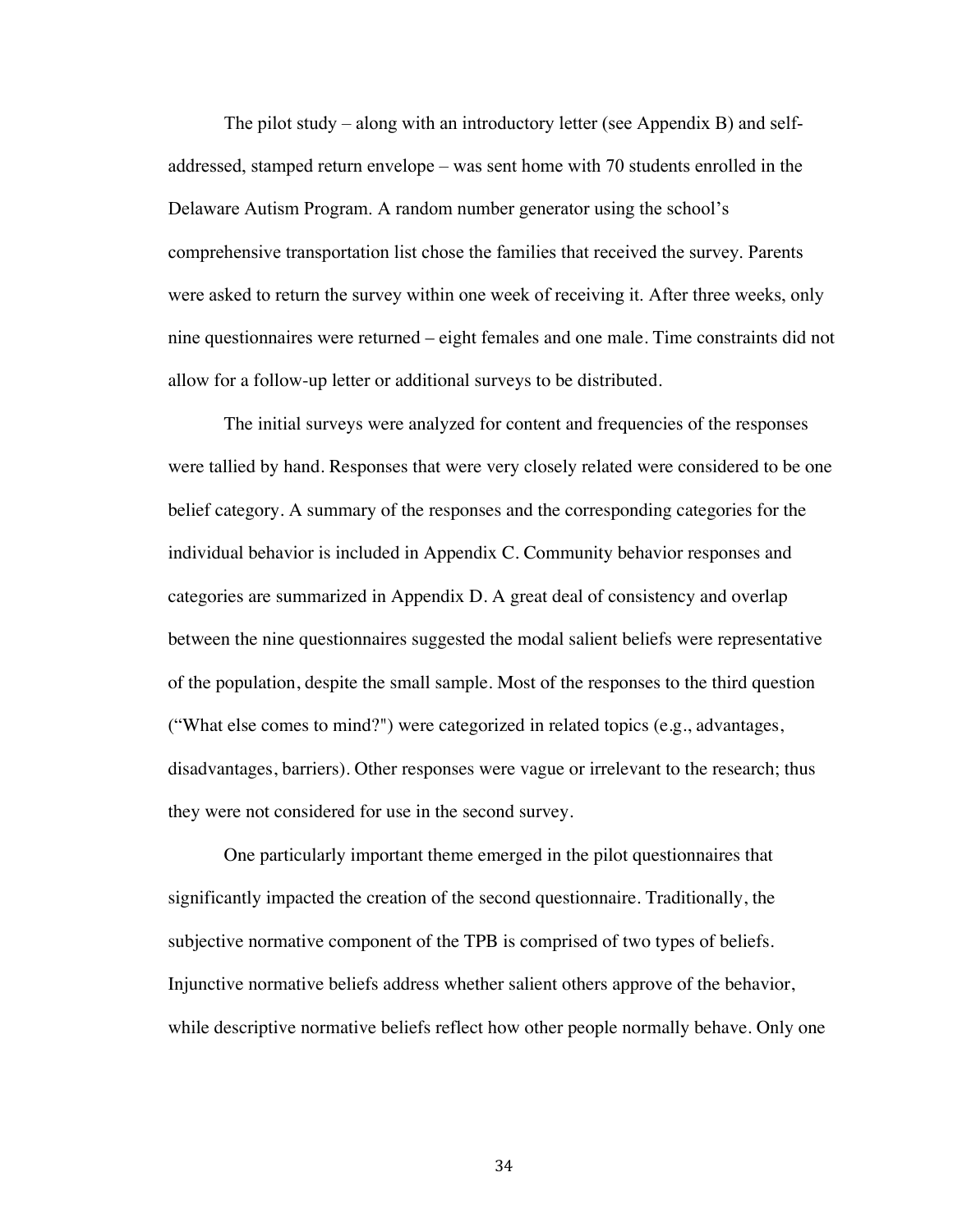of nine participants provided any free responses concerning descriptive norms. Other respondents left the item blank or indicated confusion with a question mark ("?"). As such, no belief-based items concerning descriptive norms were included in the final questionnaire. However, the direct measure items concerning descriptive norms ("Most other parents at this school will communicate with their child's teacher(s) and/or service team within the next week;" "Most other parents at this school will attend an event hosted by an autism organization within the next three months") yielded the most normally distributed responses of any quantifiable item on the pilot study. As such, the same direct measure items were included in the final questionnaire.

The results from the direct measure items determined what question wording was most appropriate to include in the final questionnaire. For example, eight of nine parents responded, "Definitely true" to this statement: "I am confident that I can communicate with my child's teacher(s) and/or service team within the next week" However, responses to an item measuring the same belief (i.e., control beliefs), "My communicating with my child's teacher(s) and/or service team within the next week is entirely up to me" were much more evenly dispersed.

Table 1 includes a table of means and standard deviations for the quantifiable items, where "1" is the most negative evaluation (e.g., "extremely bad," "extremely useless," "definitely false") and a "7" is the most positive evaluation (e.g., "extremely good," "extremely valuable," "definitely true").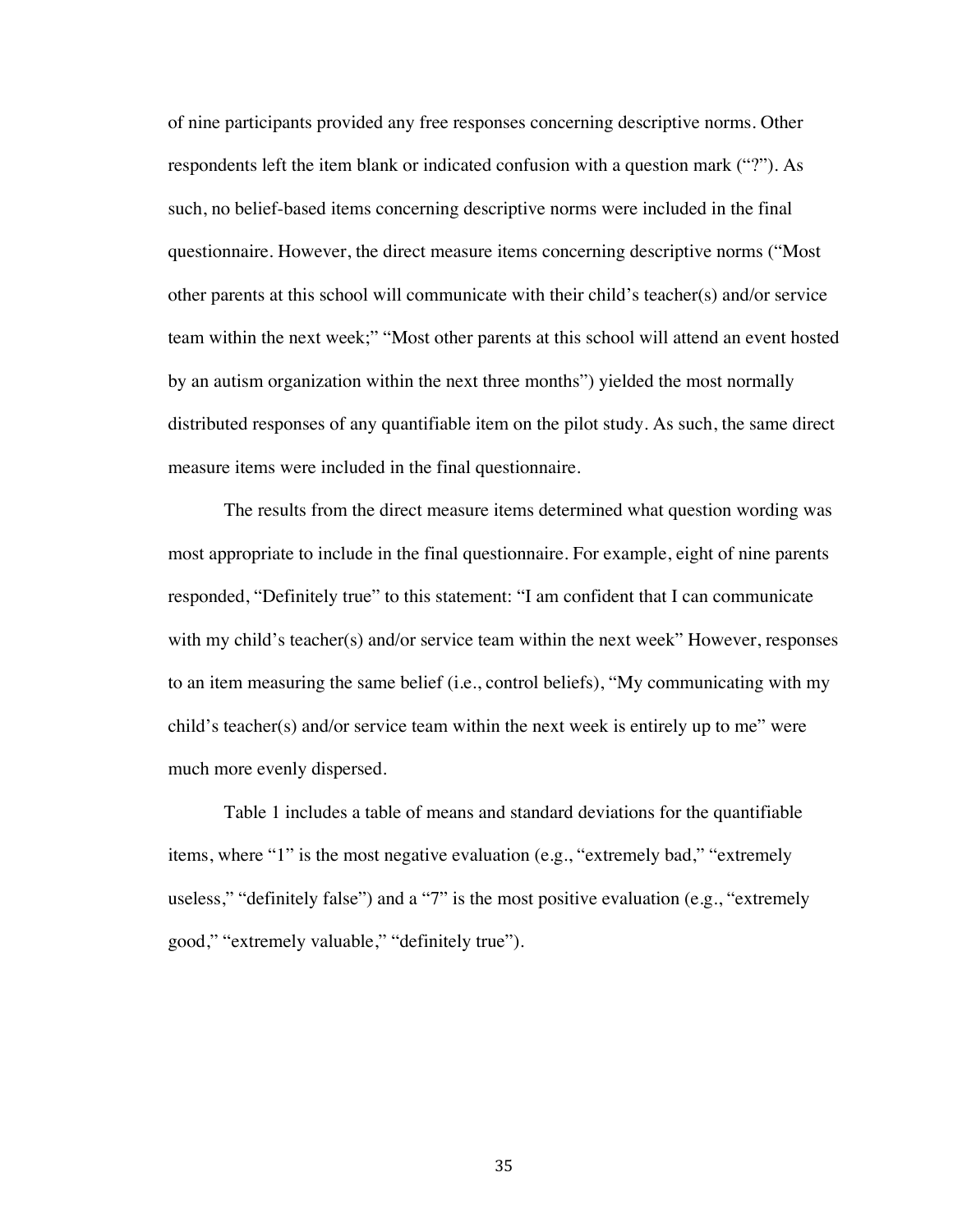### Table 1

|                                                             | Behavior    |             |                 |      |
|-------------------------------------------------------------|-------------|-------------|-----------------|------|
|                                                             |             | Communicate | Attend an Event |      |
| Scale                                                       | $M_{\odot}$ | SD          | M               | SD   |
|                                                             |             |             |                 |      |
| To _____ would be extremely bad/good                        | 6.78        | 0.44        | 6.22            | 0.97 |
| To ________ would be extremely<br>useless/valuable          | 6.56        | 0.73        | 6.33            | 1.12 |
| Most people who are important to me<br>approve of my ______ | 6.67        | 0.71        | 6.44            | 1.13 |
| Most other parents at this school will _____                | 5.25        | 1.17        | 4.56            | 0.73 |
| It is expected of me that $I_{\text{2}}$                    | 6.67        | 0.71        | 4.13            | 0.84 |
| I am confident that I can ______                            | 6.67        | 1.00        | 3.89            | 2.52 |
| $My$ _______ is entirely up to me                           | 6.00        | 1.22        | 5.11            | 2.57 |
| I intend to $\_\_\_\_\_\_\_\_\_\_\_\_\$                     | 6.56        | 1.01        | 5.11            | 2.32 |
|                                                             | 6.56        | 1.01        | 3.78            | 3.07 |

# *Means and Standard Deviations for Pilot Study Measures*

**Standard Questionnaire.** Instructions for the standard questionnaire are also outlined in Ajzen and Fishbein (1980) and in Fishbein and Ajzen (2010). The standard questionnaire (See Appendix E) addressed behavioral outcomes (as determined by the pilot questionnaire), and a corresponding evaluation of this outcome. These outcomes are based directly on the response categories created by analyzing the pilot study. Next, the questionnaire included items relating to normative beliefs. Injunctive normative beliefs – whether salient others approve of a behavior – were included, as well as a measure of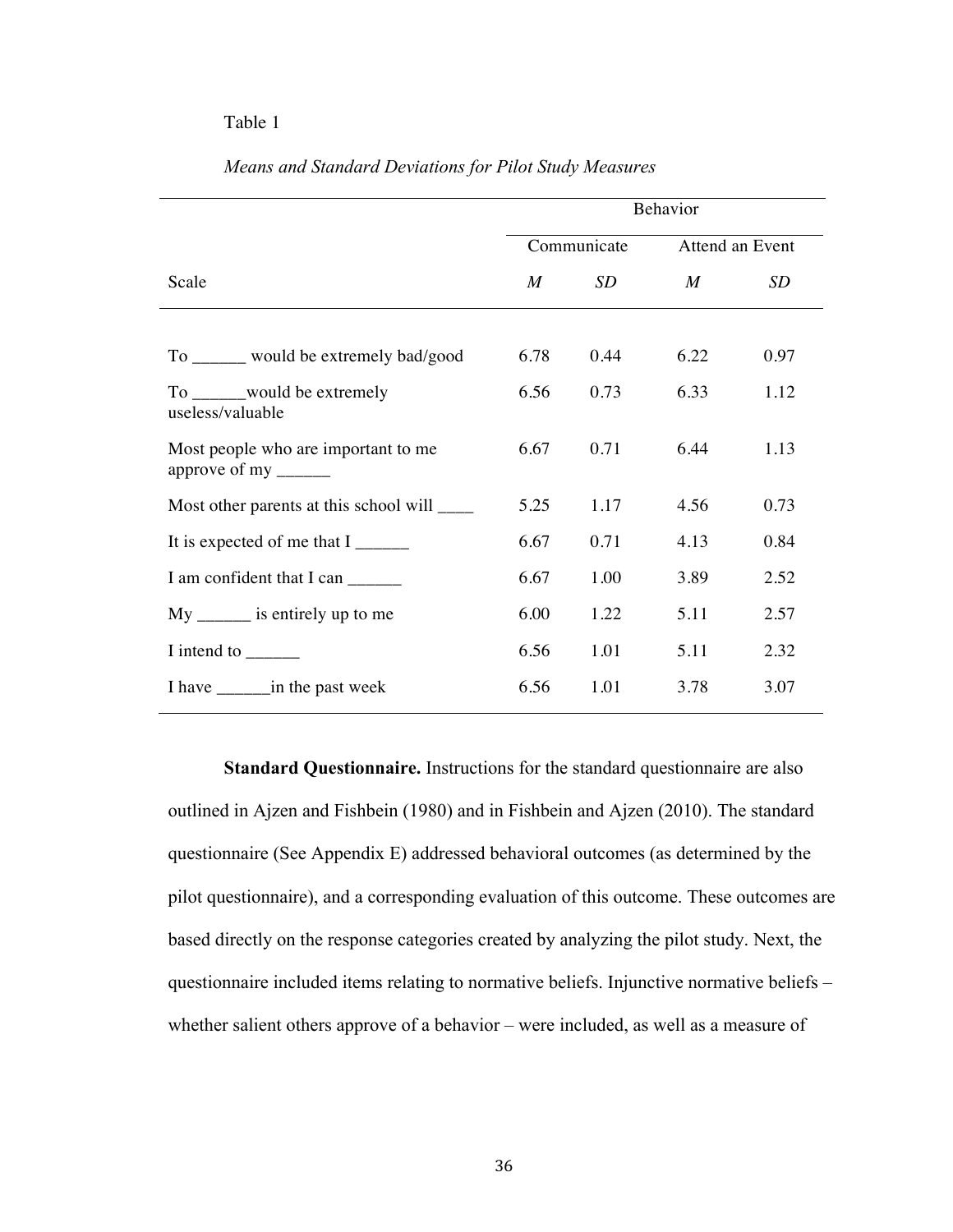motivation to comply with that referent. Next, items of perceived behavioral control and the power of those control factors were measured. This portion of the questionnaire involved how likely it is that a specific control factor will be present, as well as "the factor's power to facilitate or impede performance of the behavior" (Fishbein & Ajzen, 2010, p. 455)

Additionally, the standard questionnaire included "direct measures developed on the basis of the pilot data to assess attitudes, perceived norm, perceived behavioral control, and intentions," as well as past behavior measures (Fishbein & Ajzen, 2010, p. 455). There were several items for each component to ensure validity. Table 2 includes a table of means and standard deviations for the direct measure items, where "1" is the most negative evaluation (e.g., "extremely bad," "extremely useless," "definitely false") and a "7" is the most positive evaluation (e.g., "extremely good," "extremely valuable," "definitely true").

Finally, the literature suggests that demographic variables (particularly education level and income) may have serious implications on responses. Thus, several demographic items were included in the standard questionnaire. Furthermore, for this study, other background factors were included that may be particularly relevant to the sample. For example, parents were asked the age of his or her child with autism, the severity of the diagnosis, past experiences with advocacy, etc.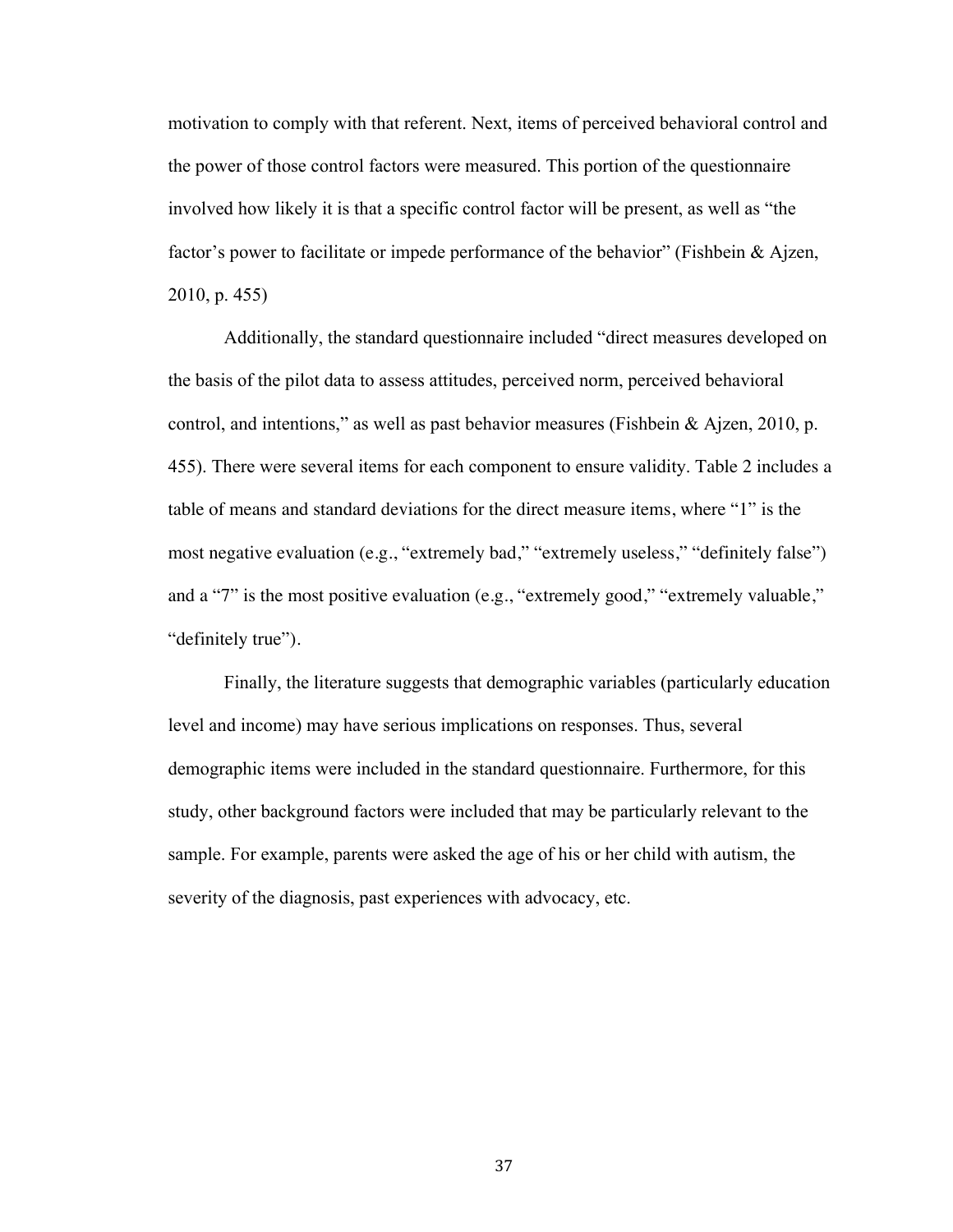## Table 2

|                                                       | Behavior         |      |                  |      |
|-------------------------------------------------------|------------------|------|------------------|------|
|                                                       | Communicate      |      | Attend an Event  |      |
| Scale                                                 | $\boldsymbol{M}$ | SD   | $\boldsymbol{M}$ | SD   |
|                                                       |                  |      |                  |      |
| To ______ would be extremely bad/good                 | 6.37             | 0.94 | 6.00             | 1.29 |
| To ______would be extremely<br>useless/valuable       | 6.31             | 1.19 | 5.82             | 1.27 |
| $My$ ______ would be extremely<br>unpleasant/pleasant | 6.38             | 0.98 | 5.80             | 1.22 |
| Most people who are important to me think I           | 4.64             | 1.92 | 4.45             | 1.69 |
| Most people whose opinions I value would              | 5.90             | 1.51 | 5.37             | 1.70 |
| Most other parents at this school will ______         | 4.52             | 1.59 | 4.12             | 1.52 |
| $My$ ________ is entirely up to me                    | 5.37             | 1.68 | 5.74             | 1.58 |
| $My$ ________ is under my control                     | 5.84             | 1.55 | 5.56             | 1.65 |
| I intend to _______                                   | 5.76             | 1.59 | 4.81             | 1.83 |
|                                                       | 5.87             | 1.56 | 4.59             | 1.89 |

*Means and Standard Deviations for Direct Measures in the Final Questionnaire*

The questionnaire was distributed to all parents of children enrolled in the Brennen School, including those who were invited to participate in the pilot study ( $N \approx$ 390). Attempts to extend the sample to other schools in the area were met with resistance and were ultimately unsuccessful. Brennen School does not have comprehensive e-mail lists for their parents, so letters including a shortened survey link was sent to each parent.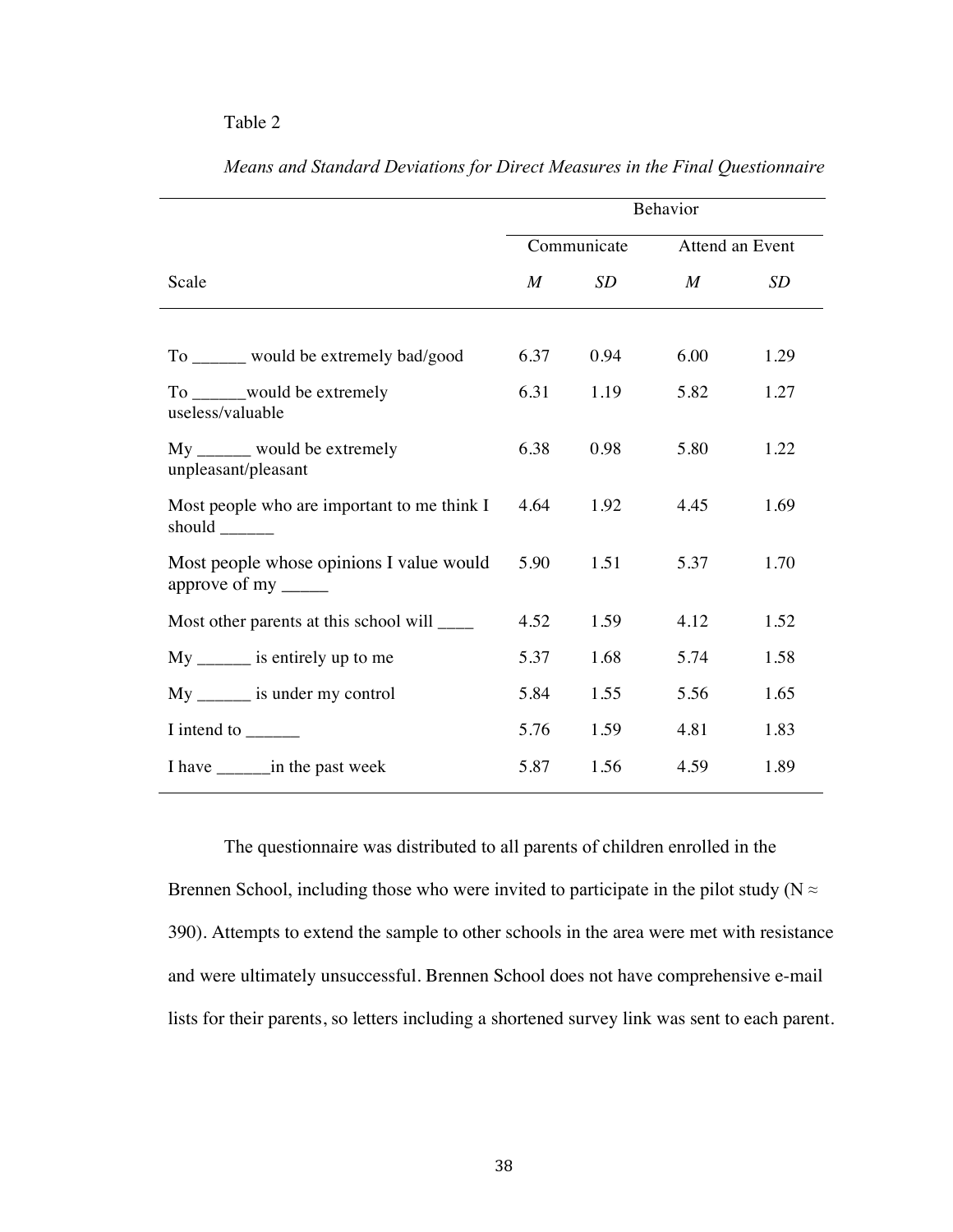E-mail lists that are available (e.g., parents involved in the Parent Teacher Association) were used in addition to the letters to encourage participation wherever possible.

Two reminder letters – for a total of three letters – were distributed (See Appendix F) over the course of two months. As of June 7, 70 parents had opened the survey, 67 had completed it, and 61 had answered every question. Additionally, hard copy surveys were distributed to 25 families via a PTA event; 19 were returned completed. The final sample included 86 parents or guardians (N=86), 22% males and 78% females. Three respondents did not complete the gender question. This satisfied the required sample size (N=59) for adequate statistical power established in the proposal for this project.

**Analysis.** A multiple regression equation was used to determine the relative contributions of attitudes, subjective norms, and perceived behavioral control on participants' intentions to perform specific behaviors (Fishbein & Ajzen, 2010). This analysis will yield results for Hypotheses 1 and Research Question 1. Hypothesis 2 specifically predicted a relationship between parents' control beliefs and their intention to behave at the individual and community level, which was examined using a Pearson correlation test.

Hypotheses 3 and 4 and Research Question 2 examined relationships between parents' intention to advocate and factors that are not part of the TPB predictive model. This is not to suggest that these factors would account for *additional* variance in intention to behave, but that they would have a direct relationship with intentions. Thus, correlation was also used to examine these relationships. A paired t-test, which assumes repeated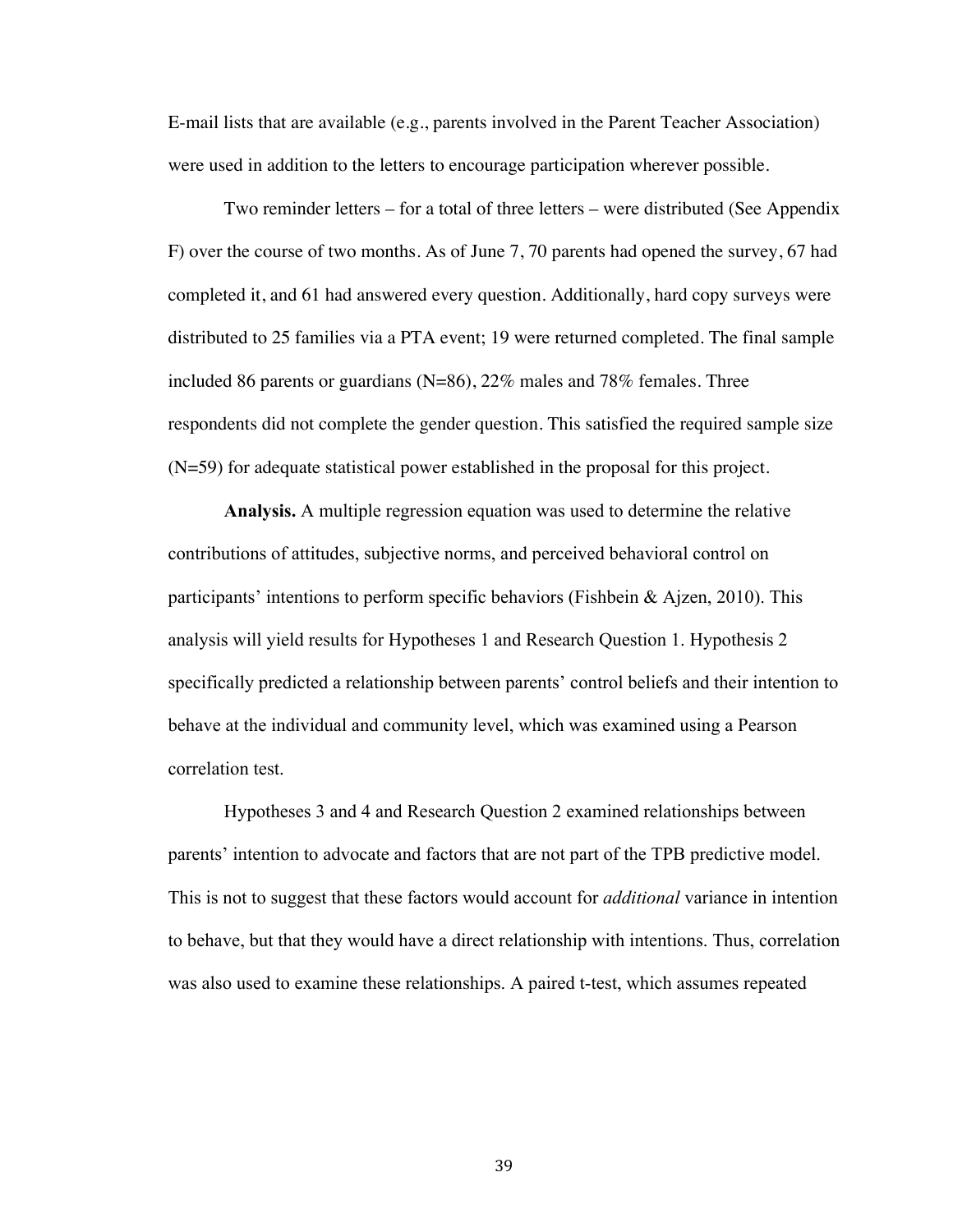measures, was used to compare parental intention to advocate at the individual versus the community level.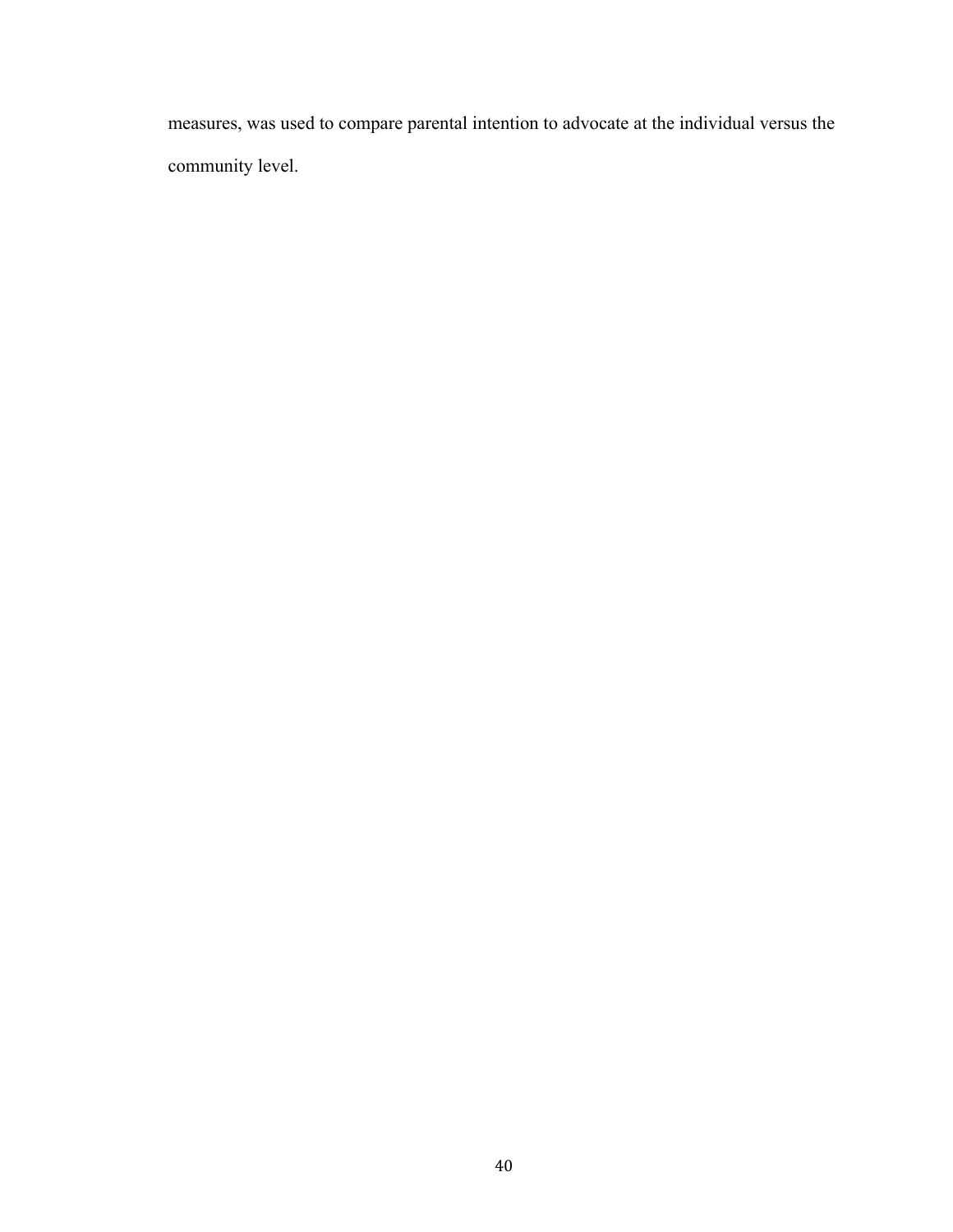### Chapter 3

#### **Results**

# **Reliability**

Reliability was tested for sets of scales that directly measured participants' attitudes, subjective norms, perceived behavioral control, and intentions. At the individual level, the three 7-point Likert scales used to measure attitude were found to be highly reliable ( $\alpha$  = .85). The two 7-point scales used to assess perceived behavioral control were sufficiently reliable ( $\alpha$  = .73). The three 7-point scales intended to measure subjective norms were less reliable ( $\alpha$  = .66), but highly predictive.

The same scales were used at the community level, with the exception of the behavior in question. Scales for each component were found to be at least sufficiently reliable: attitude ( $\alpha$  = .92), perceived behavioral control ( $\alpha$  = .86), subjective norm ( $\alpha$  = .71). The two 7-point scales used to measure the dependent variable (i.e., intention) were highly reliable ( $\alpha$  = .93) at both the individual level and at the community level.

## **Hypothesis 1**

Hypothesis 1 stated that the TPB model – attitude toward the behavior, perceived behavioral control, and subjective norms – would predict intention to advocate at both the individual and community levels. A multiple regression analysis assessing the overall fit of the TPB model to the two advocacy behaviors yielded support for Hypothesis 1.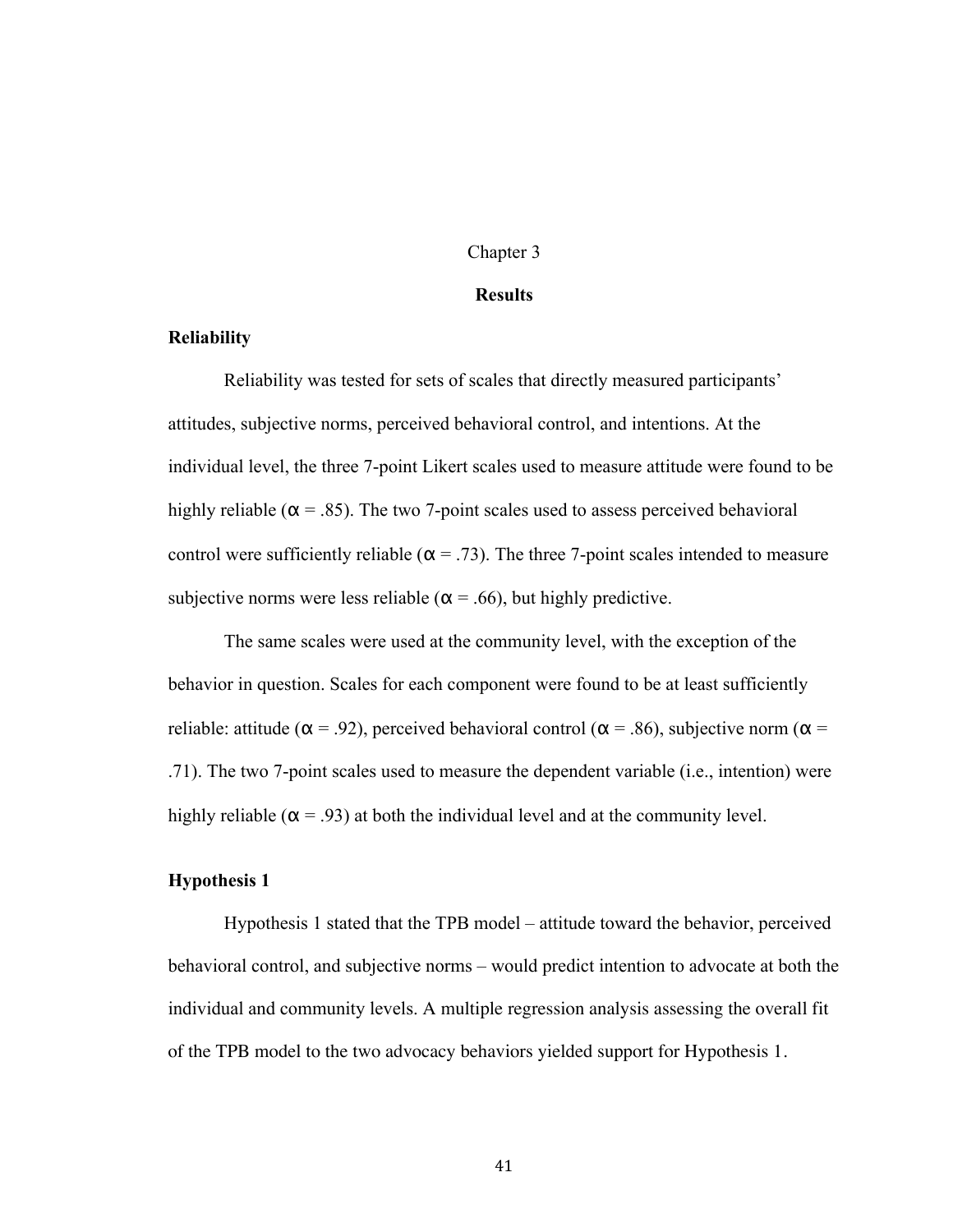At the individual level, the three main predictor variables (i.e., attitude toward the behavior, subjective norm, and perceived behavioral control) collectively explained 41% of the variance in intention to communicate with the child's teacher(s) and/or service team,  $F(3, 73) = 16.64$ ,  $p < .0001$ ,  $R^2 = .41$ . Table 3 presents the results of the initial multiple regression of intention to communicate with the child's teacher(s) and/or service team.

Table 3

| Intention                    |     |      |            |
|------------------------------|-----|------|------------|
|                              | h   | S.E. | Sig. $(p)$ |
| Attitude toward Behavior     | .14 | -13  | n.S.       |
| Subjective Norm              | -39 | .09  | .0011      |
| Perceived Behavioral Control | -33 | .10  | .0007      |

# *Multiple Regression of Intention to Communicate*

When including past behavior as a predictor variable, the model explains 49% of the variance in intention to communicate,  $F(4, 72) = 17.40$ ,  $p < .0001$ ,  $R^2 = .49$ . Table 4 presents the results from the regression equation that includes past behavior.

Table 4

| Intention                    |     |      |            |
|------------------------------|-----|------|------------|
|                              | h   | S.E. | Sig. $(p)$ |
| Attitude toward Behavior     | .04 | .10  | n.S.       |
| Subjective Norm              | .32 | .11  | .0042      |
| Perceived Behavioral Control | .22 | .09  | .0202      |
| Past Behavior                | .35 | .10  | .0009      |
| Model Fit: $R^2 = .492$      |     |      |            |

*Multiple Regression of Intention to Communicate (Including Past Behavior)*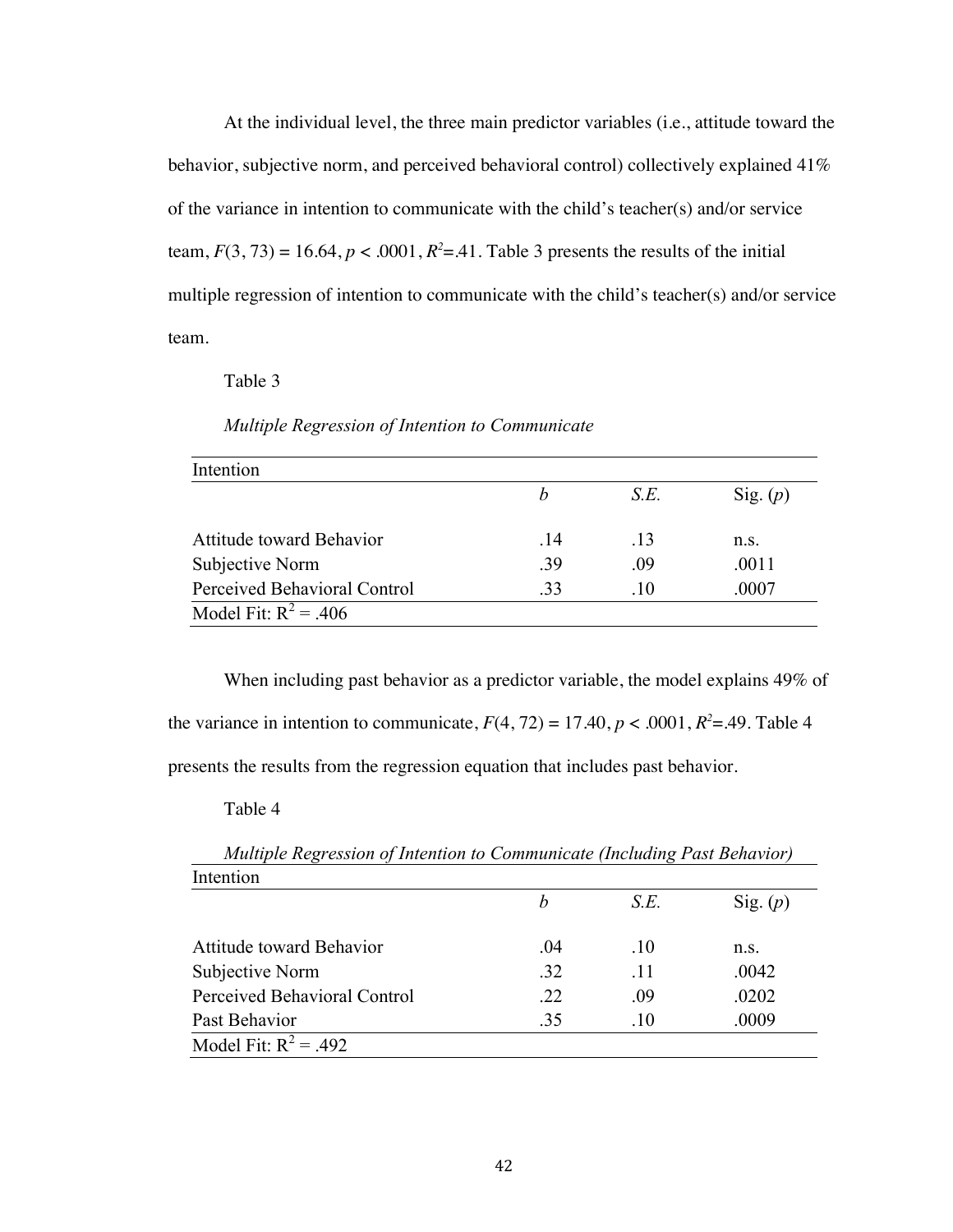At the community level, the three predictor variables collectively explained 53% of the variance in intention to attend an event hosted by an autism advocacy organization,  $F(3, 73) = 27.92$ ,  $p < .0001$ ,  $R^2 = .53$ . Table 5 presents the results of the multiple regression of intention to attend an event hosted by an advocacy organization.

## Table 5

| Intention                    |     |      |            |
|------------------------------|-----|------|------------|
|                              | h   | S.E. | Sig. $(p)$ |
| Attitude toward Behavior     | .35 | .10  | .0010      |
| Subjective Norm              | .34 | .09  | .0008      |
| Perceived Behavioral Control | 27  | .11  | .0017      |
| Model Fit: $R^2$ = .534      |     |      |            |

*Multiple Regression of Intention to Attend an Event*

When including past behavior as a predictor variable, the model explains 64% of the variance in intention to communicate,  $F(4, 72) = 32.32$ ,  $p < .0001$ ,  $R^2 = .64$ . Table 6 presents the results from the regression equation that includes past behavior.

## Table 6

| Intention                    |     |      |            |
|------------------------------|-----|------|------------|
|                              | h   | S.E. | Sig. $(p)$ |
| Attitude toward Behavior     | .35 | .09  | .0002      |
| Subjective Norm              | .28 | .09  | .0019      |
| Perceived Behavioral Control | .18 | .08  | .0233      |
| Past Behavior                | 35  | .07  | < 0001     |
| Model Fit: $R^2 = .642$      |     |      |            |

*Multiple Regression of Intention to Attend an Event (Including Past Behavior)*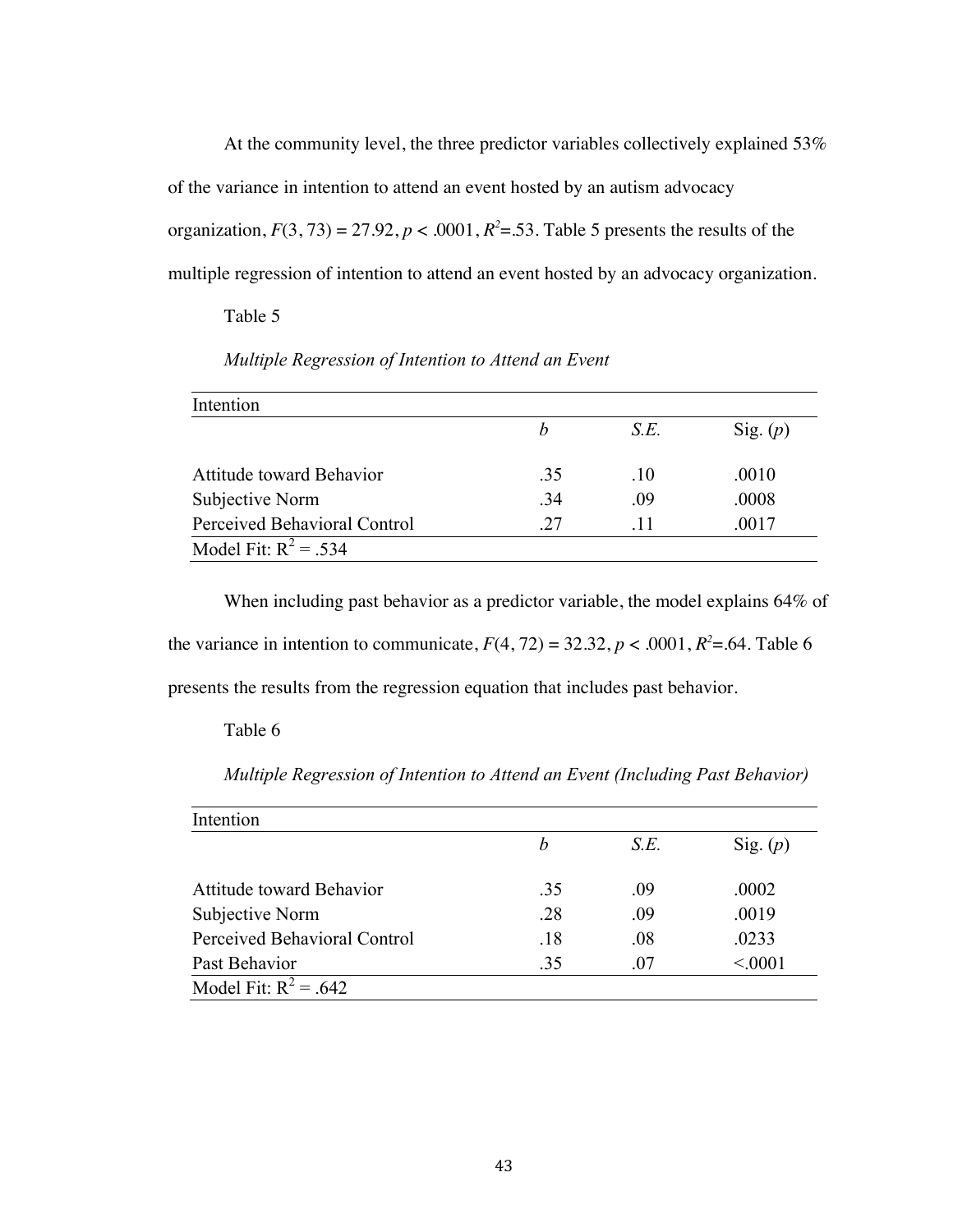#### **Research Question 1**

One strength of the TPB is its ability to uncover the relative strength of each component in predicting intention. Research Question 2 asked which component of the TPB would be the most heavily weighted in predicting a parent's intention to advocate at the individual level and which would be most important at the community level. Although the overall TPB model predicted intention to advocate at both levels, the significance and strengths of each predictor varied. At the individual level, attitude toward the behavior was not a significant predictor of intention to tan,  $\beta = .14$ ,  $t(1) =$ 1.25, *n.s.*. Subjective norms were the strongest predictor,  $\beta = .39$ ,  $t(1) = 3.39$ ,  $p = .001$ , while perceived behavioral control predicted intention to a slightly lesser degree,  $\beta = .33$ ,  $t(1) = 3.56, p < .001$ .

At the community level, all three components predicted intention to attend an event hosted by an advocacy organization. In this case, attitude was the strongest predictor,  $\beta = .35$ ,  $t(1) = 3.42$ ,  $p = .001$ . Subjective norms were the next strongest predictor of intention,  $\beta = .34$ ,  $t(1) = 3.48$ ,  $p < .001$ , followed by perceived behavioral control,  $\beta = .27$ ,  $t(1) = 3.25$ ,  $p < .01$ .

### **Hypothesis 2**

Several Pearson correlations revealed partial support for Hypothesis 2, which predicted that control beliefs about advocating would be directly related to intention at the individual and community levels. Direct measures of perceived behavioral control were directly related to intention at the individual and at the community level, but only a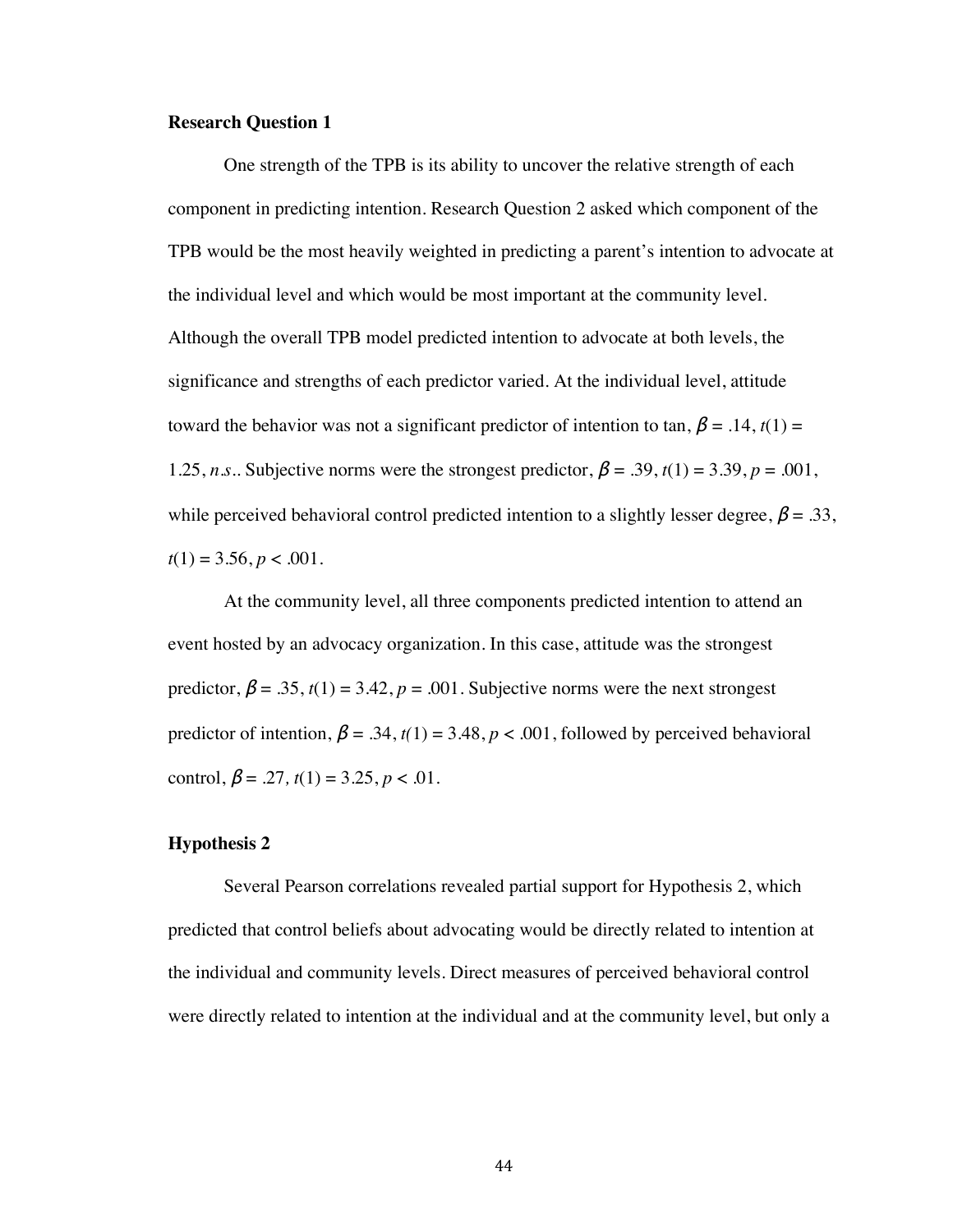few specific beliefs were significantly correlated. The results are reported for each item measuring intention, some of which used the wording, "I intend…" and some of which used the wording, "I will…"

At the individual level, there was a significant positive correlation between "communicating via e-mail" and a parent's intention to communicate with the teacher(s) and/or service team. ("I intend":  $r = .25$ ,  $n = 81$ ,  $p < .05$ ), ("I will":  $r = .32$ ,  $n = 81$ ,  $p < .05$ ) .01). When measures of power were multiplied by control beliefs, the same item was even more strongly correlated with intention to communicate. ("I intend":  $r = .42$ ,  $n = .81$ ,  $p < .0001$ ) ("I will":  $r = .44$ ,  $n = 81$ ,  $p < .0001$ ). In other words, parents who indicated that communicating via e-mail made it easier to communicate were more likely to perform that behavior. Parents who indicated that e-mail was easier **and** that they had regular access to that type of communication were even more likely to perform the behavior. No other control beliefs were significantly correlated with intention at the individual level.

At the community level, no control beliefs were significantly correlated with intention to attend an event hosted by an autism organization. However, when control beliefs were multiplied by measures of power, two items were positively correlated with intention attend. First, there was a positive relationship between the item, "childcare and/or respite was available" and intention to attend an event hosted by an advocacy organization ("I intend":  $r = .27$ ,  $n = 79$ ,  $p = .02$ ), ("I will":  $r = .24$ ,  $n = 80$ ,  $p = .03$ ). Accordingly, the more likely a parent was to have access to childcare or respite, the more likely that parent was to attend an event hosted by an autism organization.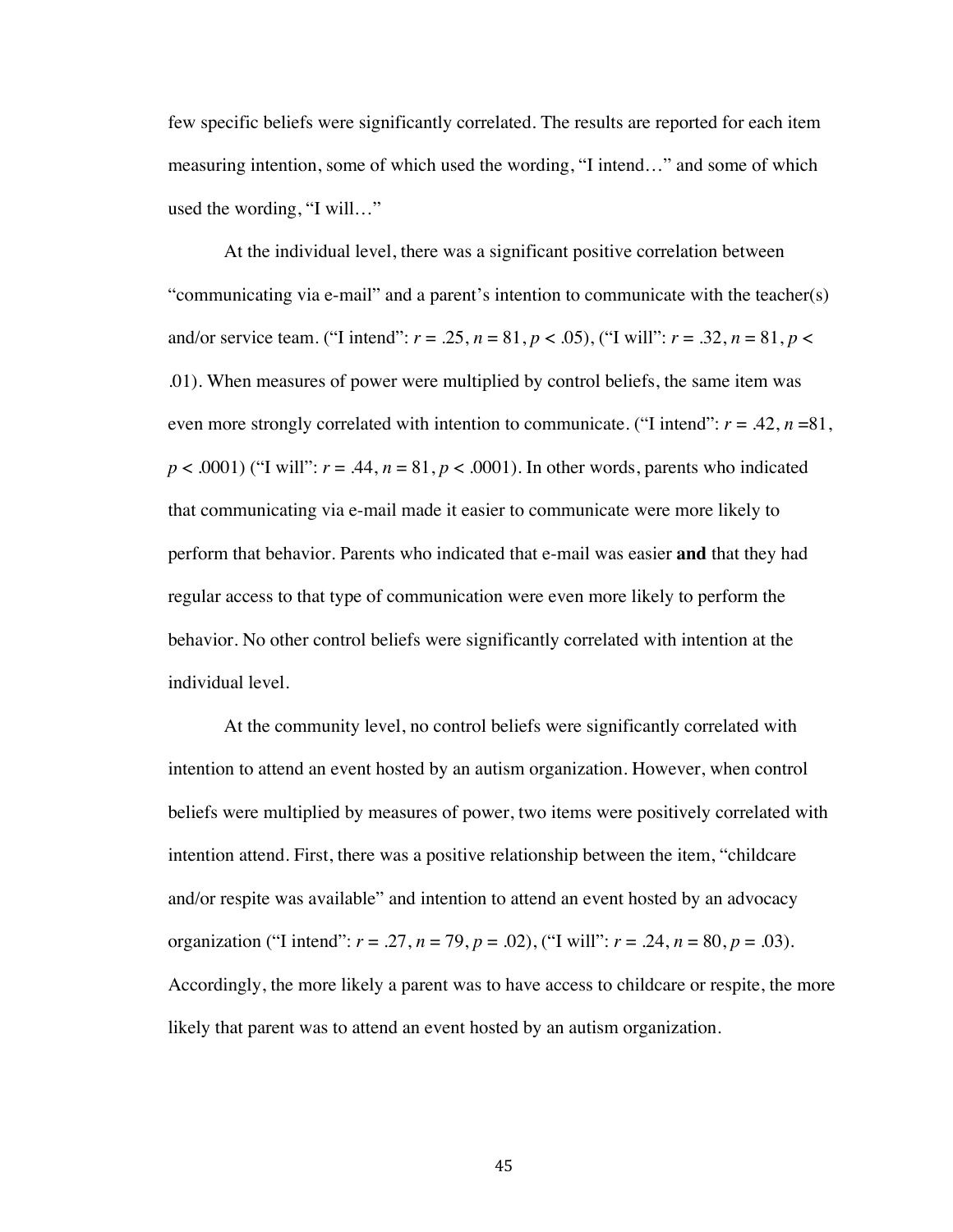There was also a significant relationship between the time of day and intention to attend the event ("I intend":  $r = .28$ ,  $n = 89$ ,  $p = .01$ ), ("I will":  $r = .34$ ,  $n = 79$ ,  $p = .002$ ), such that parents who were more likely to have evenings free were also more likely to attend events hosted by autism organizations.

#### **Hypotheses 3 and 4**

Hypothesis 3 predicted a relationship between intention to advocate and income while Hypothesis 4 predicted a relationship between intention to advocate and education level. Although the literature suggests income and education level impact advocacy, a Pearson correlation found no significant relationship between intention to advocate and either demographic variable. Education level was not significantly correlated with intention to communicate with a child's teacher and/or service team, ("I intend": *r* = .08,  $n = 81, n.s.$ ), ("I will":  $r = .01, n = 82, n.s$ ), nor was it significantly correlated with intention to attend an autism organization's event ("I intend":  $r = -0.03$ ,  $n = 79$ ,  $n.s$ .), ("I will":  $r = -.13$ ,  $n = 80$ ,  $n.s$ ).

Similarly, income level was not significantly correlated with intention to communicate with a child's teacher and/or service team, ("I intend":  $r = -0.08$ ,  $n = 79$ , *n.s.*), ("I will":  $r = -0.07$ ,  $n = 80$ ,  $n.s$ ), nor was it significantly correlated with intention to attend an autism organization's event ("I intend":  $r = .12$ ,  $n = 77$ ,  $n.s$ .), ("I will":  $r = .07$ , *n* =78, *n.s*). Neither income (*M* = 4.44, *SD* = 1.65) nor education (*M* = 3.87, *SD* = 1.06) had skewed distributions such that statistical tests involving them would be influenced.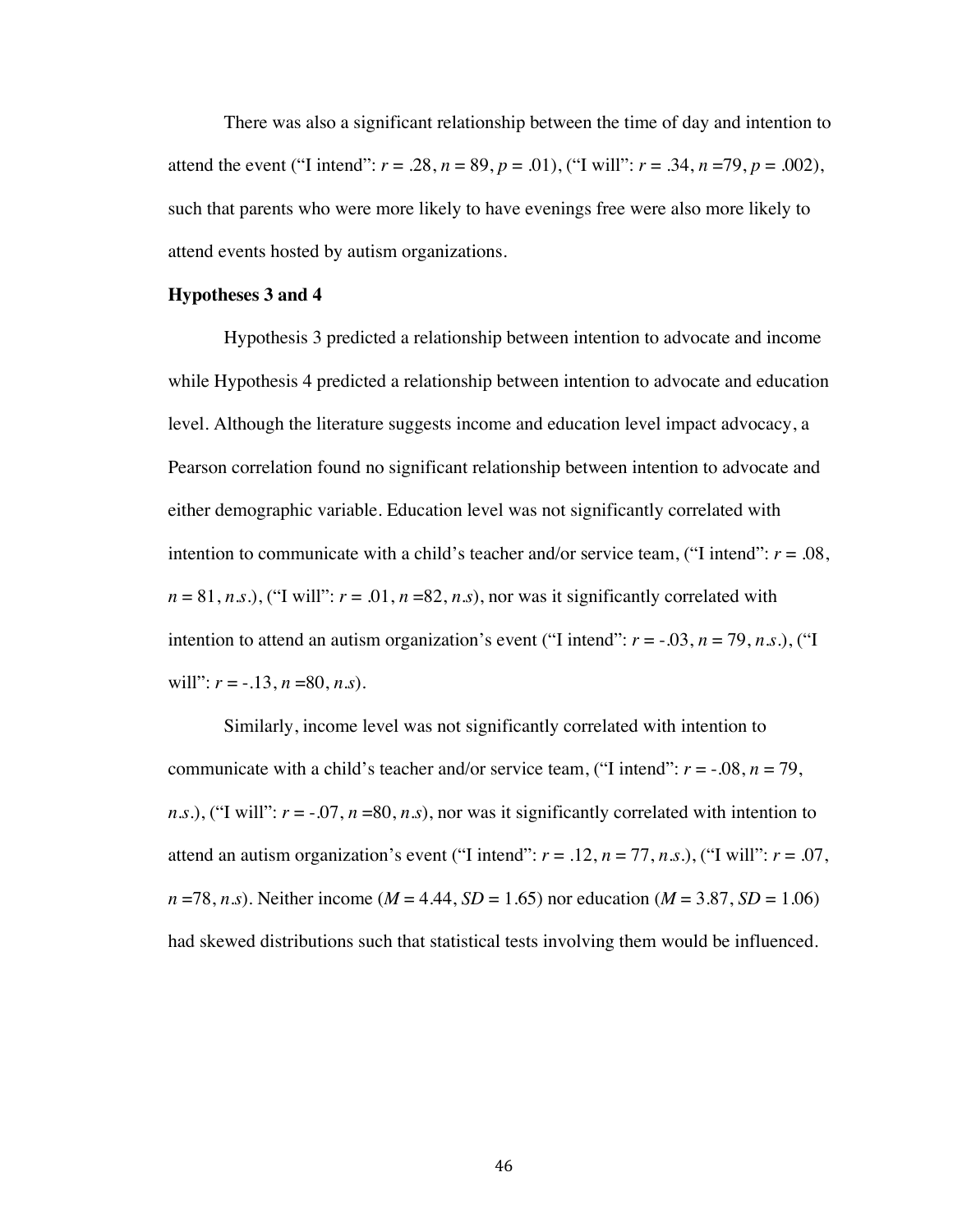## **Hypothesis 5**

Hypothesis 5 predicted that, in line with the literature, more parents would advocate at the individual level than at the community level. The mean response for each item measuring intention suggested this was the case. At the individual level, parents responded to two items measuring intention: "I intend to communicate with my child's teacher(s) and/or service team within the next week"  $(M = 5.8, SD = 1.6)$  and "I will communicate with my child's teacher(s) and/or service team within the next week" ( $M =$ 5.9, *SD* = 1.6). At the community level, mean responses for each item were significantly lower: "I intend to attend an event hosted by an autism organization within the next three months" ( $M = 4.8$ ,  $SD = 1.8$ ) and "I will communicate with my child's teacher(s) and/or service team within the next week"  $(M = 4.6, SD = 1.9)$ .

A paired t-test analysis also indicated support for Hypothesis 5. The mean intention to advocate at the individual level was significantly higher than at the community level in every scenario. When comparing the direct measures, "I will communicate with my child's teacher(s) and/or service team within the next week" and "I will attend an event hosted by an autism organization in the next three months," the results were as follows:  $t(79) = 5.83$ ,  $p < .0001$ .

When comparing the direct measures using the wording "I intend to communicate..." and "I intend to attend...," the results were similar:  $t(77) = 4.70$ , *p* <.0001. When comparing "I intend to communicate…" and "I will attend…," the results were:  $t(78) = 5.69$ ,  $p < .0001$ . When comparing intention between "I will communicate…" and "I intend to attend…," the results were:  $t(78) = 5.06$ ,  $p < .0001$ .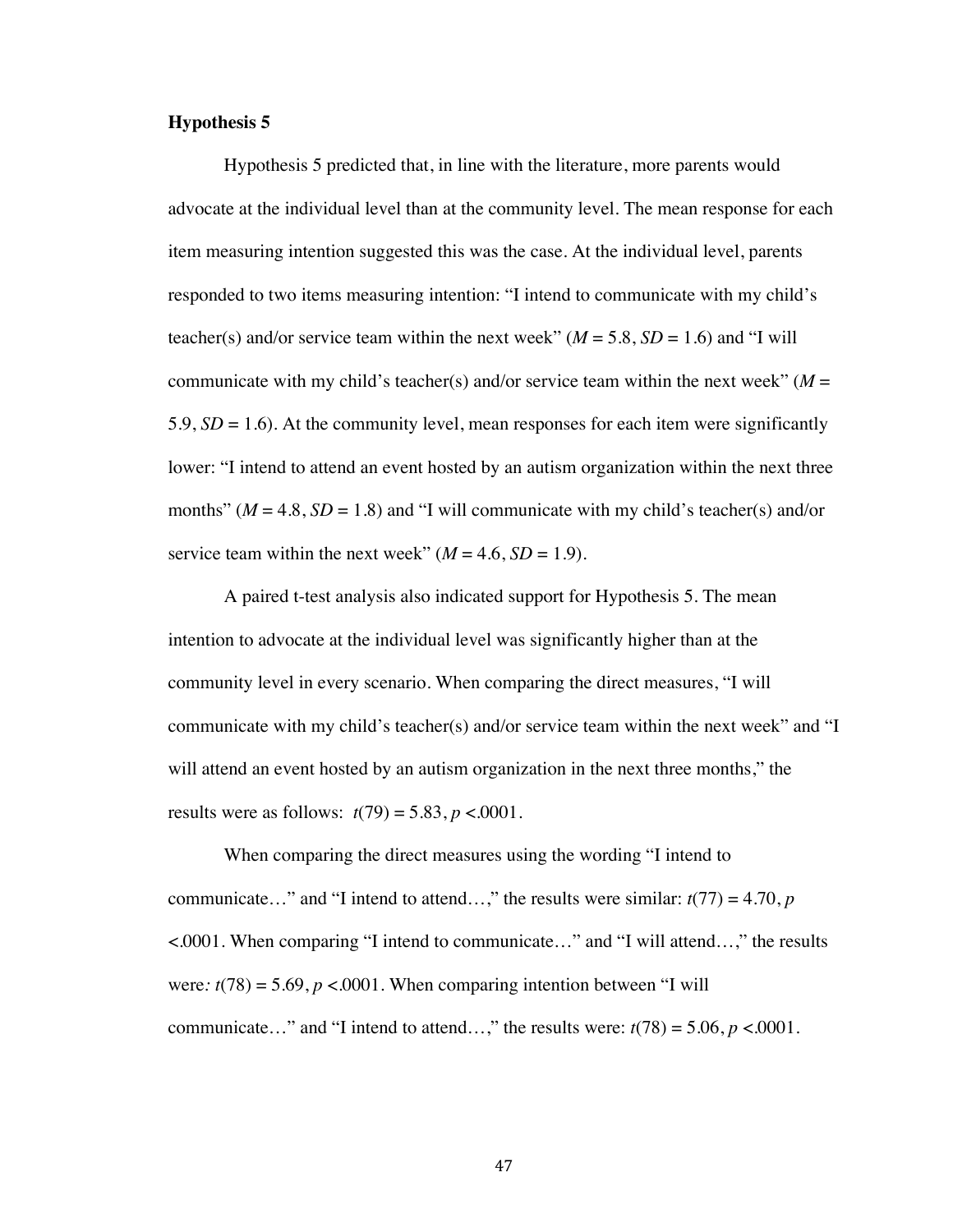#### **Research Question 2**

Pearson correlations were used to examine relationships between intention to advocate and several other variables of interest: parental stress level, severity of the child's autism and the concurrent symptoms, and an evaluation (extremely negative to extremely positive) of a past advocacy experience. There were no significant relationships among any of the variables.

However, an additional correlation examining the relationship between past advocacy experience and *attitudes* toward advocacy revealed some significant relationships. Specifically, past experience with advocating was directly related to a parent's evaluation of the behavior as useless/valuable,  $r = .26$ ,  $n = 65$ ,  $p = .04$ , or unpleasant/pleasant,  $r = .30$ ,  $n = 66$ ,  $p = .01$ . In other words, the more positive a past advocacy experience was, the more "valuable" and "pleasant" a parent perceived interactions with his or her child's teachers to be, and vice-versa.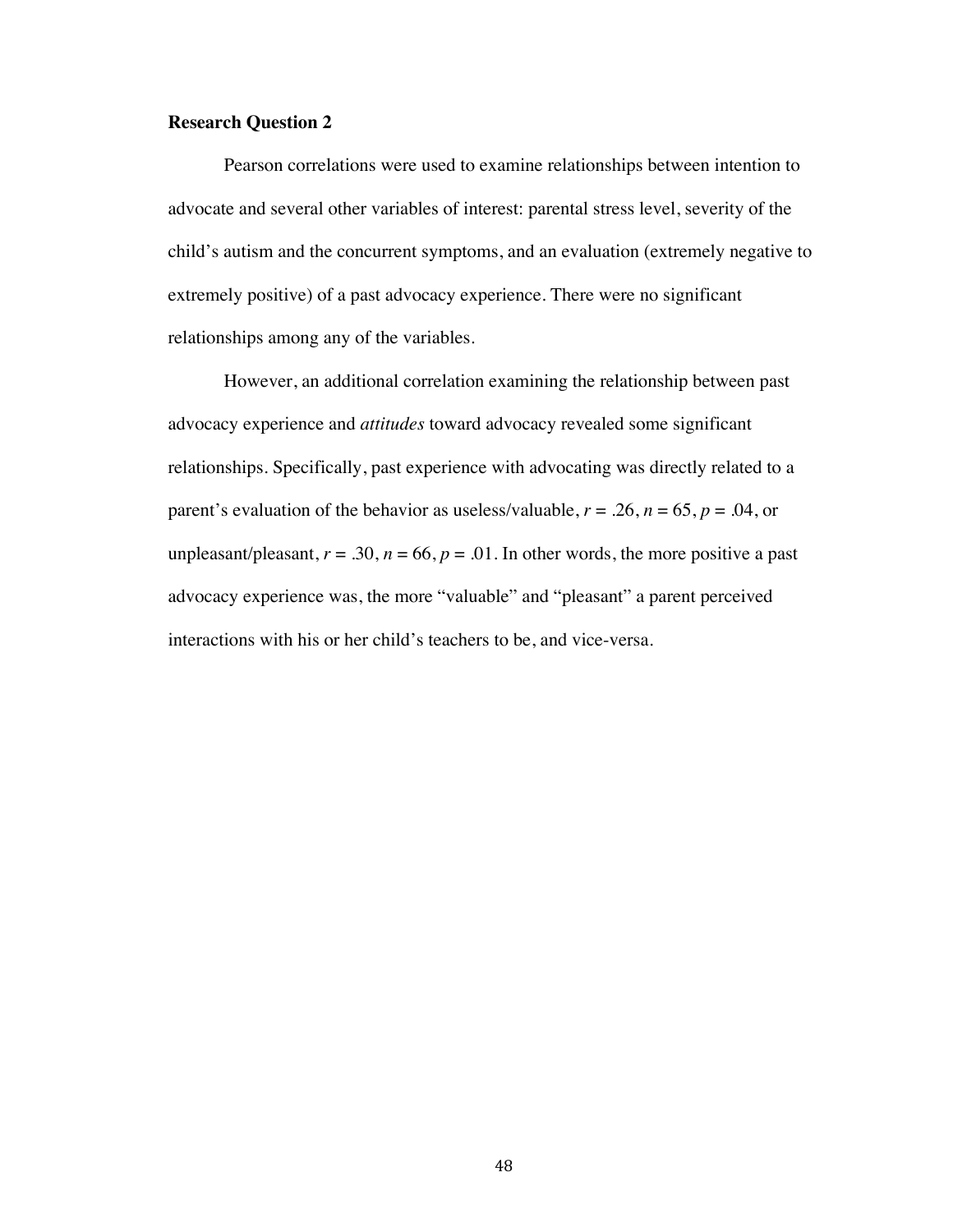### Chapter 4

### **DISCUSSION**

The current study laid the groundwork for the use of the TPB model in studying advocacy among parents of children with autism. Despite several limitations, which will be discussed in the next section, the results of this study were important for several theoretical and practical reasons. In general, the results suggest support for a more systematic, quantitative approach to studying advocacy among parents of children with autism, specifically using the TPB model. The current study also brought to light a few specific factors that may be influencing advocacy intentions, which could be useful in designing future studies or in communication within the autism community.

The overall model fit to both behaviors is encouraging for the application of the TPB in future studies of this nature. However, we need to recall that this study is the first of its kind in many respects. Thus, there are several details and additional questions that should be examined further in future research. This section serves to discuss potential implications of the reported results, as well as the limitations of the current study and some directions for future research.

#### **Results and Implications**

**Results summary.** The current study primarily predicted that the TPB model – attitude toward the behavior, perceived behavioral control, and subjective norms – would predict intention to advocate at the individual and community levels. A multiple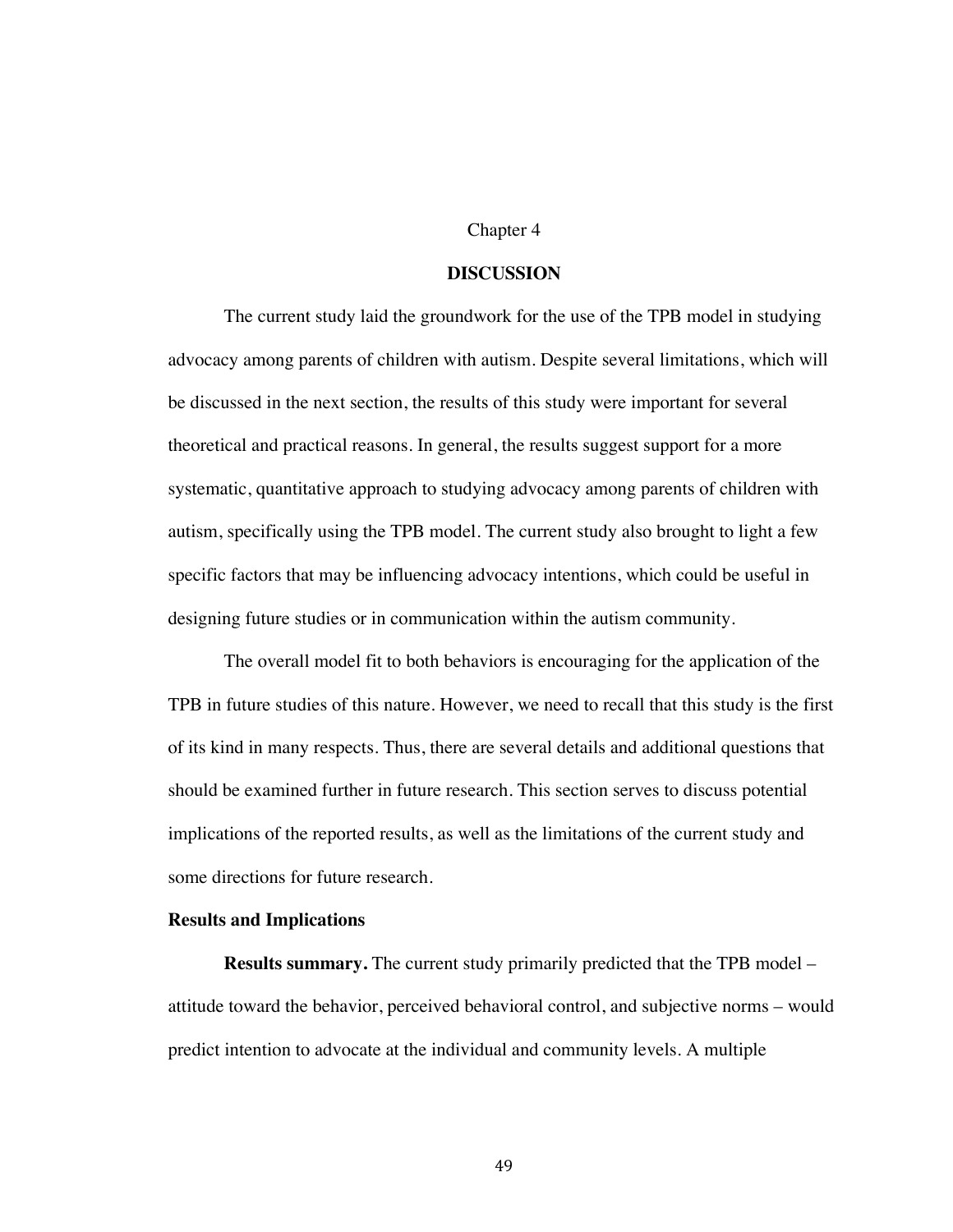regression equation revealed support for this hypothesis, and the model explained 41% of variance in intention to communicate and 53% of variance in intention to attend an event.

More specifically, the analyses revealed that subjective norms were the strongest predictor of intention to communicate with teachers, while perceived behavioral control predicted intention to a slightly lesser degree. Subjective norms and perceived behavioral control were also significant predictors of intention to attend an event hosted by an autism organization. Thus, understanding who parents look to when making decisions about their children's education is important, as well as what factors make these types of advocacy easier for parents to participate in.

Attitude toward the behavior was not a significant predictor of intention at the individual level, but was the strongest predictor of intention to attend an event hosted by an autism organization. Thus, a parent who perceives attending an event as "good," "valuable," or "pleasant" is more likely to attend, but these evaluations aren't as important when determining whether a parent intends to communicate with his child's teachers.

When past behavior was included in the model, the variance explained increased to 49% for the individual behavior and 64% for the community behavior. This indicates that parents who have advocated in these ways in the past are highly likely to do so again. This is promising insofar as crafting messages that encourage parents to engage in these behaviors may result in lasting involvement and advocacy by those parents. Although this finding is important, this study focuses mostly on the results of the initial TPB model. This is because the inclusion of past behaviors dilutes the strength and significance of the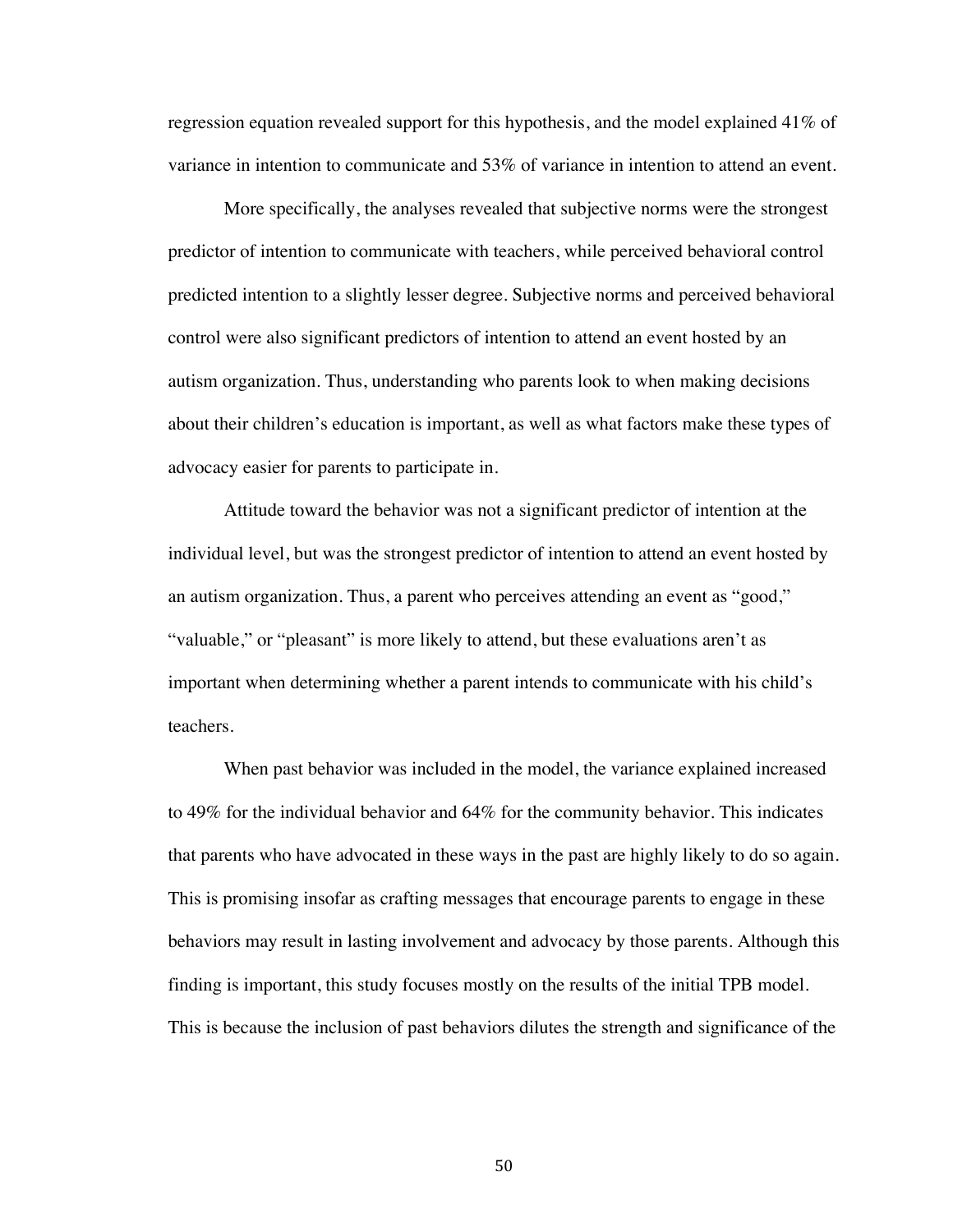other predictors, which are the factors that have practical implications. Past behavior cannot be changed, so future campaigns involving advocacy should focus on attitude, subjunctive norms, and perceived behavioral control as a means of increasing parental intention to advocate.

Another aim of the current study was to delve deeper into the relationship between parents' specific control beliefs and their intention to advocate at each level. Hypothesis 2 predicted that there would be a direct relationship between control beliefs and intention, but the results revealed only partial support. The existing literature suggested that certain barriers might play a role in determining advocacy among parents, but those barriers did not clearly emerge in the current study. There are several reasons this might be true, including question wording, sample issues, and the behaviors in questions – all of which are discussed in the limitations section.

These results did suggest that e-mail correspondence makes communicating with teachers and service staff easier for parents and, as such, is directly related to intention to communicate. When it came to attending an event hosted by an autism organization, the results revealed that availability of childcare and free evening hours were directly related to intention to attend. Childcare and respite issues, as well as strained time resources were both themes in existing autism research.

Previous research also suggested that education level and income level are often related to advocacy behaviors. Additionally, previous research cited relationships between parental involvement and other factors, such as stress, symptom severity, placement on the spectrum, or past advocacy experience. The current study did not find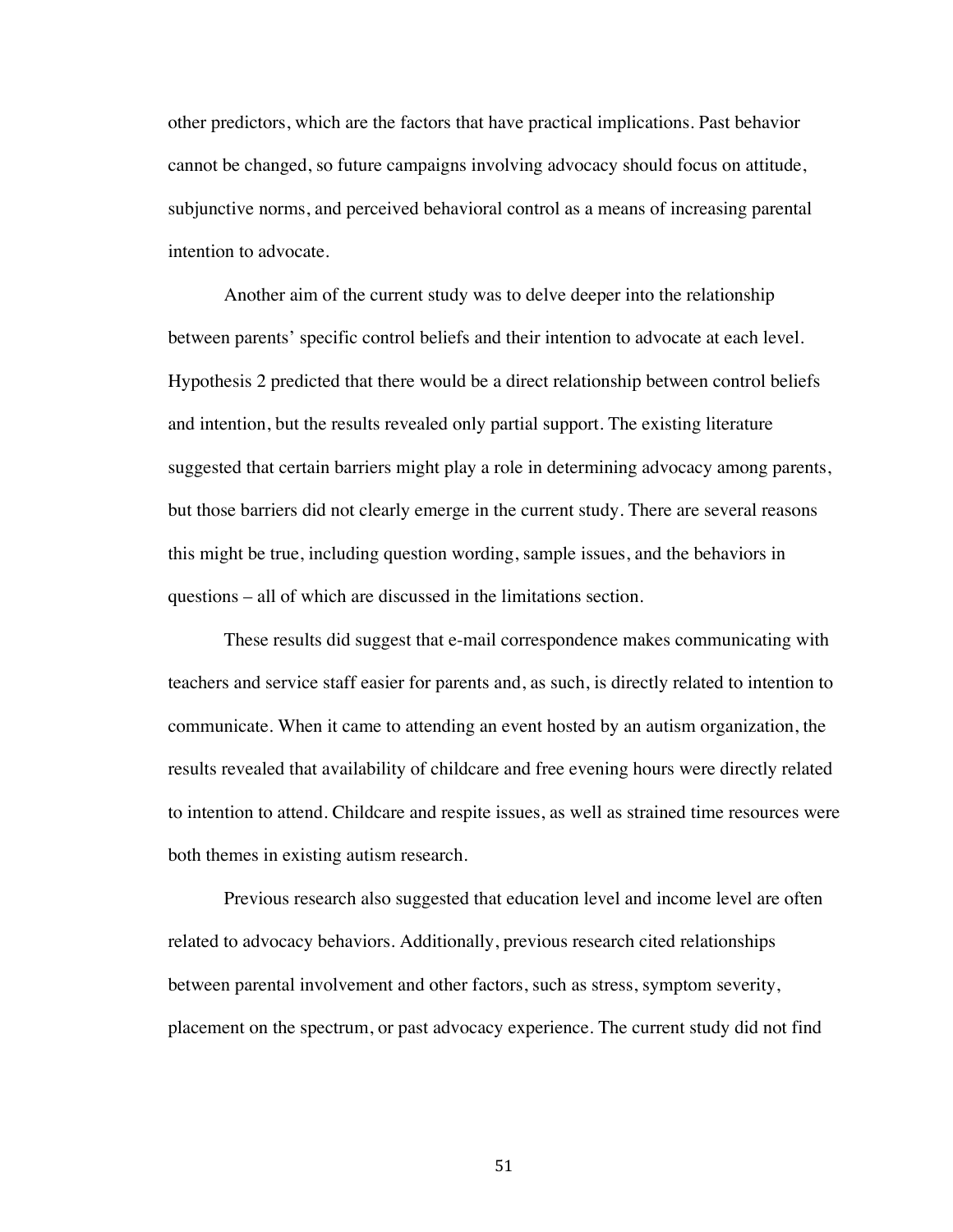support for any of those relationships. However, the results did fall in line with autism research that suggested parents are more likely to advocate for their own children than for autism as a more general cause.

**Overall model fit.** As discussed earlier, the TPB has been applied primarily in the context of health-related behaviors, such as getting a mammogram, exercising, or tanning. The results of this study suggest support for a smaller body of research, which applies the TPB to behaviors that benefit an "other" as opposed to the self. Previously, research in this vein has been about fairly general behaviors such as blood donation, organ donation, volunteerism, or charitable donations (Warburton & Terry, 2000; Smith & McSweeney, 2007; Hyde & White, 2009; Sander van der Linden**,** 2011).

This study suggests that the model can be just as (if not more) effective in predicting and explaining more specific behaviors of this type. Smith and McSweeney (2007) applied the TPB to charitable giving behaviors and explained 30% of the variance in intention to donate money. Similarly, Sander van der Linden (2011) explained 33% of the variance in charitable intent using the standard TPB model. This study explained 41% of the variance in intention to communicate with a child's teacher or service team and more than half of the variance (53%) in intention to attend an advocacy event. This may be because the TPB is most effectively applied when the behaviors are defined with great specificity – a guideline this author took great care to follow.

Additionally, this study joins the ranks of Andrews, Silk, and Eneli's (2010) research, which successfully predicted a parents' intention to behave on behalf of his or her child. If this is the case, the TPB could potentially be used to understand parental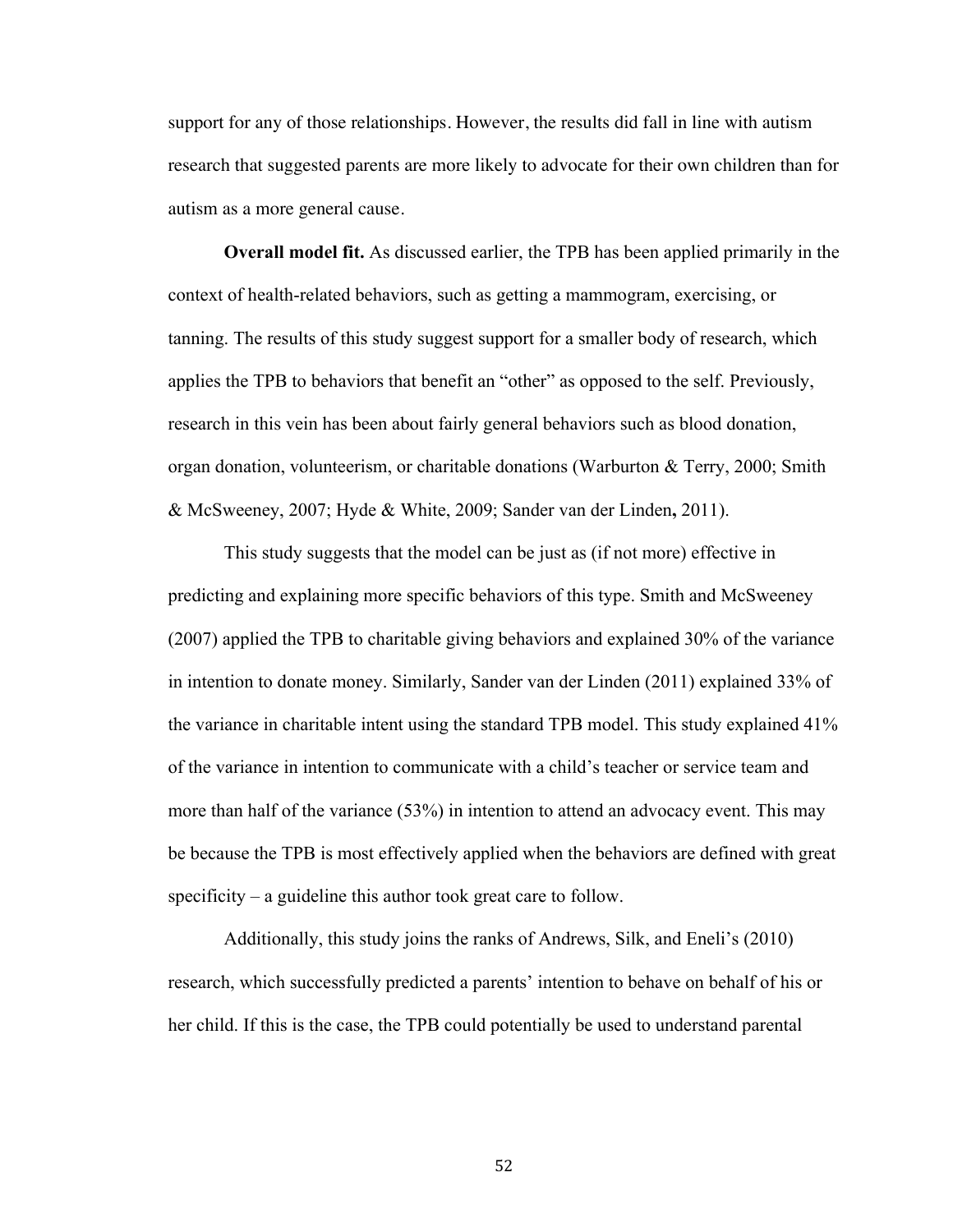behaviors involving other decisions made on behalf of their children (e.g., nutrition, vaccines, car safety). If consistently successful, this research could shape future health communication campaigns involving these parental behaviors.

**Determinants and intention to advocate.** The ability to explain advocacy behavior yields high potential to target the things most important to parents. For example, if parents perceive or experience a certain barrier, the autism community can work to address that barrier. More specifically, if a lack of childcare is preventing parents from attending advocacy events, providing respite at the event site would logically increase attendance. Thus, what determines intention and behavior should be understood to the most specific degree possible.

The results of the current study suggest that intention to advocate is influenced by different things at different levels. This is in line with the TPB, which assumes that the importance of the three main determinants varies across behaviors and situations (Ajzen, 2001). When defining advocacy in terms of communicating with support staff at the school, subjective norms have the greatest impact on parents' intention. In other words, if parents perceive that people whose opinion they value (e.g., teachers) think that they should communicate with school staff, they are more likely to do so. This suggests that those inviting parents to be involved should stress the value these important others place on this type of advocacy. This study did not examine the relationship between intention and the specific normative beliefs, so which opinions matter most to parents is speculative at best. Because the results suggested social norms are the strongest predictor,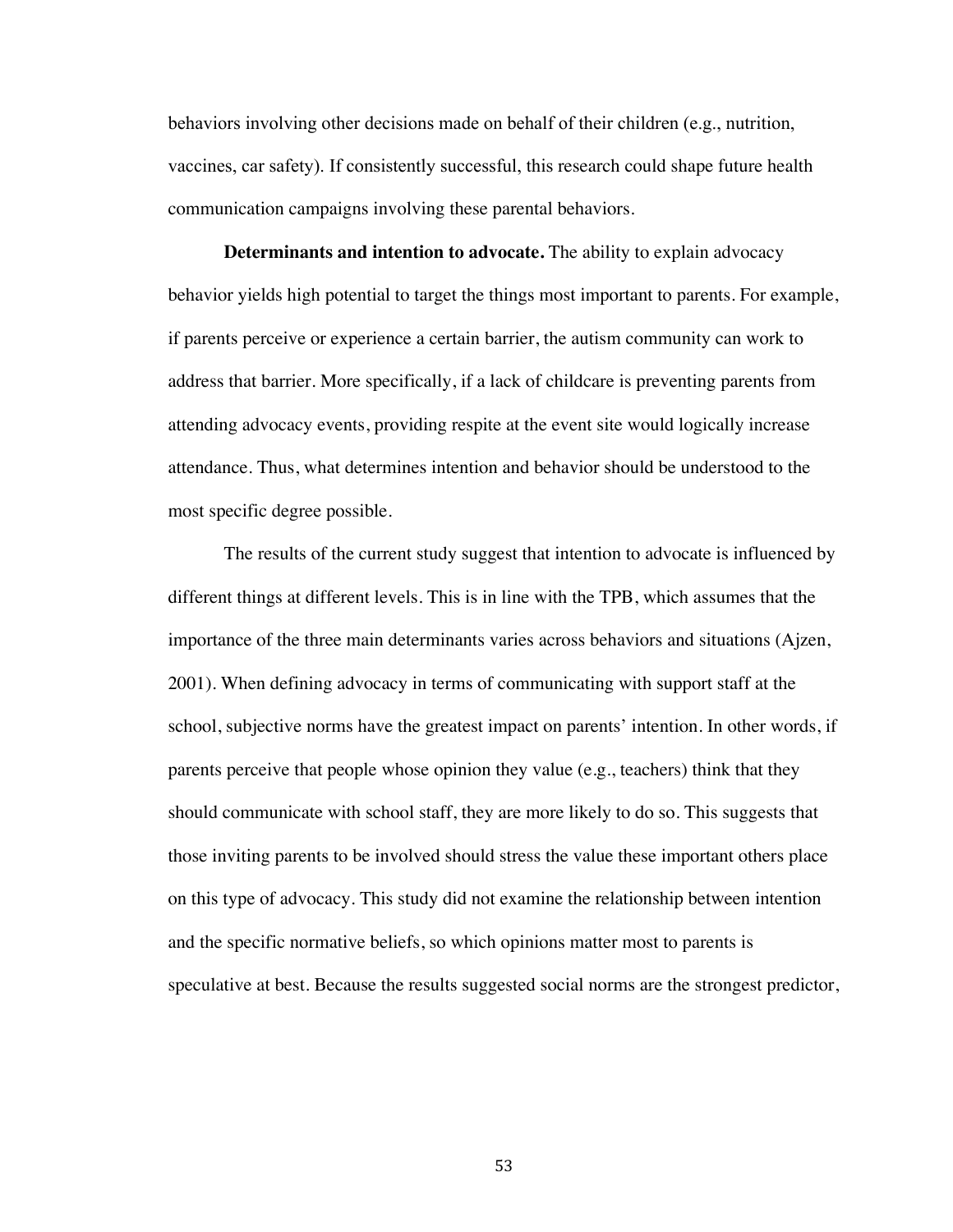future research should take care to uncover whose opinions resonate with parents regarding their child's education.

Additionally, the easier parents perceive communicating with their child's education team to be, the more likely they are to do it. The results for correlations between control beliefs and intention to communicate indicated that communicating via e-mail would make it significantly easier for parents to communicate, and thus, more likely that they would. Currently, the school from which our sample was derived uses a "communication log" notebook that is sent back and forth with the student each day. These results suggest that an electronic version of this system may yield higher participation. Because consistency and communication is so important for the success of children with autism, this should be taken under serious consideration.

When defining advocacy in terms of attending an event hosted by an advocacy organization, all three determinants played a part. Attitude was the strongest predictor for intention to perform this behavior. Thus, the more favorable a parent's evaluations of the outcomes of attending an event are, the more likely they are to attend. In promoting these events, organizations such as Autism Delaware would be most successful in persuading parents that the outcomes of attending are positive. In order to do this most effectively, further research examining what parents perceive about specific outcomes is necessary. For example, parents evaluated the outcome, "Hearing information that pertains to my child" as the most positive  $(M = 6.7)$ , but many parents thought it was unlikely such an event would yield that outcome  $(M = 5.5)$ . Thus, in promoting the event, persuading parents that they would take away relevant information by attending would be useful.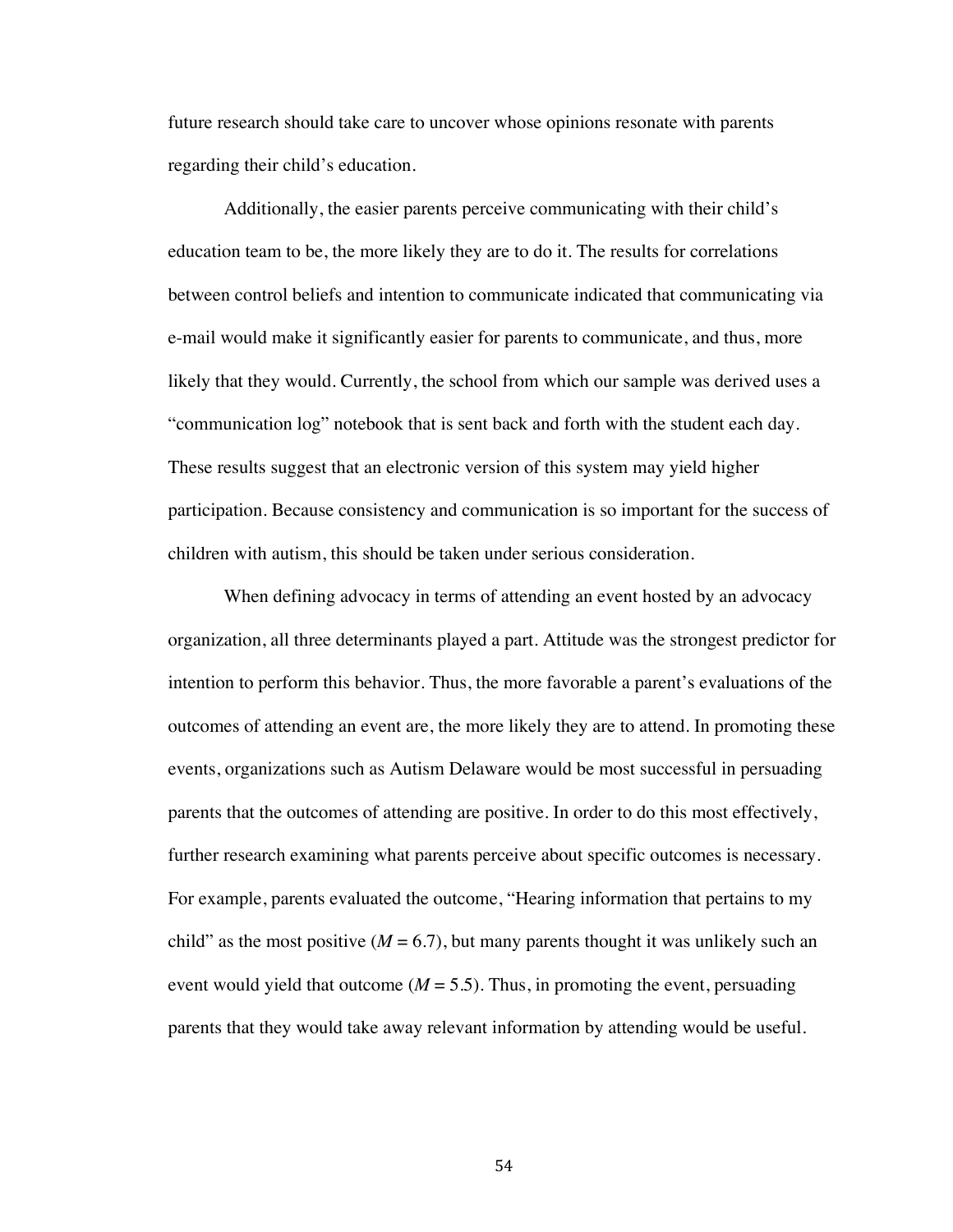Similar inferences and implications apply to subjective norms as a significant predictor of intention.

On a conceptual level, it is interesting to consider why attitude was heavily weighted in predicting intention to attend an event, but did not surface as a significant predictor for intention to communicate with teacher(s) and/or service staff at the school. This may be because the outcomes of communicating with a teacher are more immediate and personally valuable to a parent because it is in the specific interest of his or her child. On the other hand, advocating for the autism community in general may or may not have an impact on that parent or child, and that impact may or may not be a positive one. This speaks to the challenges of promoting traditional advocacy in general: it is difficult to cultivate positive attitudes toward advocating because it is an ongoing and complex process without guaranteed and/or immediate gratification as an outcome.

More formal analyses were used to examine control beliefs as they related to intention to attend an advocacy event. These are important to examine since perceived behavioral control is a significant predictor of intention to attend an advocacy event, even though it impacts intention to a lesser degree than the other two determinants. The results of Pearson correlations used to address Hypothesis 2 revealed that parents who are more likely to have access to childcare or respite are more likely to attend an event hosted by an autism advocacy organization. This makes sense in terms of previous research, which continuously highlights the impact of limited resources (including respite) on parents of children with autism. (Boyd, 2002; Benson, 2006). There are practical implications for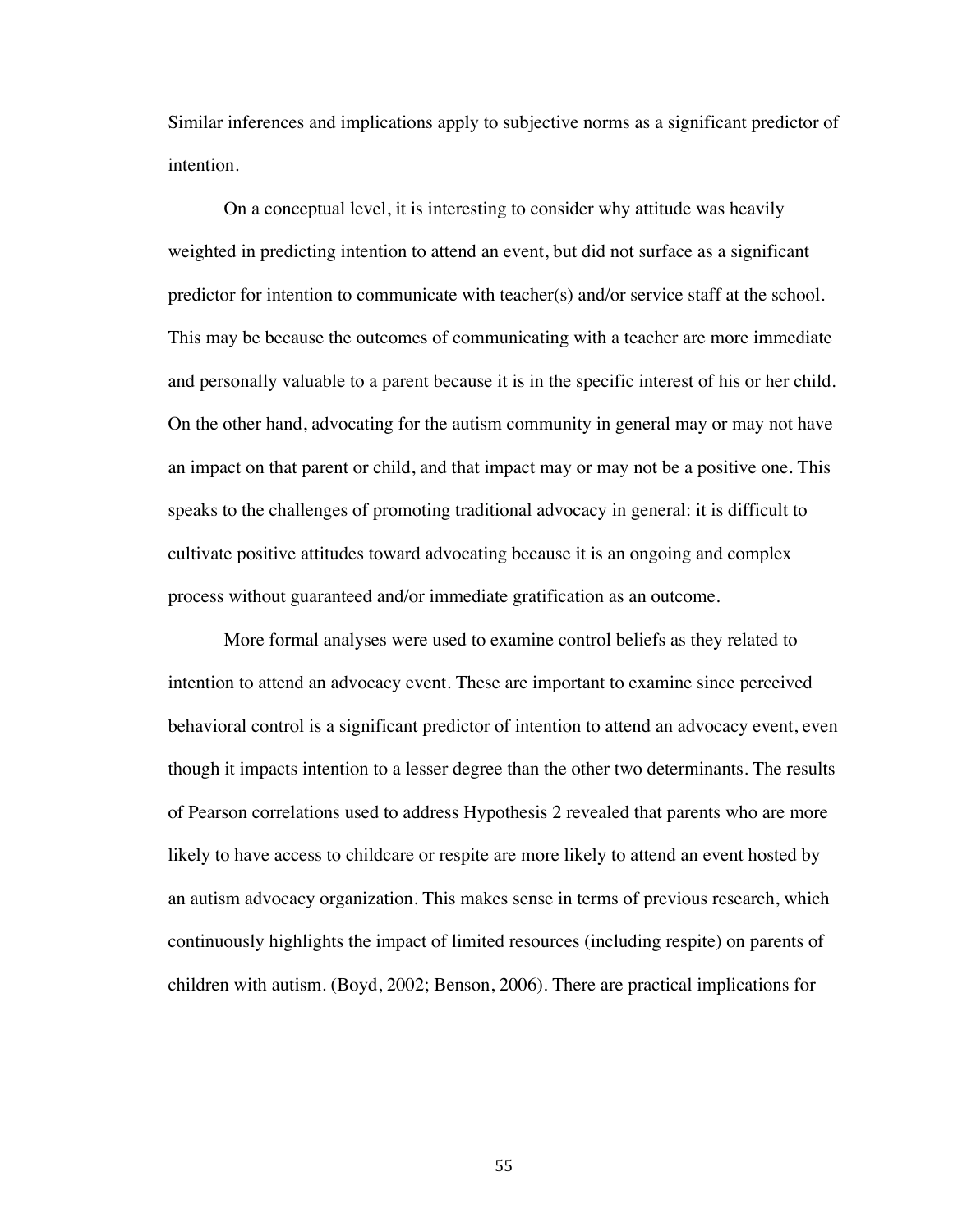this finding, in that organizations such as Autism Delaware may experience higher parental turnout if they provided and promoted on-site childcare.

Similarly, correlation results suggested that parents who were more likely to have evenings free were also more likely to attend events hosted by autism organizations. Although this may be related to parental concerns about childcare, providing daytime or weekend options for events and meetings may also increase attendance. Moreover, other specific factors could be uncovered in future research, as will be discussed in the following section.

**Additional factors.** Existing research suggested that education and income levels might be related to advocacy, but the current study found no such relationship. This could be because there is a mediating variable, such as stress, that wasn't accounted for in the present study's analyses. Another possible explanation is that the present study's operational definitions of advocacy are simply not significantly related to income or education level as other conceptualizations might be. For example, Mandell and Salzer (2007) examined factors that determined participation in a support group, which is more time-intensive than the behaviors defined in the current study.

The current study did find a relationship between previous experience with advocacy and attitude toward the behavior, such that the more positive a past advocacy experience was, the more "valuable" and "pleasant" a parent perceived interactions with his or her child's teachers to be. This finding suggests that cultivating trust and valuable communication between parents and educators becomes particularly important when the parent has had a negative experience advocating in the past. If teachers and support staff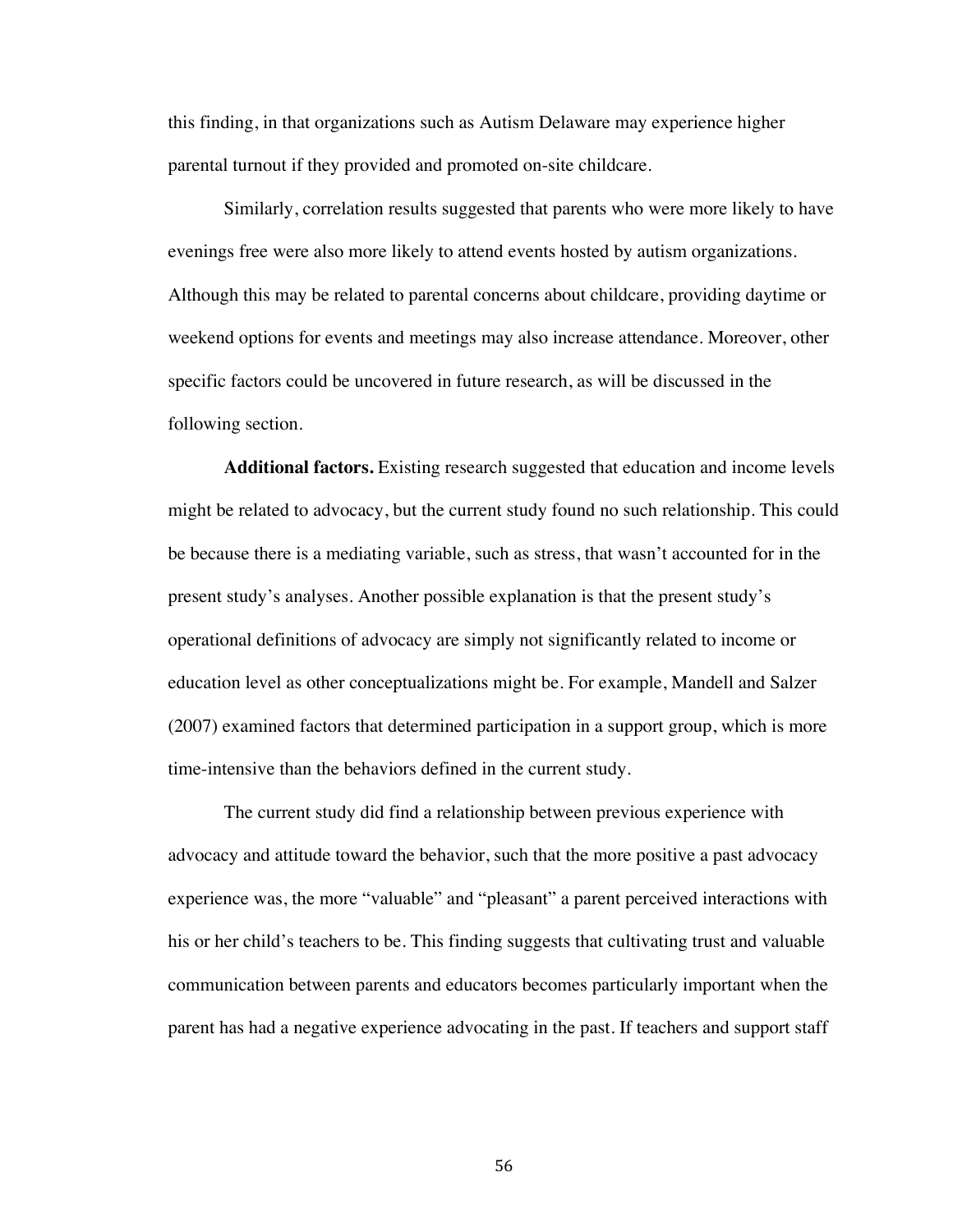know what type of questions to ask parents about their personal experiences, they may be able to forge a better connection with them, thus increasing their involvement in the child's education.

## **Limitations**

Although the overall model fit for the current study was impressive for both behaviors, there were several limitations to the study. First, the control belief components included in the study were not adequate predictors of the determinant they are meant to represent (i.e., perceived behavioral control) A regression was used to analyze the relative contributions of the behavioral, normative, and control components in predicting their corresponding determinants (attitude toward the behavior, subjective norm, and perceived behavioral control).

At the individual level, the belief-based control components only explained 15% of the variance in perceived behavioral control,  $F(5, 75) = 2.60$ ,  $p < .05$ ,  $R^2 = .15$ . At the community level, the regression did not even yield a significant relationship,  $F(5, 73) =$ 1.73,  $n.s., R<sup>2</sup>=.11.$  This issue is likely a result of limited pilot study responses, which hindered the ability to choose truly modal salient beliefs for the population.

In addition to limited pilot study responses, the study experienced other limitations in terms of its sample. First, common sense suggests that parents who take the time to complete a voluntary survey are likely to be the same parents who exhibit involvement in other ways; namely, communicating with their child's teachers and/or attending an advocacy event. As such, the sample may well be skewed toward those who are more likely to advocate. Although this is a limitation, it does not negate the results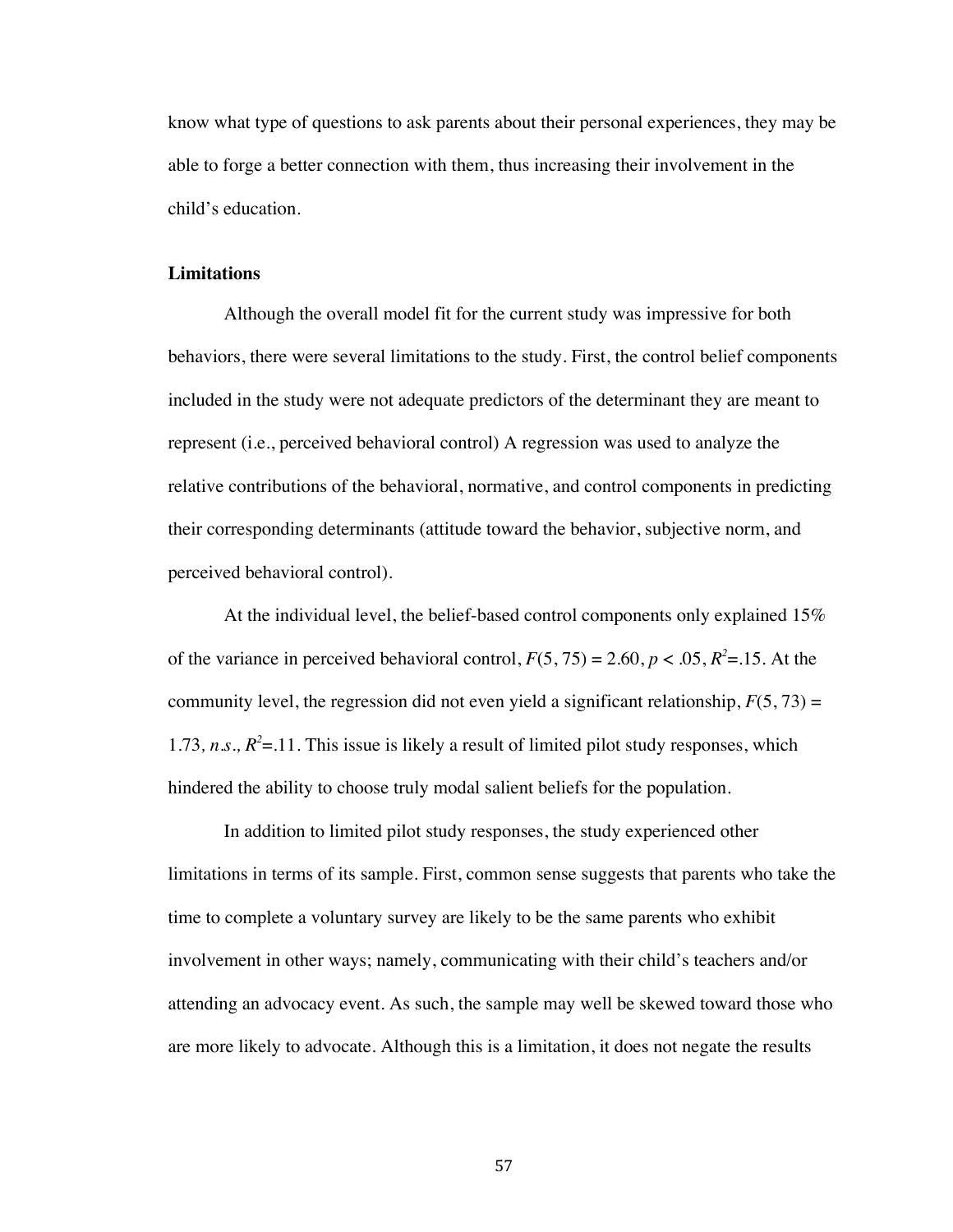reported. It is still useful to know why parents who do advocate intend to do so, so that the autism community can enhance and promote these attitudes, norms, or control factors.

Furthermore, the pilot and final questionnaire are self-report measures addressing an issue that may be sensitive. In other words, a parent might be inclined to inflate his or her measure of intention or attitude because it is what he or she "should" do. The study took all available opportunities to assure parents of total anonymity, but self-report bias may still be an issue, as has been mentioned in previous advocacy literature and TPB literature.

Lastly and perhaps most importantly in terms of sample, the current study surveyed parents whose children were enrolled in the Delaware Autism Program, which is a highly specialized program dedicated exclusively to educating those on the autism spectrum. According to the Encyclopedia of Autism Spectrum Disorders, "In 2010, it served more than 800 students between 2 and 21 years of age, in the full range of settings (residential programs, separate schools and settings, and integrated school and community sites) in six affiliated school districts. DAP sites employ than 450 staff, including teachers, assistants, specialists (psychologists, speech language pathologists, occupational therapists, nurses, etc.)" (Winterling, 2013, para. 1).

Parents and children within the DAP community likely enjoy services that those in a more standardized school environment would not. Much of the existing research on autism advocacy involves parents who are pleading with public school districts to provide the care that their children need, such as speech therapists or respite care, but DAP has these in-house. Although the current results are still useful, future research may be able to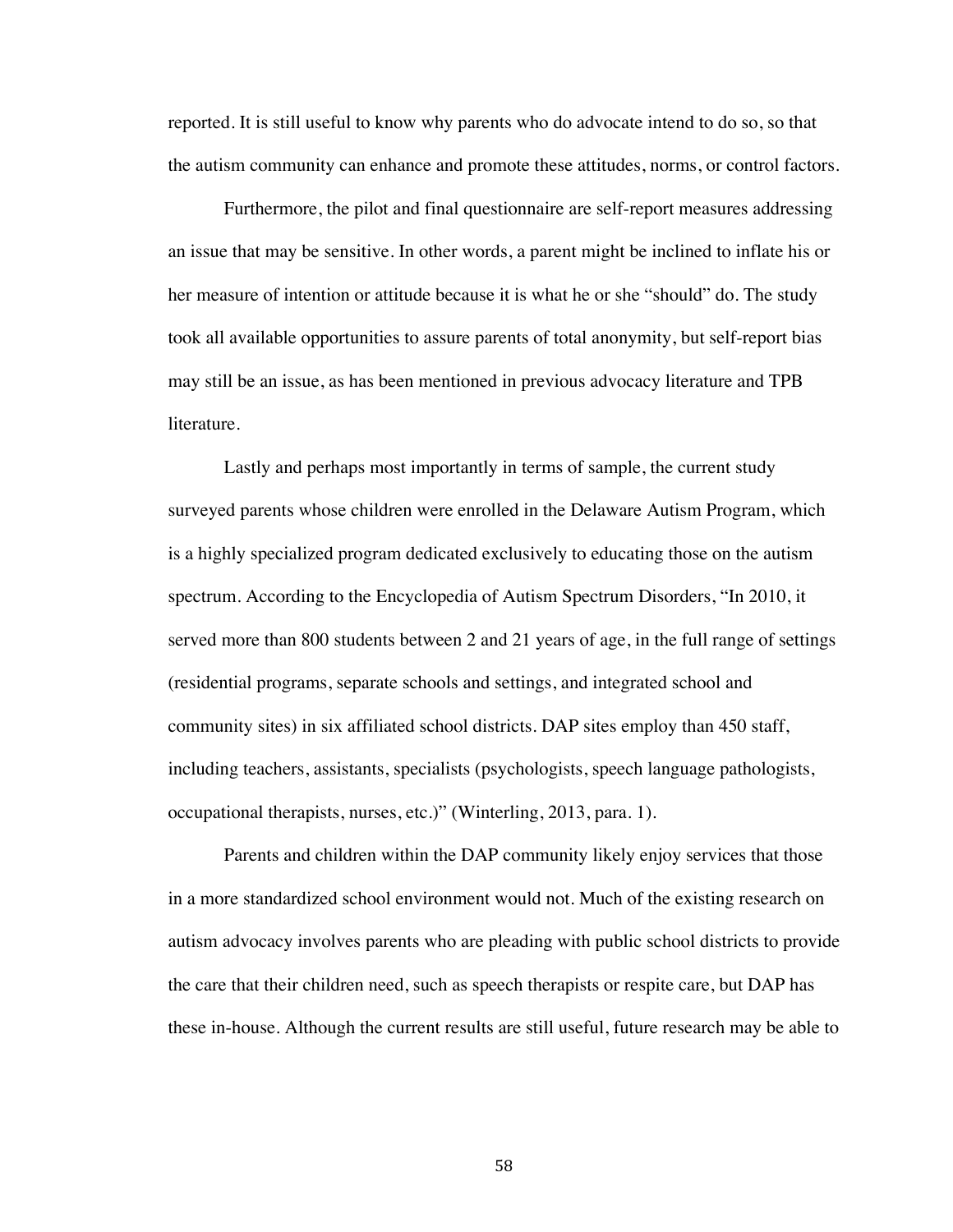gain a richer and more representative understanding of intention to advocate by using a more typical sample.

### **Directions for Future Research**

The current study is unique in its application of the TPB to autism advocacy behaviors, and a neophyte in its attempt to operationalize and quantify advocacy within the autism community. Because the study is a foray into new territory, the results are largely big-picture, surface-level findings, which left many stones left unturned. Thus, there are countless directions that future research could take to build upon the present study.

Most importantly, practical applications of results can most effectively be applied within the autism community when the specific beliefs that influence intention to advocate are pinpointed. As such, future research should take care to implement a largerscale pilot study that more fully and accurately elicits the salient beliefs of the target sample, and thus, population. Furthermore, future studies should analyze the available data in such a way that uncovers more potential relationships between the specific beliefs and intention. The present study examined control beliefs in depth to satisfy Hypothesis 2, but many questions remain about what behavioral beliefs and which important others are influencing intention to advocate.

In order to properly address other "Why?" questions, future researchers should also examine additional variables. The present study included measures of stress, symptom severity, and so on, but little was found in relation to these items. Some yielded no results and others were not tested in-depth. For example, although the sample was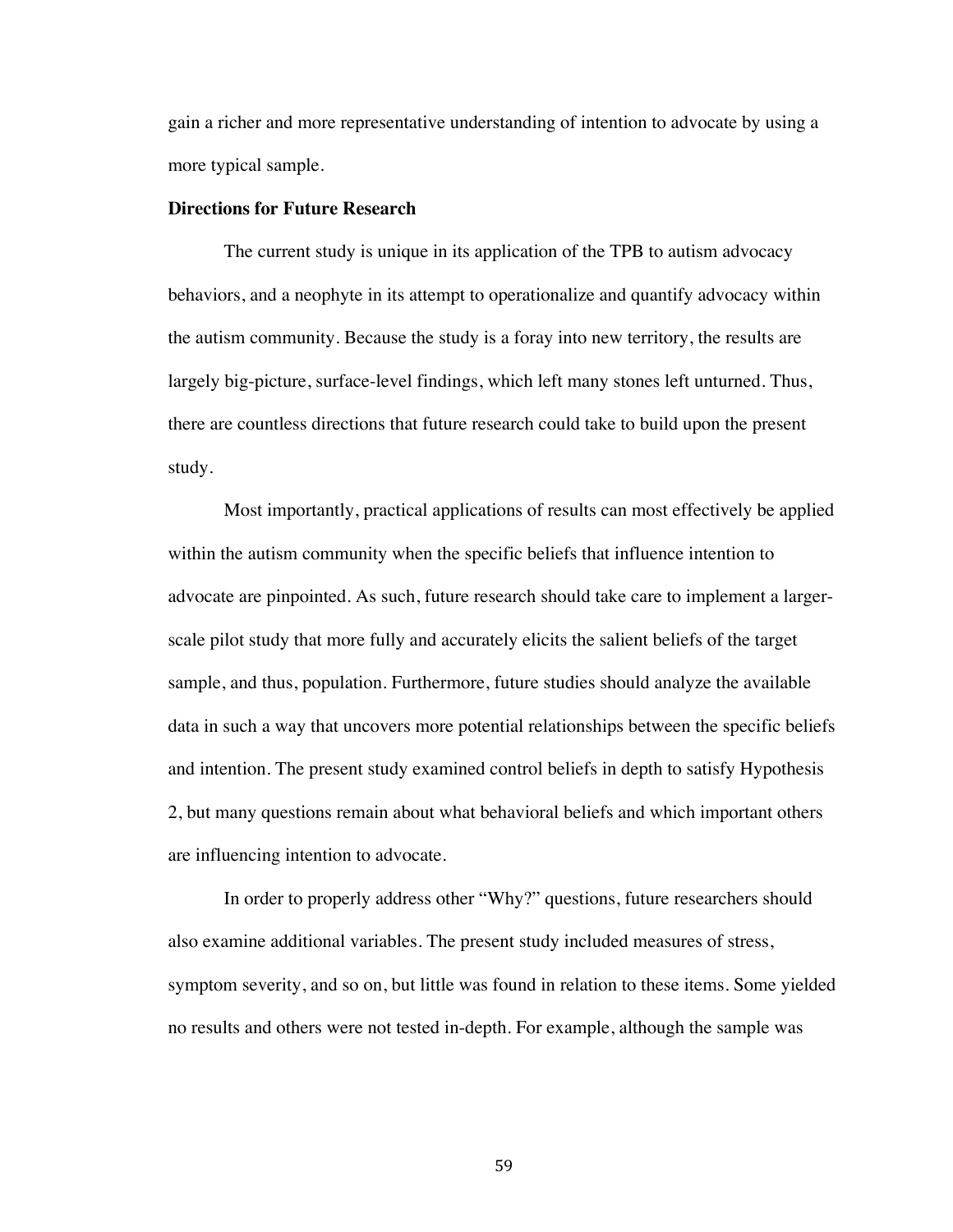overwhelmingly female (78%), gender was not included as a variable in any analyses. Thus, future research may want to consider the possibility of a gender effect on parental behaviors. Future research should examine the unique impact of these factors on intention to advocate, as well as their potential place as moderating or mediating variables within the overall TPB model.

Research that builds upon the use of the TPB to examine advocacy within any population should fine-tune the working definition of advocacy and be meticulous in choosing behaviors that represent that definition. The current study chose behaviors meant to represent a moderate level of involvement among parents of children with autism, but their place under the umbrella of "advocacy" may be questionable. Also, "advocacy" takes on a very different meaning within the autism community, but the successfully application of the TPB to the behavior, "attend an event hosted by an advocacy organization," suggests potential for using the theory to predict advocacy in various and specific samples (e.g., lung cancer, heart disease, etc.).

Finally, once research has been conducted to build upon the results reported here, the findings should be practically applied within the autism community. Although the TPB is a theory of human behavior, it has found much success in applications to communication research and campaigns. Thus, once there is an understanding of the factors that truly predict intention to advocate among parents of children with autism, schools and organizations can incorporate those factors into communication with parents and increase their involvement and advocacy.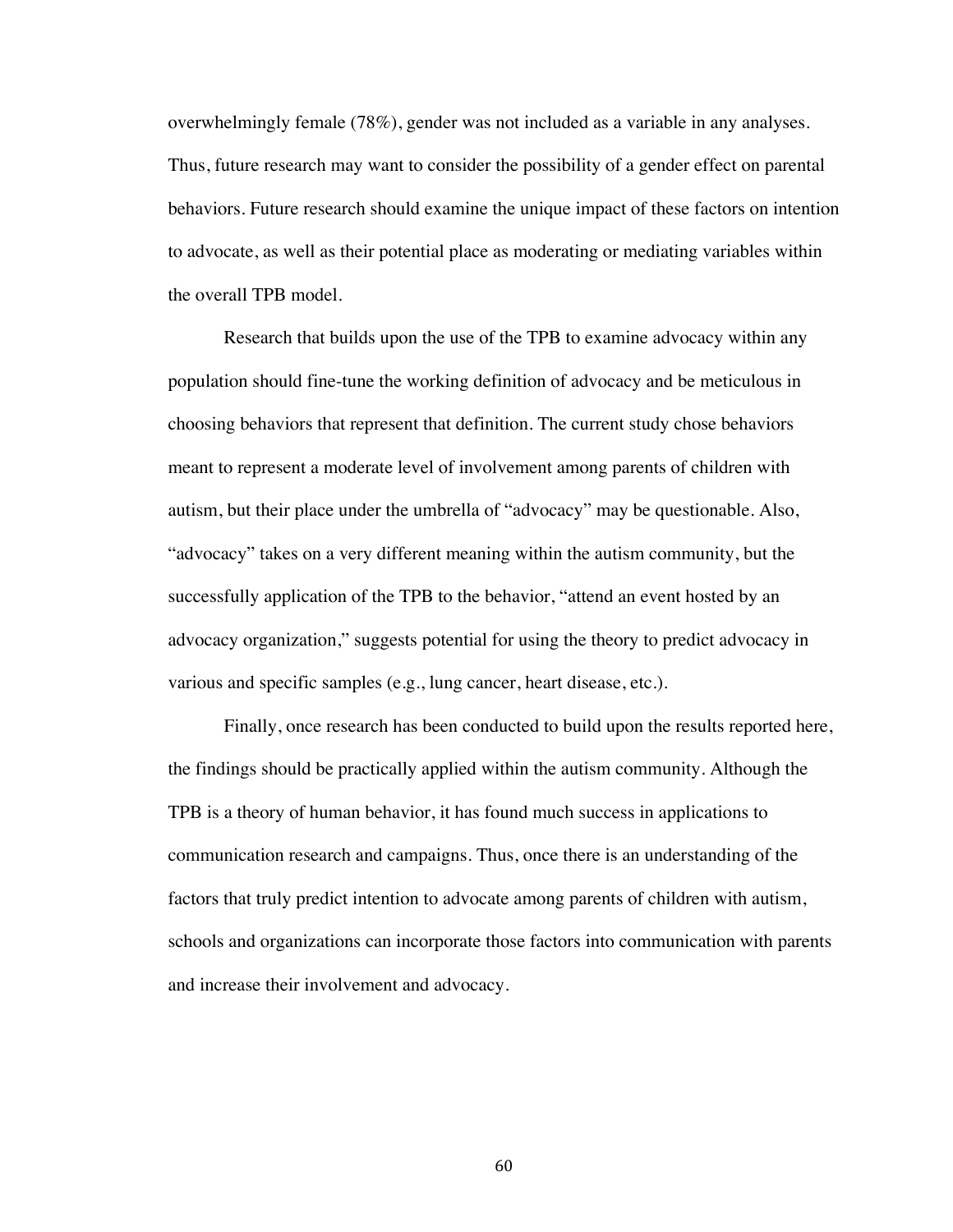# **Conclusion**

The purpose of the present study was to understand what factors influence a parent's decision to advocate for his or her child with autism. This was a first attempt at applying the TPB to advocacy within the autism community. Advocacy is particularly important within this population, and there had not been a significant amount of research on the subject to date, particularly using quantitative methods. A qualitative approach makes sense in understanding such a nuanced concept and specialized sample, but the current study found some success in numbers. Thus, it successfully added to a body of research examining advocacy in the autism community, as well as research using the TPB to understand "other"-focused behaviors.

This research should serve as a stepping-stone for future studies to apply the TPB to advocacy-related behaviors. Understanding what influences a person to participate in advocacy for a particular issue opens doors for launching more successful advocacy campaigns and increasing involvement in countless worthy causes.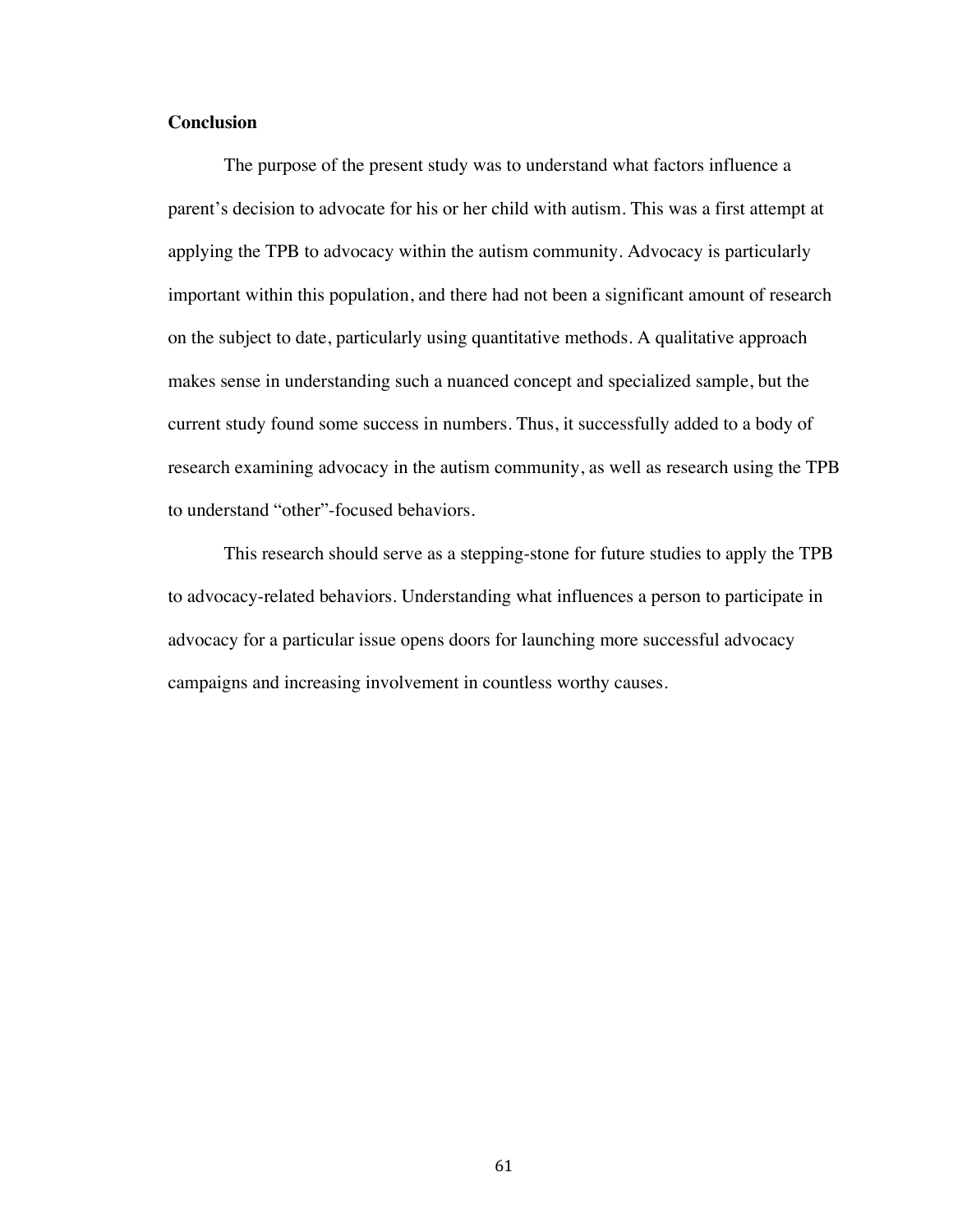#### **REFERENCES**

- Ajzen, I. (1991). The theory of planned behavior. *Organizational Behavior and Human Decision Processes*, *50*, 179–211.
- Ajzen, I. (2002). Constructing a TpB questionnaire : Conceptual and methodological considerations. Retrieved from http://people.umass.edu/~aizen/ pdf/tpb. measurement.pdf
- Ajzen, I. (2011). The theory of planned behaviour: reactions and reflections. *Psychology & Health*, *26*(9), 1113–27.
- Ajzen, I. (2012). The theory of planned behavior. *Handbook of Theories of Social Psychology*, *1,* 438–459.
- Ajzen, Icek, Joyce, N., Sheikh, S., & Cote, N. G. (2011). Knowledge and the prediction of behavior: The role of information accuracy in the theory of planned behavior. *Basic and Applied Social Psychology*, *33*(2), 101–117.
- Andrews, K. R., Silk, K. S., & Eneli, I. U. (2010). Parents as health promoters: a theory of planned behavior perspective on the prevention of childhood obesity. *Journal of Health Communication*, *15*(1), 95–107.
- Armitage, C J, & Conner, M. (2001). Efficacy of the theory of planned behaviour: A meta-analytic review. *The British Journal of Social Psychology, 40*(4), 471–99.
- Armitage, C.J., Conner, M., Loach, J., & Willetts, D. (2010). Different perceptions of control : Applying an extended theory of planned behavior to legal and illegal drug use. *Basic and Applied Social Psychology*, (October 2012), 37–41.
- Armitage, C.J., & Christian, J. (2003). From attitudes to behaviour: Basic and applied research on the theory of planned behaviour. *Current Psychology*, *22*(3), 187–195.

*Autism speaks*. (2012). Retrieved from http://www.autismspeaks.org/

*Autism spectrum disorder*. (2011, January 26). Retrieved from http://www.dsm5.org

Bennett, A. (2012). Parental involvement in early intervention programs for children with autism. *Master of Social Work Clinical Research Papers*. Paper 113. Retrieved from http://sophia.stkate.edu/msw\_papers/113.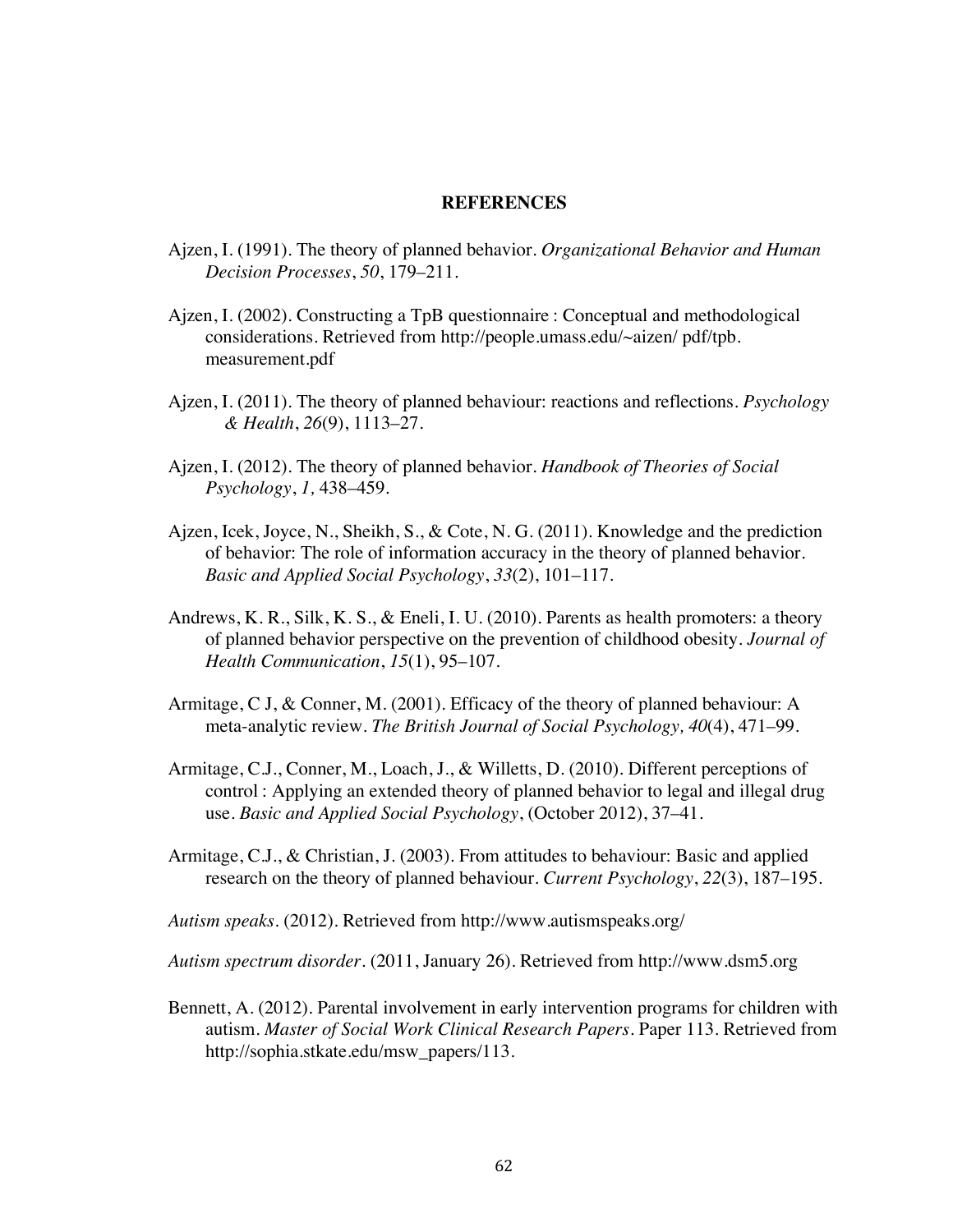- Benson, P., Karlof, K. L., & Siperstein, G. N. (2008). Maternal involvement in the education of young children with autism spectrum disorders. *Autism : The International Journal of Research and Practice, 12*(1), 47–63.
- Benson, P. R. (2006). The impact of child symptom severity on depressed mood among parents of children with ASD: the mediating role of stress proliferation. *Journal of Autism and Developmental Disorders*, *36*(5), 685–95.
- Blackledge, J. T., & Hayes, S. C. (2008). Child & family behavior therapy using acceptance and commitment training in the support of parents of children diagnosed with autism. *Child & Family Behavior Therapy*, (October 2012), 37–41.
- Booth-Butterfield, S., & Reger, B. (2004). The message changes belief and the rest is theory: the "1% or less" milk campaign and reasoned action. *Preventive Medicine*, *39*(3), 581–8.
- Bouma, R., & Schweitzer, R. (1990). The impact of chronic childhood illness on family stress: a comparison between autism and cystic fibrosis. *Journal of Clinical Psychology*, *46*(6), 722–30.
- Boyd, B. a. (2002). Examining the relationship between stress and lack of social support in mothers of children with autism. *Focus on Autism and Other Developmental Disabilities*, *17*(4), 208–215.
- Bradford, K. (2010). Supporting families dealing with autism and Asperger's disorders. *Journal of Family Psychotherapy*, *21*(2), 149–156.
- Brobst, J. B., Clopton, J. R., & Hendrick, S. S. (2008). Parenting children with Autism Spectrum Disorders: The couple's relationship. *Focus on Autism and Other Developmental Disabilities*, *24*(1), 38–49.
- Bromley, J., Hare, D. J., Davison, K., & Emerson, E. (2004). Mothers supporting children with autistic spectrum disorders: social support, mental health status and satisfaction with services. *Autism :The International Journal of Research and Practice*, *8*(4), 409–23.
- Brouwer, S., Krol, B., Reneman, M. F., Bültmann, U., Franche, R.-L., Van der Klink, J. J. L., & Groothoff, J. W. (2009). Behavioral determinants as predictors of return to work after long-term sickness absence: an application of the theory of planned behavior. *Journal of occupational rehabilitation*, *19*(2), 166–74.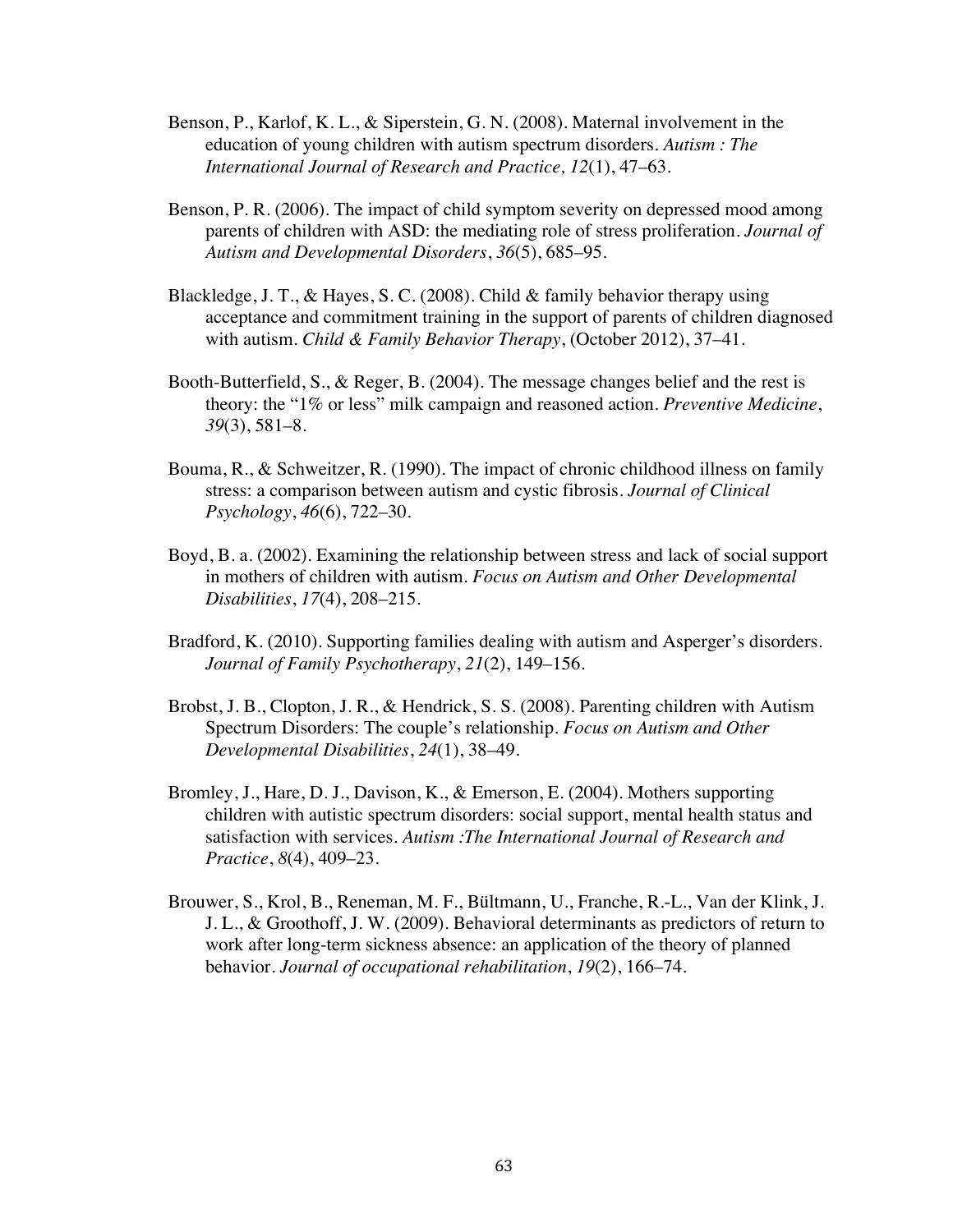- Brunel, F. F. & Nelson, M.R. (2000). Explaining gendered responses to "help-self" and "help-others" charity ad appeals: The mediating role of world-views. *Journal of Advertising, 29*(3), 15-28.
- Carpenter, B. (2003). Sustaining the family: Meeting the needs of families of children with disabilities. *British Journal of Special Education*, *27*(3), 135–144.
- Center for Disease Control (2012). New data on Autism Spectrum Disorders. In CDC Features. Retrieved from http://www.cdc.gov/media/releases/2012/p0329\_ autism\_disorder.html
- Conner, M., & Armitage, C. J. (1998). Extending the theory of planned behavior: A review and avenues for further research. *Journal of Applied Social Psychology*, *28*(15), 1429–1464.
- Dabkowski, D. M. (2004). Encouraging active parent participation in IEP team meetings. *Teaching Exceptional Children*, *36*(3), 34–39.
- Dennis, B.S., Buccholtz, A.K. & Butts, M.M. (2007). The nature of giving: A theory of planned behavior examination of corporate philanthropy. *Business & Society, 48*(3), 360-384.
- Doll, J., & Ajzen, I. (1992). Accessibility and stability of predictors in the theory of planned behavior. *Journal of Personality and Social Psychology*, *63*(5), 754–765.
- Dunlap, G., & Fox, L. (1999). Supporting families of young children with autism. *Infants and Young Children, 12*(2), 48–54.
- Bergeson, T., Davidson, C., Harmon, B., Gill, D.H., & Colwell, M. (2008). The educational aspects of autism spectrum disorders. *Special Education*. Retrieved from the Office of Superintendent of Public Instruction.
- Elliott, M. a, Armitage, C. J., & Baughan, C. J. (2003). Drivers' compliance with speed limits: an application of the theory of planned behavior. *The Journal of Applied Psychology*, *88*(5), 964–72.
- Estes, A., Munson, J., Dawson, G., Koehler, E., Zhou, X.-H., & Abbott, R. (2009). Parenting stress and psychological functioning among mothers of preschool children with autism and developmental delay. *Autism : The International Journal of Research and Practice, 13*(4), 375–87.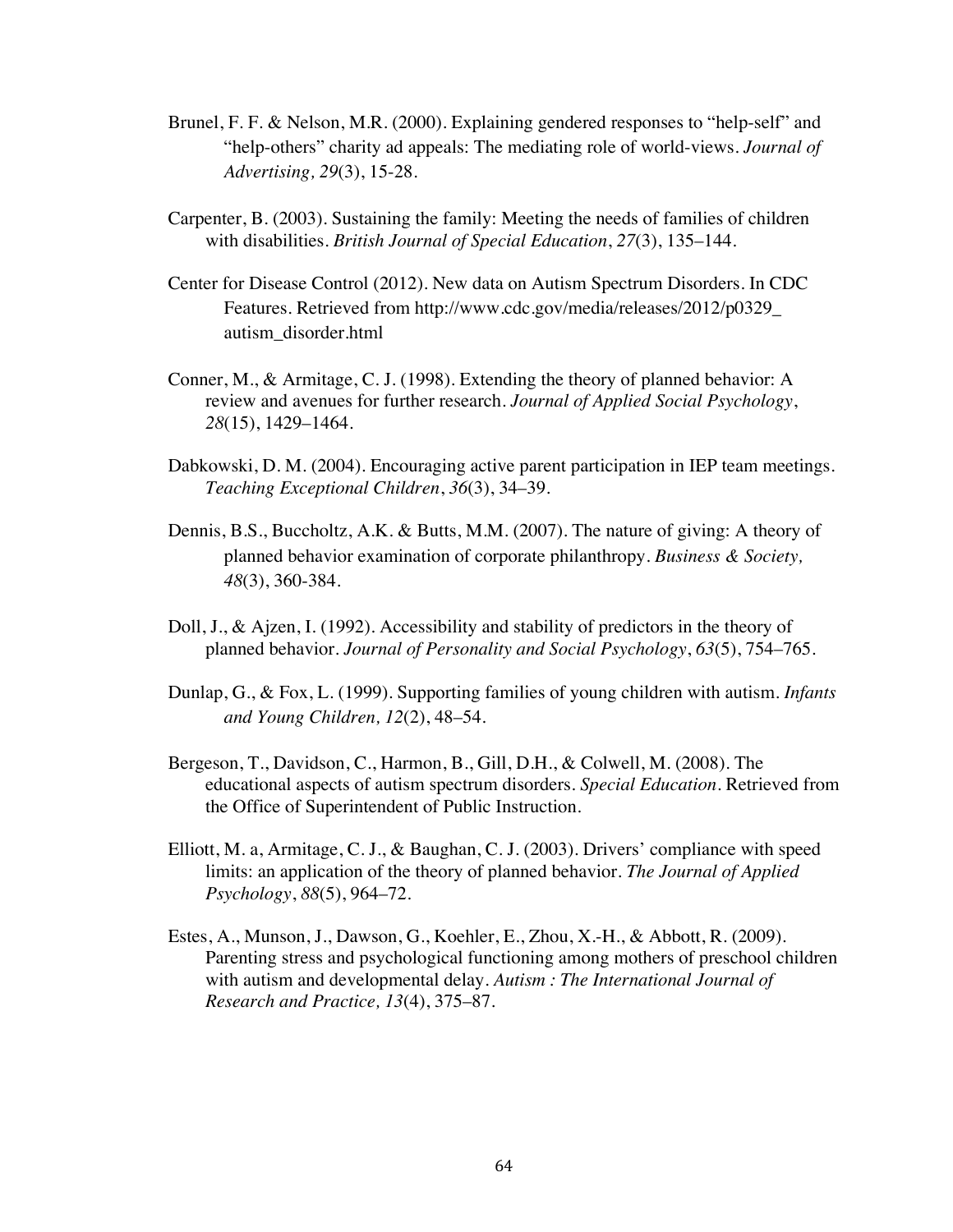- Fazil, Q., Wallace, L. M., Singh, G., Ali, Z., & Bywaters, P. (2004). Empowerment and advocacy: reflections on action research with Bangladeshi and Pakistani families who have children with severe disabilities. *Health & Social Care in the Community*, *12*(5), 389–97.
- Finke, E. H., McNaughton, D. B., & Drager, K. D. R. (2009). "All children can and should have the opportunity to learn": general education teachers' perspectives on including children with autism spectrum disorder who require AAC. *Augmentative and Alternative Communication, 25*(2), 110–22.
- Fish, W. (2000). Perceptions of parents of students with autism towards the IEP meeting: A case study of one family support group chapter. *Education*, *127*(1), 56–69.
- Fishbein, M. & Ajzen, I. (1975). *Belief, attitude, intention, behavior: An introduction to theory and research.* Reading, Mass.: Addison-Wesley.
- Fishbein, M., & Ajzen, I. (2010). *Predicting and changing behavior: The reasoned action approach*. New York: Psychology Press (Taylor & Francis).
- Flippin, M., & Crais, E. R. (2011). The needs for more effective father involvement in early autism intervention: A systematic review and recommendations. *Journal of Early Intervention*, *33*(1), 24–50.
- Fraser, R., Ajzen, I., Johnson, K., Herbert, J., & Chan, F. (2011). Understanding employers' hiring intention in relation to qualified workers with disabilities. *Journal of Vocational Rehabilitation*, *35*, 1–11.
- Gavaldá, J. M. S., & Qinyi, T. (2012). Improving the Process of Inclusive Education in Children with ASD in Mainstream Schools. *Procedia - Social and Behavioral Sciences*, *46*, 4072–4076.
- Gray, D. E. (1993). Perceptions of stigma: the parents of autistic children. *Sociology of Health and Illness*, *15*(1), 102–120.
- Gray, D. E. (1994). Coping with autism: stresses and strategies. *Sociology of Health and Illness*, *16*(3), 275–300.
- Gray, D. (2002). Ten years on : a longitudinal study of families of children with autism. *Journal of Intellectual & Developmental Disability*, *27*(3), 215–222.
- Greenspan, I., Handy, F., & Katz-Gerro, T. (2012). Environmental philanthropy: Is it similar to other types of environmental behavior? *Organization & Environment*, *25*(2), 111–130.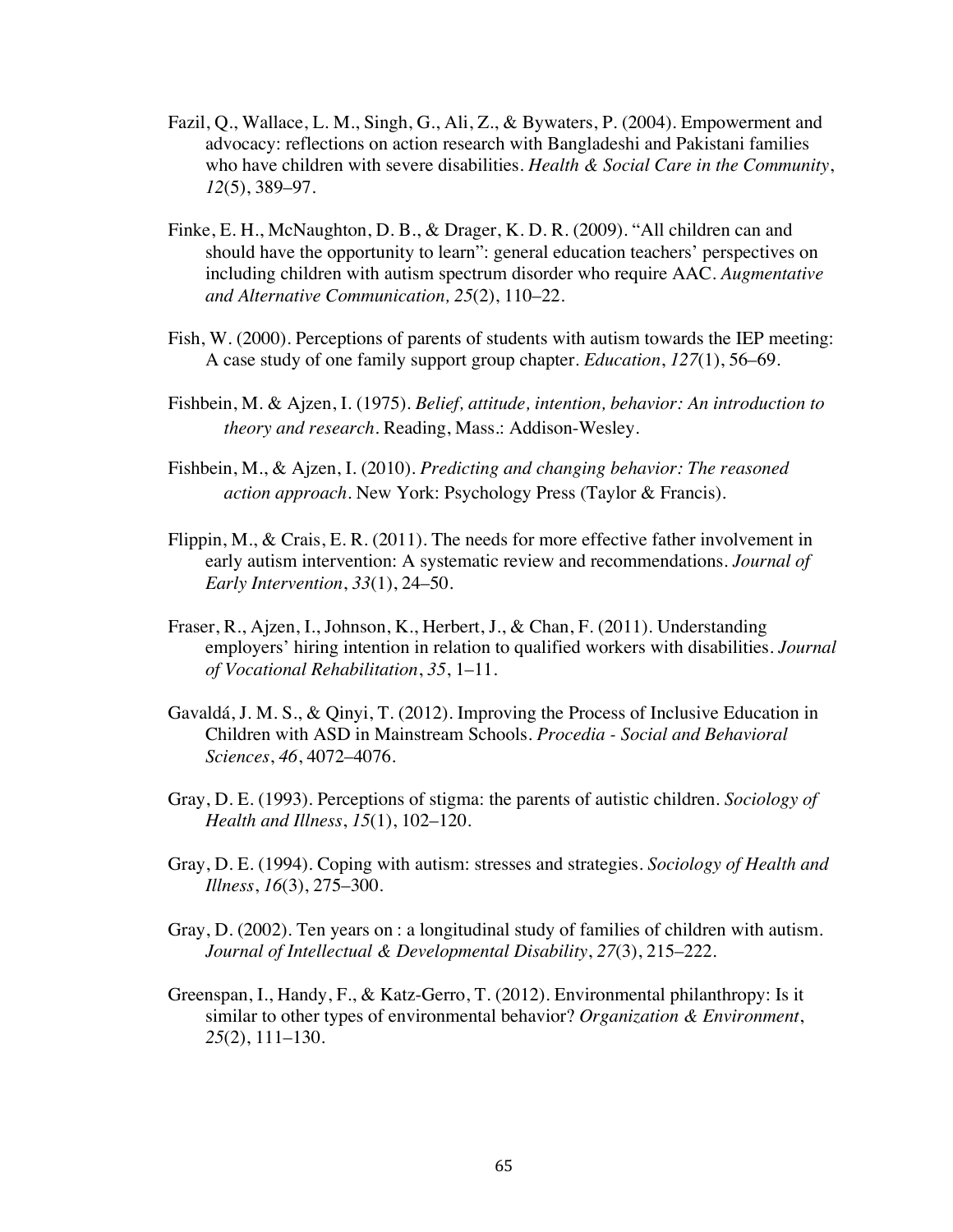- Greenwood, G. E., & Hickman, C. W. (1991). Research and practice in parent involvement: Implications for teacher education. *The Elementary School Journal, 91*(3), 279–288.
- Hamilton, K., & White, K. M. (2008). Extending the theory of planned behavior: the role of self and social influences in predicting adolescent regular moderate-to-vigorous physical activity. *Journal of Sport and Exercise Psychology, 30*(1), 56–74.
- Hartley, S. L., Barker, E. T., Seltzer, M. M., Floyd, F., Greenberg, J., Orsmond, G., & Bolt, D. (2010). The relative risk and timing of divorce in families of children with an autism spectrum disorder. *Journal of Family Psychology, 24*(4), 449–57.
- Hillman, J. (2006). Supporting and treating families with children on the autistic spectrum: The unique role of the generalist psychologist. *Psychotherapy, 43*(3), 349–58.
- Hoagwood, K. E. (2005). Family-based services in children's mental health: a research review and synthesis. *Journal of Child Psychology and Psychiatry, and Allied Disciplines, 46*(7), 690–713.
- Huchting, K., Lac, A., & LaBrie, J. W. (2008). An application of the theory of planned behavior to sorority alcohol consumption. *Addictive behaviors*, *33*(4), 538–51.
- Hyde, M. K., & White, K. M. (2009). To be a donor or not to be? Applying an extended theory of planned behavior to predict posthumous organ donation intentions. *Journal of Applied Social Psychology*, *39*(4), 880–900.
- Jenkins, J. C. (1987). Nonprofit organizations and policy advocacy. In W. Powell (Ed.), *The Nonprofit Sector: A Research Handbook,* (pp. 296–320). New Haven, CT: Yale University Press.
- Johnston, K. L., & White, K. M. (2003). Binge-drinking: A test of the role of group norms in the theory of planned behaviour. *Psychology & Health*, *18*(1), 63–77.
- Jones, T. L., & Prinz, R. J. (2005). Potential roles of parental self-efficacy in parent and child adjustment: a review. *Clinical Psychology Review*, *25*(3), 341–63.
- Kasari, C., & Rotheram-Fuller, E. (2005). Current trends in psychological research on children with high- functioning autism and Asperger disorder. *Current Opinion in Psychiatry, 18,* 497–501.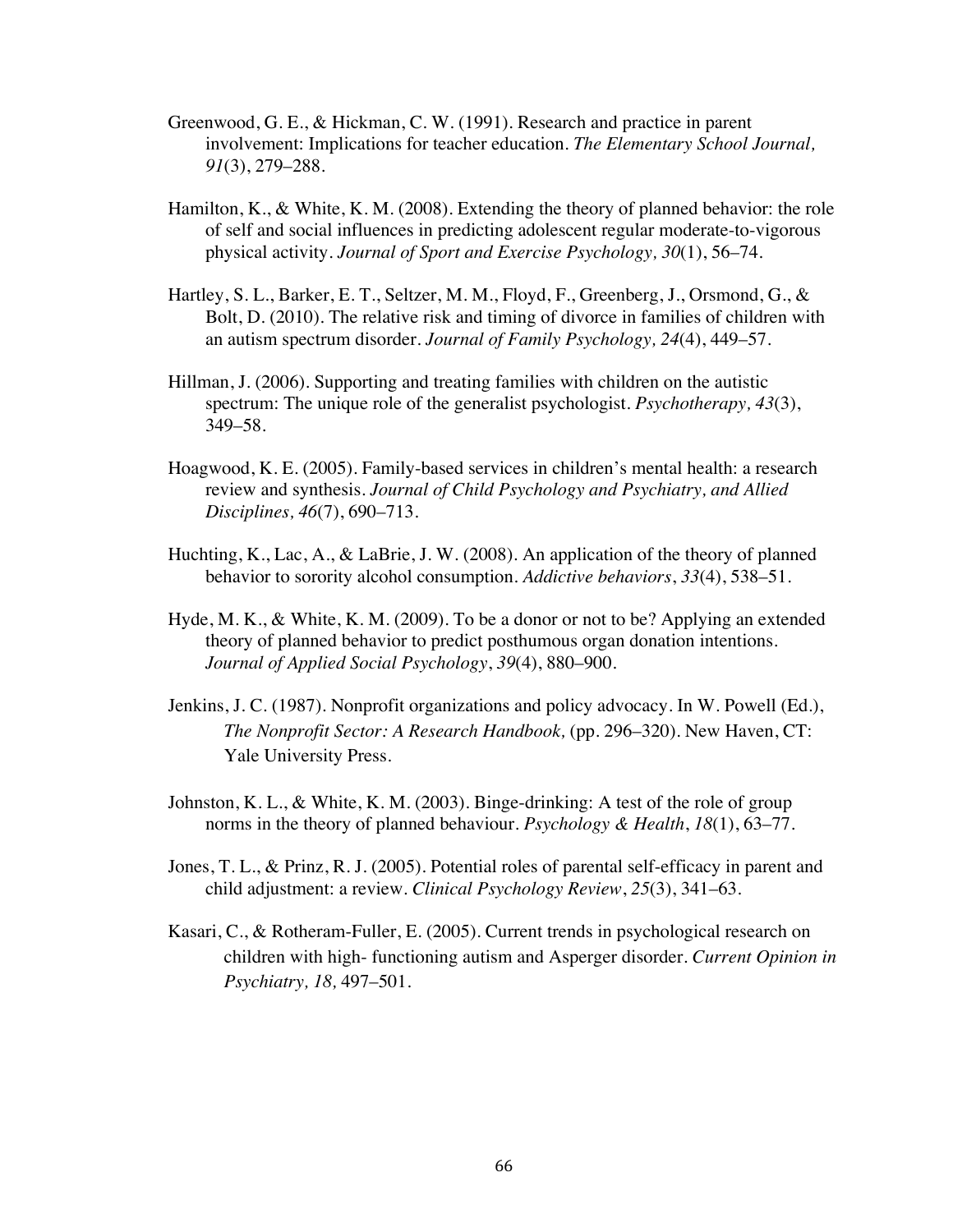- Knowles, S. R., Hyde, M. K., & White, K. M. (2012). Predictors of you people's charitable intentions to donate money : An extended theory of planned behavior perspective. *Journal of Applied Social Psychology*, *42*(9), 2096–2110.
- Koegel, R. L., Schreibman, L., Loos, L. M., Dirlich-Wilhelm, H., Dunlap, G., Robbins, F. R., & Plienis, a J. (1992). Consistent stress profiles in mothers of children with autism. *Journal of Autism and Developmental Disorders*, *22*(2), 205–16.
- Kogan, M. D., Strickland, B. B., Blumberg, S. J., Singh, G. K., Perrin, J. M., & Van Dyck, P. C. (2008). A national profile of the health care experiences and family impact of autism spectrum disorder among children in the United States, 2005-2006. *Pediatrics*, *122*(6), 1149–58.
- Kohler, F. W. (1999). Examining the services received by young children with autism and their families: A survey of parent responses. *Focus on Autism and Other Developmental Disabilities*, *14*(3), 150–158.
- Konstantareas, M. M., & Homatidis, S. (1989). Assessing child symptom severity and stress in parents of autistic children. *Journal of Child Psychology and Psychiatry, and Allied Disciplines*, *30*(3), 459–70.
- Koren, P. E., Dechillo, N., & Friesen, B. J. (1992). Measuring empowerment in families whose children have emotional disabilities : A brief questionnaire. *Rehabilitation Psychology*, *37*(4), 305–321.
- Kuhn, J. C., & Carter, A. S. (2006). Maternal self-efficacy and associated parenting cognitions among mothers of children with Autism. *American Journal of Orthopsychiatry, 76*(4), 564-575.
- Lake, J. F., & Billingsley, B. S. (2000). An analysis of factors that contribute to parent/school conflict in special education. *Remedial and Special Education*, *21*(4), 240–251.
- Landau R.J. (1996). Professional advocacy and legal issues. In Jacobson, J., & Mulick, J. (Eds.), *Manual of Diagnosis and Professional Practice in Mental Retardation* (pp. 413-420). Washington, DC: American Psychological Association.
- Lee, G. K., Lopata, C., Volker, M. a., Thomeer, M. L., Nida, R. E., Toomey, J. a., Chow, S. Y., et al. (2009). Health-related quality of life of parents of children with highfunctioning autism spectrum disorders. *Focus on Autism and Other Developmental Disabilities*, *24*(4), 227–239.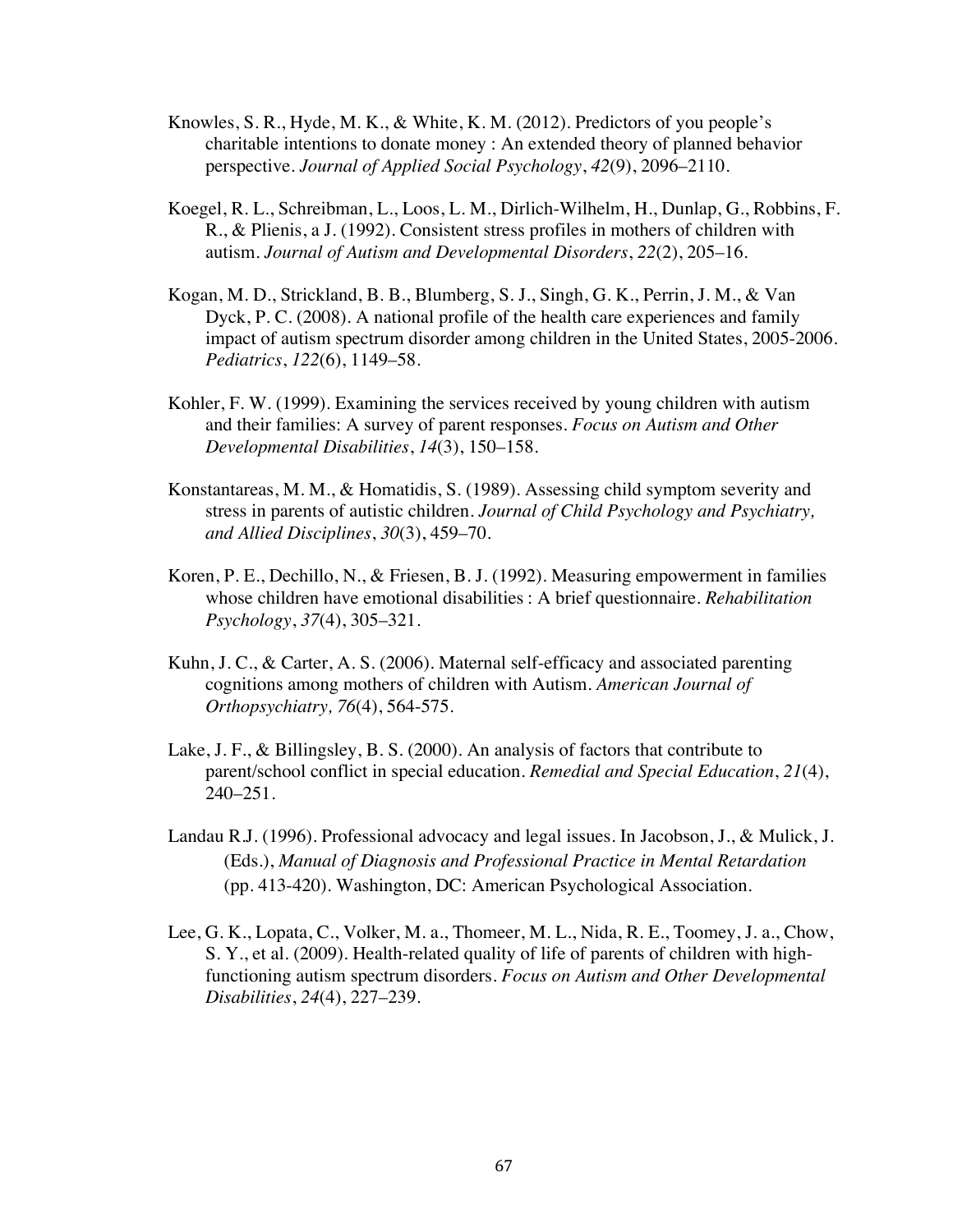- Leong, S. M., Tiong, C., & Cheong, K. (1995). A theory of reasoned action perspective of voting behavior : Model and empirical test. *Psychology and Marketing, 12*(1), 37- 51.
- Linden, S. (2011). Charitable intent: A moral or social construct? A revised theory of planned behavior model. *Current Psychology*, *30*(4), 355–374.
- Mandell, D. S., & Salzer, M. S. (2007). Who joins support groups among parents of children with autism? *Autism : The International Journal of Research and Practice, 11*(2), 111–22.
- Manstead, A. S. R., & Parker, D. (1995). Evaluating and extending the theory of planned behaviour. *European Review of Social Psychology*, *6*(1), 69–95.
- Masser, B. M., Bednall, T. C., White, K. M., & Terry, D. (2012). Predicting the retention of first-time donors using an extended theory of planned behavior. *Transfusion*, *52*(6), 1303–10.
- Masser, B. M., White, K. M., Hyde, M. K., Terry, D. J., & Robinson, N. G. (2009). Predicting blood donation intentions and behavior among Australian blood donors: testing an extended theory of planned behavior model. *Transfusion*, *49*(2), 320–329.
- McCabe, H. (2007). Parent advocacy in the face of adversity: autism and families in the People's Republic of China. *Focus on Autism and Other Developmental Disabilities*, *22*(1), 39–50.
- McEachan, R. R. C., Conner, M., Taylor, N. J., & Lawton, R. J. (2011). Prospective prediction of health-related behaviours with the Theory of Planned Behaviour: a meta-analysis. *Health Psychology Review*, *5*(2), 97–144.
- McGuire, A. (2011). Representing autism : A sociological examination of autism advocacy. *Atlantis: A Women's Studies Journal, 35*(2), 62-71.
- Michel, G. & Rienier, S. (2012). Nonprofit brand image and typicality influences on charitable giving. *Journal of Business Research, 65*(5), 701-707.
- Minnes, P., & Steiner, K. (2009). Parent views on enhancing the quality of health care for their children with fragile X syndrome, autism or Down syndrome. *Childcare, Health and Development*, *35*(2), 250–256.
- Muckian, J. (2007). Influencing policy development: the whirling dervish of the autism in-home program. *Journal of Pediatric Nursing*, *22*(3), 223–230.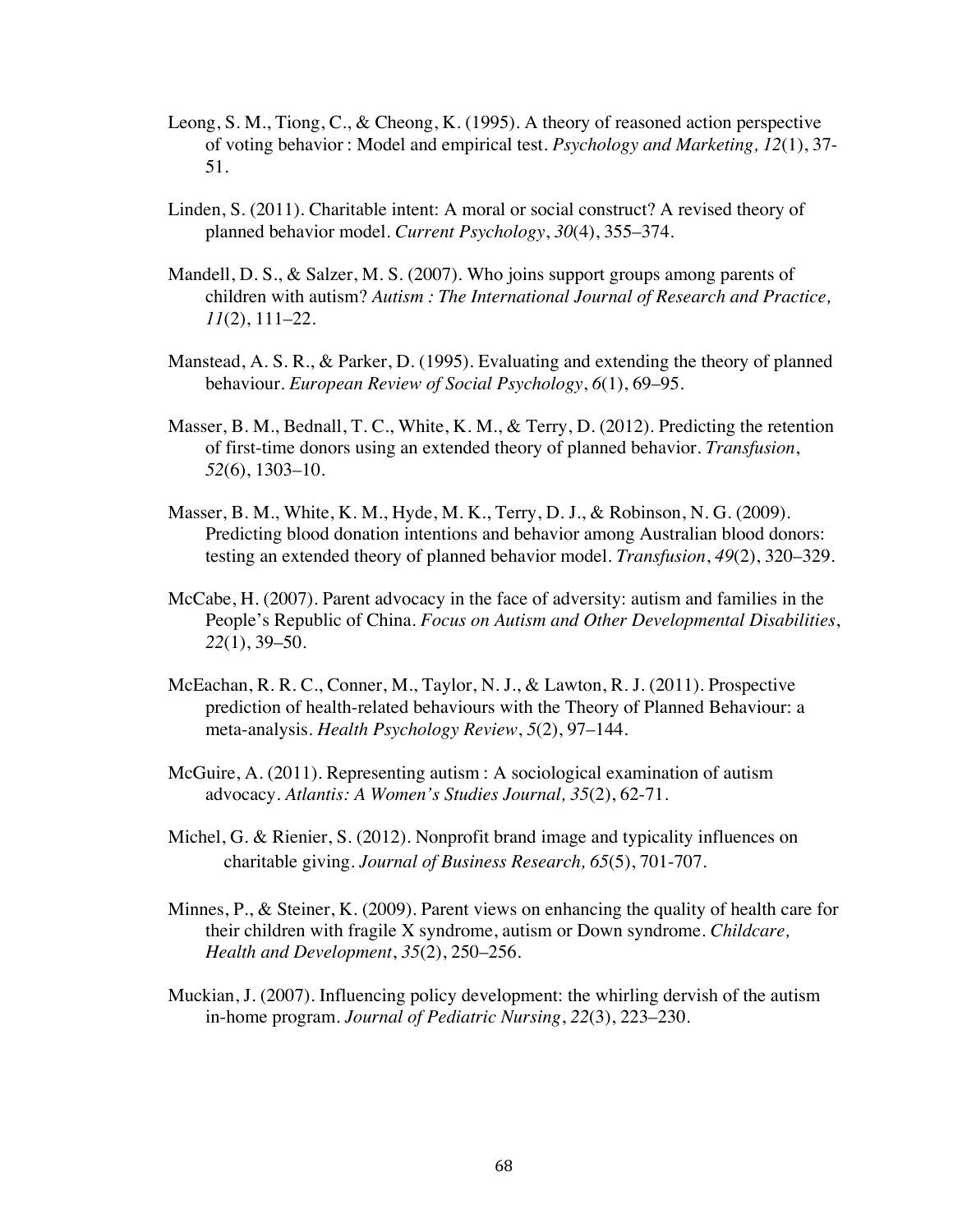- Mulick, J. a., & Butter, E. M. (2002). Educational advocacy for children with autism. *Behavioral Interventions*, *17*(2), 57–74.
- Nachshen, J. (2005). Empowerment and families: Building bridges between parents and professionals, theory and research. *Journal on Developmental Disabilities*, *11*(1), 67-76.
- National Cancer Institute at the National Institutes of Health (2012). The nation's investment in cancer research : Cancer, changing the conversation. *An Annual Plan and Budget Proposal for Fiscal Year 2012*. Retrieved 9 March 2012.
- National Institute of Health (2010). Diseases and conditions: Autism. In U.S. National Library of Medicine. Retrieved from http://www.ncbi.nlm.nih.gov/pubmedhealth /PMH0002494.
- National Research Council. (2001). Educating children with autism. Washington, DC: National Academy Press.
- Osborne, L. a., & Reed, P. (2010). Stress and self-perceived parenting behaviors of parents of children with autistic spectrum conditions. *Research in Autism Spectrum Disorders*, *4*(3), 405–414.
- Rise, J., Sheeran, P., & Hukkelberg, S. (2010). The Role of self-identity in the theory of planned behavior: A meta-analysis. *Journal of Applied Social Psychology*, *40*(5), 1085–1105.
- Rivis, A., Sheeran, P., & Armitage, C. J. (2009). Expanding the affective and normative components of the theory of planned behavior: A meta-analysis of anticipated affect and moral norms. *Journal of Applied Social Psychology*, *39*(12), 2985–3019.
- Robinson, N. G., Masser, B. M., White, K. M., Hyde, M. K., & Terry, D. J. (2008). Predicting intentions to donate blood among non-donors in Australia: an extended theory of planned behavior. *Transfusion*, *48*(12), 2559–67.
- Salmon, C.T., Reid, L.N., Pokrywczynski, J. & Willett, R.W. (1985). The effectiveness of advocacy advertising relative to news coverage. *Communication Research, 12*(4), 546-567.
- Schaaf, R. C., Toth-Cohen, S., Johnson, S. L., Outten, G., & Benevides, T. W. (2011). The everyday routines of families of children with autism: examining the impact of sensory processing difficulties on the family. *Autism : The International Journal of Research and Practice*, *15*(3), 373–389.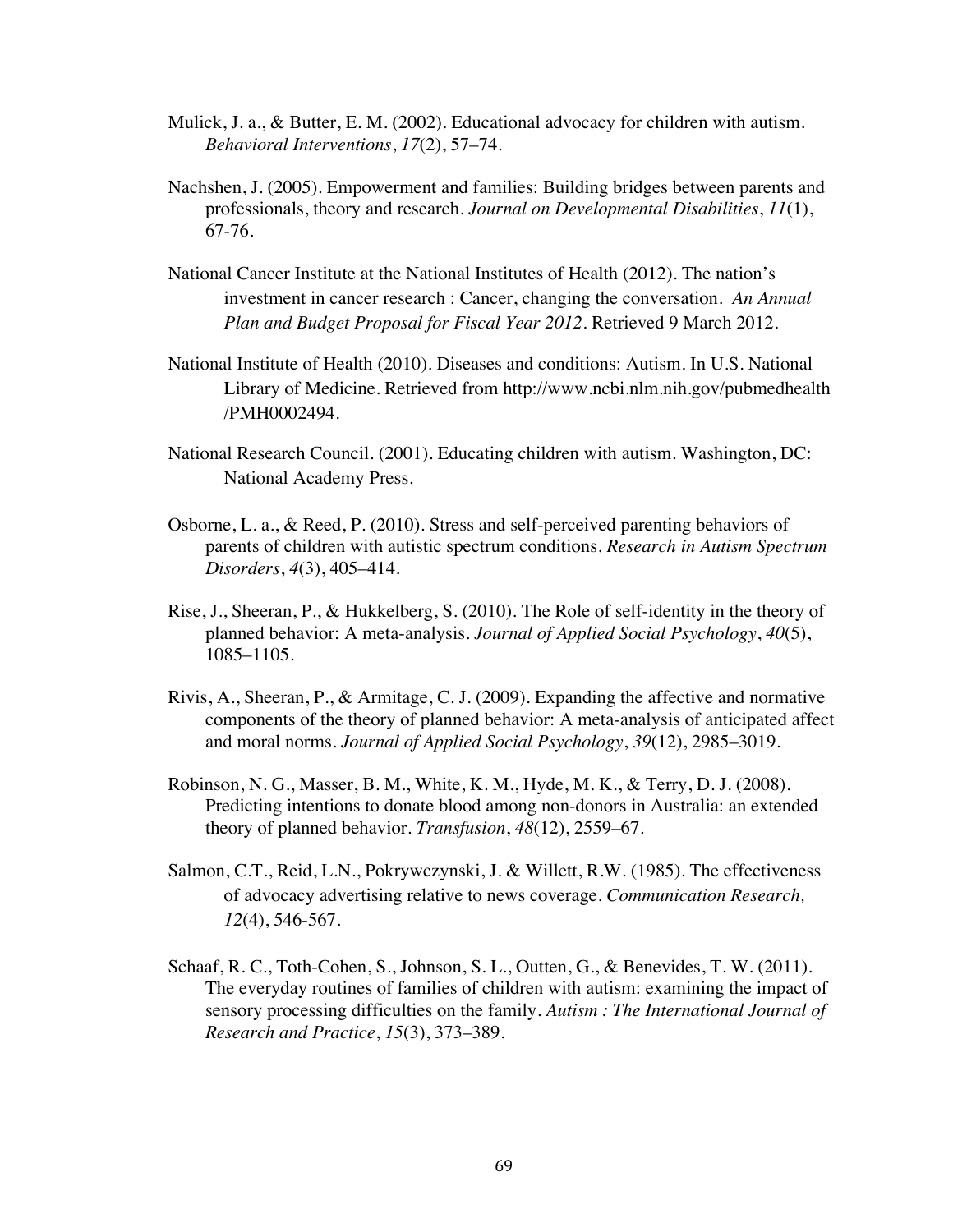- Schieve, L. a, Blumberg, S. J., Rice, C., Visser, S. N., & Boyle, C. (2007). The relationship between autism and parenting stress. *Pediatrics*, *119,* 114–121.
- Siklos, S., & Kerns, K. a. (2006). Assessing need for social support in parents of children with autism and Down syndrome. *Journal of Autism and Developmental Disorders*, *36*(7), 921–33.
- Smith, J.R. & McSweeney, A. (2007). Charitable giving: The effectiveness of a revised theory of planned behavior model in predicting donating intentions and behavior. *Journal of Community & Applied Social Psychology, 17,* 363-386.
- Sofronoff, K., & Farbotko, M. (2002). The effectiveness of parent management training to increase self-efficacy in parents of children with Asperger syndrome. *Autism : The International Journal of Research and Practice, 6*(3), 271–86.
- Solomon, A. H., & Chung, B. (2012). Understanding autism: how family therapists can support parents of children with autism spectrum disorders. *Family process*, *51*(2), 250–64.
- Spann, S. J., Kohler, F. W., & Soenksen, D. (2003). Examining parents' involvement in and perceptions of special education services: An interview with families in a parent support group. *Focus on Autism and Other Developmental Disabilities*, *18*(4), 228– 237.
- Sperry, L. A., Whaley, K. T., Shaw, E., & Brame, K. (1999). Services for young children with Autism Spectrum Disorder: Voices of parents and providers. *Infants and Young Children*, *11*(4), 17–33.
- Stead, M., Tagg, S., MacKintosh, A. M., & Eadie, D. (2005). Development and evaluation of a mass media Theory of Planned Behaviour intervention to reduce speeding. *Health education research*, *20*(1), 36–50.
- Stoner, J. B., & Angell, M. E. (2006). Parent perspectives on role engagement: An investigation of parents of children with ASD and their self-reported roles with education professionals. *Focus on Autism and Other Developmental Disabilities*, *21*(3), 177–189.
- Stoner, J. B., Bock, S. J., Thompson, J. R., Angell, M. E., Heyl, B. S., & Crowley, E. P. (2005). Welcome to our world: Parent perceptions of interactions between parents of young children with ASD and education professionals. *Focus on Autism and Other Developmental Disabilities*, *20*(1), 39–51.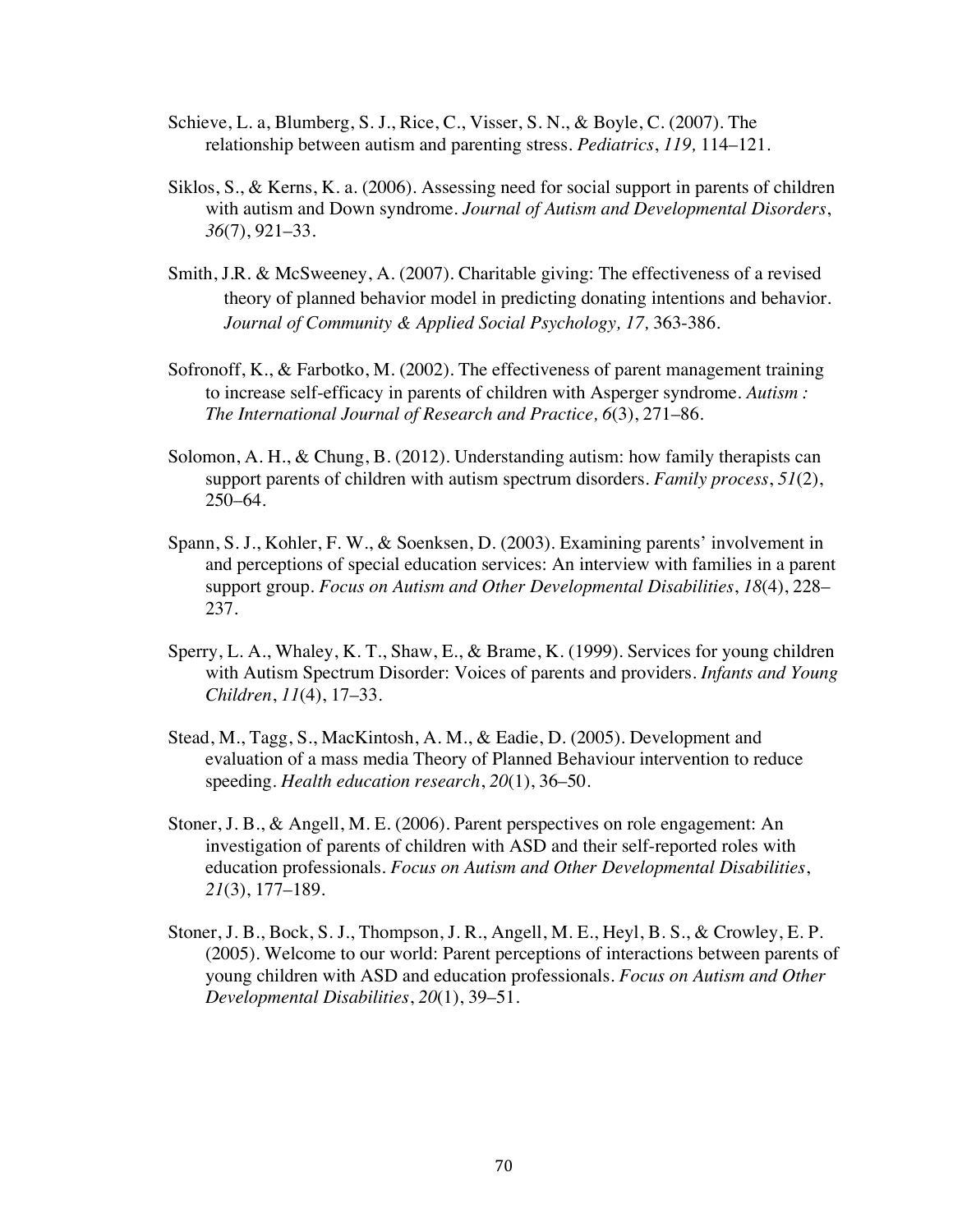- Sukhodolsky, D. G., Scahill, L., Gadow, K. D., Arnold, L. E., Aman, M. G., McDougle, C. J., McCracken, J. T., et al. (2008). Parent-rated anxiety symptoms in children with pervasive developmental disorders: Frequency and association with core autism symptoms and cognitive functioning. *Journal of Abnormal Child Psychology*, *36*(1), 117–28.
- The Susan G. Komen Breast Cancer Foundation, Inc. (2010). *Consolidated statements of activities.* Consolidated Financial Statements and Supplemental Schedules. Retrieved 15 June 2012.
- Tobing, L. E., & Glenwick, D. S. (2002). Relation of the childhood autism rating scaleparent version to diagnosis, stress, and age. *Research in developmental disabilities*, *23*(3), 211–23. Retrieved from http://www.ncbi.nlm.nih.gov/pubmed/12102589
- Tomanik, S., Harris, G. E., & Hawkins, J. (2004). The relationship between behaviours exhibited by children with autism and maternal stress. *Journal of Intellectual and Developmental Disability*, *29*(1), 16–26.
- Villarrubia, A. (2006). *Understanding parents' decisions about serving vegetables to their children*. Retrieved from Louisiana State University Electronic Thesis and Dissertation Collection.
- Wallack L., Dorfman L., Jernigan D., Themba, M. (1993). *Media advocacy and public health: Power for prevention.* Newbury Park, CA: Sage.
- Warburton, J., & Terry, D. J. (2000). Volunteer decision-making by older people: A test of a revised theory of planned behavior. *Basic and Applied Social Psychology, 22,* 245–257.
- Weiss, M. J. (2002). Hardiness and social support as predictors of stress in mothers of typical children, children with autism, and children with mental retardation. *Autism*, *6*(1), 115–130.
- Winterling, V. (2013). Delaware Autism Program. In *Encyclopedia of Autism Spectrum Disorders online.* Retrieved from http://www.springerreference.com/docs/html/ chapterdbid/334315.html.
- Woodgate, R. L., Ateah, C., & Secco, L. (2008). Living in a world of our own: the experience of parents who have a child with autism. *Qualitative health research*, *18*(8), 1075–83.
- Zaretsky, L. (2004). Advocacy and administration: from conflict to collaboration. *Journal of Educational Administration*, *42*(2), 270–286.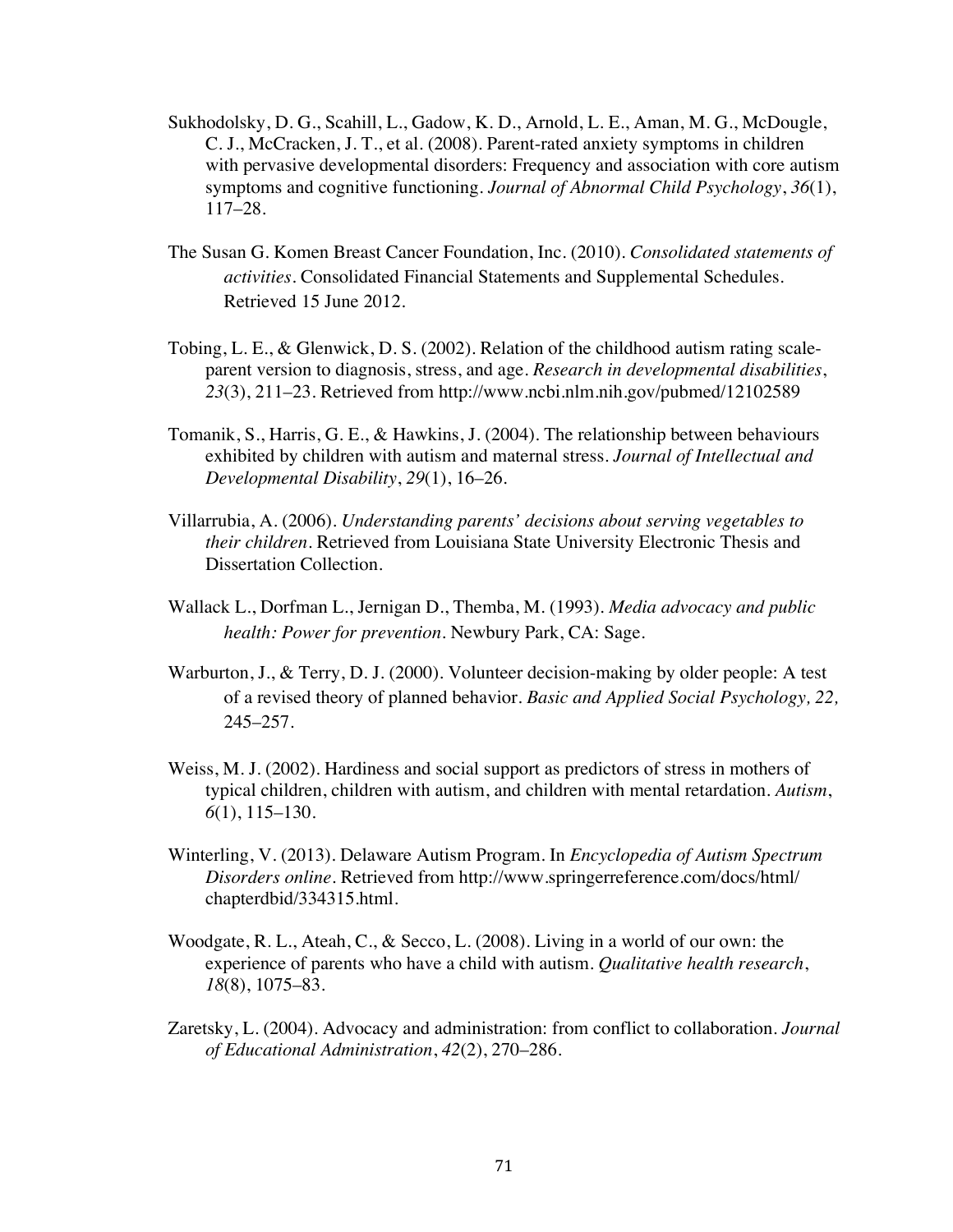#### **Appendix A**

#### PILOT QUESTIONNAIRE

We are conducting a study of parents of children with autism in the Delaware Autism Program. We are interested in parents' communication with the teachers and other service providers at the school, as well as parents' involvement with other autism organizations. We would appreciate your responses to some questions about this. There are no right or wrong answers; we are just interested in your personal opinions.

To begin, are you **MALE** or **FEMALE?** (Please circle one).

First, please take a few minutes to tell us what you think about the possibility of communicating with your child's teacher(s) and/or service team within the next week. In response to the questions or prompts that follow, please list as many thoughts as come immediately to mind. Write each thought on a separate line. (Five lines are provided for each question).

- What do you see as the advantages of you communicating with your child's teacher(s) and/or service team within the next week?
- What do you see as the disadvantages of you communicating with your child's teacher(s) and/or service team within the next week?
- What else comes to mind when you think about communicating with your child's teacher(s) and/or service team within the next week?
- Please list any factors or circumstances that would make it easy or enable you to communicate with your child's teacher(s) and/or service team within the next week.
- Please list any factors or circumstances that would make it difficult or prevent you from communicating with your child's teacher(s) and/or service team within the next week.

When it comes to your communicating with your child's teacher(s) and/or service team within the next week, there might be other individuals or groups who come to mind. In response to the prompts that follow, please list the thoughts that come immediately to mind. Write each thought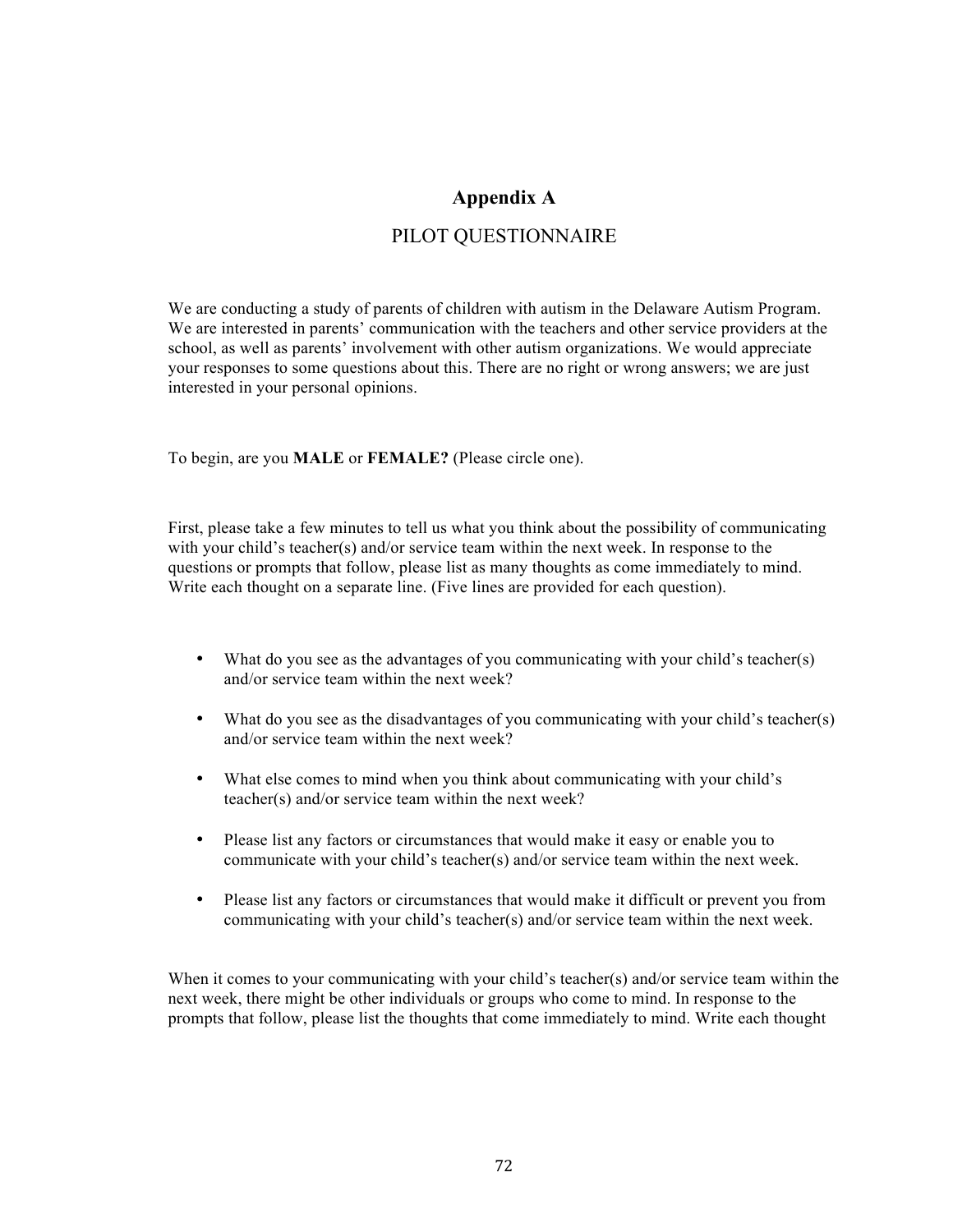on a separate line. (Five or six lines are provided for each question). We're interested in general roles (ex: "my sister" or "my colleagues"), not in the names of specific individuals.

- Please list the individuals or groups who would approve or think you should communicate with your child's teacher(s) and/or service team within the next week.
- Please list the individuals or groups who would disapprove or think you should not communicate with your child's teacher(s) and/or service team within the next week.
- Please list the individuals or groups who are most likely to communicate with their child(ren)'s teacher(s) and/or service teams within the next week.
- Please list the individuals or groups who are least likely to communicate with their child(ren)'s teacher(s) and/or service teams within the next week.

Please answer each of the following questions by circling the number that best describes your opinion. Some of the questions may appear to be similar, but they do address somewhat different issues. Please read each question carefully.

For me to communicate with my child's teacher(s) and/or service team within the next week would be *Extremely bad :\_\_\_*1\_\_:\_\_\_2\_\_:\_\_\_3\_\_:\_\_\_4\_\_:\_\_\_5\_\_:\_\_\_6\_\_:\_\_\_7\_\_\_: *Extremely good* Communicating with my child's teacher(s) and/or service team within the next week would be  $Extremely \, useless: \, 1: \, 2: \, 3: \, 4: \, 5: \, 6: \, 7: \, 2: \, Exercise 4$ Most people who are important to me approve of my communicating with my child's teacher(s) and/or service team within the next week. *Strongly disagree* :\_\_\_1\_\_:\_\_\_2\_\_:\_\_\_3\_\_:\_\_\_4\_\_:\_\_\_5\_\_:\_\_\_6\_\_:\_\_\_7\_\_\_: *Strongly agree* Most other parents at this school will communicate with their child's teacher(s) and/or service team within the next week.  $Extremely \textit{unlikely:} \quad 1 \quad : \quad 2 \quad : \quad 3 \quad : \quad 4 \quad : \quad 5 \quad : \quad 6 \quad : \quad 7 \quad : \textit{Extremely likely}$ It is expected of me that I communicate with my child's teacher(s) and/or service team within the next week. *Definitely false* :\_\_\_1\_\_:\_\_\_2\_\_:\_\_\_3\_\_:\_\_\_4\_\_:\_\_\_5\_\_:\_\_\_6\_\_:\_\_\_7\_\_\_: *Definitely true* I am confident that I can communicate with my child's teacher(s) and/or service team within the next week. *Definitely false* :\_\_\_1\_\_:\_\_\_2\_\_:\_\_\_3\_\_:\_\_\_4\_\_:\_\_\_5\_\_:\_\_\_6\_\_:\_\_\_7\_\_\_: *Definitely true*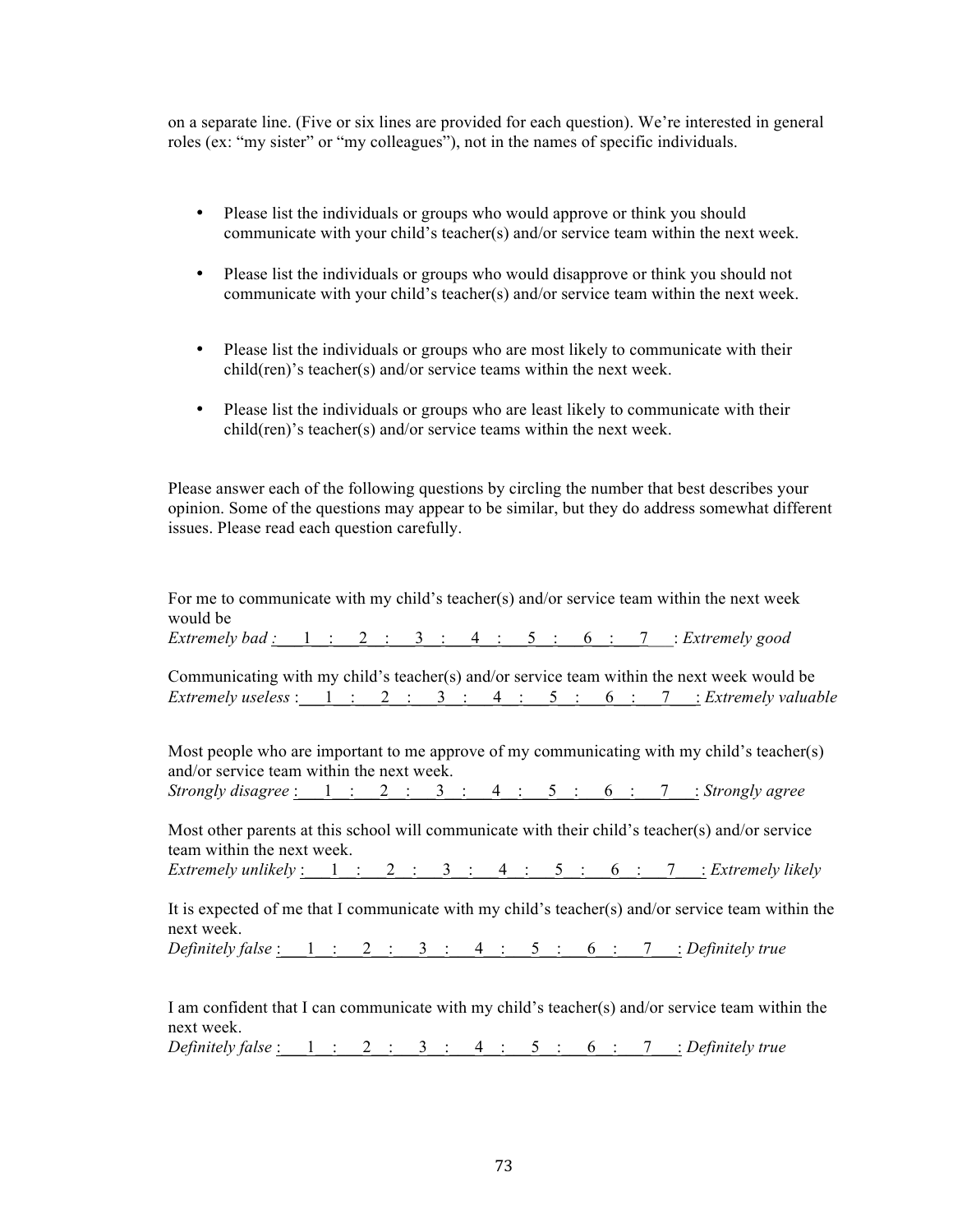My communicating with my child's teacher(s) and/or service team within the next week is entirely up to me. *Strongly disagree* :\_\_\_1\_\_:\_\_\_2\_\_:\_\_\_3\_\_:\_\_\_4\_\_:\_\_\_5\_\_:\_\_\_6\_\_:\_\_\_7\_\_\_: *Strongly agree*

I intend to communicate with my child's teacher(s) and/or service team within the next week. *Extremely unlikely* :\_\_\_1\_\_:\_\_\_2\_\_:\_\_\_3\_\_:\_\_\_4\_\_:\_\_\_5\_\_:\_\_\_6\_\_:\_\_\_7\_\_\_: *Extremely likely*

In the past week, I have communicated with my child's teacher(s) and/or service team. *Definitely false* :\_\_\_1\_\_:\_\_\_2\_\_:\_\_\_3\_\_:\_\_\_4\_\_:\_\_\_5\_\_:\_\_\_6\_\_:\_\_\_7\_\_\_: *Definitely true*

Next, please take a few minutes to tell us what you think about the possibility of attending an event hosted by an autism advocacy organization (e.g., Autism Delaware) within the next three months. In response to the questions that follow, please list the thoughts that come immediately to mind. Write each thought on a separate line. (Five lines are provided for each question).

- What do you see as the advantages of you attending an event hosted by an autism advocacy organization (e.g., Autism Delaware) within the next three months?
- What do you see as the disadvantages of you attending an event hosted by an autism advocacy organization (e.g., Autism Delaware) within the next three months?
- What else comes to mind when you think about attending an event hosted by an autism advocacy organization (e.g., Autism Delaware) within the next three months?
- Please list any factors or circumstances that would make it easy or enable you to attend an event hosted by an autism advocacy organization (e.g., Autism Delaware) within the next three months.
- Please list any factors or circumstances that would make it difficult or prevent you from attending an event hosted by an autism advocacy organization (e.g., Autism Delaware) within the next three months.

When it comes to your attending an event hosted by an autism advocacy organization (e.g., Autism Delaware) within the next three months, there might be other individuals or groups who come to mind. In response to the prompts that follow, please list the thoughts that come immediately to mind. Write each thought on a separate line. (Five or six lines are provided for each question). We're interested in general roles (ex: "my sister" or "my colleagues"), not in the names of specific individuals.

• Please list the individuals or groups who would approve or think you should attend an event hosted by an autism advocacy organization (e.g., Autism Delaware) within the next three months.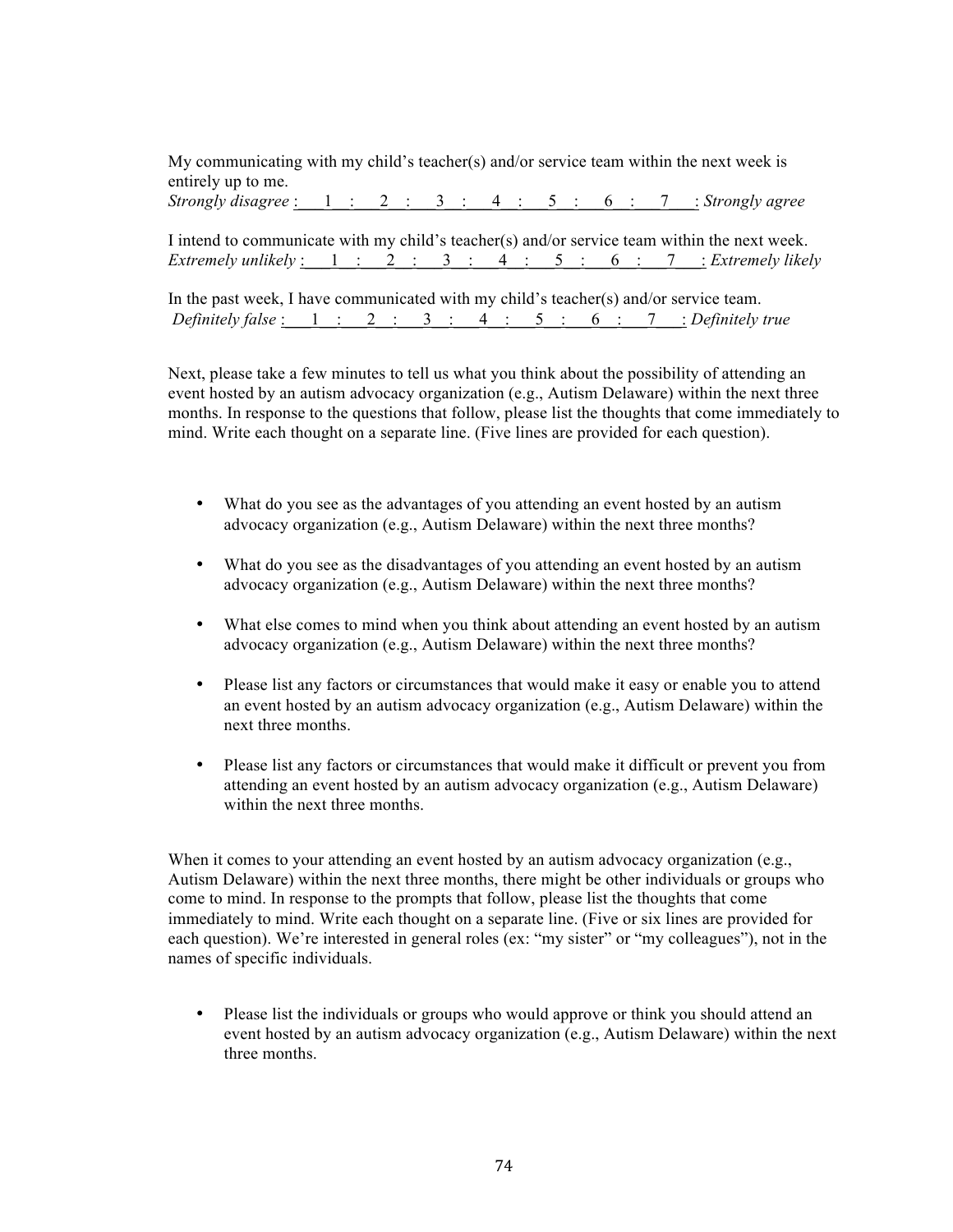- Please list the individuals or groups who would disapprove or think you should not attend an event hosted by an autism advocacy organization (e.g., Autism Delaware) within the next three months.
- Please list the individuals or groups who are most likely to attend an event hosted by an autism advocacy organization (e.g., Autism Delaware) within the next three months.
- Please list the individuals or groups who are least likely to attend an event hosted by an autism advocacy organization (e.g., Autism Delaware) within the next three months.

Please answer each of the following questions by circling the number that best describes your opinion. Some of the questions may appear to be similar, but they do address somewhat different issues. Please read each question carefully.

| For me to attend an event hosted by an autism advocacy organization (e.g., Autism Delaware)<br>within the next three months would be<br>Extremely bad $\frac{1}{1}$ $\frac{1}{2}$ $\frac{2}{3}$ $\frac{3}{4}$ $\frac{4}{5}$ $\frac{5}{6}$ $\frac{6}{7}$ $\frac{7}{7}$ $\frac{1}{2}$ Extremely good        |
|-----------------------------------------------------------------------------------------------------------------------------------------------------------------------------------------------------------------------------------------------------------------------------------------------------------|
|                                                                                                                                                                                                                                                                                                           |
| Attending an event hosted by an autism advocacy organization (e.g., Autism Delaware) within the<br>next three months would be                                                                                                                                                                             |
| Extremely useless : $1:2:3:4:5:6:7:2:3:4:5:6:7:6:7:6$                                                                                                                                                                                                                                                     |
| Most people who are important to me approve of my attending an event hosted by an autism<br>advocacy organization (e.g., Autism Delaware) within the next three months.                                                                                                                                   |
| Strongly disagree $\frac{1}{2}$ $\frac{2}{3}$ $\frac{3}{4}$ $\frac{4}{5}$ $\frac{5}{6}$ $\frac{6}{1}$ $\frac{7}{2}$ Strongly agree                                                                                                                                                                        |
| Most other parents at this school will attend an event hosted by an autism advocacy organization<br>(e.g., Autism Delaware) within the next three months.                                                                                                                                                 |
| <i>Extremely unlikely</i> $\underline{\hspace{1cm}} 1 \underline{\hspace{1cm}} 2 \underline{\hspace{1cm}} 3 \underline{\hspace{1cm}} 4 \underline{\hspace{1cm}} 5 \underline{\hspace{1cm}} 6 \underline{\hspace{1cm}} 7 \underline{\hspace{1cm}} 2 \underline{\hspace{1cm}} 2 \underline{\hspace{1cm}} 1$ |
| It is expected of me that I attend an event hosted by an autism advocacy organization (e.g.,<br>Autism Delaware) within the next three months.                                                                                                                                                            |
| Definitely false $\frac{1}{1}$ $\frac{1}{2}$ $\frac{2}{1}$ $\frac{3}{1}$ $\frac{4}{1}$ $\frac{5}{1}$ $\frac{5}{1}$ $\frac{6}{1}$ $\frac{7}{1}$ $\frac{1}{2}$ Definitely true                                                                                                                              |
| I am confident that I can attend an event hosted by an autism advocacy organization (e.g., Autism<br>Delaware) within the next three months.                                                                                                                                                              |
| Definitely false $\underline{\hspace{1cm}} 1 \underline{\hspace{1cm}} 2 \underline{\hspace{1cm}} 3 \underline{\hspace{1cm}} 4 \underline{\hspace{1cm}} 5 \underline{\hspace{1cm}} 6 \underline{\hspace{1cm}} 7 \underline{\hspace{1cm}} 2$ Definitely true                                                |
| My attending an event hosted by an autism advocacy organization (e.g., Autism Delaware) within<br>the next three months is entirely up to me.                                                                                                                                                             |
| Strongly disagree : $1:2:3:4:5:6:7:3$ : Normaly agree                                                                                                                                                                                                                                                     |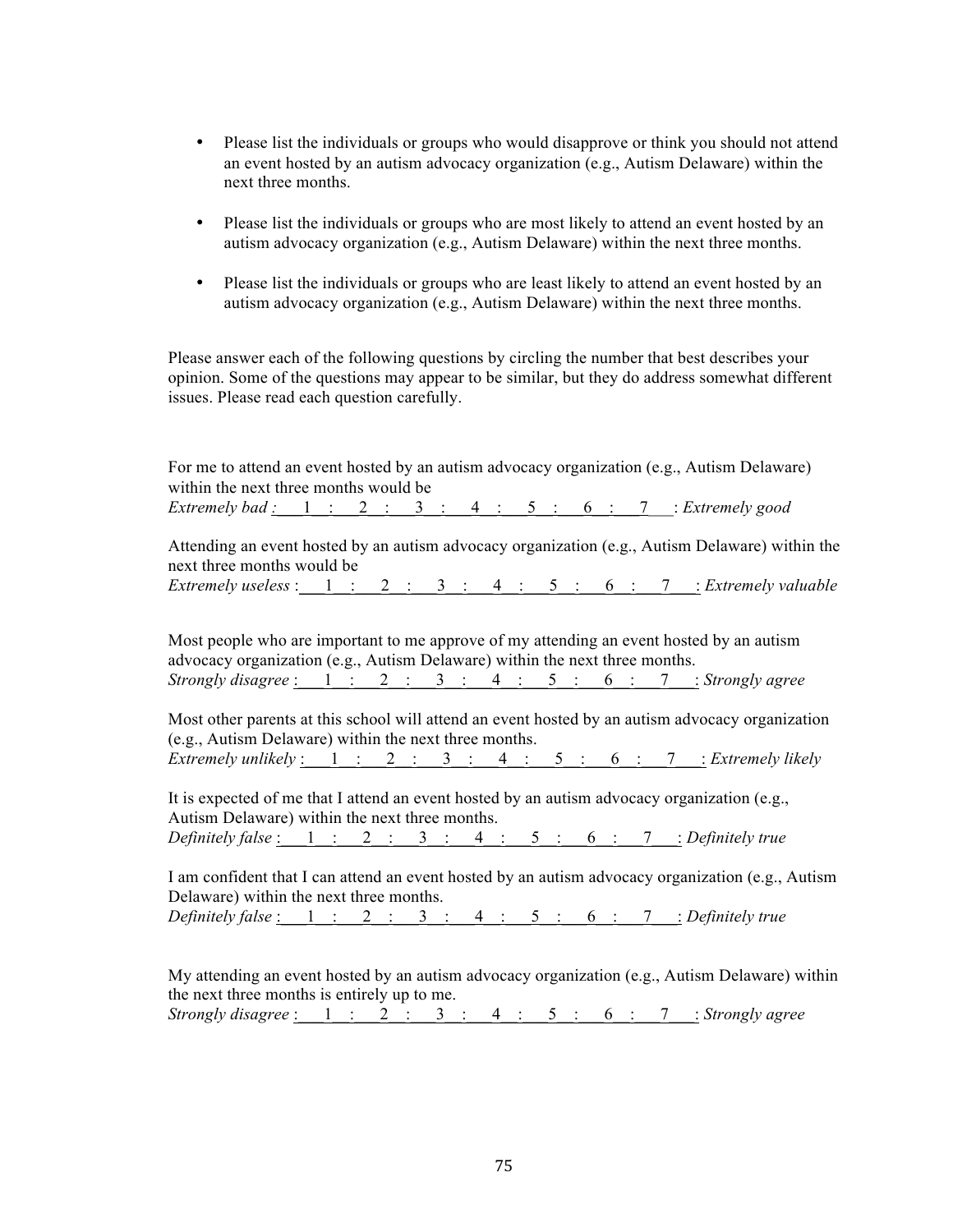I intend to attend an event hosted by an autism advocacy organization (e.g., Autism Delaware) within the next three months. *Extremely unlikely* :\_\_\_1\_\_:\_\_\_2\_\_:\_\_\_3\_\_:\_\_\_4\_\_:\_\_5\_\_:\_\_6\_\_:\_\_7\_\_\_: *Extremely likely* 

In the past three months, I have attended an event hosted by an autism advocacy organization (e.g., Autism Delaware). *Definitely false* :\_\_\_1\_\_:\_\_\_2\_\_:\_\_\_3\_\_:\_\_\_4\_\_:\_\_\_5\_\_:\_\_\_6\_\_:\_\_\_7\_\_\_: *Definitely true*

#### *Thank you so much for your participation!*

You have made a valuable contribution to my research and to the autism community!

If you'd like, take a moment to give us any feedback you have about filling out this questionnaire: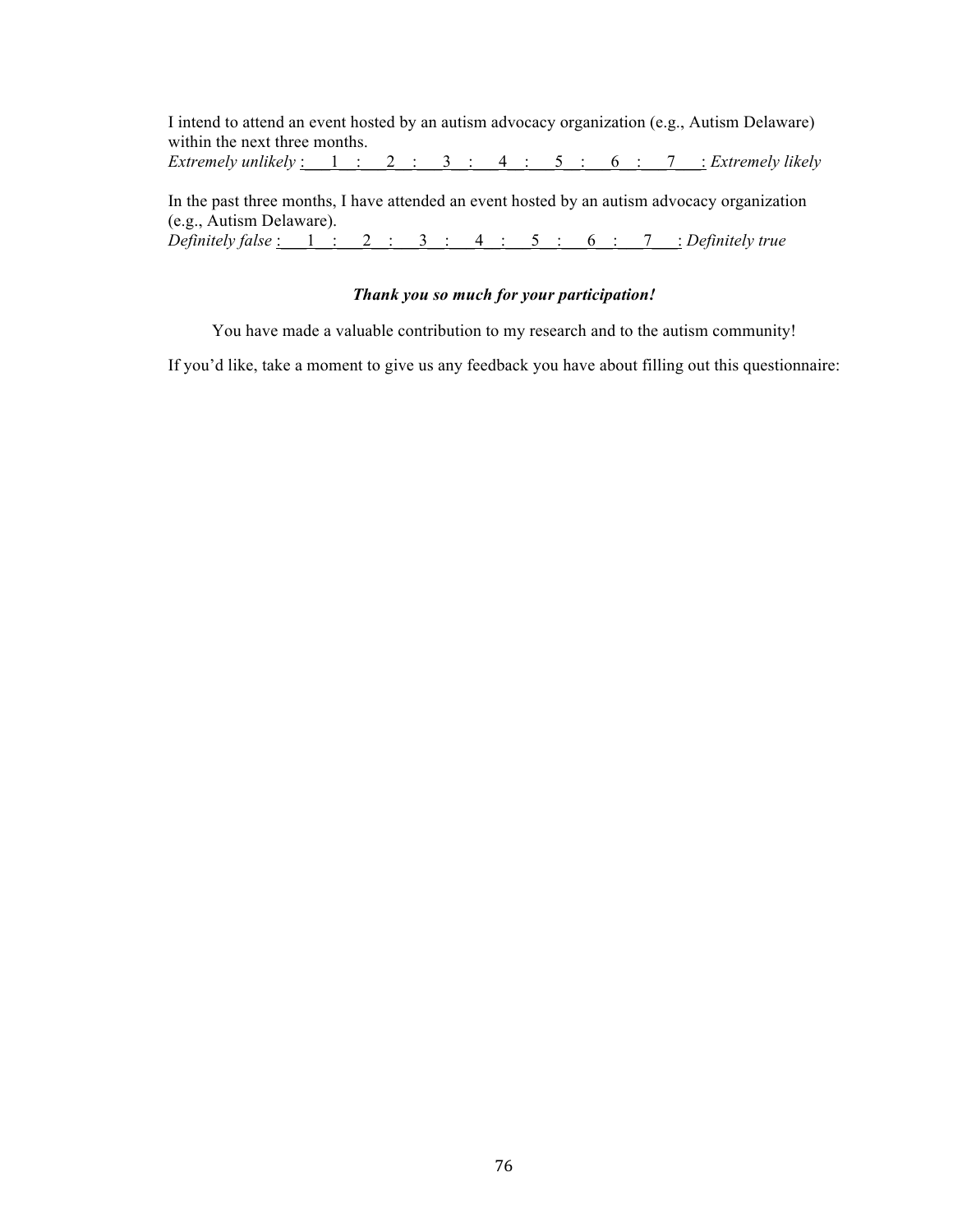### **Appendix B**

#### PARENT LETTER – PILOT STUDY

Dear Parent and/or Guardian:

My name is Dacey McGinty, and I am a second year Master's student in the Department of Communication at the University of Delaware. As part of my graduation requirements, I am conducting a survey that will eventually be the subject matter of my Masters' thesis. For this project, I wish to examine the type and extent of advocacy exhibited by parents of children with autism. I am hoping to understand the factors that predict parental advocacy so that I might further our knowledge about advocacy in general, as well as to provide important information to the autism community.

The purpose of this letter is to acquaint you with this study and invite you to participate by completing the enclosed survey. This should take no more than 20 minutes of your time and is completely anonymous. Your responses are valuable, so please return the questionnaire via the enclosed self-addressed, stamped envelope within one week of receiving it.

Please be assured that Brennen School and the Delaware Autism Program has not and will not release any information about you or your child(ren), including your names. Your participation will be totally and completely anonymous. The only information collected will be that which is provided voluntarily by you through the survey.

The enclosed questionnaire provides a further introduction and explanation of the survey items, but please feel free to contact me before, during, or after the process if you have any questions. My contact information is listed below.

I have included an autism awareness pen as a small token of my appreciation in advance for your time and valuable input. I hope that you will be a part of my project, which I am confident has the potential to make an important contribution to the autism community. Thank you!

Sincerely,

Dacey McGinty Dept. of Communication University of Delaware dmcginty@udel.edu (412)-952-4165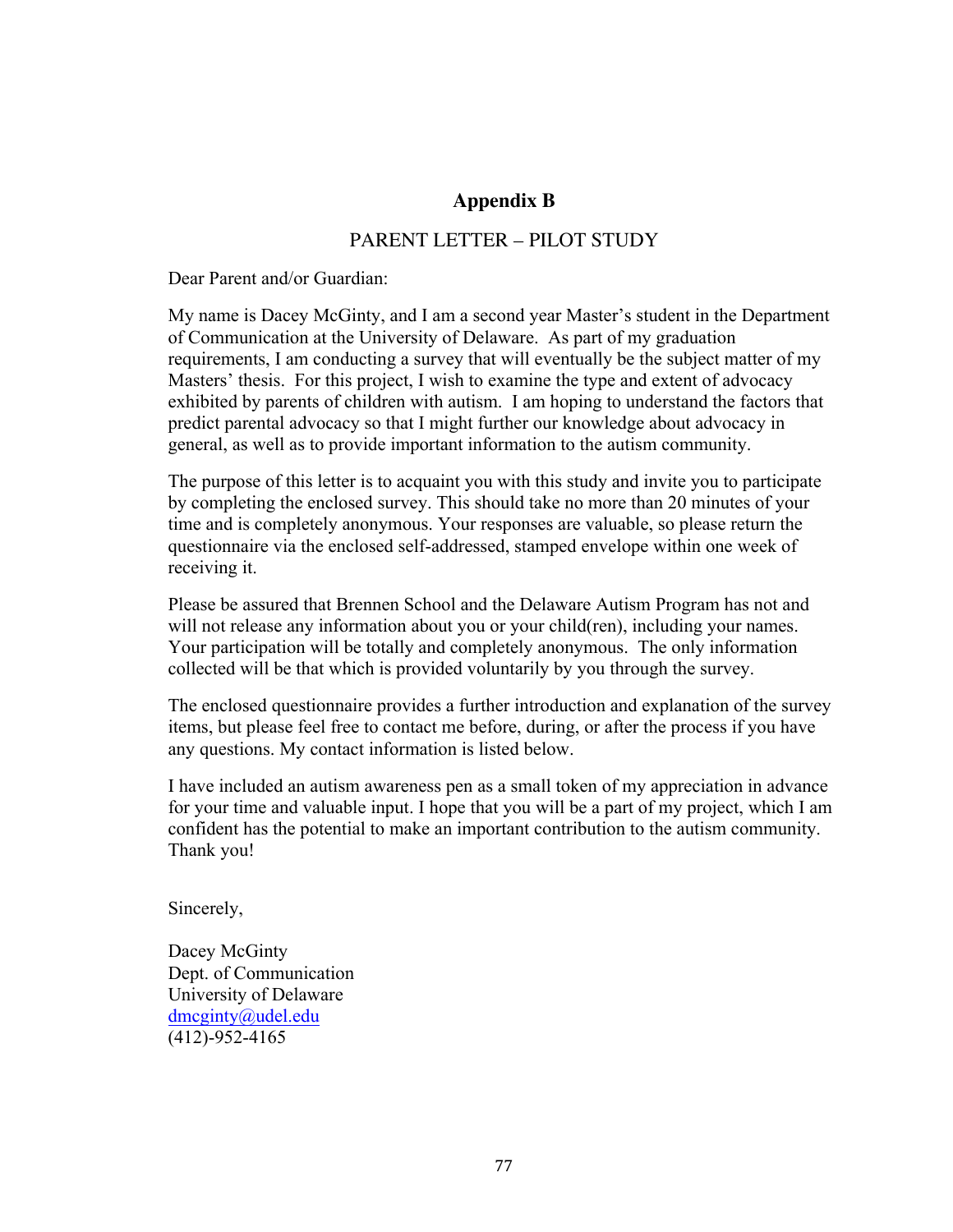# **Appendix C**

## CONTENT ANALYIS TABLES: INDIVIDUAL BEHAVIOR

| <b>Original Responses (Frequency)</b>                                                                                                                                                                     | <b>Categories</b>                                                       |
|-----------------------------------------------------------------------------------------------------------------------------------------------------------------------------------------------------------|-------------------------------------------------------------------------|
| School and home can support each other<br>Reinforce learning<br>Enhance consistency<br>Ideas about what to work on at home<br>Helpful suggestions                                                         | Consistency between home and school                                     |
| To learn what goes on daily<br>Know about my son's day (nonverbal)<br>Daily progress                                                                                                                      | Knowing what happens during my child's school<br>day                    |
| Insight of changing strengths<br>Communicating milestones<br>To see how my child is doing<br>Staying informed<br>Know about my son's mood (nonverbal)<br>Behavior changes<br><b>Behavioral changes</b>    | Learning about changes in my child (Behavior,<br>mood, strengths, etc.) |
| Progress toward IEP goals<br>Changes to work goals<br>Staying on top of our child's progress                                                                                                              | Tracking progress toward my child's goals                               |
| Being part of the team<br>Working together to make sure my child gets the best<br>education<br>Lines of communication remain open<br>Keep lines of communication open<br>Keeping in contact with teachers | Feeling like a part of my child's support team                          |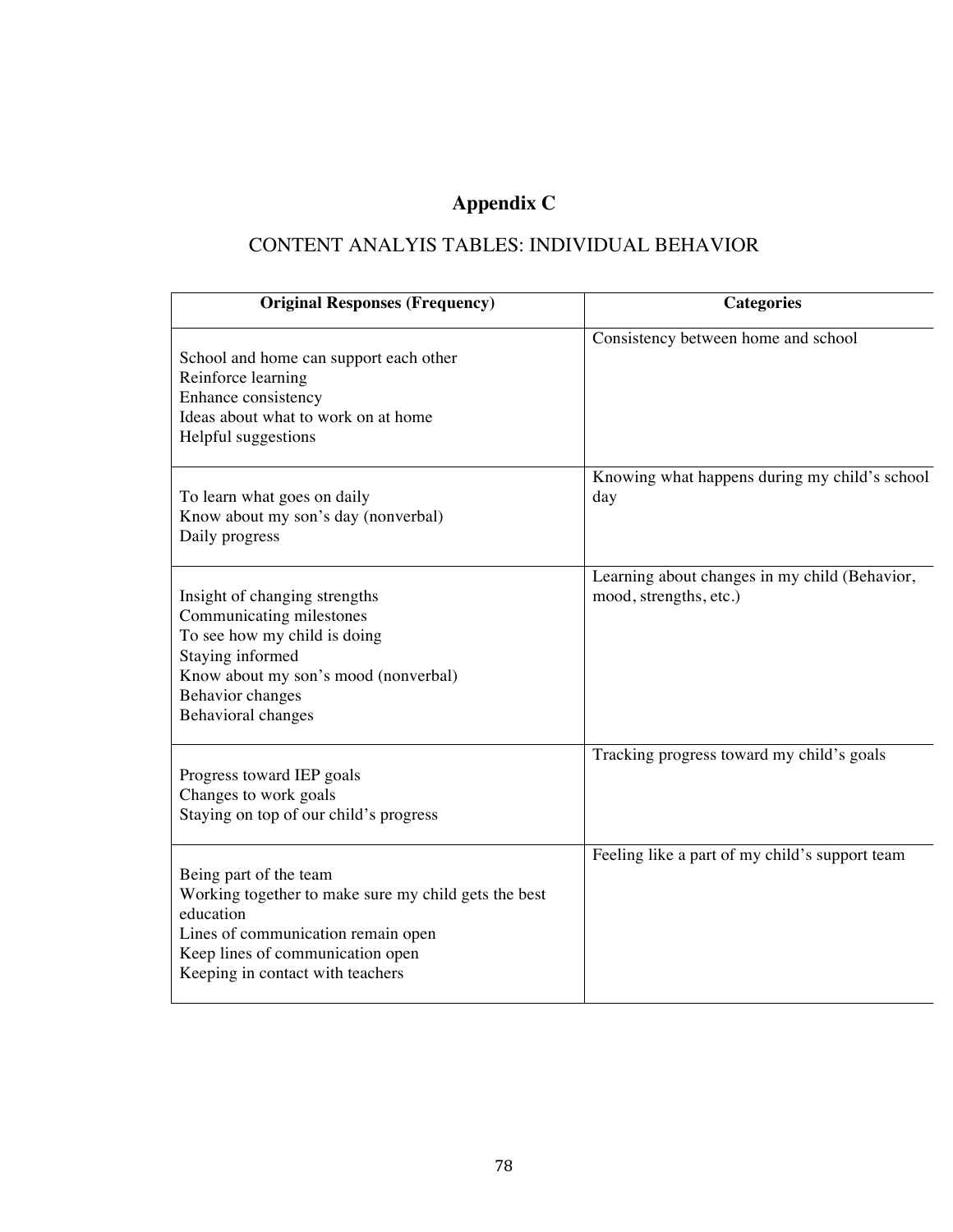| Making the right decisions in my child's process      | No categorization created |
|-------------------------------------------------------|---------------------------|
| Schedule runs smoothly                                |                           |
| The only way teachers learn about my child's evenings |                           |
| and weekends                                          |                           |

|  |  |  |  | Table 1: Individual behavior; Advantages |
|--|--|--|--|------------------------------------------|
|--|--|--|--|------------------------------------------|

| <b>Original Responses (Frequency)</b>         | <b>Categories</b>              |
|-----------------------------------------------|--------------------------------|
|                                               | Members of my immediate family |
| Mother                                        |                                |
| Sister-in-law                                 |                                |
| Brother-in-law                                |                                |
| <b>Brother</b>                                |                                |
| Family (3)                                    |                                |
| Spouse $(3)$                                  | Spouse                         |
| Teachers (2)                                  | My child's teachers            |
| My child's doctors                            | My child's doctors             |
| Pediatrician                                  |                                |
| OT (occupational therapist)                   |                                |
| Friends (2)                                   | No categorization created      |
| Myself                                        |                                |
| DVR (Division of Vocational Rehabilitation)   |                                |
| POWER (Autism Delaware's self-advocacy group) |                                |

*Table 2: Individual behavior; Those who would approve*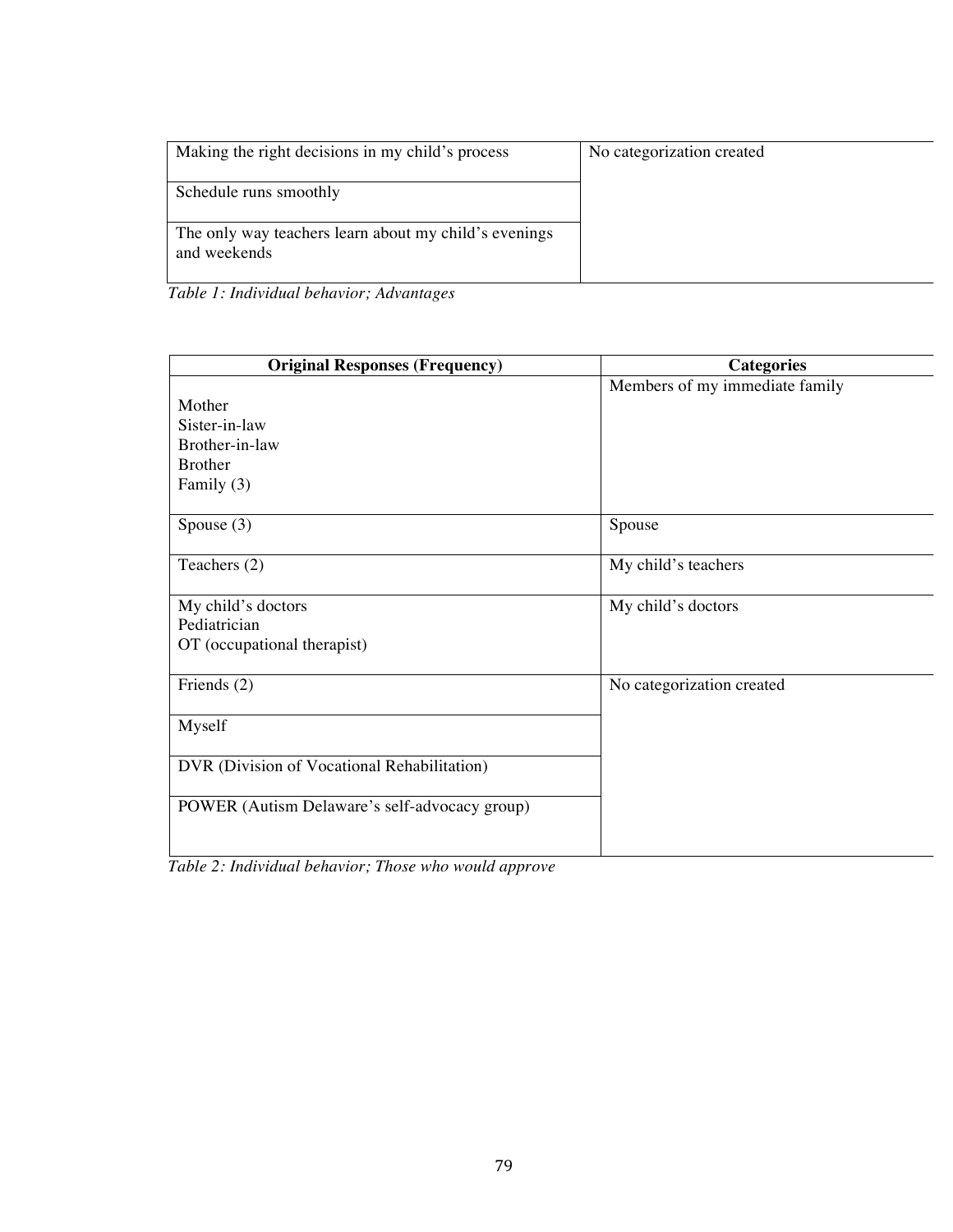| <b>Original Responses (Frequency)</b>                                           | <b>Categories</b>         |
|---------------------------------------------------------------------------------|---------------------------|
| E-mail communication (6)<br>Having access to ALL team members' e-mail addresses | Email communication       |
| Phone calls $(4)$                                                               | Phone calls               |
| Comfort with teacher                                                            | Comfort with teacher      |
| Progress Sheet                                                                  |                           |
| Picking my child up at school                                                   | No categorization created |
| Communication log                                                               |                           |

*Table 3: Individual behavior; Make is easy*

| <b>Original Responses (Frequency)</b>                                          | <b>Categories</b>         |
|--------------------------------------------------------------------------------|---------------------------|
| Not having time<br>Time of day<br>Work schedule<br>Meeting during the work day | Spare time                |
| Face-to-face meetings<br>Meeting up                                            | Face-to-face meetings     |
| None                                                                           | No categorization created |
| When teacher comments aren't helpful                                           |                           |

*Table 4: Individual behavior; Make it difficult*

| <b>Original Responses (Frequency)</b>  | <b>Categories</b> |
|----------------------------------------|-------------------|
| Parents who care about their children  | No categorization |
| Parents with minimally verbal children | created           |

*Table 5: Individual behavior; Likely to perform behavior themselves\**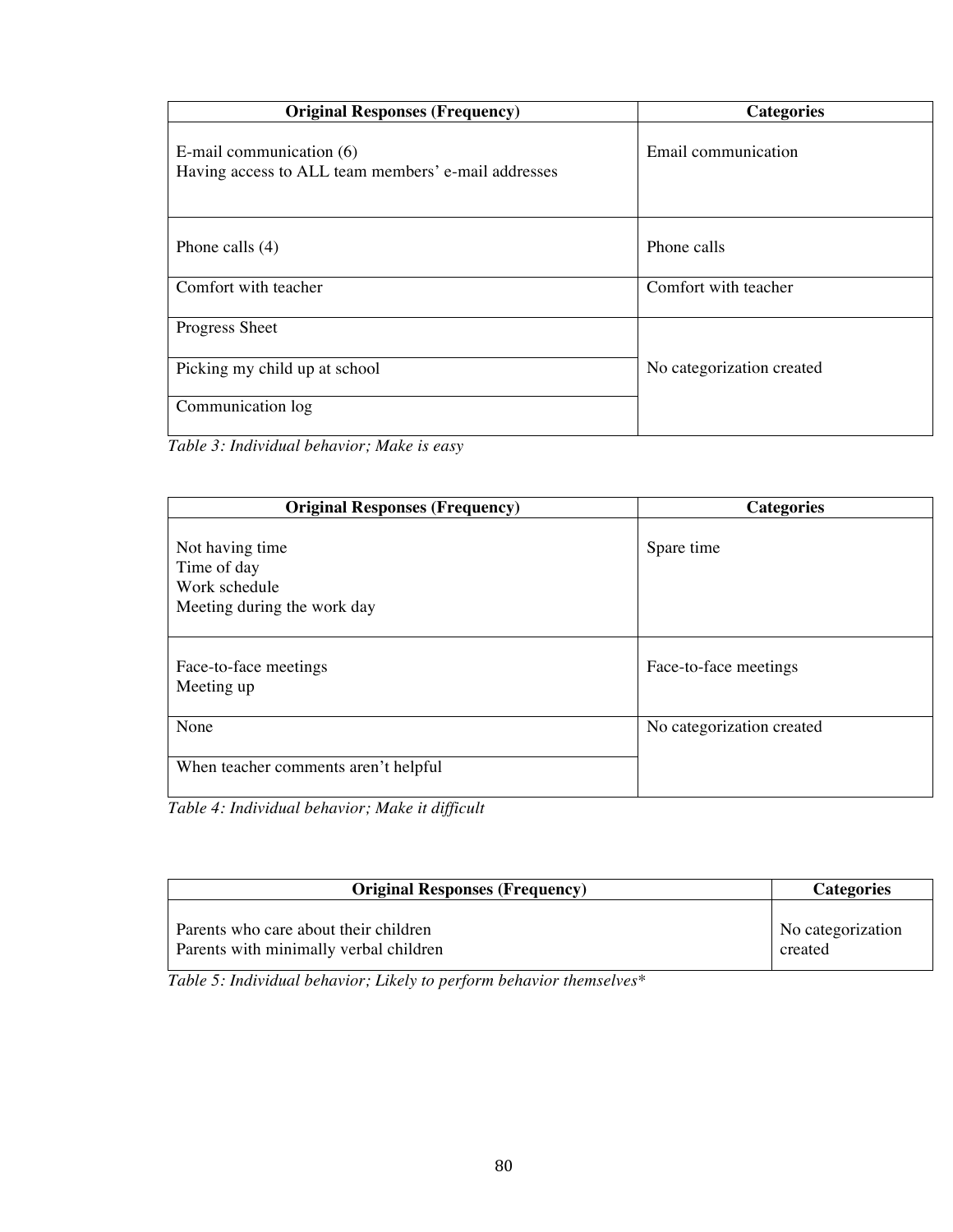| <b>Original Responses (Frequency)</b>                                                                                                             | Categories                |
|---------------------------------------------------------------------------------------------------------------------------------------------------|---------------------------|
| Parents who don't care about their children<br>Parents of kids capable of communicating the events of the day<br>Parents who don't have free time | No categorization created |

*Table 6: Individual behavior; Unlikely to perform behavior themselves\**

\*These categories were not included in the standard questionnaire because responses came from only one respondent. Other participants left the prompts blank or indicated confusion with question marks ("?"). The standard questionnaire will include a direct measure item for descriptive beliefs, but not belief-based items.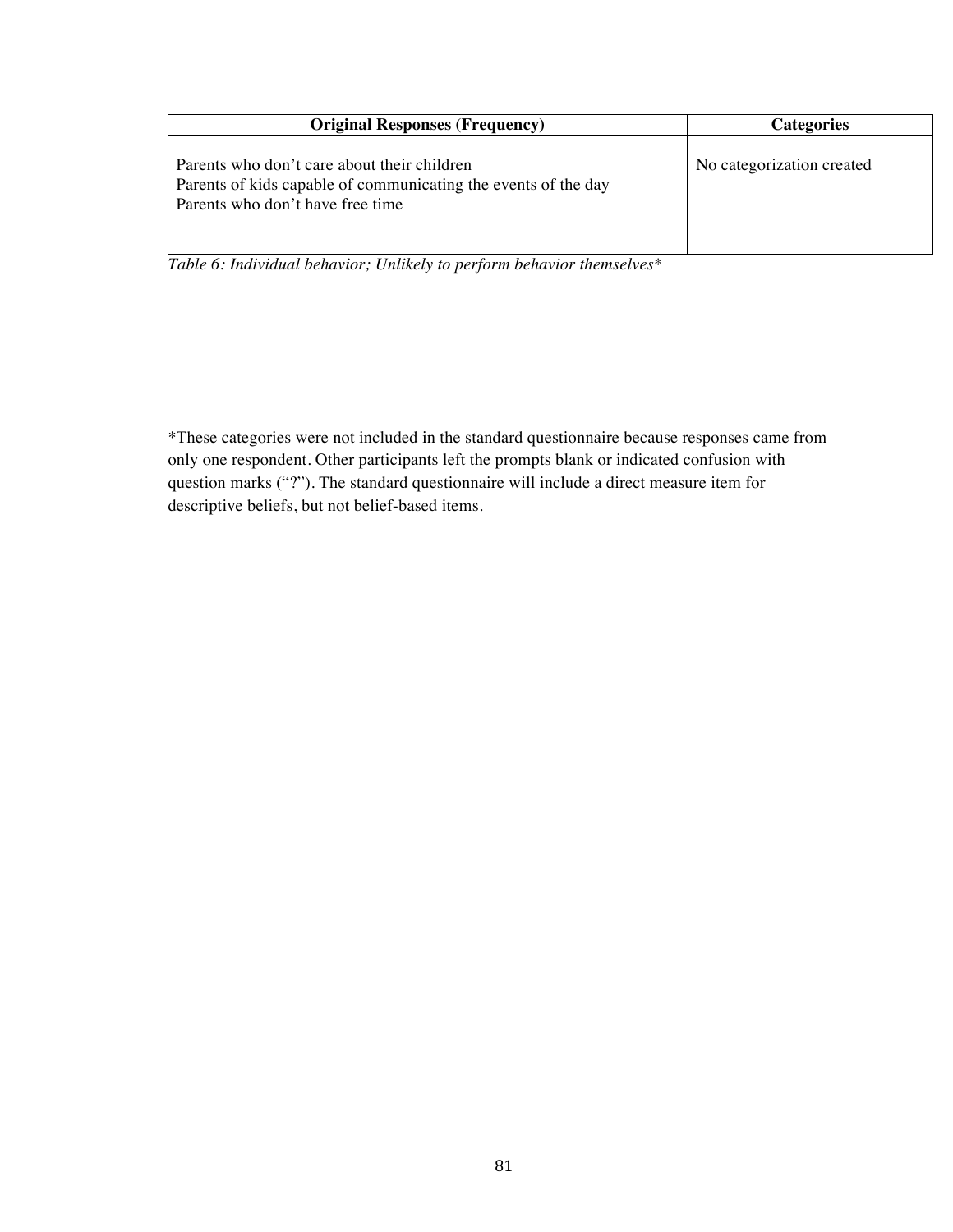## **Appendix D**

## CONTENT ANALYSIS TABLES: COMMUNITY BEHAVIOR

| <b>Original responses (Frequency)</b>                                                                                                                                                                                 | Categories                                                                                       |
|-----------------------------------------------------------------------------------------------------------------------------------------------------------------------------------------------------------------------|--------------------------------------------------------------------------------------------------|
| Learning ways to help my son<br>Information to help navigate issues for my son<br>New information<br>Educational                                                                                                      | Getting information that pertains to<br>my child                                                 |
| Updates and new techniques (2)<br>Learning about new autism finds                                                                                                                                                     | Knowing about updates and new<br>techniques in the autism community                              |
| Interacting with others who have been there/done that and<br>understand<br>Interacting<br>Communicating with other parents<br>Networking with other parents (2)<br>Soundboard<br>General kinship<br>Seeing my friends | Interacting with other parents of<br>children with autism<br>$-AND -$<br>Having a support system |
| Friendly environment<br>Welcoming                                                                                                                                                                                     | Welcoming environment                                                                            |

*Table 1: Community behavior; Advantages*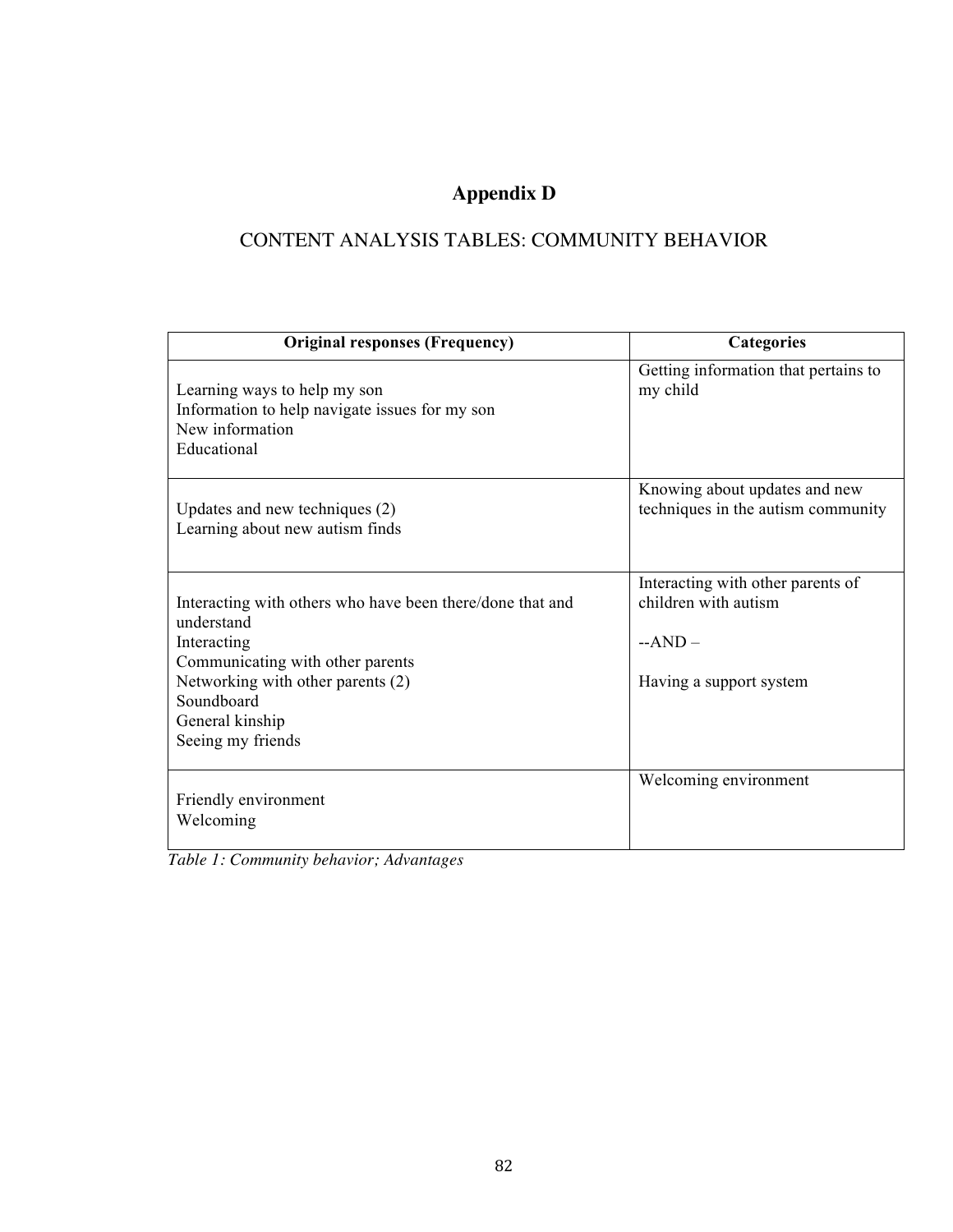| <b>Original responses (Frequency)</b>                                                                                                                                | <b>Categories</b>   |
|----------------------------------------------------------------------------------------------------------------------------------------------------------------------|---------------------|
| Hours in line with working families<br>Evening hours because I work full-time<br>Evening hours $(3)$<br>Weekend hours<br>Daytime hours because my child is in school | Evening hours       |
| If child care/respite was provided (4)                                                                                                                               | Child care/respite  |
| If it's close by                                                                                                                                                     | No category created |
| Advance notice<br>$\mathbf{r}$ , and $\mathbf{r}$ , and $\mathbf{r}$ , and $\mathbf{r}$ , and $\mathbf{r}$                                                           |                     |

*Table 2: Community behavior: Make it easy*

| <b>Original responses (Frequency)</b>                                        | Categories                           |
|------------------------------------------------------------------------------|--------------------------------------|
| Hours conflicting with working families<br>Daytime hours<br>Nighttime events | Evening hours                        |
| Child care/respite is not provided/available (4)                             | Child care/respite                   |
| The day<br>Scheduling conflicts<br>Work schedule<br>Family issues            | Scheduling conflicts or difficulties |
| My health                                                                    | Health issues                        |
| It's far away                                                                |                                      |
| If the event has multiple sessions                                           | No category created                  |

Table 3: Community behavior; Make it difficult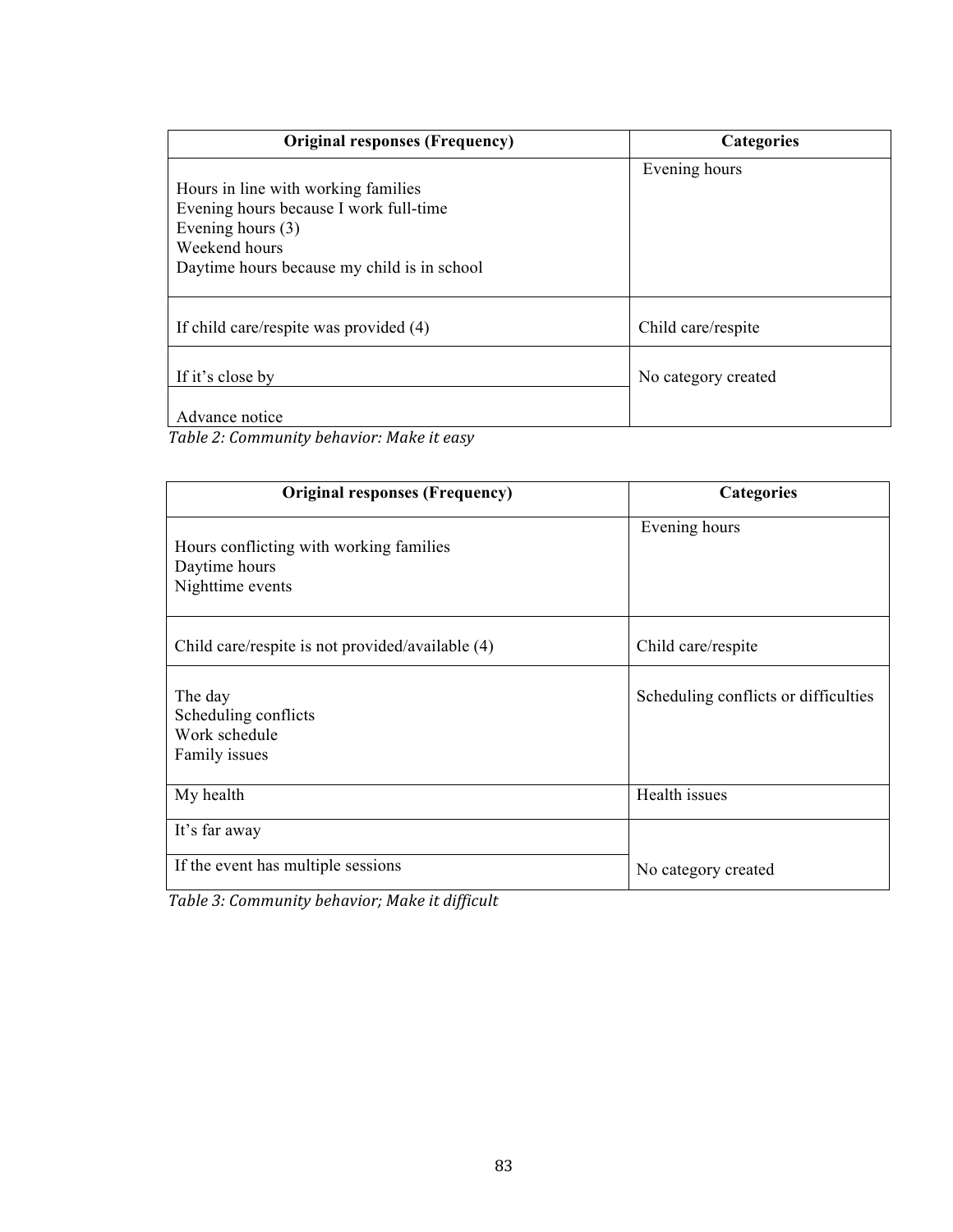### **Appendix E**

#### FINAL QUESTIONNAIRE

Q1 Please select the description that best fits your opinion of the following items.

- Knowing what happens during my child's school day is
- Learning about changes in my child (behavior, mood, strengths, etc. is
- Tracking progress toward my child's goals is
- Consistency between home and school is
- Feeling like a part of my child's support team is

*Extremely bad :\_\_\_*1\_\_:\_\_\_2\_\_:\_\_\_3\_\_:\_\_\_4\_\_:\_\_\_5\_\_:\_\_\_6\_\_:\_\_\_7\_\_\_: *Extremely good*

Q2 If I communicate with my child's teacher(s) and/or service team within the next week, I will:

- Know what happens during my child's school day
- Learn about changes in my child (behavior, mood, strengths, etc.
- Track progress toward my child's goals
- Maintain consistency between home and school
- Feel like a part of my child's support team

*Extremely unlikely :\_\_\_\_1\_\_\_:\_\_\_2\_\_:\_\_\_3\_\_:\_\_4\_\_:\_\_5\_\_:\_\_6\_\_:\_\_7\_\_\_: Extremely likely* 

Q3 When it comes to matters pertaining to my child,

- I want to do what my spouse or partner thinks I should do
- I want to do what members of my immediate family think I should do
- I want to do what my child's teachers think I should do
- I want to do what my child's doctors think I should do

*Strongly disagree :\_\_\_*1\_\_:\_\_\_2\_\_:\_\_\_3\_\_:\_\_\_4\_\_:\_\_\_5\_\_:\_\_\_6\_\_:\_\_\_7\_\_\_: *Strongly agree*

Q4 The following people or groups of people think I should communicate with my child's teacher(s) and/or service team within the next week.

- My spouse or partner
- Members of my immediate family
- My child's teachers
- My child's doctors

*Highly improbable :\_\_\_*1\_\_:\_\_\_2\_\_:\_\_\_3\_\_:\_\_\_4\_\_:\_\_\_5\_\_:\_\_\_6\_\_:\_\_\_7\_\_\_: *Highly probable*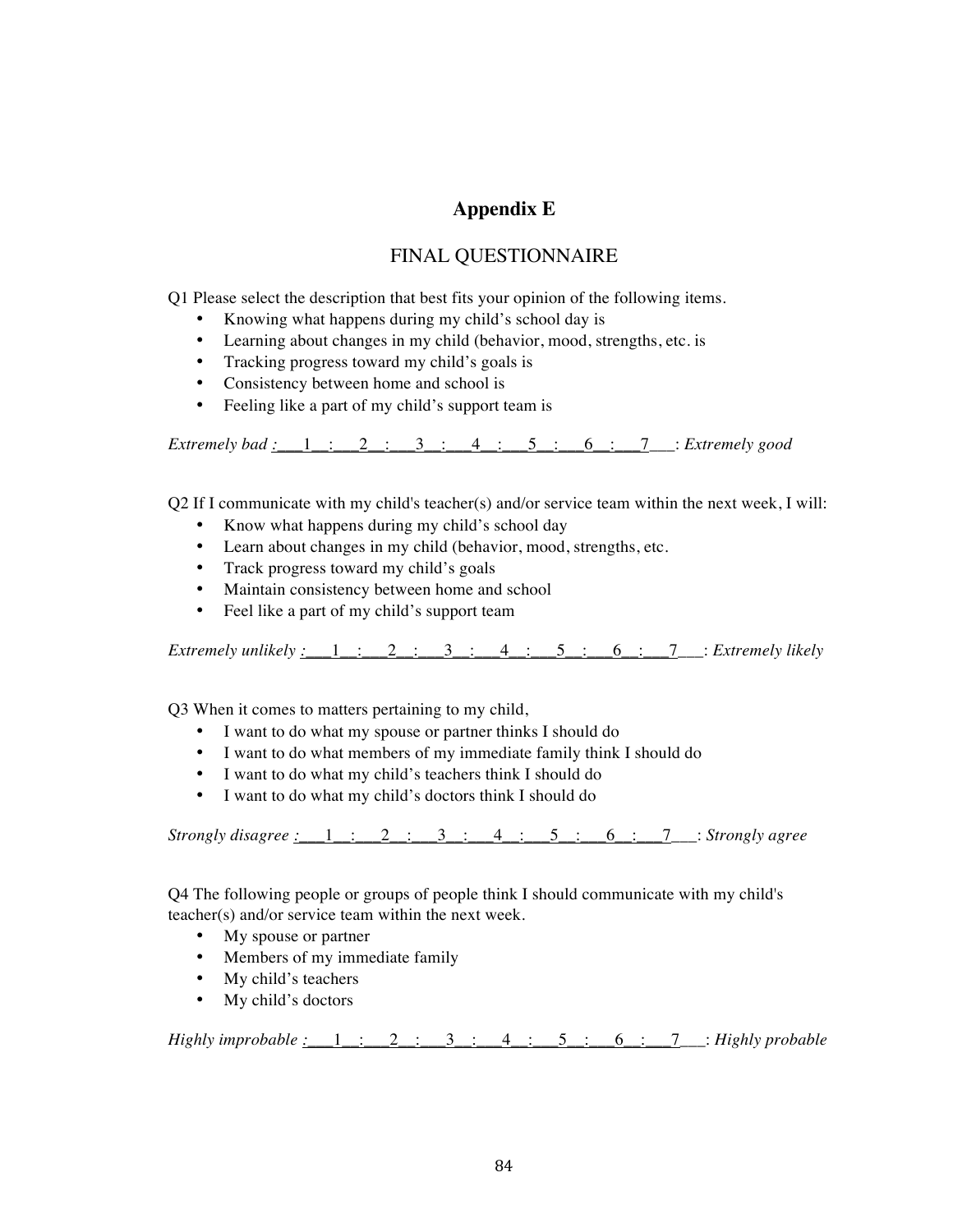Q5 The following things would enable or make it easy for me to communicate with my child's teacher(s) and/or service team within the next week.

- Having spare time
- Meeting up face-to-face
- Communicating via e-mail
- If we talked over the phone
- Feeling comfortable with my child's teacher(s) and/or service team

*Strongly disagree :\_\_\_*1\_\_:\_\_\_2\_\_:\_\_\_3\_\_:\_\_\_4\_\_:\_\_\_5\_\_:\_\_\_6\_\_:\_\_\_7\_\_\_: *Strongly agree*

Q6 In the following week, how likely is it that the following statements will be true?

- I will have spare time
- I will have a face-to-face meeting with my child's teacher(s) and/or service team
- I will communicate via e-mail with my child's teacher(s) and/or service team
- I will have a phone conversation with my child's teacher(s) and/or service team
- I will feel comfortable with my child's teacher(s) and/or service team

*Highly unlikely :\_\_\_*1\_\_:\_\_\_2\_\_:\_\_\_3\_\_:\_\_\_4\_\_:\_\_\_5\_\_:\_\_\_6\_\_:\_\_\_7\_\_\_: *Highly likely*

Q7 To communicate with my child's teacher(s) and/or service team within the next week would be

*Very bad :\_\_\_*1\_\_:\_\_\_2\_\_:\_\_\_3\_\_:\_\_\_4\_\_:\_\_\_5\_\_:\_\_\_6\_\_:\_\_\_7\_\_\_: *Very good*

Q8 My communicating with my child's teacher(s) and/or service team within the next week would be

*Extremely useless* :  $\frac{1}{2}$  :  $\frac{2}{3}$  :  $\frac{3}{4}$  :  $\frac{4}{5}$  :  $\frac{5}{6}$  :  $\frac{7}{3}$  : *Extremely valuable* 

Q9 Communicating with my child's teacher(s) and/or service team within the next week would be *Very unpleasant :\_\_\_*1\_\_:\_\_\_2\_\_:\_\_\_3\_\_:\_\_\_4\_\_:\_\_\_5\_\_:\_\_\_6\_\_:\_\_\_7\_\_\_: *Very pleasant*

Q10 Most people who are important to me think that I should communicate with my child's teacher(s) and/or service team within the next week. *Strongly disagree :\_\_\_*1\_\_:\_\_\_2\_\_:\_\_\_3\_\_:\_\_\_4\_\_:\_\_\_5\_\_:\_\_\_6\_\_:\_\_\_7\_\_\_: *Strongly agree*

Q11 Most people whose opinions I value would approve of my communicating with my child's teacher(s) and/or service team within the next week. *Definitely false :\_\_\_*1\_\_:\_\_\_2\_\_:\_\_\_3\_\_:\_\_\_4\_\_:\_\_\_5\_\_:\_\_\_6\_\_:\_\_\_7\_\_\_: *Definitely true*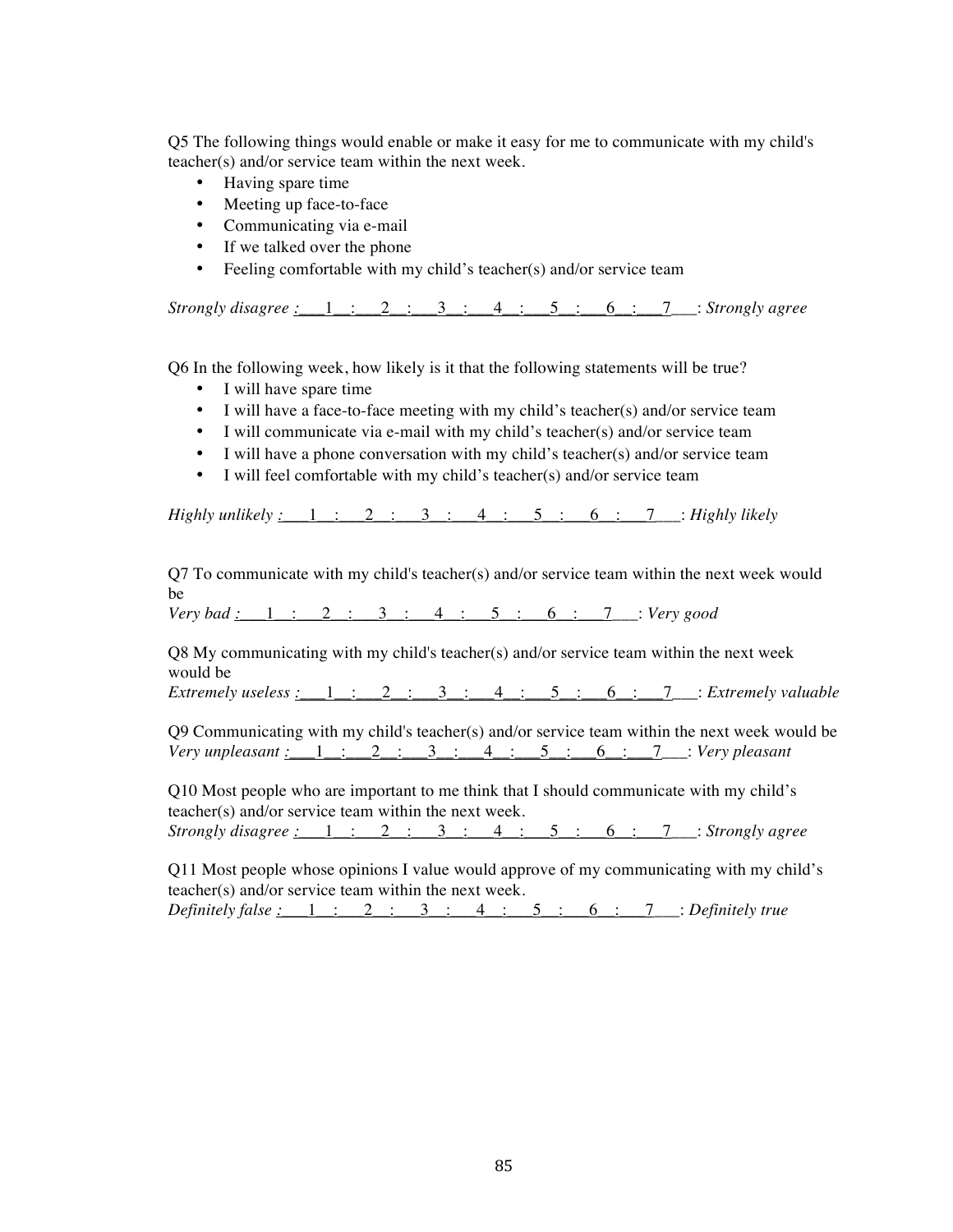Q12 Most other parents at this school will communicate with their child's teacher(s) and/or service team within the next week.

*Extremely unlikely*  $\underline{\cdot}$   $\underline{\cdot}$   $\underline{\cdot}$   $\underline{\cdot}$   $\underline{\cdot}$   $\underline{\cdot}$   $\underline{\cdot}$   $\underline{\cdot}$   $\underline{\cdot}$   $\underline{\cdot}$   $\underline{\cdot}$   $\underline{\cdot}$   $\underline{\cdot}$   $\underline{\cdot}$   $\underline{\cdot}$   $\underline{\cdot}$   $\underline{\cdot}$   $\underline{\cdot}$   $\underline{\cdot}$   $\underline{\cdot}$   $\underline{\cdot}$   $\underline{\cdot}$   $\u$ 

Q13 Communicating with my child's teacher(s) and/or service team within the next week is entirely up to me.

*Strongly disagree :\_\_\_*1\_\_:\_\_\_2\_\_:\_\_\_3\_\_:\_\_\_4\_\_:\_\_\_5\_\_:\_\_\_6\_\_:\_\_\_7\_\_\_: *Strongly agree*

 $Q14$  To communicate with my child's teacher(s) and/or service team within the next week is under my control.

*Not at all :* 1 : 2 : 3 : 4 : 5 : 6 : 7 : *Completely* 

Q15 I intend to communicate with my child's teacher(s) and/or service team within the next week *Definitely do not :\_\_\_*1\_\_:\_\_\_2\_\_:\_\_\_3\_\_:\_\_\_4\_\_:\_\_\_5\_\_:\_\_\_6\_\_:\_\_\_7\_\_\_: *Definitely do*

Q16 I will communicate with my child's teacher(s) and/or service team within the next week: *Very unlikely :\_\_\_*1\_\_:\_\_\_2\_\_:\_\_\_3\_\_:\_\_\_4\_\_:\_\_\_5\_\_:\_\_\_6\_\_:\_\_\_7\_\_\_: *Very likely*

Q17 I have communicated with my child's teacher(s) and/or service team within the past week. *Definitely false :\_\_\_*1\_\_:\_\_\_2\_\_:\_\_\_3\_\_:\_\_\_4\_\_:\_\_\_5\_\_:\_\_\_6\_\_:\_\_\_7\_\_\_: *Definitely true*

Q18 Please select the description that best fits your opinion of the following items.

- Getting information that pertains to my child is
- Knowing about updates and new techniques in the autism community is
- Interacting with other parents of children with autism is
- Having a support system is
- Being in a welcoming environment is

*Extremely bad :\_\_\_*1\_\_:\_\_\_2\_\_:\_\_\_3\_\_:\_\_\_4\_\_:\_\_\_5\_\_:\_\_\_6\_\_:\_\_\_7\_\_\_: *Extremely good*

Q19 If I attend an event hosted by an autism advocacy organization (e.g., Autism Delaware) within the next three months, I will:

- Hear information that pertains to my child
- Get updates and new techniques in the autism community
- Interact with other parents of children with autism
- Have a support system
- Experience a welcoming environment

 $Extremely \text{ } *unitively*: 1: 2: 3: 4: 5: 6: 7: 2: *Extremely \text{ } *intercept**$ 

Q20 The following people or groups of people think I should attend an event hosted by an autism advocacy organization (e.g., Autism Delaware) within the next three months.

- My spouse or partner
- Members of my immediate family
- My child's teachers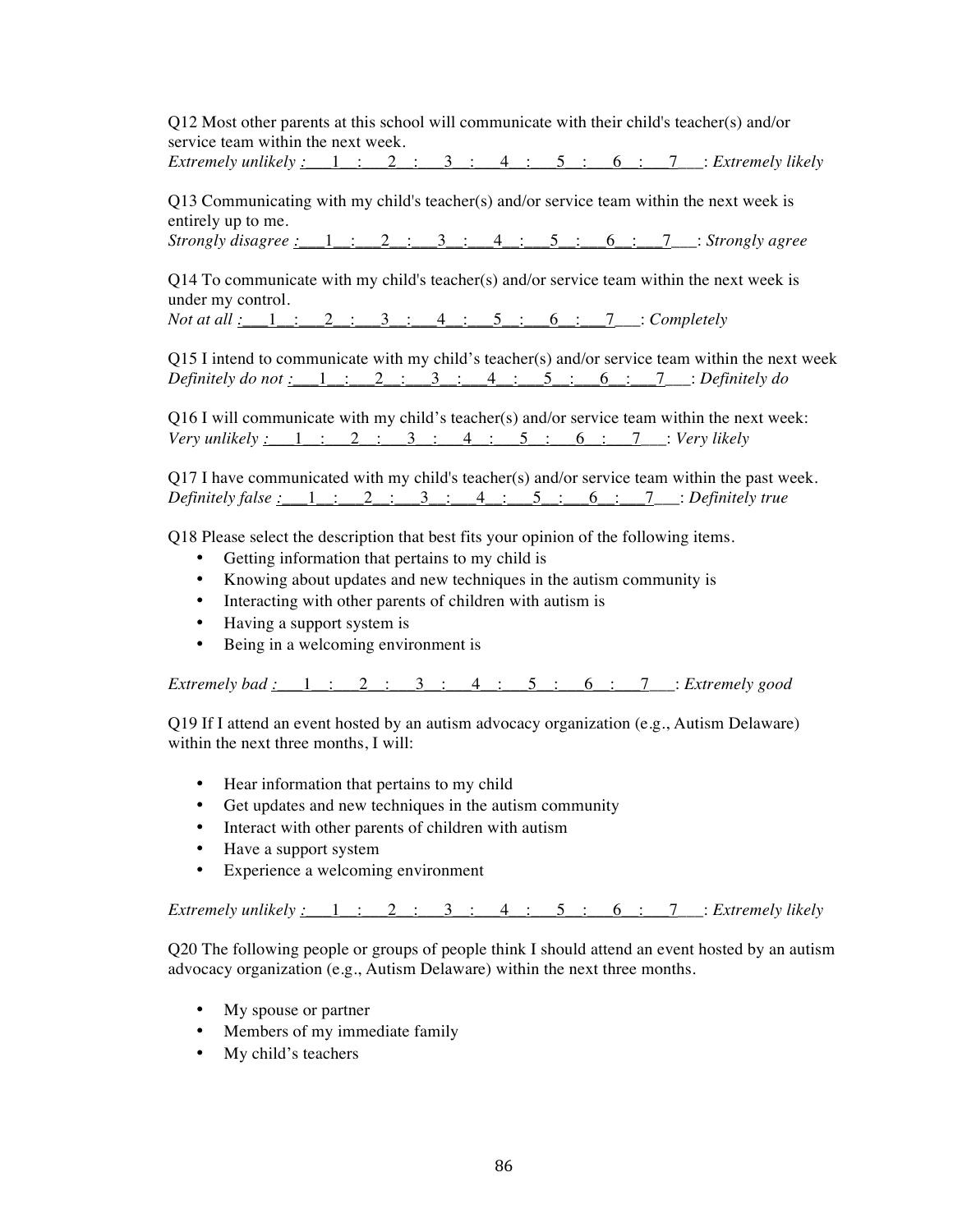• My child's doctors

*Highly improbable :\_\_\_*1\_\_:\_\_\_2\_\_:\_\_\_3\_\_:\_\_\_4\_\_:\_\_\_5\_\_:\_\_\_6\_\_:\_\_\_7\_\_\_: *Highly probable*

Q21 The following things would make it easier for me to attend an event hosted by an autism advocacy organization (e.g., Autism Delaware) within the next three months.

- Having spare time
- If childcare of respite was available
- If the event took place during evening hours
- If I experienced scheduling conflicts or difficulties
- If I experienced health issues

*Strongly disagree :\_\_\_*1\_\_:\_\_\_2\_\_:\_\_\_3\_\_:\_\_\_4\_\_:\_\_\_5\_\_:\_\_\_6\_\_:\_\_\_7\_\_\_: *Strongly agree*

Q22 In the following three months, how likely is it that the following statements will be true?

- I will have spare time
- Childcare and respite will be readily available
- My evenings will be free
- I will experience scheduling conflicts and difficulties
- I will have health issues

 $Extremely \text{ } *unitively*: 1: 2: 3: 4: 5: 6: 7: 2: *Extremely \text{ } *intercept**$ 

Q23 To attend an event hosted by an autism advocacy organization (e.g., Autism Delaware) within the next three months would be

*Very bad :\_\_\_*1\_\_:\_\_\_2\_\_:\_\_\_3\_\_:\_\_\_4\_\_:\_\_\_5\_\_:\_\_\_6\_\_:\_\_\_7\_\_\_: *Very good*

Q24 My attending an event hosted by an autism advocacy organization (e.g., Autism Delaware) within the next three months would be *Extremely useless :\_\_\_*1\_\_:\_\_\_2\_\_:\_\_\_3\_\_:\_\_\_4\_\_:\_\_\_5\_\_:\_\_\_6\_\_:\_\_\_7\_\_\_: *Extremely* 

*valuable*

Q25 Attending an event hosted by an autism advocacy organization (e.g., Autism Delaware) within the next three months would be *Very unpleasant :\_\_\_*1\_\_:\_\_\_2\_\_:\_\_\_3\_\_:\_\_\_4\_\_:\_\_\_5\_\_:\_\_\_6\_\_:\_\_\_7\_\_\_: *Very pleasant*

Q26 Most people who are important to me think that I should attend an event hosted by an autism advocacy organization (e.g., Autism Delaware) within the next three months. *Strongly disagree :\_\_\_*1\_\_:\_\_\_2\_\_:\_\_\_3\_\_:\_\_\_4\_\_:\_\_\_5\_\_:\_\_\_6\_\_:\_\_\_7\_\_\_: *Strongly agree*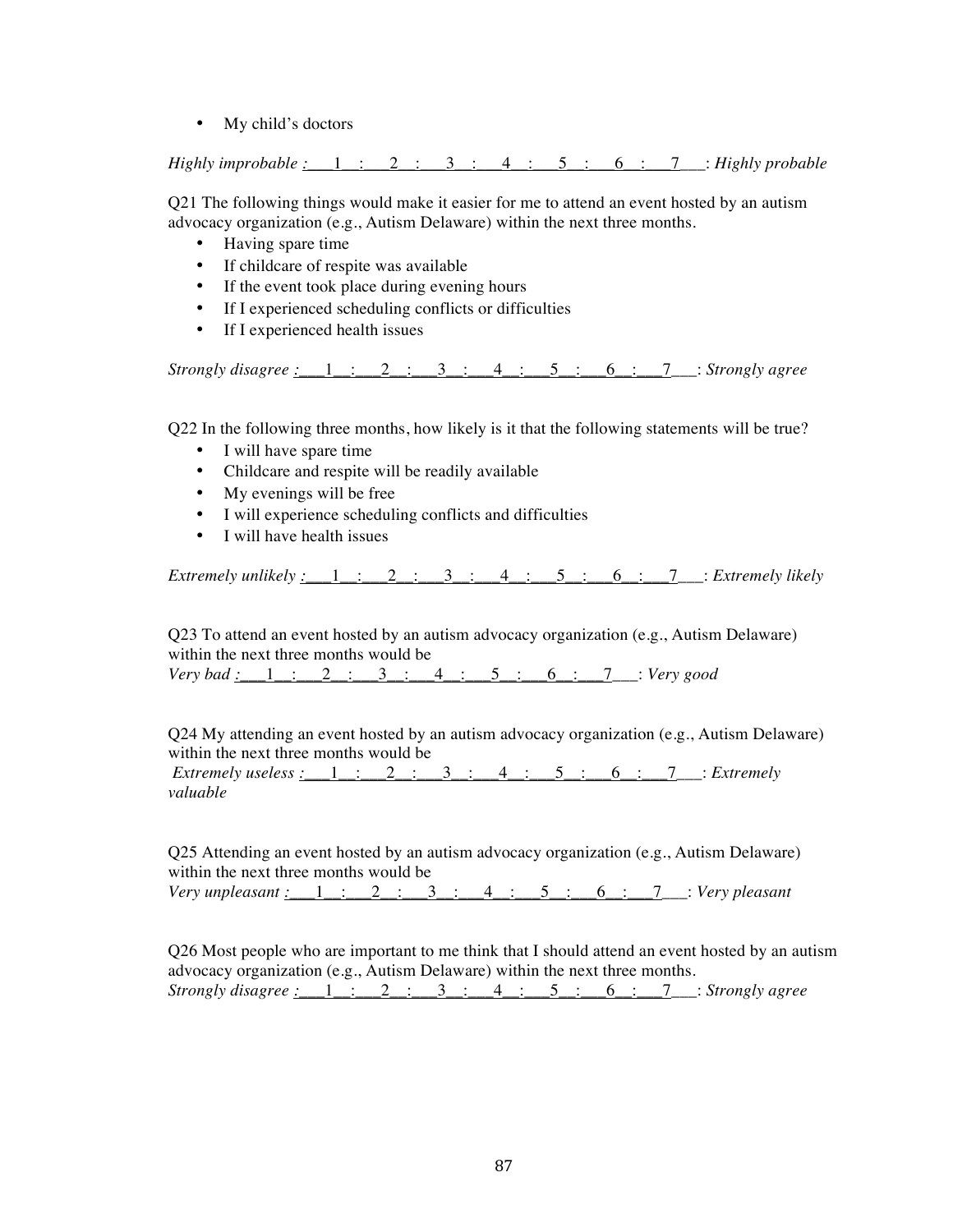Q27 Most people whose opinions I value would approve of my attending an event hosted by an autism advocacy organization (e.g., Autism Delaware) within the next three months. *Definitely false :\_\_\_*1\_\_:\_\_\_2\_\_:\_\_\_3\_\_:\_\_\_4\_\_:\_\_\_5\_\_:\_\_\_6\_\_:\_\_\_7\_\_\_: *Definitely true*

Q28 Most other parents at this school will attend an event hosted by an autism advocacy organization (e.g., Autism Delaware) within the next three months. *Extremely unlikely :\_\_\_1\_\_:\_\_2\_\_:\_\_3\_\_:\_\_4\_\_:\_\_5\_\_:\_\_6\_\_:\_\_7\_\_\_: Extremely likely* 

Q29Attending an event hosted by an autism advocacy organization (e.g., Autism Delaware) within the next three months is entirely up to me. *Strongly disagree :\_\_\_*1\_\_:\_\_\_2\_\_:\_\_\_3\_\_:\_\_\_4\_\_:\_\_\_5\_\_:\_\_\_6\_\_:\_\_\_7\_\_\_: *Strongly agree*

Q30 To attend an event hosted by an autism advocacy organization (e.g., Autism Delaware) within the next three months is under my control. *Not at all :* 1 : 2 : 3 : 4 : 5 : 6 : 7 : *Completely* 

Q31 I intend to attend an event hosted by an autism advocacy organization (e.g., Autism Delaware) within the next three months. *Definitely do not :\_\_\_*1\_\_:\_\_\_2\_\_:\_\_\_3\_\_:\_\_\_4\_\_:\_\_\_5\_\_:\_\_\_6\_\_:\_\_\_7\_\_\_: *Definitely do*

Q32 I will attend an event hosted by an autism advocacy organization (e.g., Autism Delaware) within the next three months *Very unlikely :\_\_\_*1\_\_:\_\_\_2\_\_:\_\_\_3\_\_:\_\_\_4\_\_:\_\_\_5\_\_:\_\_\_6\_\_:\_\_\_7\_\_\_: *Very likely*

Q33 I have attended an event hosted by an autism advocacy organization (e.g., Autism Delaware) within the past three months *Definitely false :\_\_\_*1\_\_:\_\_\_2\_\_:\_\_\_3\_\_:\_\_\_4\_\_:\_\_\_5\_\_:\_\_\_6\_\_:\_\_\_7\_\_\_: *Definitely true*

Q34 Are you male or female? Male (1) Female (2)

Q35 What is your marital status? Single  $(1)$ Married (2) Divorced (3) Widowed (4) Other (5)

Q36 How many children do you have?

Q37 How old is your child (who is enrolled in the Delaware Autism Program)?

Q38 Where do you feel your child with autism falls on the spectrum?

*Very low functioning :\_\_\_*1\_\_:\_\_\_2\_\_:\_\_\_3\_\_:\_\_\_4\_\_:\_\_\_5\_\_:\_\_\_6\_\_:\_\_\_7\_\_\_: *Very high functioning*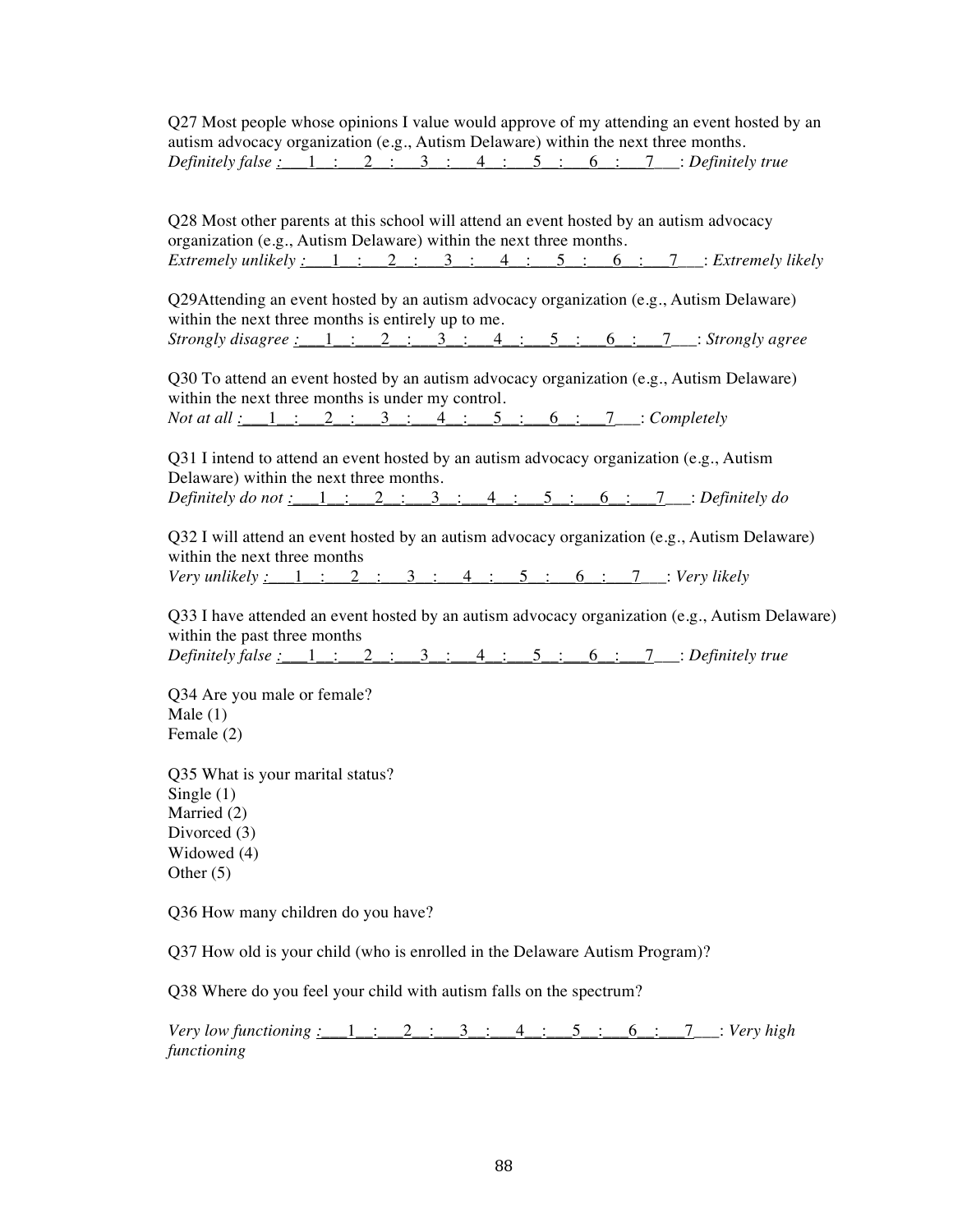Q39 How would you rate the severity of your child's autism, in terms of symptoms and impact on your child? Severe (1) Moderate (2) Mild (3)

Q40 In the past, I have advocated to get additional and/or improved services for my child with autism. True  $(1)$ 

False (2)

Q40a My past experience advocating to get additional and/or improved services for my child with autism was:

*Extremely negative :\_\_\_*1\_\_:\_\_\_2\_\_:\_\_\_3\_\_:\_\_\_4\_\_:\_\_\_5\_\_:\_\_\_6\_\_:\_\_\_7\_\_\_: *Extremely positive*

Q41 How would you rate your average stress level? "1" being "Not stressed at all" and "10" being "Extremely overwhelmed"

Q42 What is your highest level of education?

- Less than High School/GED (1)
- High School Diploma/GED (2)
- Some College (3)
- Bachelor's Degree (4)
- Master's Degree (5)
- Doctoral Degree (6)

Q43 What is your average annual household income?

- Less than  $$20,000(1)$
- $$20,000$  to \$39,999 (2)
- $$40,000$  to \$59,999 (3)
- $$60,000$  to \$79,999 (4)
- $$80,000$  to  $$99,999$  (5)
- $$100,000$  to  $$150,000$  (6)
- More than \$150,000 (7)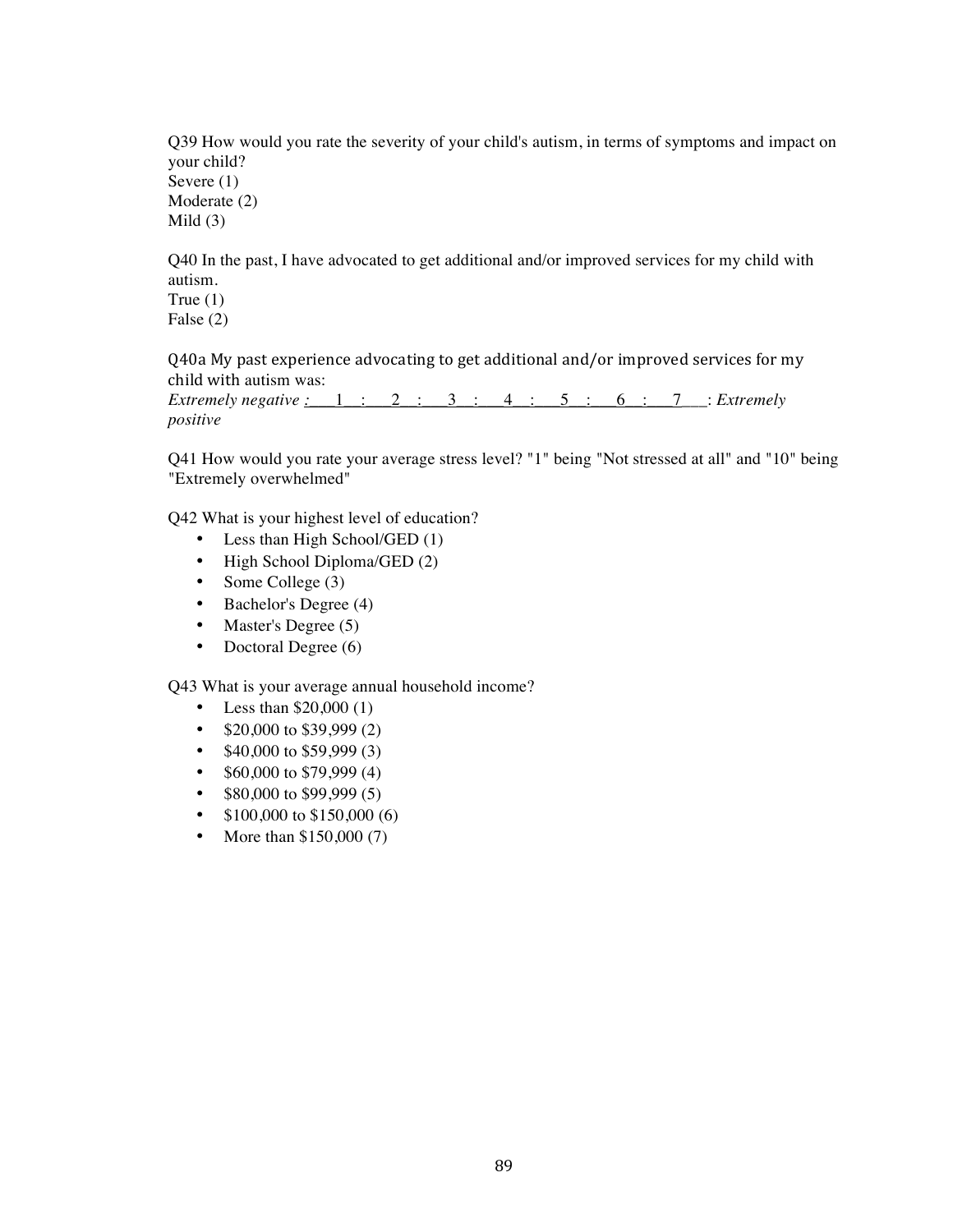#### **Appendix F**

### PARENT LETTERS – FINAL STUDY

#### *(Original Letter)*

Dear Parent and/or Guardian:

My name is Dacey McGinty, and  $-$  with your help  $-1$  am graduating this spring with a Master's degree in Communication from the University of Delaware. As part of my graduation requirements, I'm conducting a survey that will be the primary subject matter of my Master's thesis. For this project, I'm examining the type and extent of advocacy exhibited by parents of children with autism. I'm hoping to understand the things that affect your experience as a parent of a child with autism so that the autism community can better appreciate your needs.

Some of you may have helped build this project by filling out my initial, free-response questionnaire. I want to thank you and invite you to continue to be a part of this important research. If this is your first letter, I hope it acquaints you with the study and that you, too, will participate by entering the link below:

#### **http://tinyurl.com/DAPsurvey**

Entering the link will provide you with additional directions for the survey, which should take no more than 15 minutes of your time and is completely anonymous. Your responses are valuable and this project is time-sensitive, so **please complete the survey within two weeks of receiving this letter.**

Please be assured that the Delaware Autism Program has not and will not release any information about you or your child(ren), including your names. Your participation will be totally and completely anonymous. The only information collected will be that which is provided voluntarily by you through this survey.

If you have any questions or concerns before, during, or after your survey experience, please feel free to contact me. My contact information is listed below. I truly appreciate your time and valuable input, which has the potential to make an important contribution to the autism community and is essential for my graduation this spring.

Sincerely, Dacey McGinty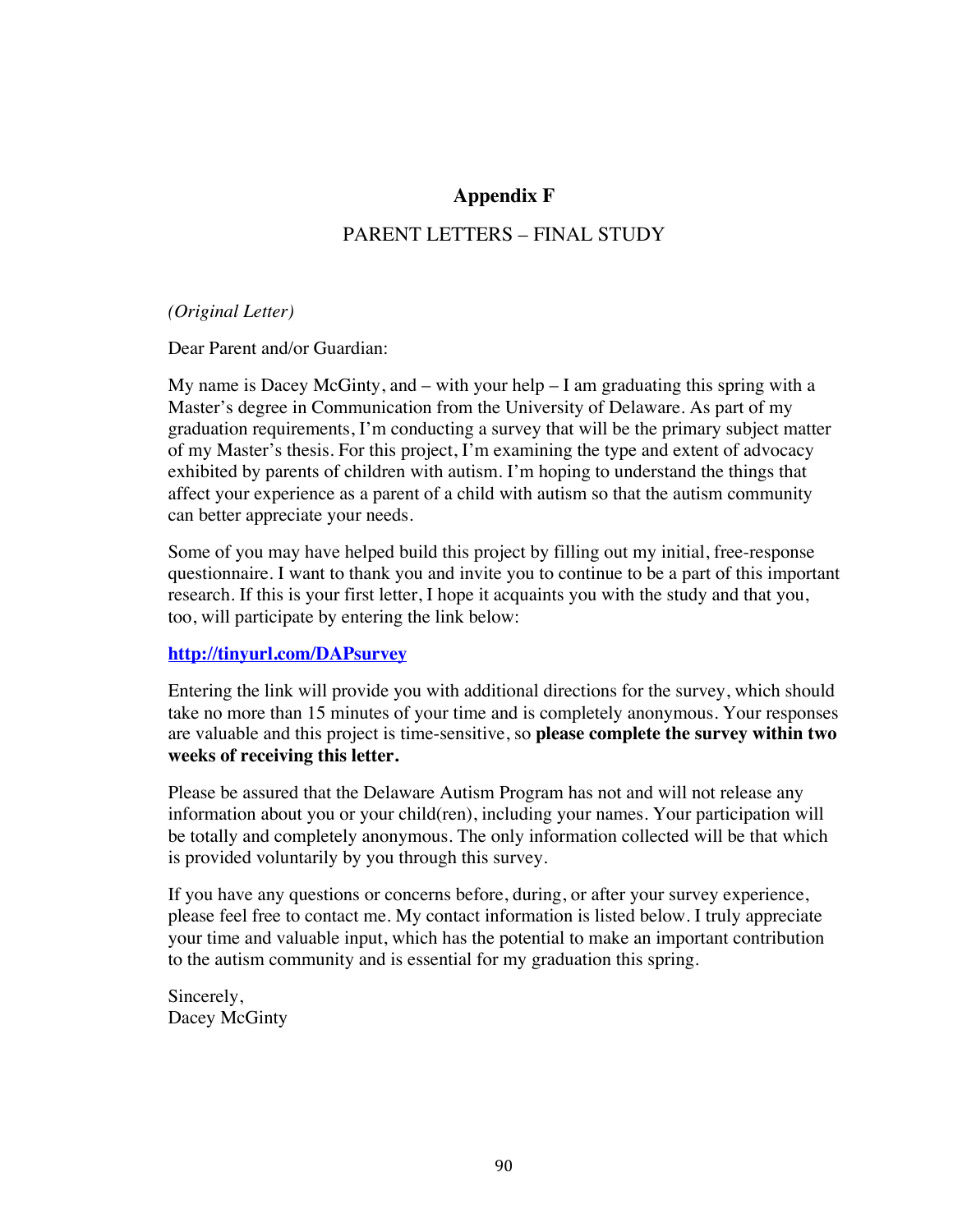*(Reminder Letter 1)*

Dear Parent and/or Guardian,

If you have already taken the time to fill out the autism advocacy survey that I introduced in my letter a few weeks ago, please consider this my sincerest "thank you" for your valuable input.

If you haven't had a chance to take part yet, please follow the link below to answer a few questions about your experiences. The parents who have participated so far have needed an average of **8 minutes** to finish the survey. You can even pause and come back to it if something comes up!

#### **http://tinyurl.com/DAPsurvey**

I realize your time is precious, but so is your unique insight on caring for a child with autism. This project has been a year in the making, and your involvement is essential for its success. In addition to being a graduation requirement for me, I truly believe this research will make an important impact in the autism community. I hope you'll be a part of it. If you choose to participate, **please complete the survey by May 1, 2013.**

In honor of Autism Awareness Month, I thank you in advance for your distinctive contribution to the cause! As always, please don't hesitate to contact me with any questions, comments, or concerns.

Kindest Regards,

Dacey McGinty dmcginty@udel.edu (412) 952-4165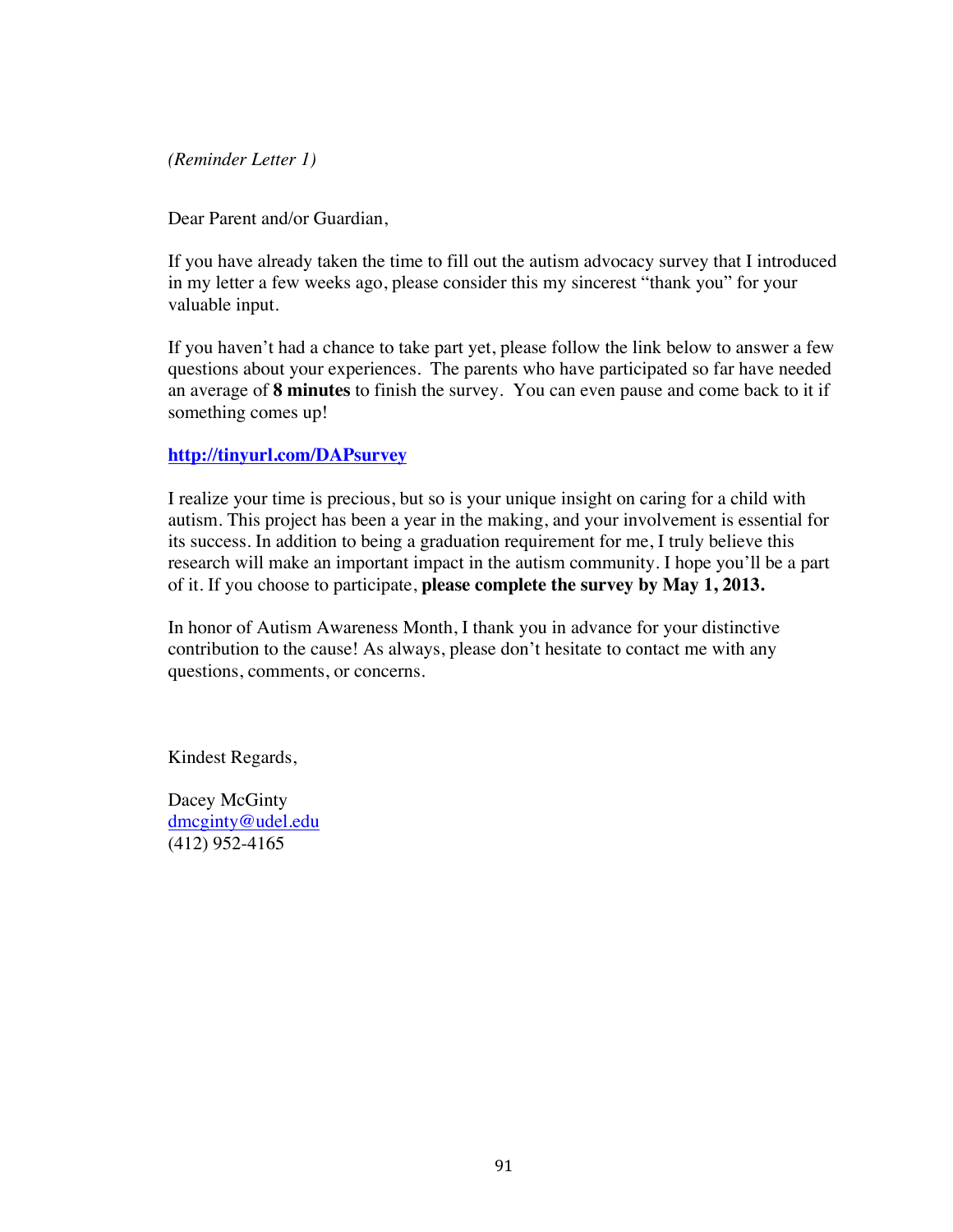*(Reminder Letter 2)*

Dear Parent and/or Guardian,

This is my final plea for your participation in my research project, which depends on your valuable input concerning your experiences. My first letter went home with 400 students on March  $25<sup>th</sup>$ , but I have only gotten 35 responses since then. I would like to extend my sincerest appreciation to those individuals, and ask the rest of you to please consider participating.

Without at least 30 more responses, I will need to abandon the project and further delay my graduation. Beyond its significance as a graduation requirement, this project has come to mean a lot to me and I'd really like to see it through to the end.

I understand how precious your spare time is, and I have designed the survey as such: it should take you **less than 10 minutes** to complete.

If you haven't had a chance to take part yet, please follow the link below to answer a few questions about your experiences and make an important contribution to this project and to the autism community!

#### **http://tinyurl.com/DAPsurvey**

If you choose to participate, please complete the survey as soon as possible, preferably **within one week** of receiving this letter. Thank you in advance for your involvement!

As always, please don't hesitate to contact me with any questions, comments, or concerns.

Very Sincerely,

Dacey McGinty dmcginty@udel.edu (412) 952-4165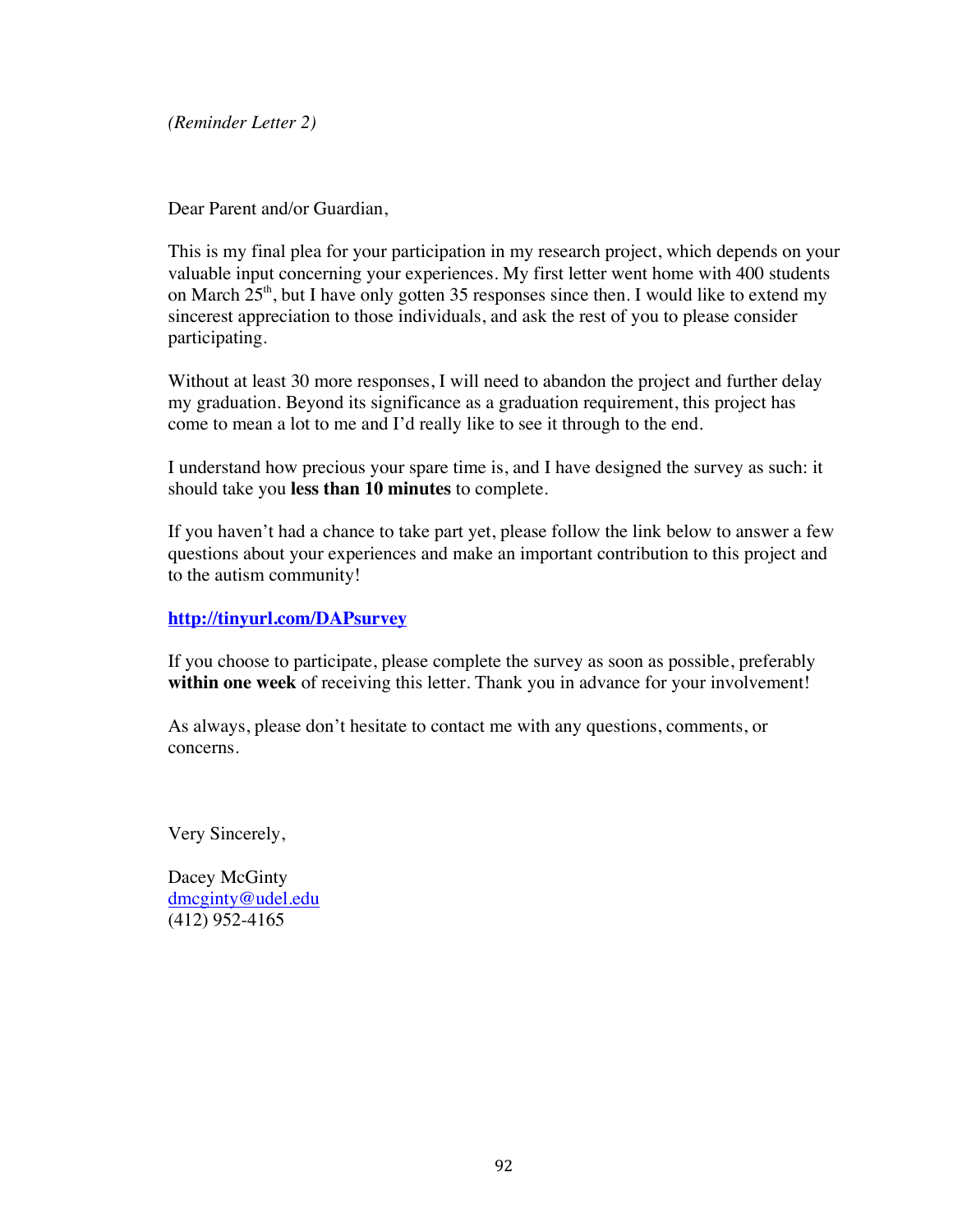## **Appendix G**

## IRB APPROVAL LETTER – PILOT STUDY

| DATE:                   | January 14, 2013                                                     |
|-------------------------|----------------------------------------------------------------------|
| TO:                     | Dacey McGinty                                                        |
| FROM:                   | University of Delaware IRB                                           |
| <b>STUDY TITLE:</b>     | [417521-1] M.A. Thesis: Parental Advocacy in the Autism<br>Community |
| <b>SUBMISSION TYPE:</b> | New Project                                                          |
|                         |                                                                      |
| <b>ACTION:</b>          | DETERMINATION OF EXEMPT STATUS                                       |
| <b>DECISION DATE:</b>   | January 14, 2013                                                     |
| <b>REVIEW CATEGORY:</b> | Exemption category $# 2$                                             |

Thank you for your submission of New Project materials for this research study. The University of Delaware IRB has determined this project is EXEMPT FROM IRB REVIEW according to federal regulations.

We will put a copy of this correspondence on file in our office. Please remember to notify us if you make any substantial changes to the project.

If you have any questions, please contact Jody-Lynn Berg at (302) 831-1119 or jlberg@udel.edu. Please include your study title and reference number in all correspondence with this office.